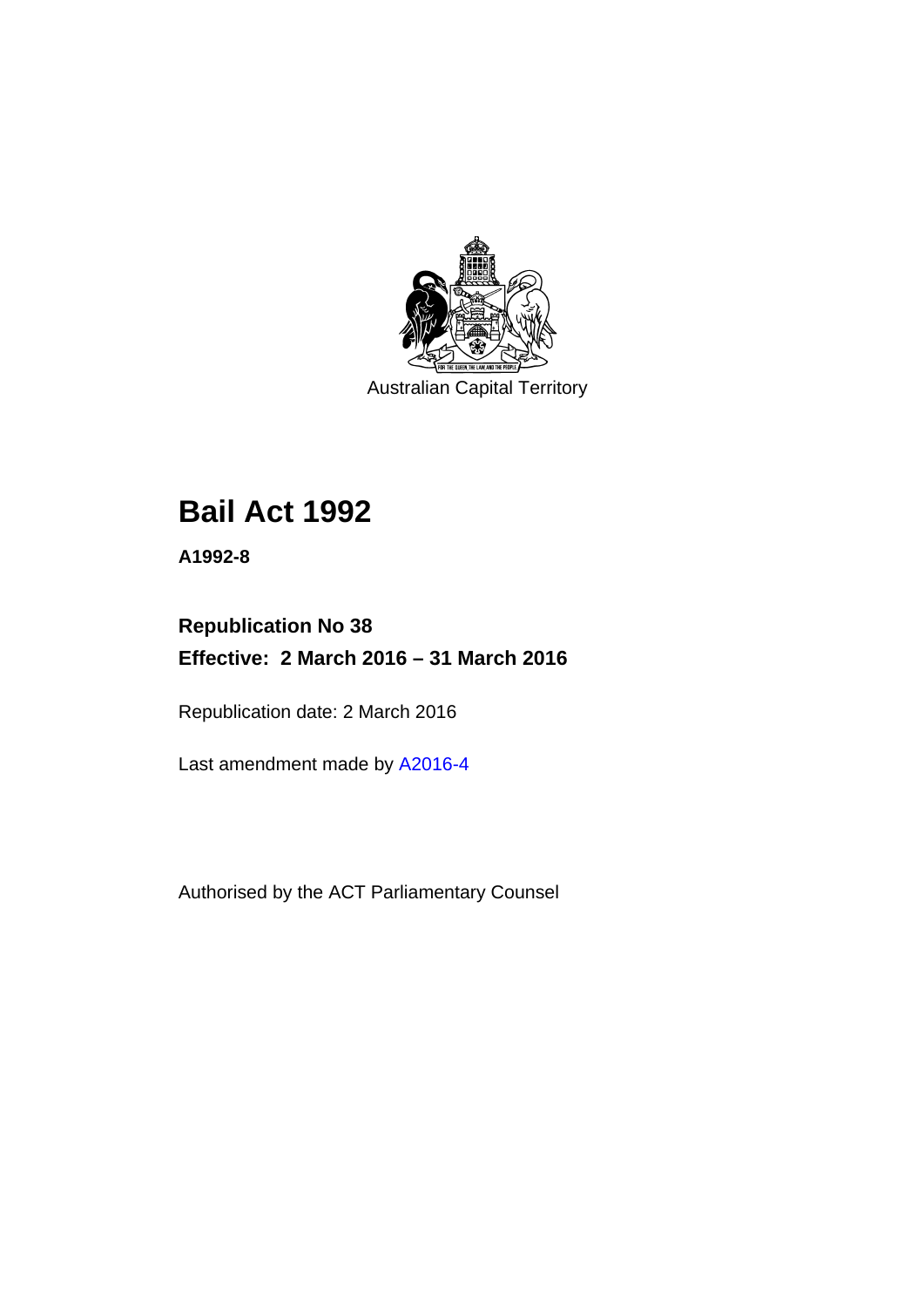#### **About this republication**

#### **The republished law**

This is a republication of the *Bail Act 1992* (including any amendment made under the *[Legislation Act 2001](http://www.legislation.act.gov.au/a/2001-14)*, part 11.3 (Editorial changes)) as in force on 2 March 2016*.* It also includes any commencement, amendment, repeal or expiry affecting this republished law to 2 March 2016.

The legislation history and amendment history of the republished law are set out in endnotes 3 and 4.

#### **Kinds of republications**

The Parliamentary Counsel's Office prepares 2 kinds of republications of ACT laws (see the ACT legislation register at [www.legislation.act.gov.au](http://www.legislation.act.gov.au/)):

- authorised republications to which the *[Legislation Act 2001](http://www.legislation.act.gov.au/a/2001-14)* applies
- unauthorised republications.

The status of this republication appears on the bottom of each page.

#### **Editorial changes**

The *[Legislation Act 2001](http://www.legislation.act.gov.au/a/2001-14)*, part 11.3 authorises the Parliamentary Counsel to make editorial amendments and other changes of a formal nature when preparing a law for republication. Editorial changes do not change the effect of the law, but have effect as if they had been made by an Act commencing on the republication date (see *[Legislation Act 2001](http://www.legislation.act.gov.au/a/2001-14)*, s 115 and s 117). The changes are made if the Parliamentary Counsel considers they are desirable to bring the law into line, or more closely into line, with current legislative drafting practice.

This republication includes amendments made under part 11.3 (see endnote 1).

#### **Uncommenced provisions and amendments**

If a provision of the republished law has not commenced, the symbol  $\mathbf{U}$  appears immediately before the provision heading. Any uncommenced amendments that affect this republished law are accessible on the ACT legislation register [\(www.legislation.act.gov.au\)](http://www.legislation.act.gov.au/). For more information, see the home page for this law on the register.

#### **Modifications**

If a provision of the republished law is affected by a current modification, the symbol  $\mathbf{M}$ appears immediately before the provision heading. The text of the modifying provision appears in the endnotes. For the legal status of modifications, see the *[Legislation Act 2001](http://www.legislation.act.gov.au/a/2001-14)*, section 95.

#### **Penalties**

At the republication date, the value of a penalty unit for an offence against this law is \$150 for an individual and \$750 for a corporation (see *[Legislation Act 2001](http://www.legislation.act.gov.au/a/2001-14)*, s 133).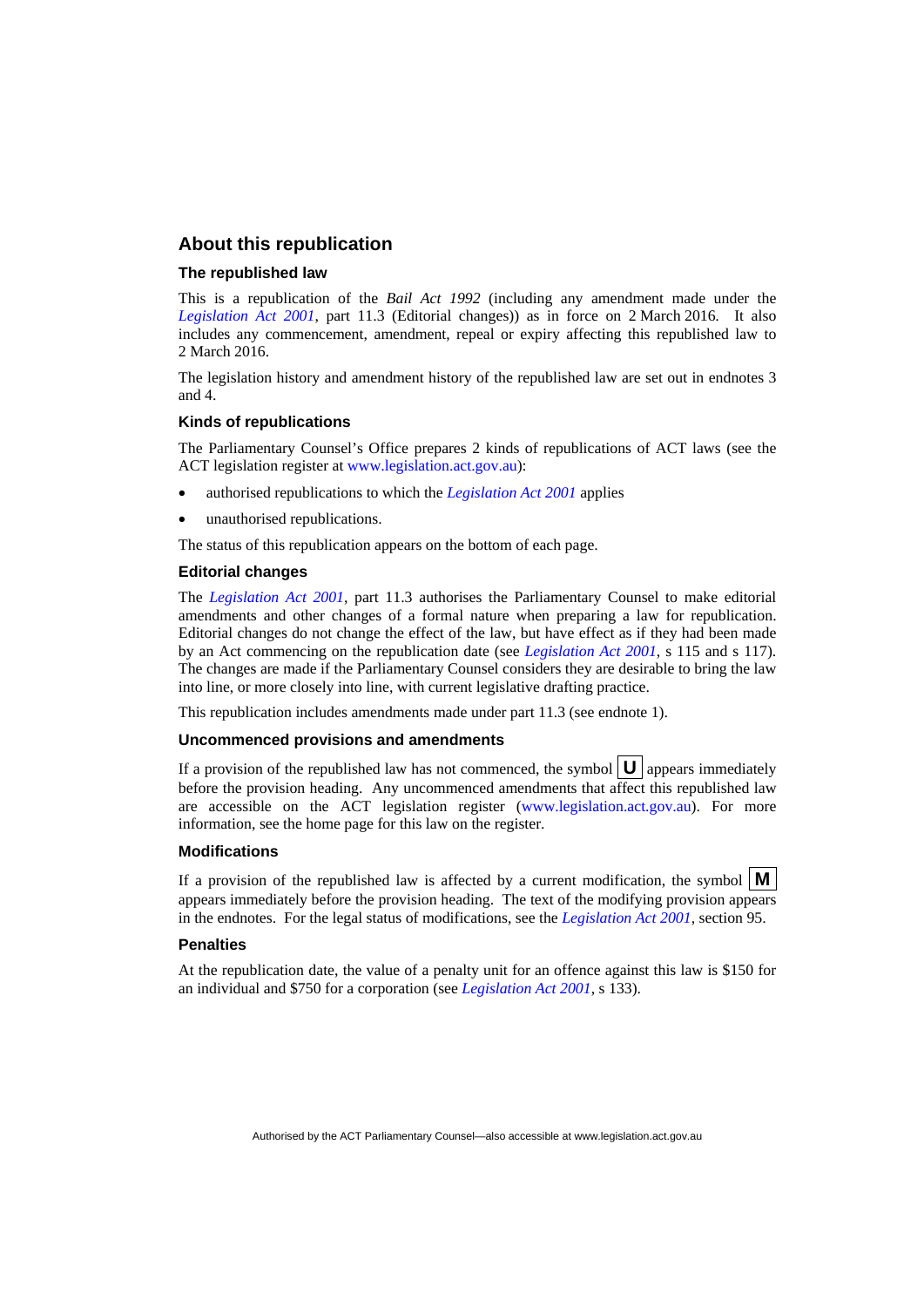

Australian Capital Territory

# **Bail Act 1992**

# **Contents**

|                     |                                                       | Page       |
|---------------------|-------------------------------------------------------|------------|
| Part 1              | <b>Preliminary</b>                                    |            |
| 1                   | Name of Act                                           | 2          |
| 2                   | Dictionary                                            | 2          |
| 3                   | <b>Notes</b>                                          | 2          |
| 3A                  | Offences against Act-application of Criminal Code etc | 3          |
| 4                   | Act applies to children                               | 3          |
| Part 2              | <b>Availability of bail</b>                           |            |
| <b>Division 2.1</b> | When bail may be granted and rights following         |            |
| 5                   | When may bail be granted?                             | 4          |
| 6                   | Rights following grant of bail                        | 4          |
| <b>Division 2.2</b> | <b>Presumption for bail</b>                           |            |
| 7                   | Div 2.2 subject to div 2.3 and div 2.4                | 5          |
| 8                   | Entitlement to bail—certain minor offences etc        | 5          |
| <b>R38</b>          | Bail Act 1992                                         | contents 1 |
| 02/03/16            | Effective: 02/03/16-31/03/16                          |            |

Authorised by the ACT Parliamentary Counsel—also accessible at www.legislation.act.gov.au

Effective: 02/03/16-31/03/16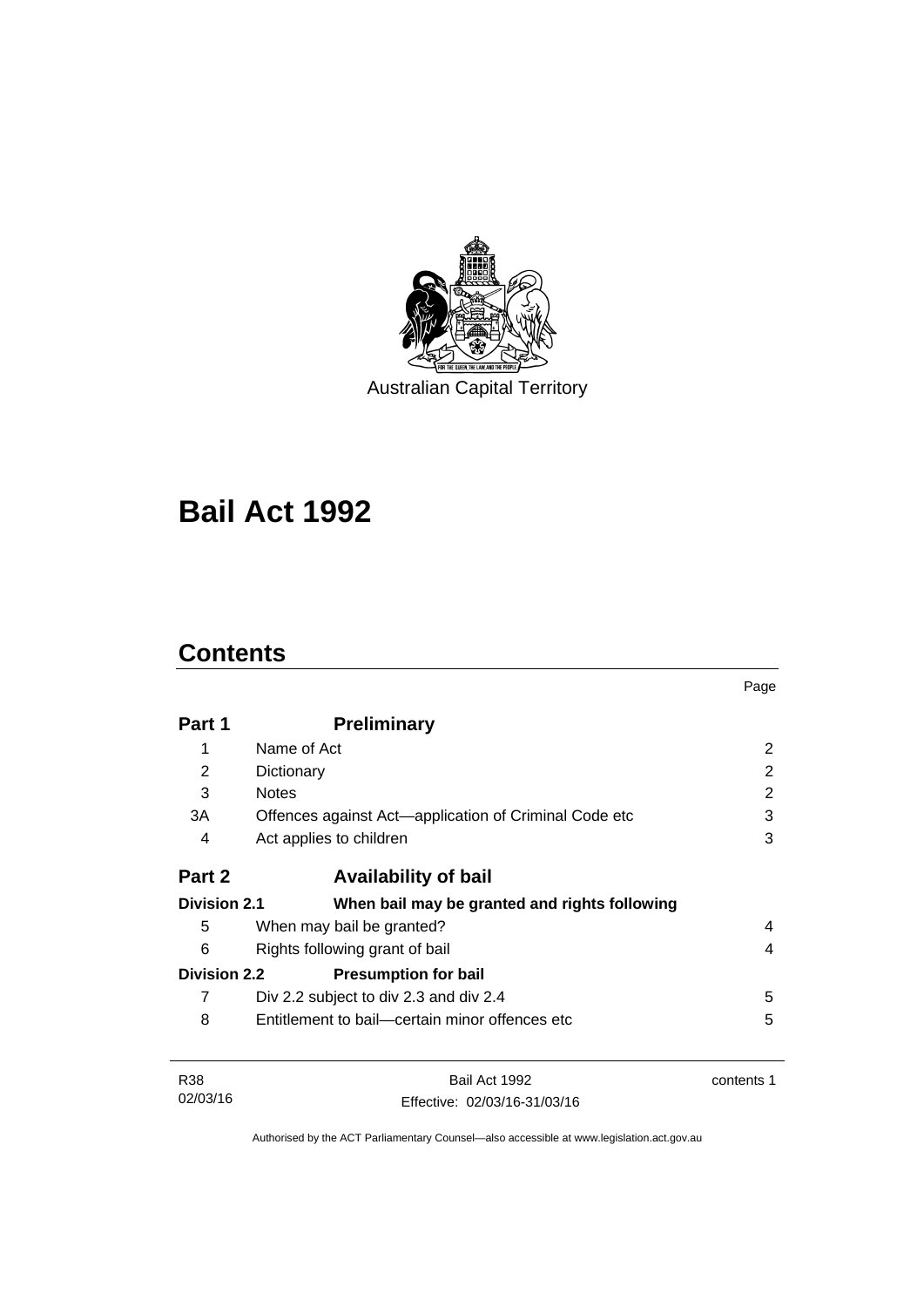| 8A                  | Entitlement to bail-breach of sentence obligations                                    | Page<br>6      |
|---------------------|---------------------------------------------------------------------------------------|----------------|
| 8B                  | Entitlement to bail-custody relating to sentence administration board                 |                |
|                     | hearings                                                                              | 7              |
| 9                   | Limitations on entitlement to bail                                                    | $\overline{7}$ |
| 9A                  | Entitlement to bail-offences other than minor offences                                | 8              |
| <b>Division 2.3</b> | No presumption for bail                                                               |                |
| 9B                  | Div 2.2 not to apply to certain offences                                              | 9              |
| <b>Division 2.4</b> | <b>Presumption against bail</b>                                                       |                |
| 9C                  | Bail for murder and certain serious drug offences                                     | 10             |
| 9D                  | Bail for serious offence committed while charge for another pending or<br>outstanding | 11             |
| 9Ε                  | Bail for person sentenced to imprisonment                                             | 14             |
| 9F                  | Domestic violence offence-bail by authorised officer                                  | 14             |
| 9G                  | Special or exceptional circumstances                                                  | 15             |
| Part 3              | Dispensing with bail                                                                  |                |
| 10                  | Dispensing with bail                                                                  | 17             |
| 11                  | Effect of dispensing with bail                                                        | 17             |
| 12                  | Decision to dispense with bail                                                        | 18             |
| Part 4              | <b>Grant of bail</b>                                                                  |                |
| 12A                 | Meaning of bail order and bail review application-pt 4                                | 19             |
| 12B                 | When is a proceeding before the Supreme Court?-pt 4                                   | 19             |
| 13                  | Deciding bail after charge laid                                                       | 19             |
| 14                  | Grant of bail by authorised officers                                                  | 22             |
| 15                  | Deciding of questions of bail by authorised officers                                  | 22             |
| 16                  | Notification of decision of authorised officer                                        | 23             |
| 17                  | Charged people in custody to be brought before court                                  | 25             |
| 18                  | Facilities to be provided to accused people                                           | 25             |
| 19                  | Court bail-general                                                                    | 26             |
| 20                  | Power in relation to bail-Magistrates Court                                           | 27             |
| 20A                 | Repeat application for bail-Magistrates Court                                         | 27             |
| 20B                 | Power in relation to bail-Supreme Court                                               | 28             |
| 20C                 | Repeat application for bail-Supreme Court                                             | 28             |
| 21                  | Bail in relation to several offences                                                  | 29             |
| contents 2          | Bail Act 1992                                                                         | R38            |

| contents 2 |  |  |
|------------|--|--|
|------------|--|--|

Effective: 02/03/16-31/03/16

R38 02/03/16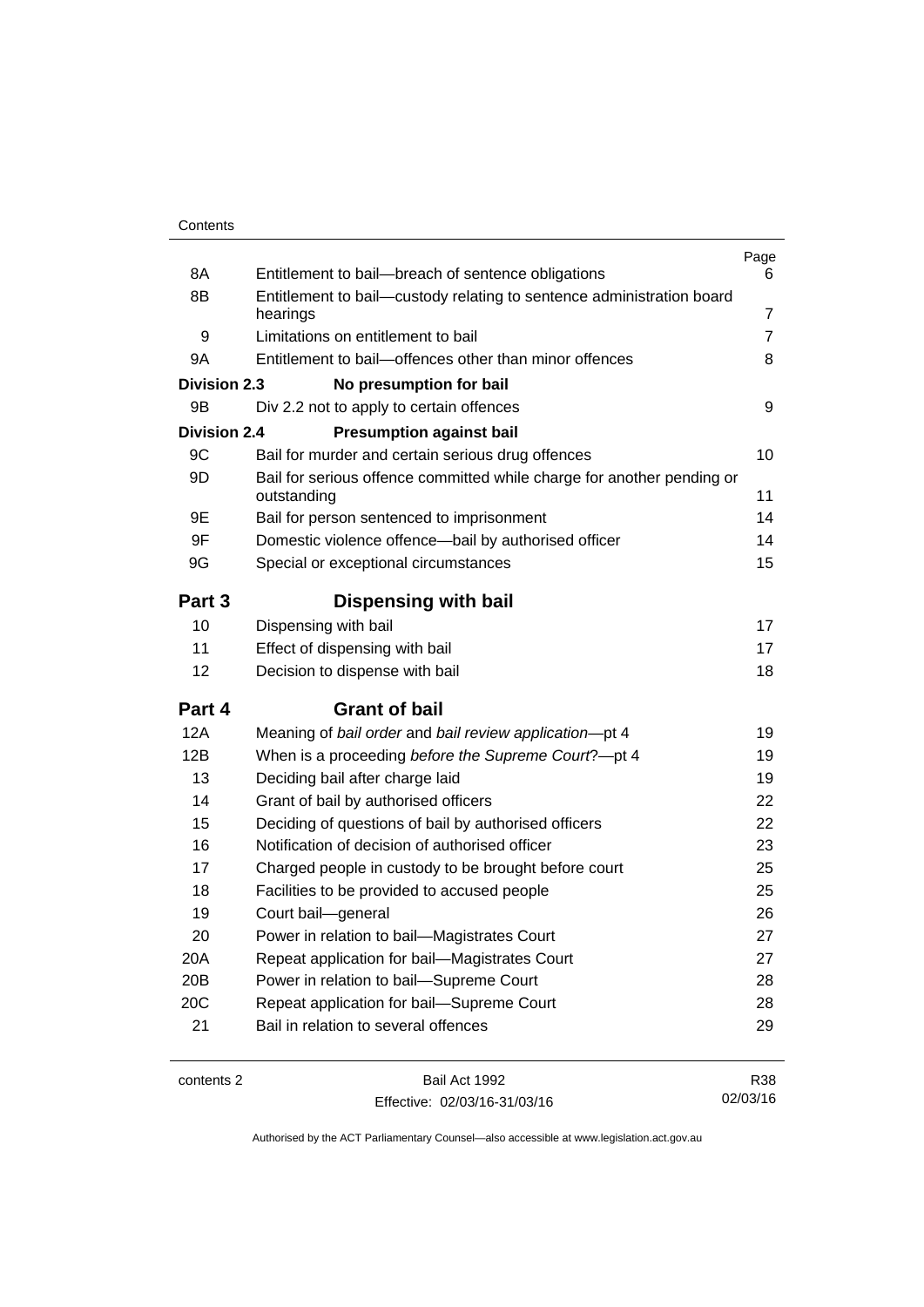| 22                  | Criteria for granting bail to adults                                               | Page<br>30 |
|---------------------|------------------------------------------------------------------------------------|------------|
| 23                  | Criteria for granting bail to children                                             | 32         |
| 23A                 | Victim's concern about need for protection                                         | 32         |
| Part 5              | Bail conditions and undertakings to appear                                         |            |
| 24                  | Conditions of bail                                                                 | 33         |
| 25                  | Conditions on which bail may be granted to adults                                  | 33         |
| 25A                 | Supervision condition when offence committed as young person                       | 37         |
| 26                  | Conditions on which bail may be granted to children                                | 38         |
| 27                  | Recording of certain bail decisions                                                | 40         |
| 28                  | Undertakings to appear                                                             | 41         |
| 30                  | Accused person may be excused from attendance before court                         | 42         |
| 31                  | Bail requirements                                                                  | 43         |
| 32                  | Acceptable people and security for bail                                            | 44         |
| 33                  | Continuation of bail and undertakings                                              | 44         |
| 34                  | Written notice of conditions of bail                                               | 46         |
| 36                  | Discharge of surety                                                                | 48         |
| 37                  | Payment of amounts to Territory                                                    | 49         |
| Part 6              | <b>Review of bail decisions</b>                                                    |            |
| <b>Division 6.1</b> | Review of decisions by authorised officers                                         |            |
| 38                  | Review by authorised officers                                                      | 50         |
| 39                  | Exercise of power to review                                                        | 50         |
| 40                  | Limitation on power of authorised officer to review                                | 51         |
| <b>Division 6.2</b> | <b>Review of decisions by courts</b>                                               |            |
| 41                  | Right of review of bail decisions                                                  | 51         |
| 41 A                | Court may review on its own initiative                                             | 51         |
| 42                  | Power of Magistrates Court to review-decision of authorised officer                | 52         |
| 42A                 | Power of Magistrates Court to review—decision of Magistrates Court                 | 53         |
| 43                  | Power of Supreme Court to review-decision of authorised officer                    | 53         |
| 43A                 | Power of Supreme Court to review-decision of Magistrates Court or<br>Supreme Court | 54         |
| 45                  | Exercise of power to review                                                        | 55         |
| 46                  | Review limited to bail conditions                                                  | 56         |

Bail Act 1992 Effective: 02/03/16-31/03/16 contents 3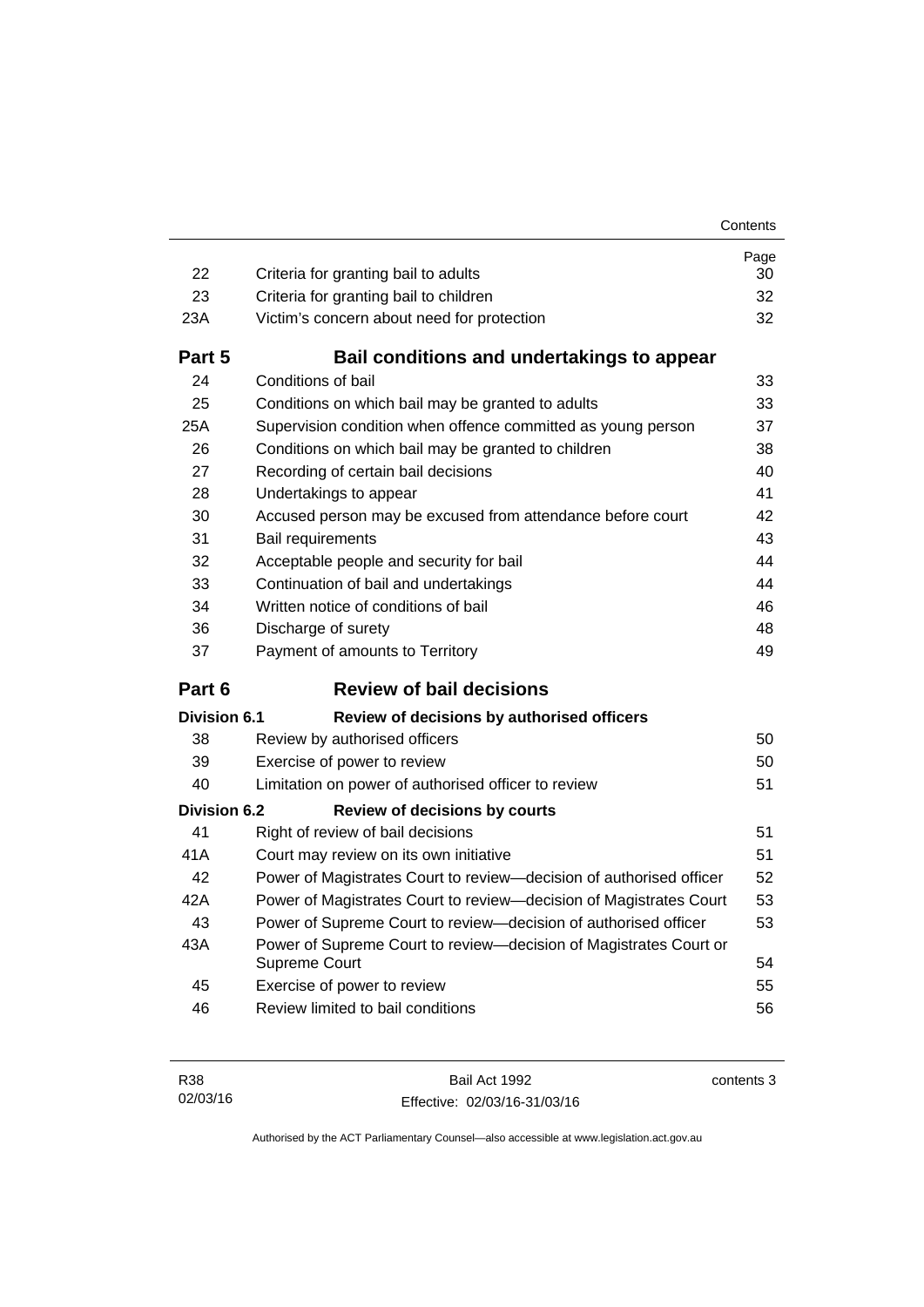#### **Contents**

|        |                                                         | Page |
|--------|---------------------------------------------------------|------|
| Part 7 | <b>Miscellaneous</b>                                    |      |
| 47     | Giving information relating to bail                     | 57   |
| 47A    | Notice to victim of bail decisions                      | 57   |
| 48     | Notification to court that bail condition not satisfied | 58   |
| 49     | Failure to answer bail                                  | 58   |
| 51     | Indemnification of sureties                             | 59   |
| 52     | Contravention of Act by police officers                 | 59   |
| 55     | Civil standard of proof to apply for certain purposes   | 60   |
| 56     | No right of surety to arrest                            | 60   |
| 56A    | Arrest without warrant of person on bail                | 60   |
| 56B    | Arrest for breach of condition by person outside ACT    | 61   |
| 57     | Act to prevail                                          | 62   |
| 57AA   | Abolition of inherent power of bail                     | 62   |
| 58     | Approved forms                                          | 62   |
| 59     | Regulation-making power                                 | 63   |

| <b>Schedule 1</b> | Offences to which presumption of bail does                 |    |  |
|-------------------|------------------------------------------------------------|----|--|
|                   | not apply                                                  | 64 |  |
| <b>Part 1.1</b>   | <b>Offences against Crimes Act 1900</b>                    | 64 |  |
| <b>Part 1.2</b>   | <b>Offences against Criminal Code</b>                      | 65 |  |
| <b>Part 1.3</b>   | Offence against Drugs of Dependence Act 1989               | 67 |  |
| <b>Part 1.4</b>   | <b>Offences against Medicines, Poisons and Therapeutic</b> |    |  |
|                   | Goods Act 2008                                             | 68 |  |
| <b>Part 1.5</b>   | <b>Offences against Customs Act 1901 (Cwith)</b>           | 69 |  |
| <b>Part 1.6</b>   | <b>Offences against Criminal Code (Cwlth)</b>              | 70 |  |
|                   |                                                            |    |  |

## **[Dictionary](#page-78-0)** [71](#page-78-0)

| <b>Endnotes</b> |                     |    |
|-----------------|---------------------|----|
|                 | About the endnotes  | 75 |
| 2               | Abbreviation key    | 75 |
| 3               | Legislation history | 76 |
|                 |                     |    |

 $\overline{a}$ 

contents 4 Bail Act 1992 Effective: 02/03/16-31/03/16

R38 02/03/16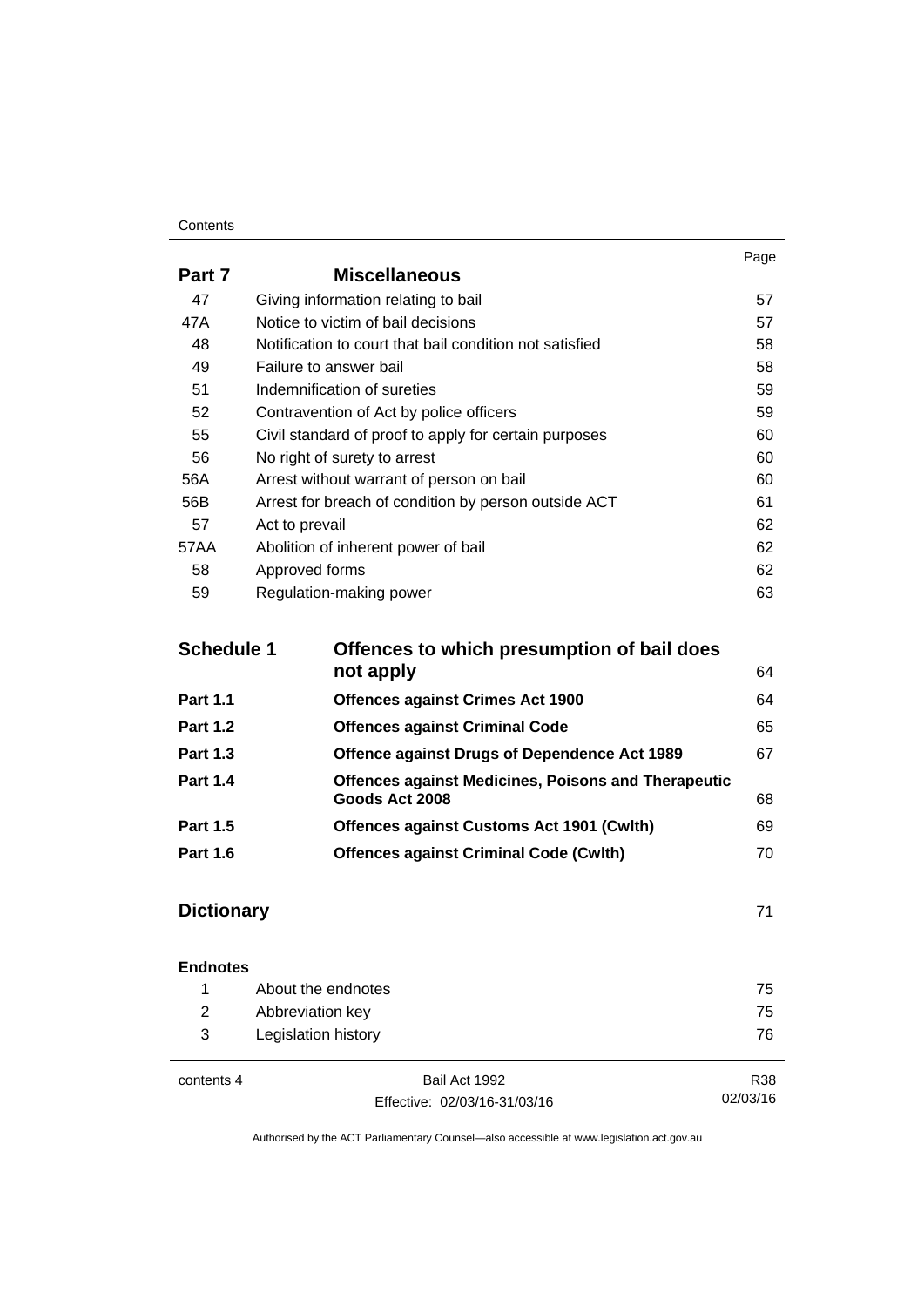|   |                        | Contents   |
|---|------------------------|------------|
| 4 | Amendment history      | Page<br>83 |
| b | Earlier republications | 93         |

R38 02/03/16

Bail Act 1992 Effective: 02/03/16-31/03/16 contents 5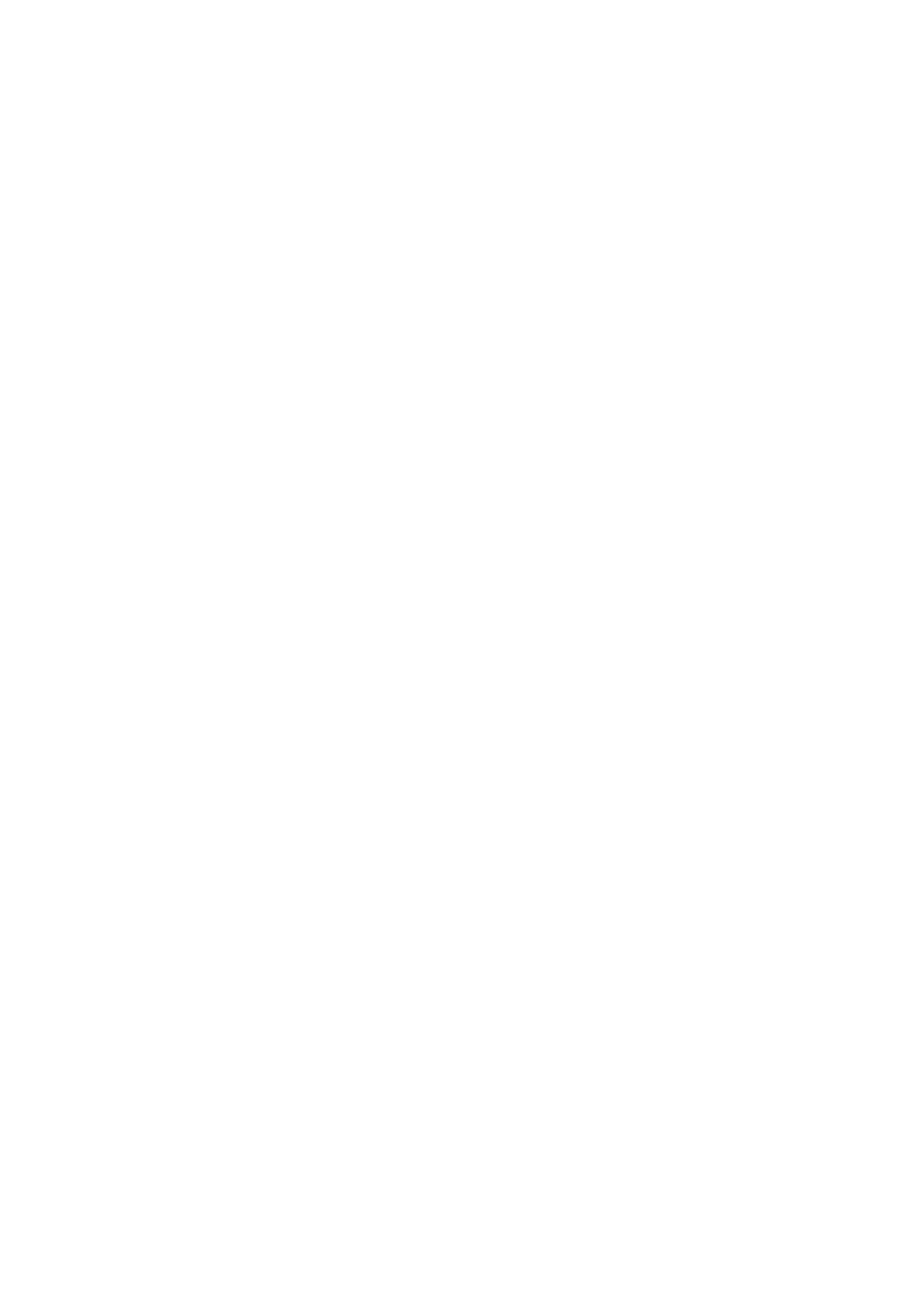

# **Bail Act 1992**

An Act relating to bail for accused people in connection with criminal proceedings

R38 02/03/16

l

page 1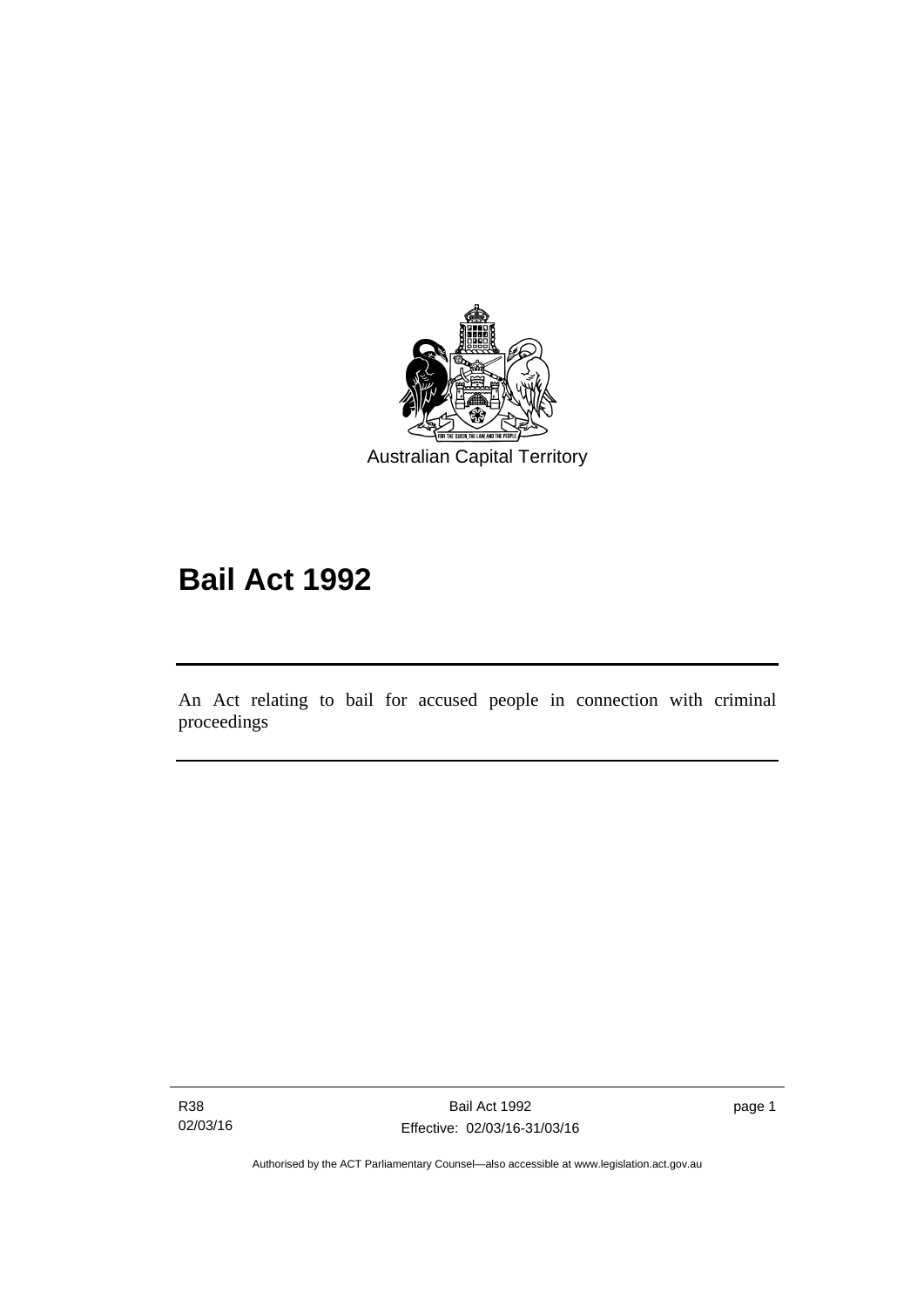#### Part 1 **Preliminary**

Section 1

# <span id="page-9-0"></span>**Part 1** Preliminary

#### <span id="page-9-1"></span>**1 Name of Act**

This Act is the *Bail Act 1992*.

#### <span id="page-9-2"></span>**2 Dictionary**

The dictionary at the end of this Act is part of this Act.

*Note 1* The dictionary at the end of this Act defines certain terms used in this Act, and includes references (*signpost definitions*) to other terms defined elsewhere in this Act.

> For example, the signpost definition '*bail order*, for part 4 (Grant of bail)—see section 19 (1).' means that the term 'bail order' is defined in that section for part 4.

*Note 2* A definition in the dictionary (including a signpost definition) applies to the entire Act unless the definition, or another provision of the Act, provides otherwise or the contrary intention otherwise appears (see [Legislation Act,](http://www.legislation.act.gov.au/a/2001-14)  $s$  155 and  $s$  156 (1)).

#### <span id="page-9-3"></span>**3 Notes**

A note included in this Act is explanatory and is not part of this Act.

*Note* See the [Legislation Act,](http://www.legislation.act.gov.au/a/2001-14) s 127 (1), (4) and (5) for the legal status of notes.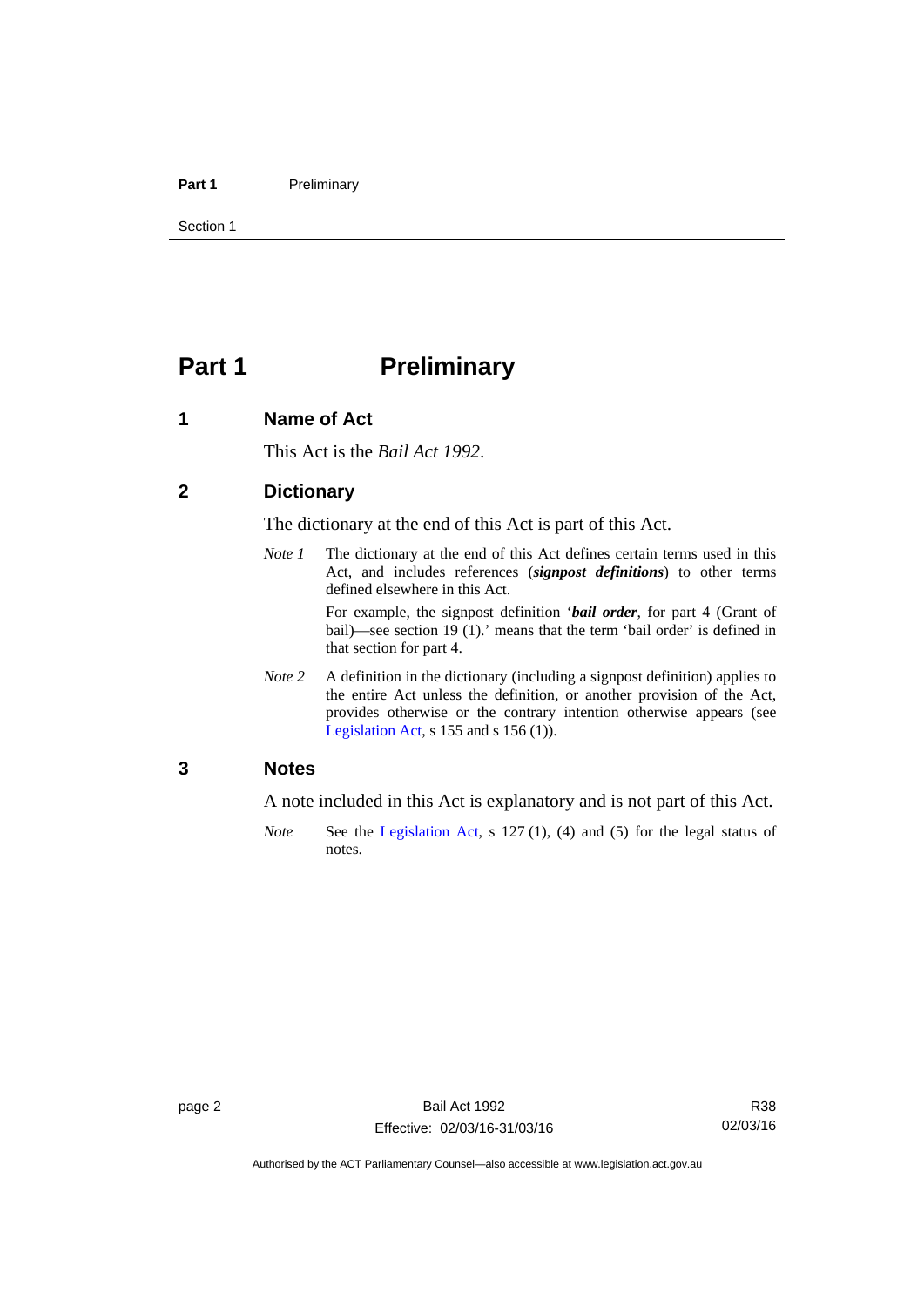#### <span id="page-10-0"></span>**3A Offences against Act—application of Criminal Code etc**

Other legislation applies in relation to offences against this Act.

*Note 1 Criminal Code* The [Criminal Code](http://www.legislation.act.gov.au/a/2002-51), ch 2 applies to all offences against this Act (see Code, pt 2.1). The chapter sets out the general principles of criminal responsibility (including burdens of proof and general defences), and defines terms

used for offences to which the Code applies (eg *conduct*, *intention*, *recklessness* and *strict liability*).

*Note 2 Penalty units* 

The [Legislation Act](http://www.legislation.act.gov.au/a/2001-14), s 133 deals with the meaning of offence penalties that are expressed in penalty units.

#### <span id="page-10-1"></span>**4 Act applies to children**

This Act applies to a person whether or not the person is an adult.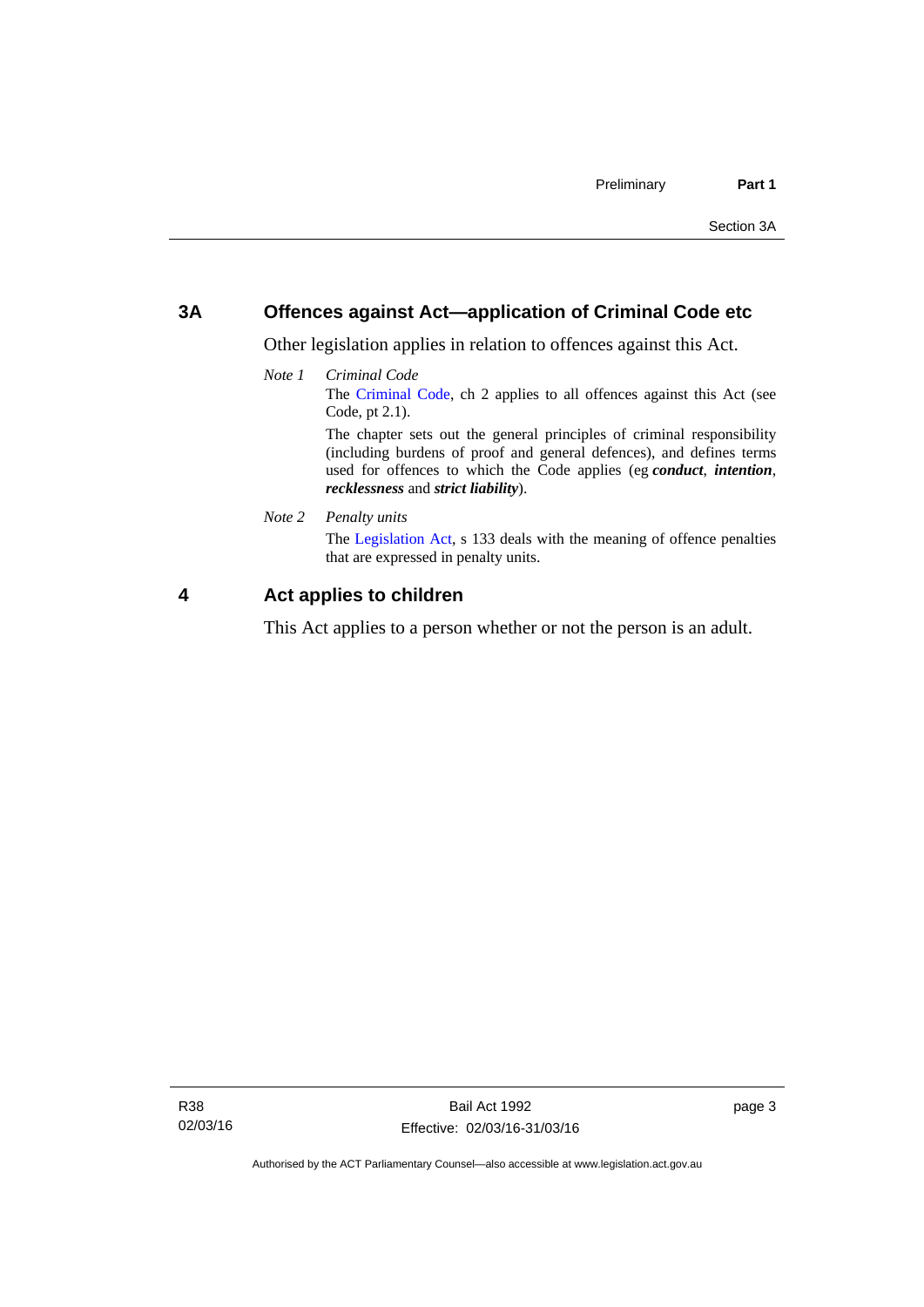# <span id="page-11-0"></span>**Part 2 Availability of bail**

## <span id="page-11-1"></span>**Division 2.1 When bail may be granted and rights following**

#### <span id="page-11-2"></span>**5 When may bail be granted?**

- (1) An accused person may be granted bail in relation to any period when the person is not required to attend court in relation to the offence with which the person has been charged.
- (2) However, an accused person who is in custody in relation to an offence must not be granted bail in relation to any period when—
	- (a) the person is in custody for another offence or reason in relation to which the person is not entitled to be granted bail; or
	- (b) the person is serving a sentence of imprisonment.

#### <span id="page-11-3"></span>**6 Rights following grant of bail**

- (1) This section applies if—
	- (a) bail is granted to an accused person in relation to an offence; and
	- (b) the person gives an undertaking to appear; and
	- (c) if a bail condition mentioned in section  $25(1)$  (b) (ii) or (c) is imposed—the security is given or the deposit made.
- (2) The person is entitled—
	- (a) if the person is in custody—to be released from custody; and
	- (b) to remain at liberty in relation to the offence until required to appear before a court in accordance with the undertaking.
- (3) This section is subject to section 56A (Arrest without warrant of person on bail).

Authorised by the ACT Parliamentary Counsel—also accessible at www.legislation.act.gov.au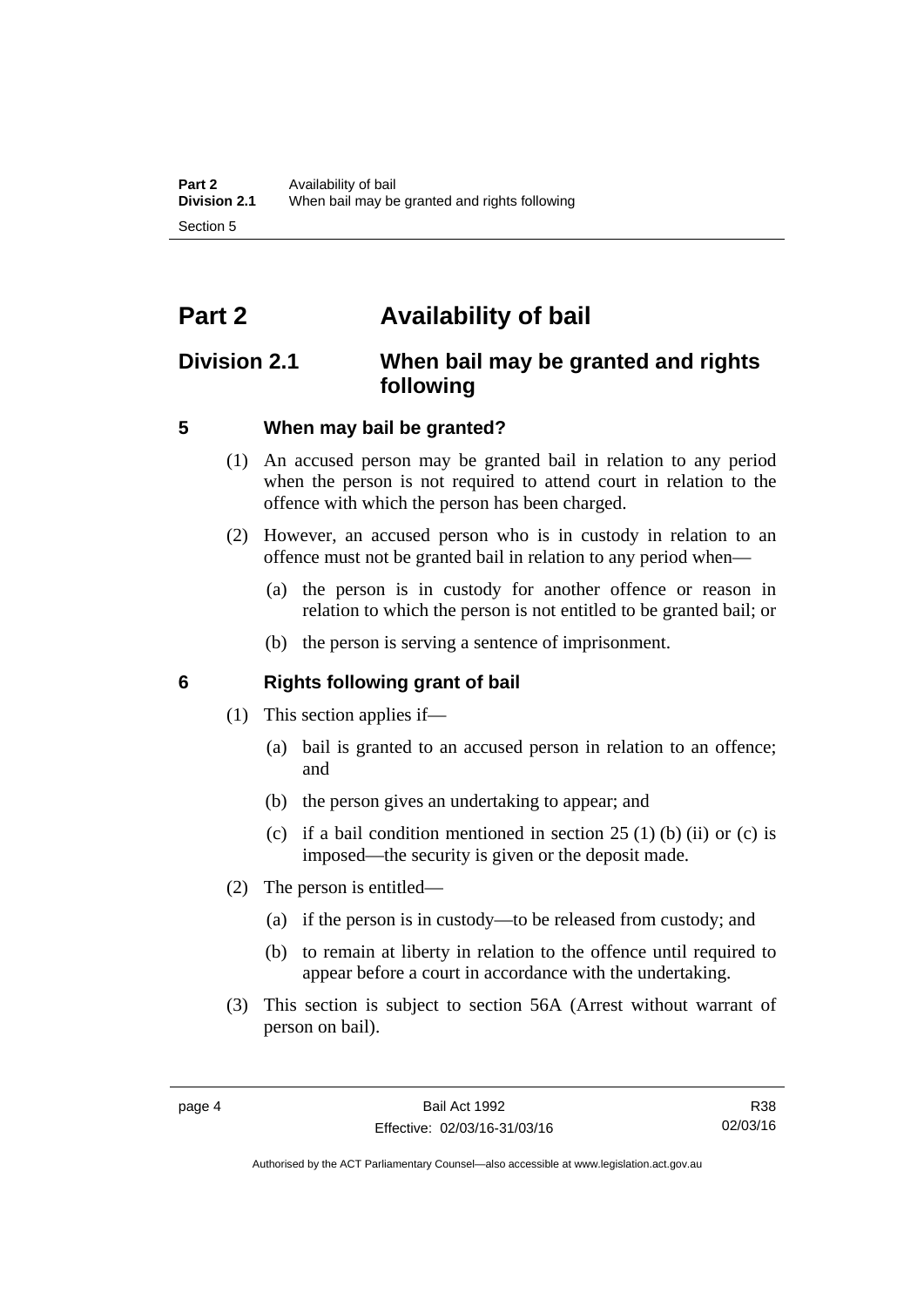# <span id="page-12-0"></span>**Division 2.2 Presumption for bail**

#### <span id="page-12-1"></span>**7 Div 2.2 subject to div 2.3 and div 2.4**

This division is subject to division 2.3 (No presumption for bail) and division 2.4 (Presumption against bail).

#### <span id="page-12-2"></span>**8 Entitlement to bail—certain minor offences etc**

- (1) This section applies to—
	- (a) a person charged with an offence not punishable by imprisonment (except in default of payment of a fine); and
	- (b) a person charged with an offence punishable by imprisonment for not longer than 6 months; and
	- (c) a person arrested for a breach of the peace or apprehended breach of the peace; and
	- (d) a person arrested under a warrant because of failure to comply with a summons or subpoena; and
	- (e) a person brought up to attend a trial or hearing following the issue of a habeas corpus order.
- (2) The person is entitled—
	- (a) to be granted bail; and
	- (b) if the person is in custody—to be released from custody as soon as the person gives an undertaking to appear.
- (3) However, if no further appearance is required for a person arrested for a breach of the peace or an apprehended breach of the peace, the person may be released from custody without giving an undertaking to appear.

page 5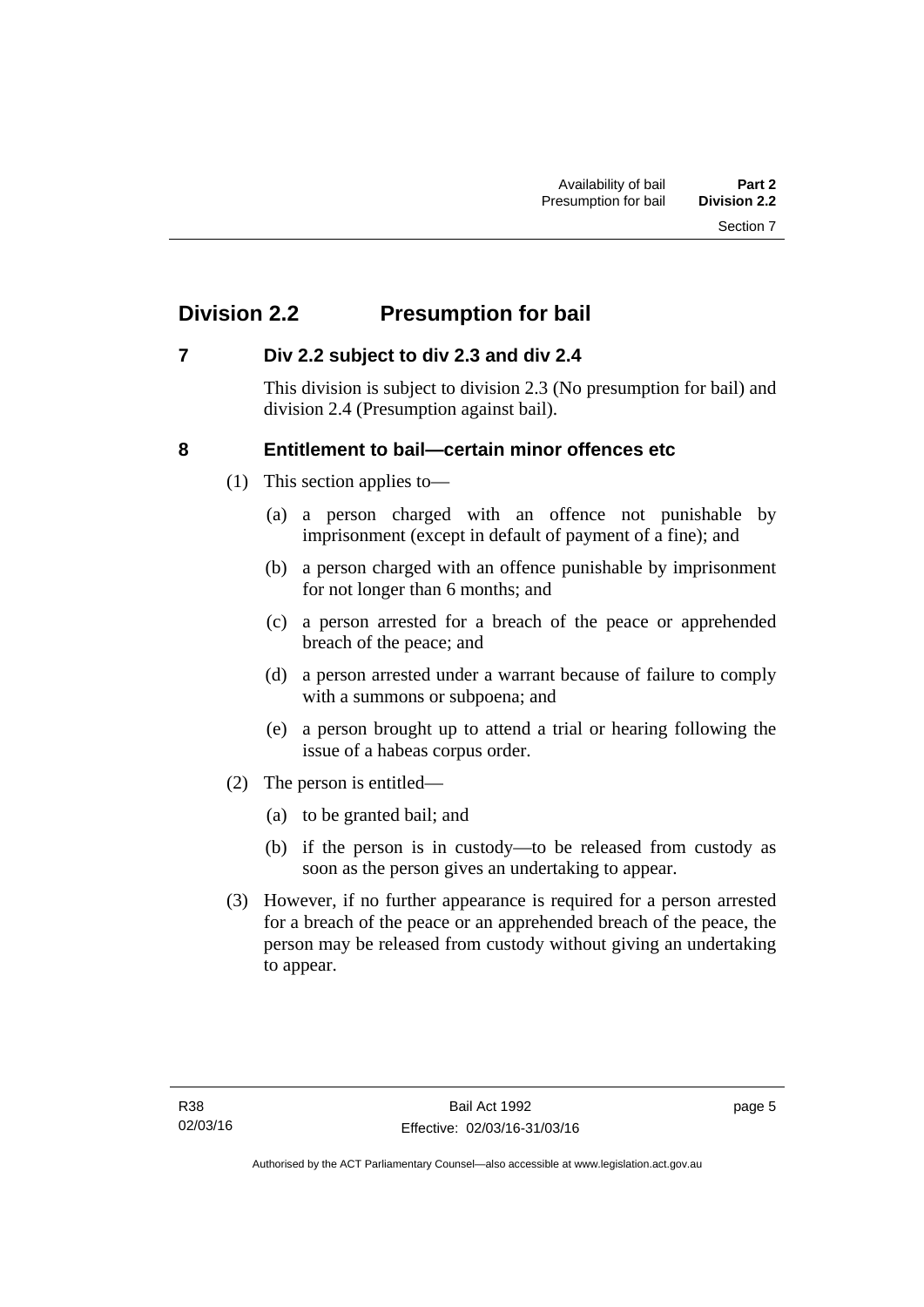- (4) A condition to keep the peace may be imposed on a grant of bail to a person arrested for a breach of the peace or an apprehended breach of the peace.
	- *Note* For other conditions that may be imposed on a grant of bail, see s 25 and s 26.

#### <span id="page-13-0"></span>**8A Entitlement to bail—breach of sentence obligations**

- (1) This section applies to a person arrested, or otherwise brought before the court or a magistrate, in relation to a breach, or anticipated breach, of—
	- (a) a deferred sentence obligation under the *[Crimes \(Sentencing\)](http://www.legislation.act.gov.au/a/2005-58)  [Act 2005](http://www.legislation.act.gov.au/a/2005-58)*; or
	- (b) any of the following obligations under the *[Crimes \(Sentence](http://www.legislation.act.gov.au/a/2005-59)  [Administration\) Act 2005](http://www.legislation.act.gov.au/a/2005-59)*:
		- (i) an intensive correction order obligation;
		- (ii) a good behaviour obligation;
		- (iii) a parole obligation;
		- (iv) a release on licence obligation.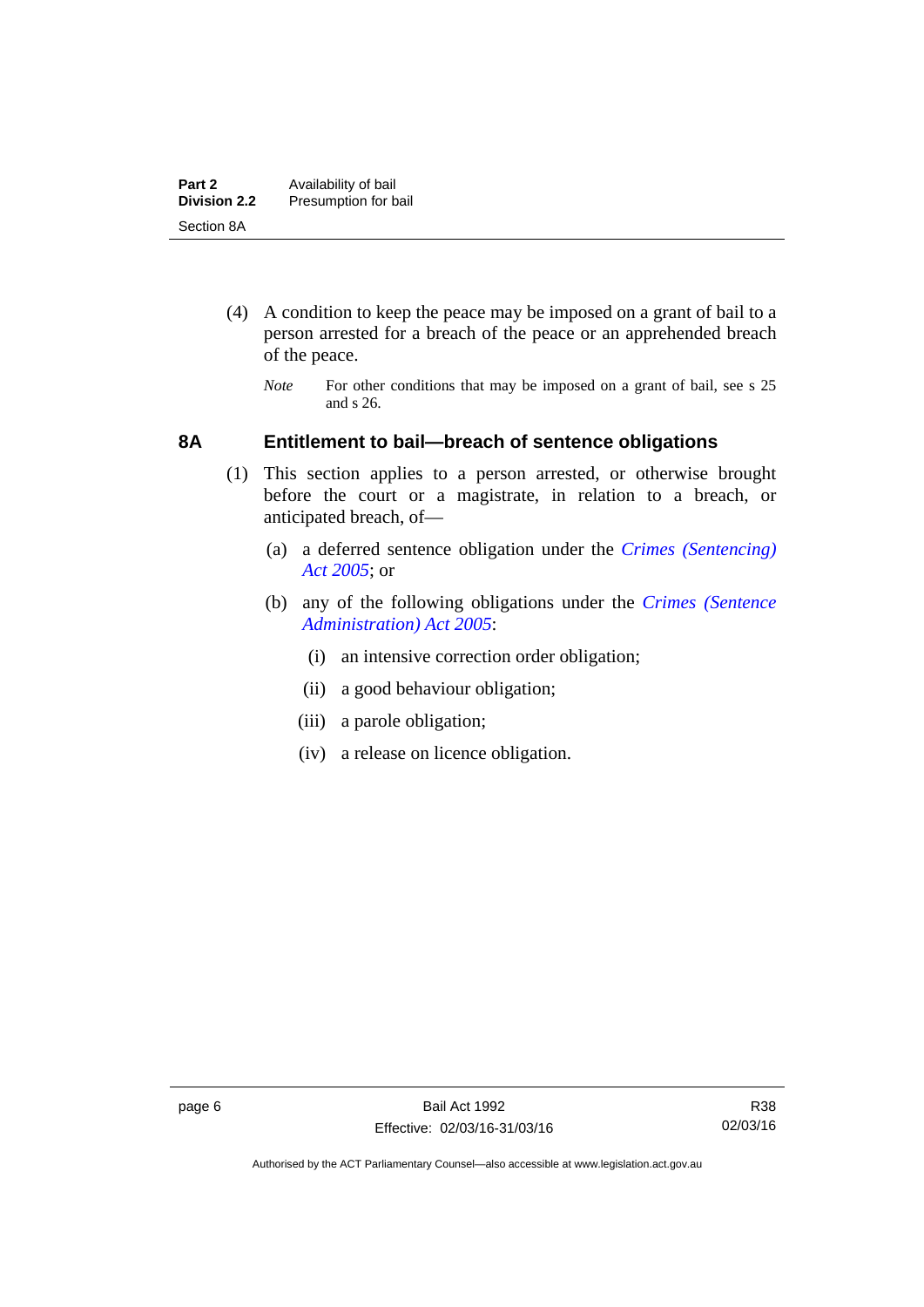(2) The person has the same entitlement to bail in relation to the breach, or anticipated breach, of the obligation as the person has under this part in relation to the offence to which the obligation relates.

#### **Example—bail entitlement**

 Joe has been found guilty of threatening to kill. Joe had, 3 years before, been found guilty of an offence involving violence. A suspended sentence order under the *[Crimes \(Sentencing\) Act 2005](http://www.legislation.act.gov.au/a/2005-58)* is made as part of the sentence for the offence of threatening to kill and Joe is released under the order on signing an undertaking under a good behaviour order. However, Joe breaches the good behaviour order and is before the court on an application to cancel the order. There is no presumption in relation to bail because section 9B (b) applies to make the offence of threatening to kill an offence to which division 2.2 (Presumption for bail) does not apply.

*Note* An example is part of the Act, is not exhaustive and may extend, but does not limit, the meaning of the provision in which it appears (see [Legislation Act,](http://www.legislation.act.gov.au/a/2001-14) s 126 and s 132).

#### <span id="page-14-0"></span>**8B Entitlement to bail—custody relating to sentence administration board hearings**

- (1) This section applies if—
	- (a) a person is arrested under the *[Crimes \(Sentence](http://www.legislation.act.gov.au/a/2005-59)  [Administration\) Act 2005](http://www.legislation.act.gov.au/a/2005-59)*, section 206 (Arrest of offender for board hearing) and brought before a magistrate; or
	- (b) a person is remanded in custody under the *[Crimes \(Sentence](http://www.legislation.act.gov.au/a/2005-59)  [Administration\) Act 2005](http://www.legislation.act.gov.au/a/2005-59)*, section 210 (Custody of offender during board hearing adjournment) and an application for bail for the person is made to a court or magistrate.
- (2) The person has the same entitlement to bail as the person had for the offence to which the board hearing relates.

#### <span id="page-14-1"></span>**9 Limitations on entitlement to bail**

(1) A person charged with an offence mentioned in section 8 (1) (a) or (b) is not entitled to be granted bail if—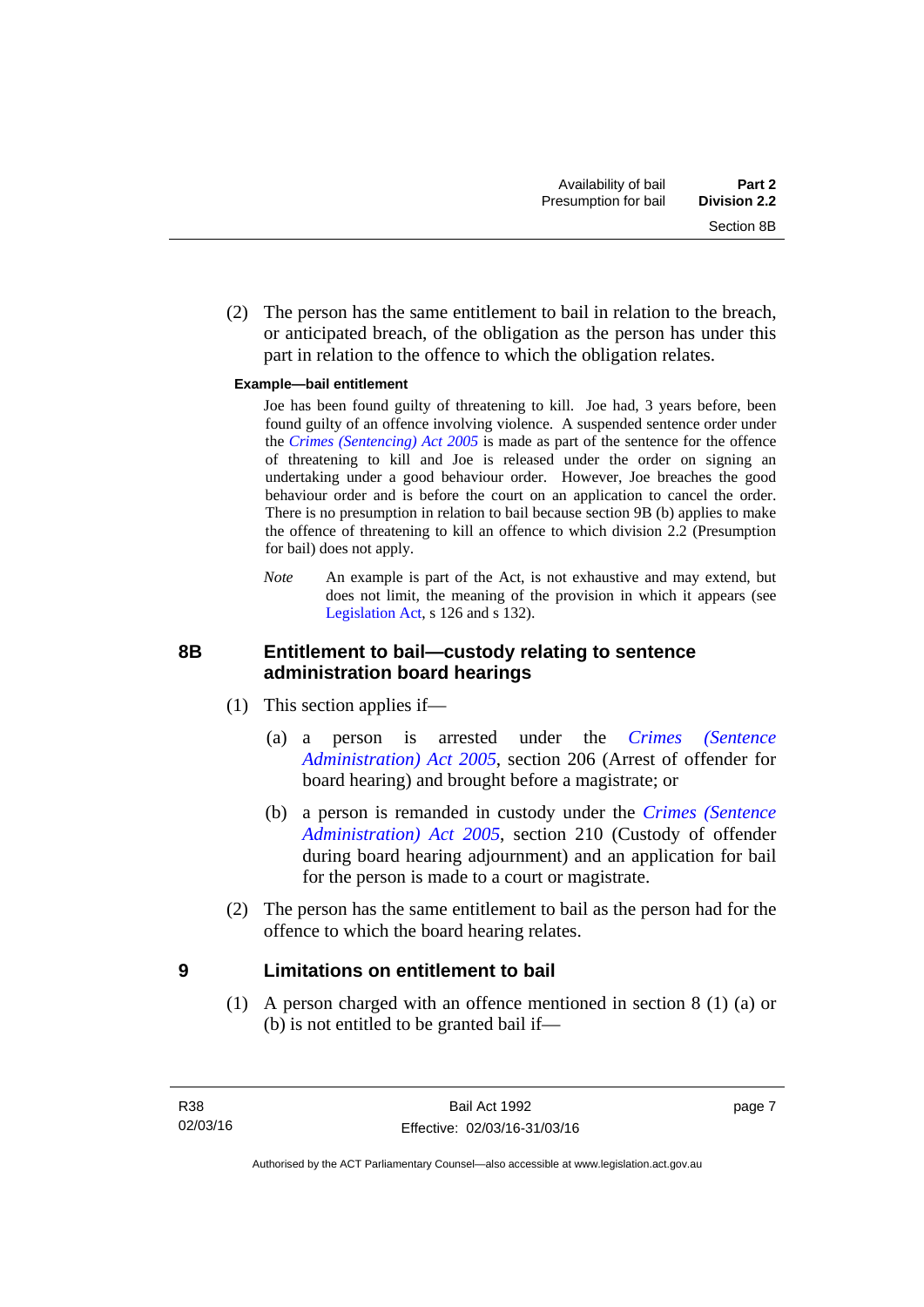- (a) the person has previously failed to comply with an undertaking to appear, or a bail condition imposed, in relation to the same or a similar offence; or
- (b) in the opinion of the court or authorised officer, the person is incapacitated by intoxication, injury or use of drugs or is otherwise in danger of physical injury or in need of physical protection.
- (2) A person arrested for a breach of the peace or apprehended breach of the peace is not entitled to be granted bail if the person has previously, without reasonable excuse, failed to comply with an undertaking to appear, or a bail condition imposed, in relation to a breach of the peace or apprehended breach of the peace.

#### <span id="page-15-0"></span>**9A Entitlement to bail—offences other than minor offences**

- (1) This section applies to—
	- (a) a person in relation to an offence other than an offence mentioned in section 8 (1) (a) or (b) (Entitlement to bail certain minor offences etc); and
	- (b) a person who is not entitled to bail under section 8 (2) because of section 9 (1) or (2).
- (2) The person is entitled to be granted bail unless the court or authorised officer is satisfied that refusal is justified after considering—
	- (a) for an adult—the matters mentioned in section 22 (Criteria for granting bail to adults); or
	- (b) for a child—the matters mentioned in section 23 (Criteria for granting bail to children).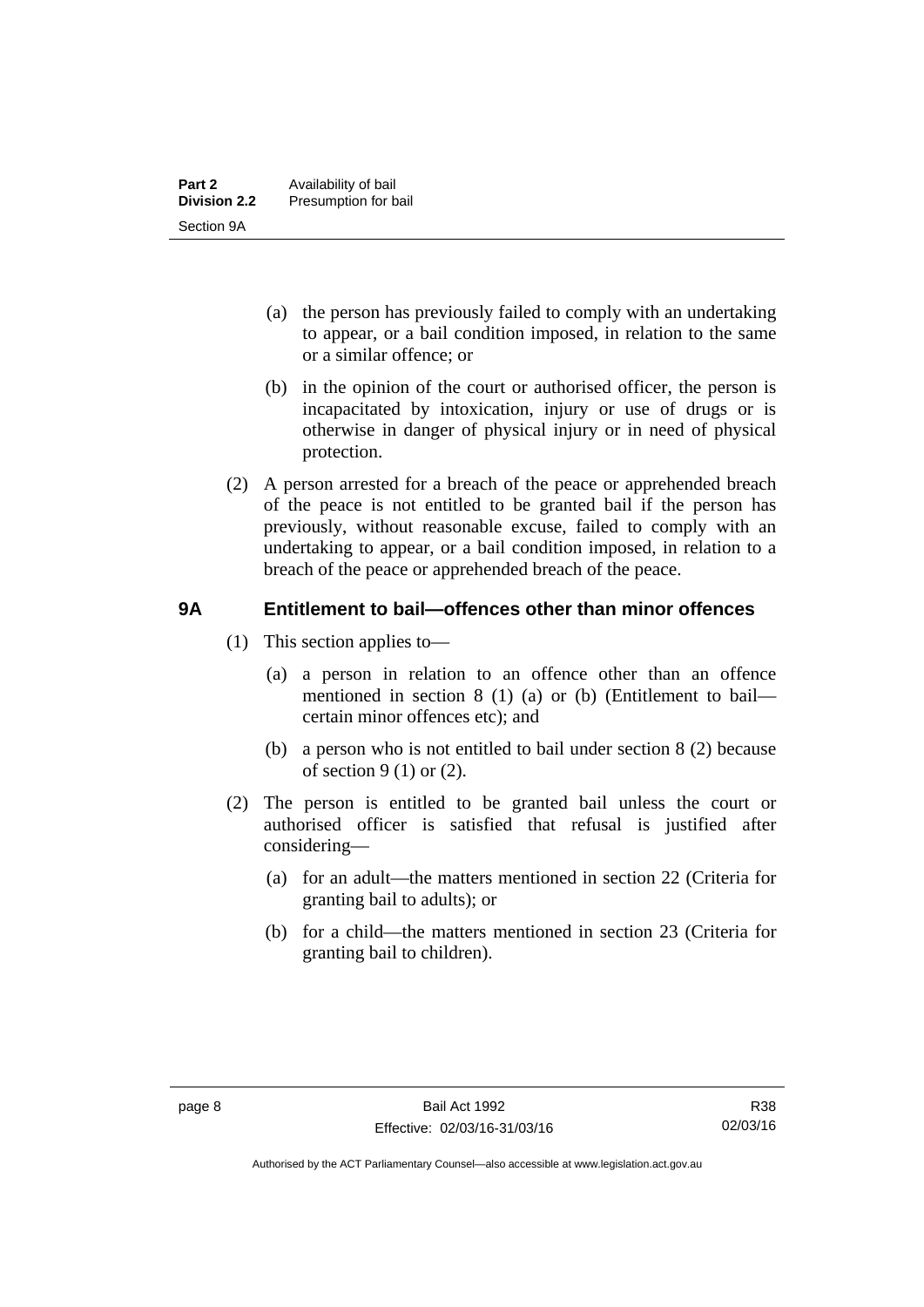### <span id="page-16-0"></span>**Division 2.3 No presumption for bail**

#### <span id="page-16-1"></span>**9B Div 2.2 not to apply to certain offences**

Division 2.2 (Presumption for bail) does not apply to the grant of bail—

- (a) to a person accused of an offence mentioned in schedule 1 (Offences to which presumption for bail does not apply); or
- (b) to a person accused of any of the following offences, if the person has in the previous 10 years been found guilty of an offence involving violence or the threat of violence:
	- (i) an offence against the *[Crimes Act 1900](http://www.legislation.act.gov.au/a/1900-40)*, section 30 (Threat to kill);
	- (ii) an offence against the *[Crimes Act 1900](http://www.legislation.act.gov.au/a/1900-40)*, section 31 (Threat to inflict grievous bodily harm);
	- (iii) an offence against the *[Crimes Act 1900](http://www.legislation.act.gov.au/a/1900-40)*, section 35 (Stalking);
	- (iv) an offence against the *[Domestic Violence and Protection](http://www.legislation.act.gov.au/a/2008-46)  [Orders Act 2008](http://www.legislation.act.gov.au/a/2008-46)*, section 90 (Offence for contravention of protection order); or
- (c) to a person accused of an offence against the *[Criminal Code](http://www.comlaw.gov.au/Details/C2013C00138)  [Act 1995](http://www.comlaw.gov.au/Details/C2013C00138)* (Cwlth), section 80.1 (Treason); or
- (d) to a person convicted of an indictable offence but not sentenced.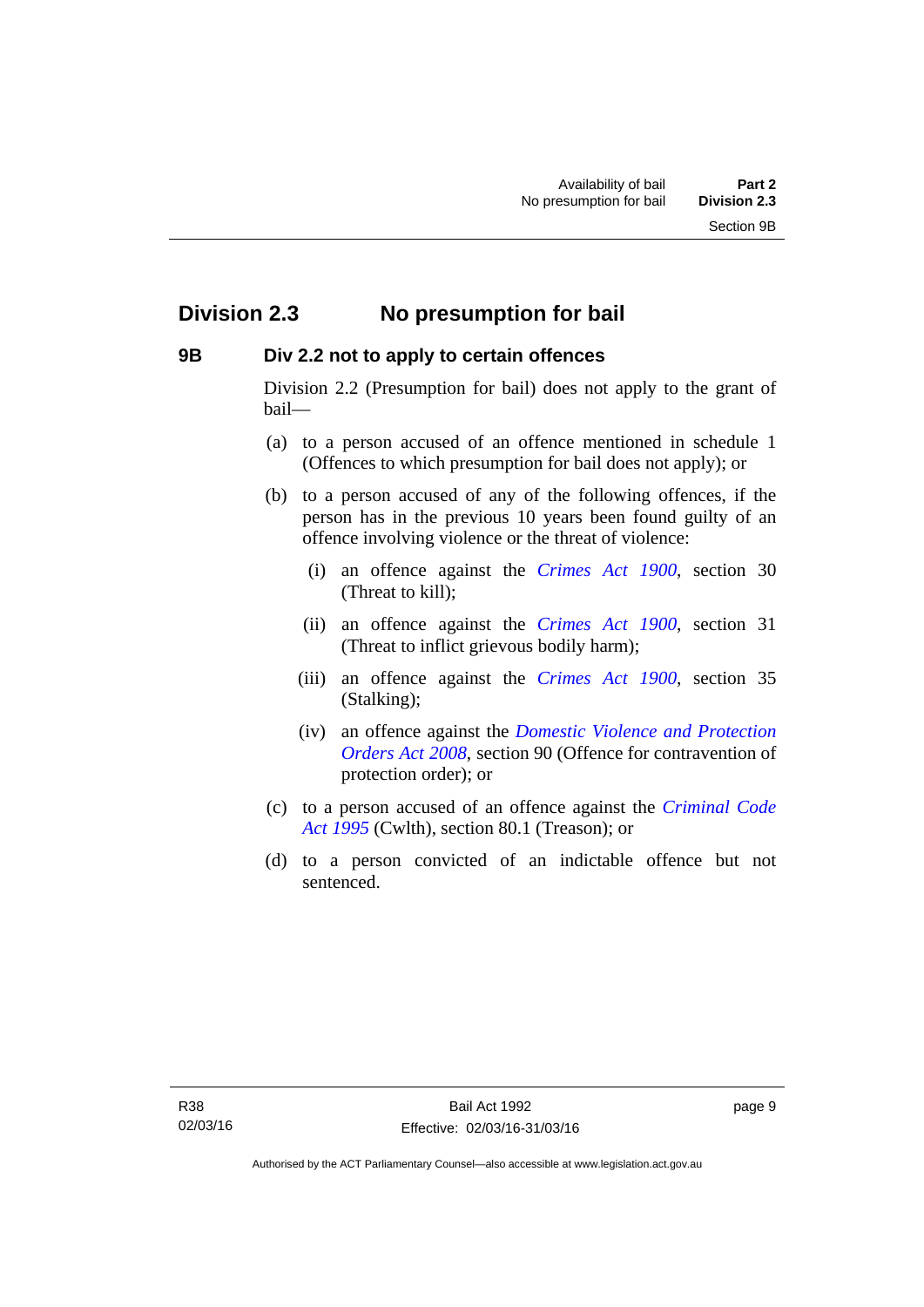# <span id="page-17-0"></span>**Division 2.4 Presumption against bail**

#### <span id="page-17-1"></span>**9C Bail for murder and certain serious drug offences**

- (1) This section applies to a person accused of—
	- (a) murder; or
	- (b) an offence against any of the following provisions of the [Criminal Code,](http://www.legislation.act.gov.au/a/2002-51) chapter 6 (Serious drug offences):
		- (i) section 603 (1) (which is about trafficking in a large commercial quantity of a controlled drug);
		- (ii) section  $607(1)$  (which is about manufacturing a large commercial quantity of a controlled drug for selling);
		- (iii) section  $616(1)$  (which is about cultivating a large commercial quantity of a controlled plant for selling);
		- (iv) section 619 (1) (which is about selling a large commercial quantity of a controlled plant);
		- (v) section  $622(1)$  (which is about supplying etc a commercial quantity of a controlled drug to a child for selling);
		- (vi) section 624 (1) (which is about procuring a child to traffic in a commercial quantity of a controlled drug).
	- *Note* A reference to an offence against a territory law includes a reference to a related ancillary offence, eg attempt (see [Legislation Act](http://www.legislation.act.gov.au/a/2001-14), s 189).
- (2) A court or authorised officer must not grant bail to the person unless satisfied that special or exceptional circumstances exist favouring the grant of bail.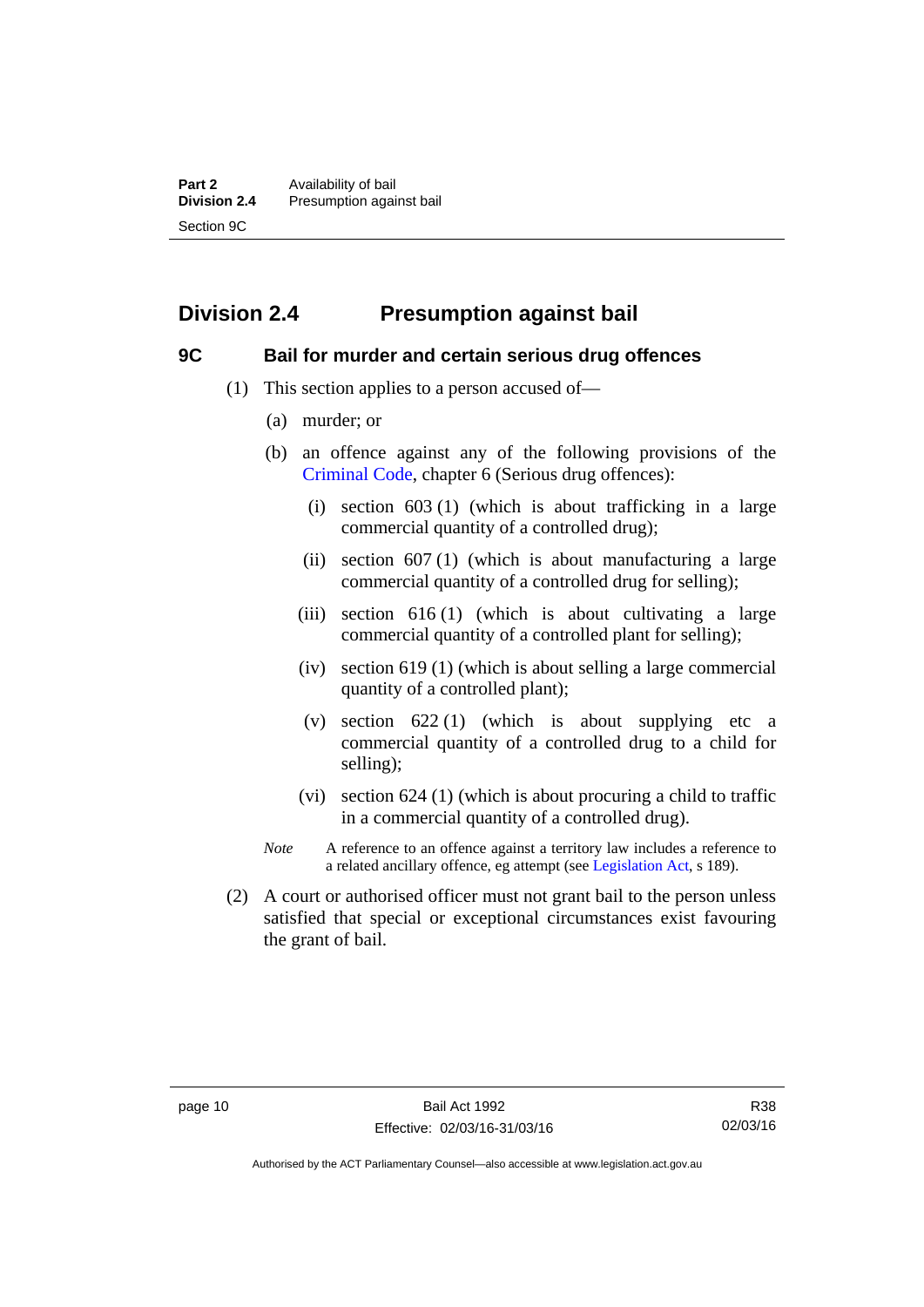- (3) However, even if special or exceptional circumstances are established, the court or officer must refuse bail if satisfied that refusal is justified after considering—
	- (a) for an adult—the matters mentioned in section 22 (Criteria for granting bail to adults); or
	- (b) for a child—the matters mentioned in section 23 (Criteria for granting bail to children).

#### <span id="page-18-0"></span>**9D Bail for serious offence committed while charge for another pending or outstanding**

- (1) This section applies if—
	- (a) a person is accused of a serious offence; and
	- (b) the person is alleged to have committed the offence while a charge against the person for another serious offence is pending or outstanding.

#### **Example**

Claude is served with a summons to attend the Magistrates Court to answer a charge that he has committed the offence of taking a motor vehicle without consent (punishable by 5 years imprisonment under the [Criminal Code,](http://www.legislation.act.gov.au/a/2002-51) section 318 (1), and so a serious offence for this section). Before the court date, Claude is arrested and charged with having committed an aggravated robbery the day after being served with the summons (punishable by 25 years imprisonment under the [Criminal Code](http://www.legislation.act.gov.au/a/2002-51), section 310, and so also a serious offence for this section). At the time of the alleged aggravated robbery, the charge of taking a motor vehicle without consent was still pending. This section will apply to any decision about the grant of bail to Claude in relation to the aggravated robbery charge.

- *Note* An example is part of the Act, is not exhaustive and may extend, but does not limit, the meaning of the provision in which it appears (see [Legislation Act,](http://www.legislation.act.gov.au/a/2001-14) s 126 and s 132).
- (2) A court or an authorised officer must not grant bail to the accused person unless satisfied that special or exceptional circumstances exist favouring the grant of bail.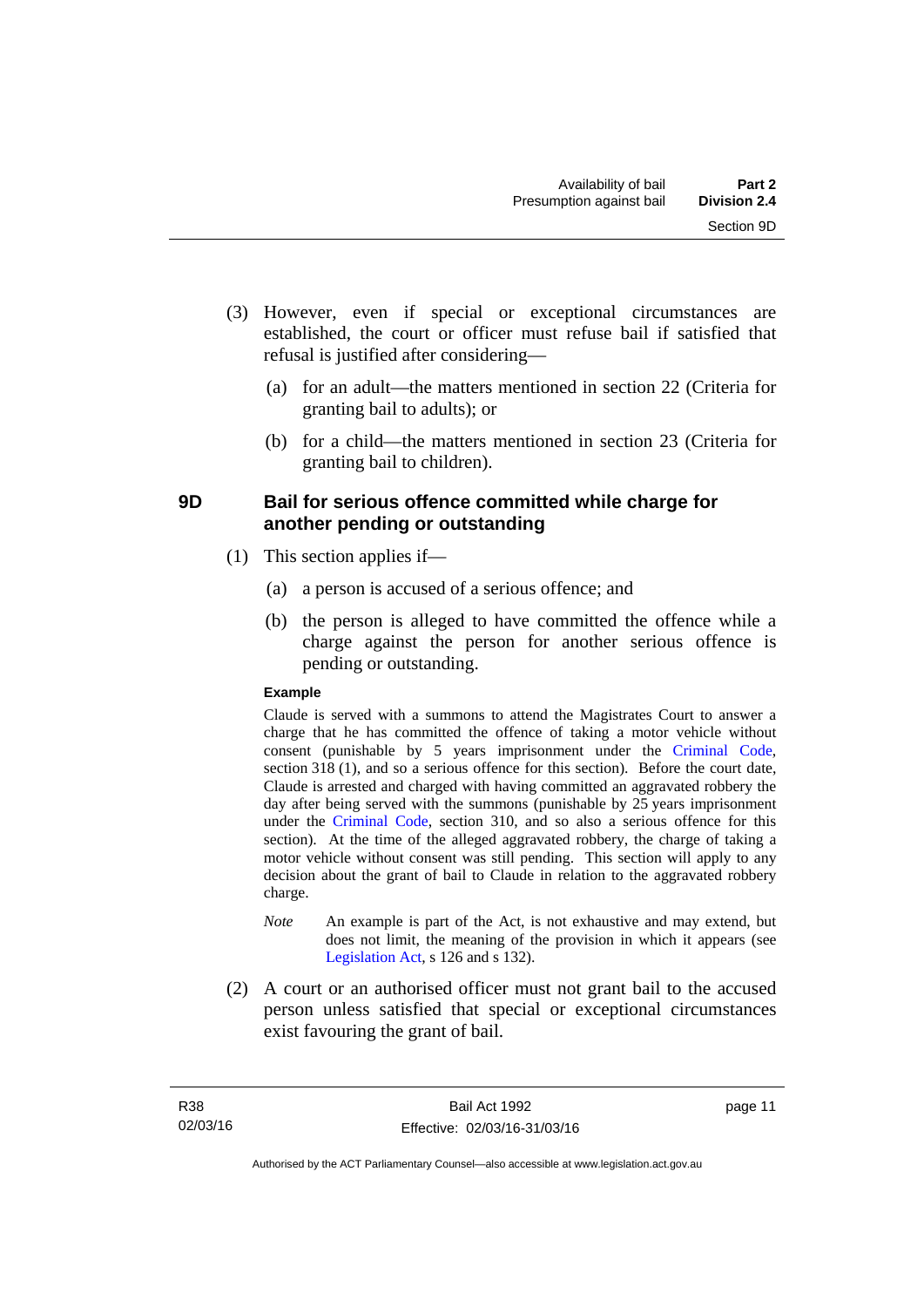- (3) However, even if special or exceptional circumstances are established, the court or officer must refuse bail if satisfied that refusal is justified after considering—
	- (a) for an adult—the matters mentioned in section 22 (Criteria for granting bail to adults); or
	- (b) for a child—the matters mentioned in section 23 (Criteria for granting bail to children).
- (4) Also, if the serious offence mentioned in subsection (1) (a) or (b) is a domestic violence offence, an authorised person must not grant bail to the accused person if satisfied that refusal of bail is required under section 9F (Domestic violence offence—bail by authorised officer).
- (5) This section does not affect the application of section 9F (4) and (5) to the accused person if—
	- (a) the serious offence mentioned in subsection (1) (a) or (b) is a domestic violence offence; and
	- (b) an authorised person grants bail to the accused person.
- (6) In this section:

*outstanding*—a charge against a person for an offence is *outstanding*—

- (a) until the charge is finally dealt with in any of the following ways:
	- (i) the charge is withdrawn;
	- (ii) the charge is dismissed by a court;
	- (iii) the person is discharged by the Magistrates Court following a committal hearing;
	- (iv) the person is acquitted or found guilty by a court of the offence; and

R38 02/03/16

Authorised by the ACT Parliamentary Counsel—also accessible at www.legislation.act.gov.au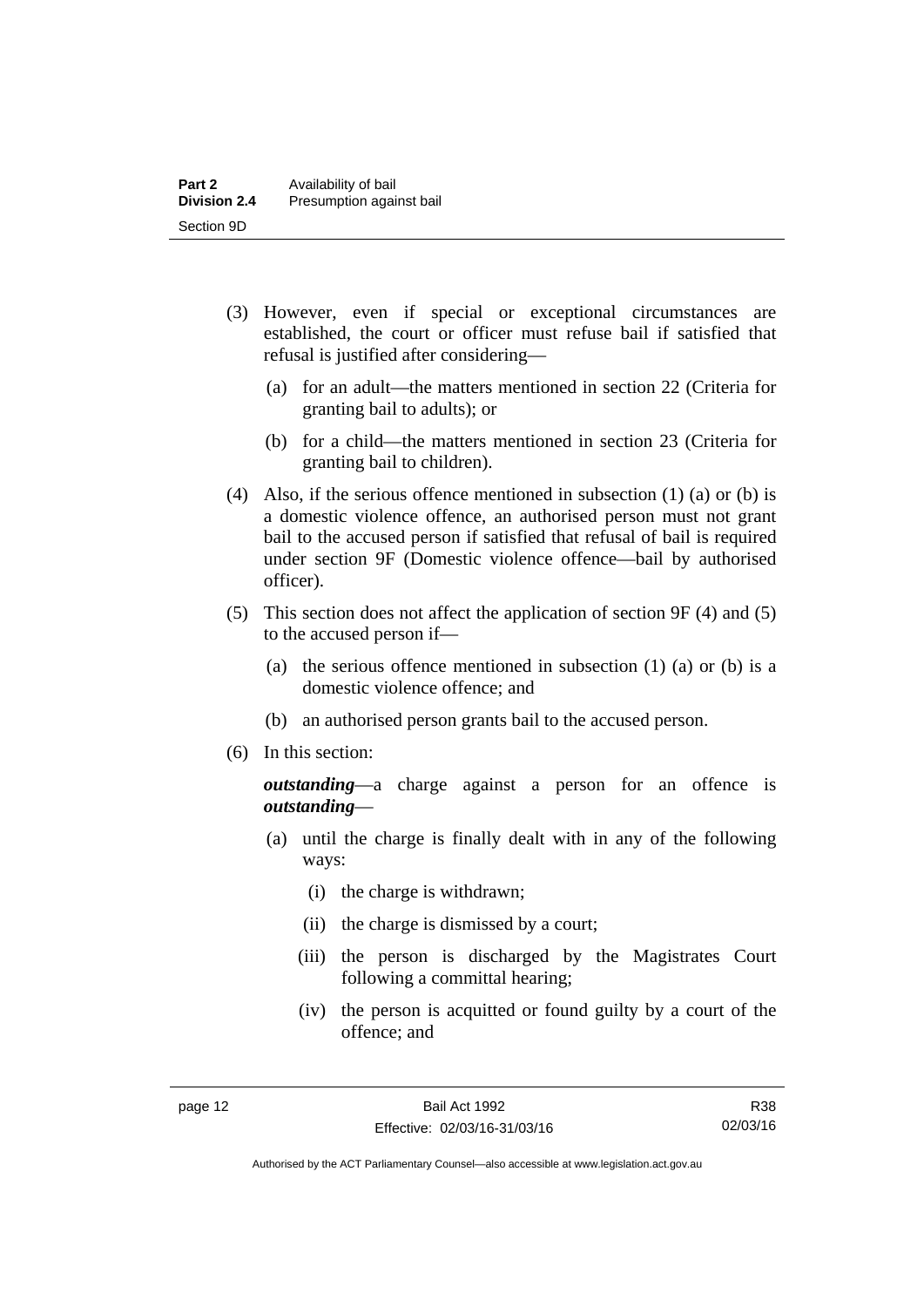- (b) if the person is acquitted or found guilty by a court of the offence charged, but a new trial on the charge (or a charge based on the same facts) is later ordered on appeal—from the date the new trial is ordered until the earliest of the following happens—
	- (i) the charge (or a charge based on the same facts) is finally dealt with as mentioned in paragraph (a)  $(i)$ ,  $(ii)$  or  $(iv)$ ;
	- (ii) the order for the new trial is reversed on a further appeal.

#### *Note Found guilty*, of an offence, includes—

- having an order made for the offence under the *[Crimes](http://www.legislation.act.gov.au/a/2005-58)  [\(Sentencing\) Act 2005](http://www.legislation.act.gov.au/a/2005-58)*, s 17 (Non-conviction orders—general)
- having the offence taken into account under the *[Crimes](http://www.legislation.act.gov.au/a/2005-58)  [\(Sentencing\) Act 2005](http://www.legislation.act.gov.au/a/2005-58)*, s 57 (Outstanding additional offences taken into account in sentencing)

(see [Legislation Act,](http://www.legislation.act.gov.au/a/2001-14) dict, pt 1).

*pending*—a charge against a person for an serious offence is *pending* if the person has not yet been charged with the offence, but the person has—

- (a) been arrested for the offence (unless the person is later released without being charged with a serious offence); or
- (b) been served with a summons to appear before a court to answer a charge for the offence; or
- (c) at the invitation of a police officer, signed an agreement to attend court to answer a charge for the offence.

*serious offence* means an offence punishable by imprisonment for 5 years or longer (other than an offence in relation to which an election for summary disposal has been made under the *[Crimes](http://www.legislation.act.gov.au/a/1900-40)  [Act 1900](http://www.legislation.act.gov.au/a/1900-40)*, section 374 (Summary disposal of certain cases at prosecutor's election).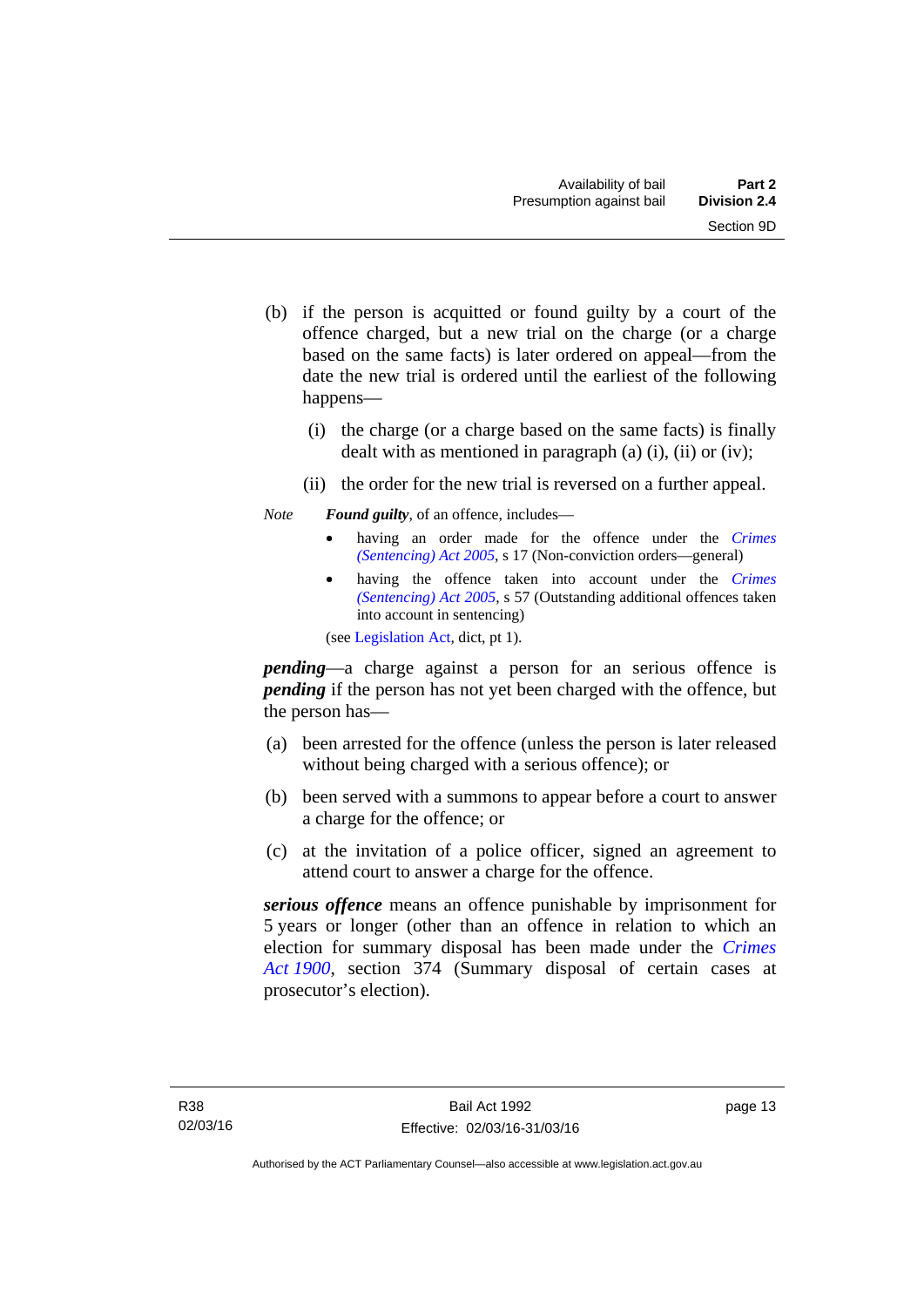#### <span id="page-21-0"></span>**9E Bail for person sentenced to imprisonment**

- (1) This section applies if—
	- (a) a person has been convicted of an offence by a court and sentenced to a period of imprisonment for the offence; and
	- (b) an appeal is pending in relation to the conviction or sentence.
- (2) A court must not grant bail to the person unless satisfied that special or exceptional circumstances exist favouring the grant of bail.
- (3) In this section:

*appeal* includes an appeal against a decision on appeal.

#### <span id="page-21-1"></span>**9F Domestic violence offence—bail by authorised officer**

- (1) This section applies to a person accused of a domestic violence offence.
- (2) An authorised officer must not grant bail to the person unless satisfied that the person poses no danger to a protected person while released on bail.
- (3) However, even if the authorised officer is satisfied under subsection (2), the officer must refuse bail if satisfied that the refusal is justified after considering—
	- (a) for an adult—the matters mentioned in section 22 (Criteria for granting bail to adults); or
	- (b) for a child—the matters mentioned in section 23 (Criteria for granting bail to children).
- (4) Also, the person must not be released on bail under this section unless the person gives an undertaking to appear within 48 hours of being released.

R38 02/03/16

Authorised by the ACT Parliamentary Counsel—also accessible at www.legislation.act.gov.au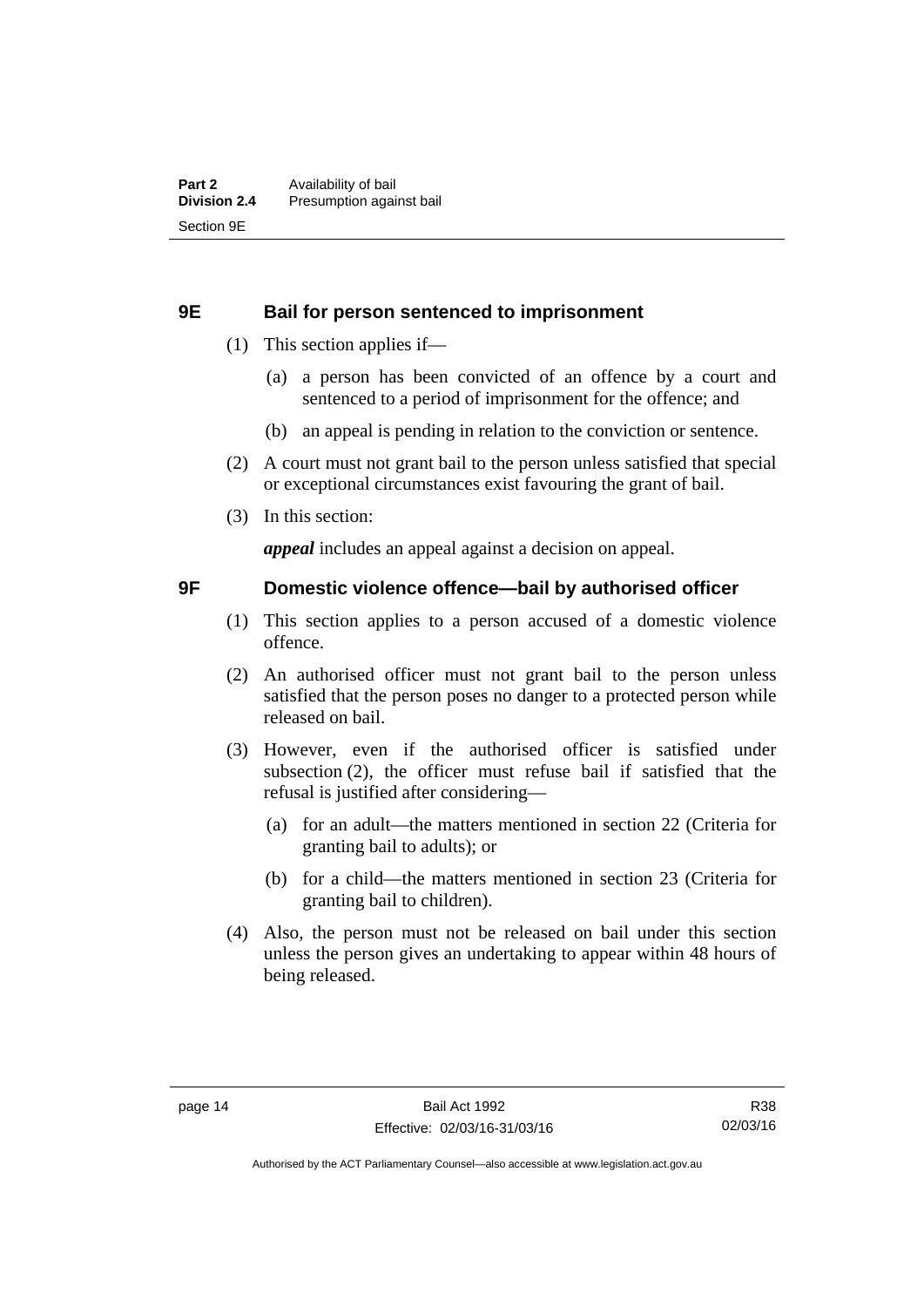- (5) If the authorised officer grants bail to the person under this section, the officer must, in the record made under section 27 (Recording of certain bail decisions), state why the officer is satisfied that the person poses no danger to any protected person.
- (6) In this section:

*protected person*, in relation to a person accused of a domestic violence offence—

- (a) means a person against whom the alleged conduct making up the offence was directed; and
- (b) includes any other relevant person in relation to the accused person.

*relevant person*—see the *[Domestic Violence and Protection Orders](http://www.legislation.act.gov.au/a/2008-46)  [Act 2008](http://www.legislation.act.gov.au/a/2008-46)*, dictionary.

- *Note* The *[Domestic Violence and Protection Orders Act 2008](http://www.legislation.act.gov.au/a/2008-46)*, s 15 (1) defines a *relevant person* in relation to a person (the *original person*) as any of the following people:
	- a domestic partner or former domestic partner of the original person (*domestic partner* is defined in the [Legislation Act,](http://www.legislation.act.gov.au/a/2001-14) s 169 (1))
	- a relative of the original person (*relative* is defined in the *[Domestic](http://www.legislation.act.gov.au/a/2008-46)  [Violence and Protection Orders Act 2008](http://www.legislation.act.gov.au/a/2008-46)*, s 15A)
	- a child of a domestic partner or former domestic partner of the original person
	- a parent of a child of the original person
	- someone who is or has been in a relevant relationship with the original person (*relevant relationship* is defined in the *[Domestic](http://www.legislation.act.gov.au/a/2008-46)  [Violence and Protection Orders Act 2008](http://www.legislation.act.gov.au/a/2008-46)*, s 15).

#### <span id="page-22-0"></span>**9G Special or exceptional circumstances**

 (1) This section applies if a court or authorised officer is required under this part to be satisfied of the existence of special or exceptional circumstances favouring the grant of bail to a person.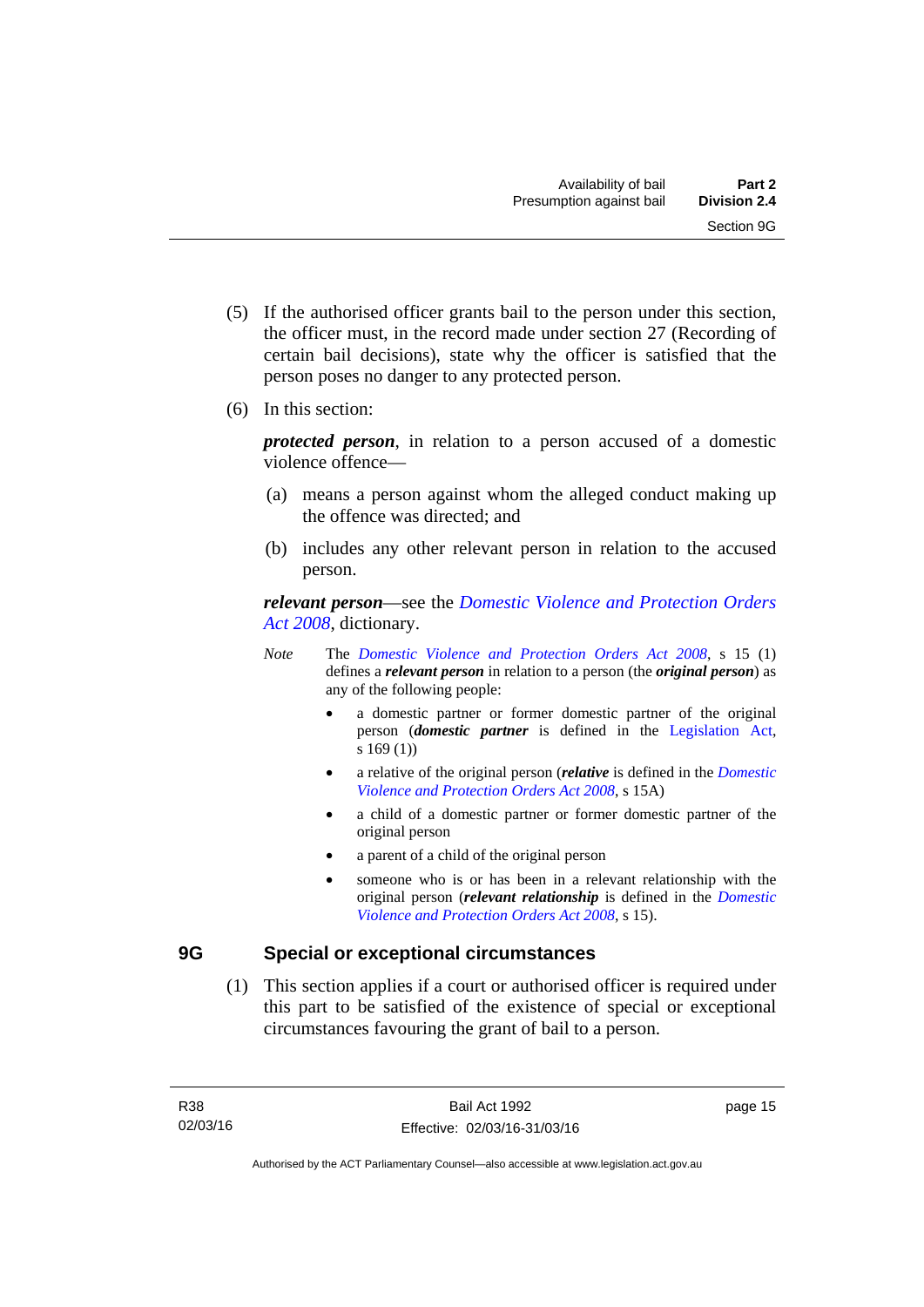- (2) A circumstance that would be an applicable bail criteria for the person is not a special or exceptional circumstance only because it is an applicable bail criteria.
- (3) Also, the court or authorised officer must consider the applicable bail criteria for the person only after the court or authorised officer is satisfied of the existence of the special or exceptional circumstances.

#### **Examples for s (3)**

- 1 Damien is before the court charged with having committed an aggravated robbery. He has earlier been charged with having committed aggravated robbery. Section 9D applies and there is a presumption against bail unless there are special or exceptional circumstances. Damien argues that there are special circumstances as he needs to support his child, he may lose his job and he may lose an opportunity to take up public housing. The court considers that the circumstances are not special or exceptional. Bail is not granted and the criteria in section 22 are not considered.
- 2 Jason is facing similar charges. Jason has had a car accident before his arrest for the second offence. His kidneys are damaged requiring dialysis every 3 days. Jason argues that his need for regular treatment and his reduced mobility mean that he is highly unlikely to abscond. The court considers these circumstances are special or exceptional. The court then considers the criteria in section 22 in deciding whether to grant bail.
- *Note* An example is part of the Act, is not exhaustive and may extend, but does not limit, the meaning of the provision in which it appears (see [Legislation Act,](http://www.legislation.act.gov.au/a/2001-14) s 126 and s 132).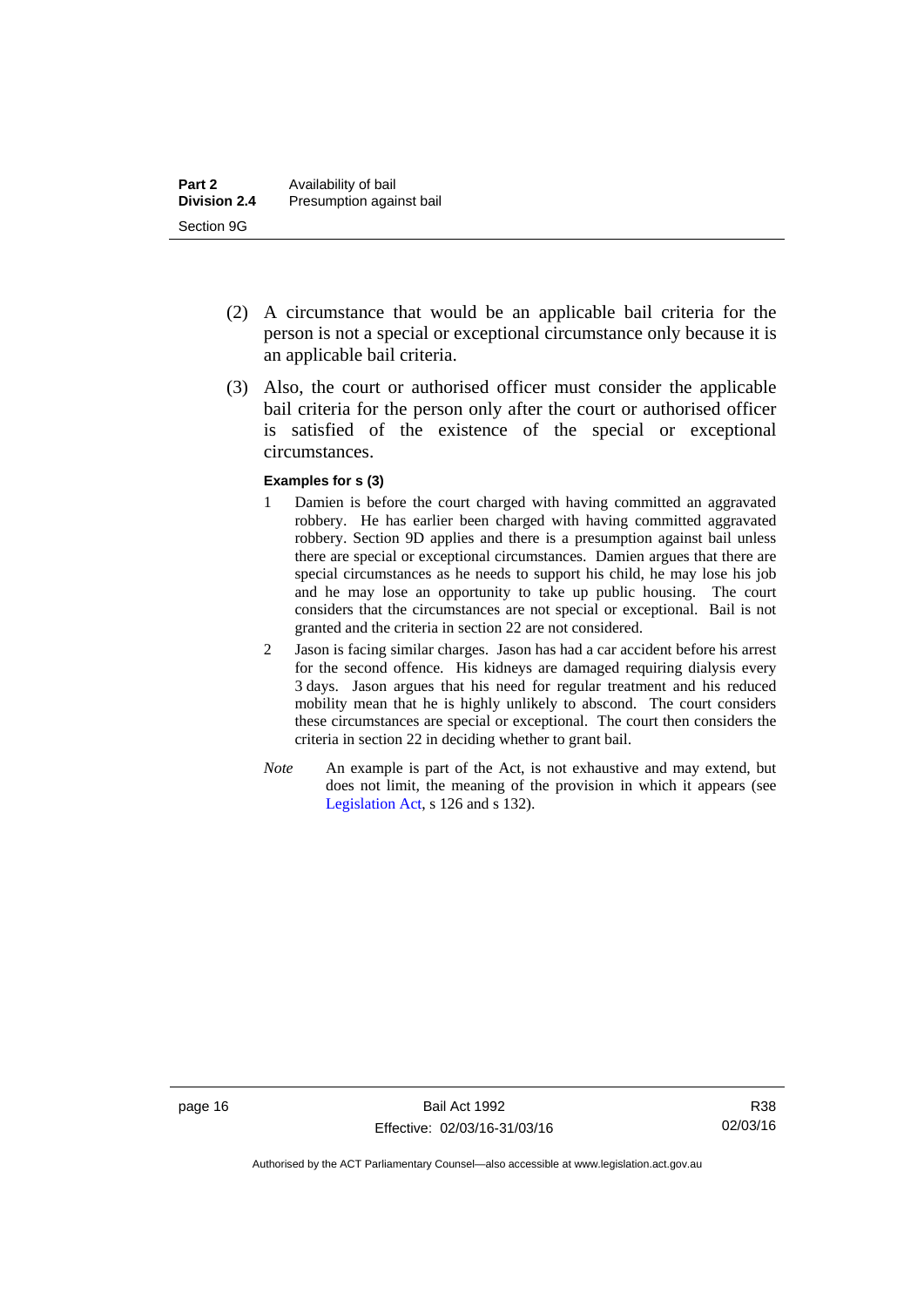# <span id="page-24-0"></span>**Part 3 Dispensing with bail**

#### <span id="page-24-1"></span>**10 Dispensing with bail**

- (1) A court that may grant bail to an accused person may instead dispense with the requirement for bail.
- (2) In deciding whether to release an accused person from custody without requiring bail, a court may have regard to any information that appears to the court to be relevant and reliable.
- (3) If, during an appearance by an accused person before a court, no specific order or direction is made by the court in relation to bail, the court is taken to have dispensed with the requirement for bail.
- (4) Subsection (3) does not apply if, under section 33 (3), the court is taken to have continued bail.
- (5) A court must not dispense with the requirement for bail for an accused person to whom either of the following sections apply unless satisfied that special or exceptional circumstances exist justifying dispensing with the requirement:
	- (a) section 9D (Bail for serious offence committed while charge for another pending or outstanding);
	- (b) section 9E (Bail for person sentenced to imprisonment).

#### <span id="page-24-2"></span>**11 Effect of dispensing with bail**

- (1) While the requirement for bail is dispensed with under this Act in relation to a person accused of an offence, the person is entitled to be and to remain at liberty in relation to the offence until the person is required to appear before a court in relation to the offence.
- (2) Subsection (1) does not apply to an accused person while the person is in custody for another offence or reason in relation to which the person is not entitled to be at liberty, whether under this Act or otherwise.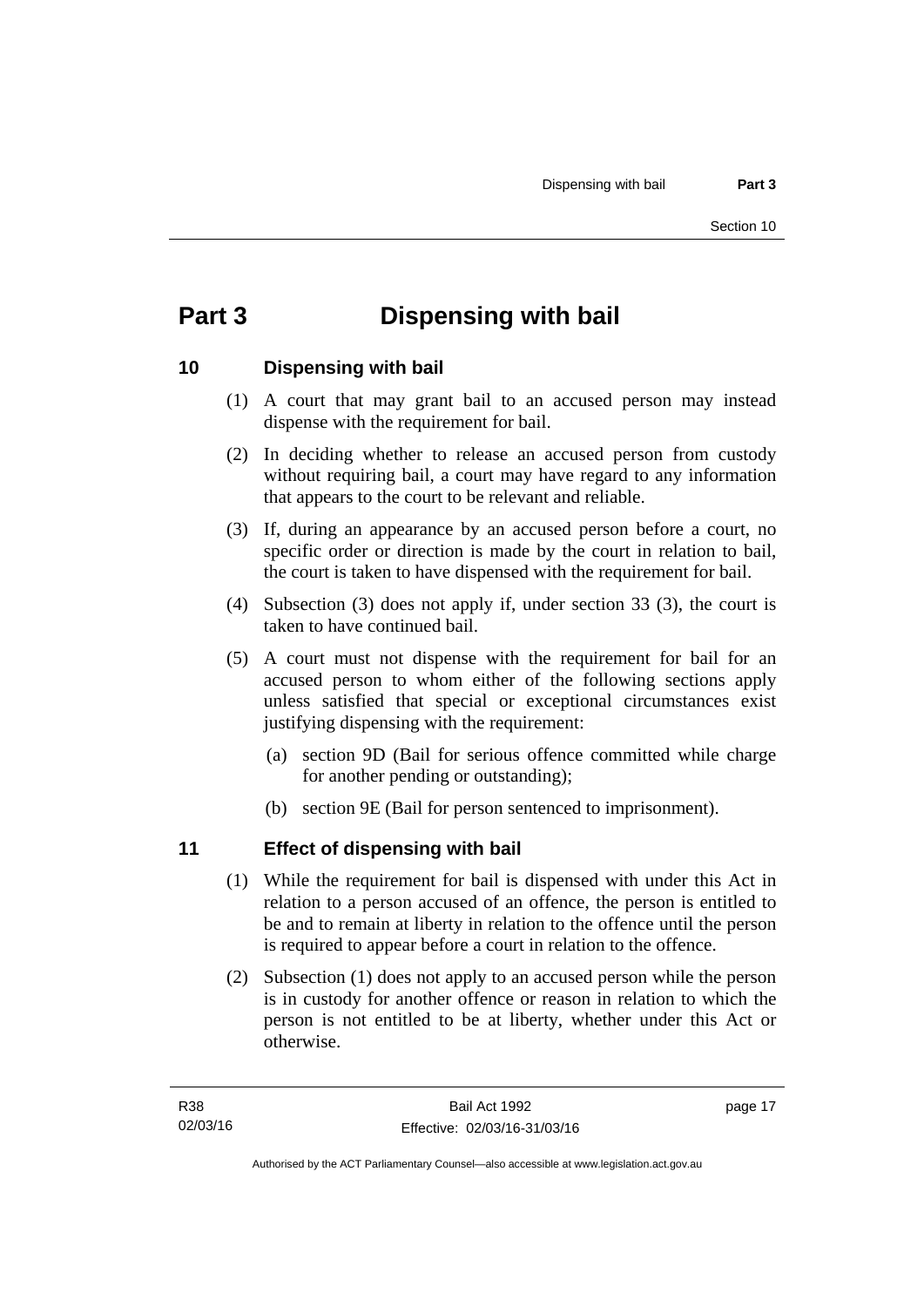#### **Part 3** Dispensing with bail

Section 12

### <span id="page-25-0"></span>**12 Decision to dispense with bail**

For part 6, if a court dispenses with the requirement for bail, the court is taken to have made a decision in relation to bail.

page 18 Bail Act 1992 Effective: 02/03/16-31/03/16

R38 02/03/16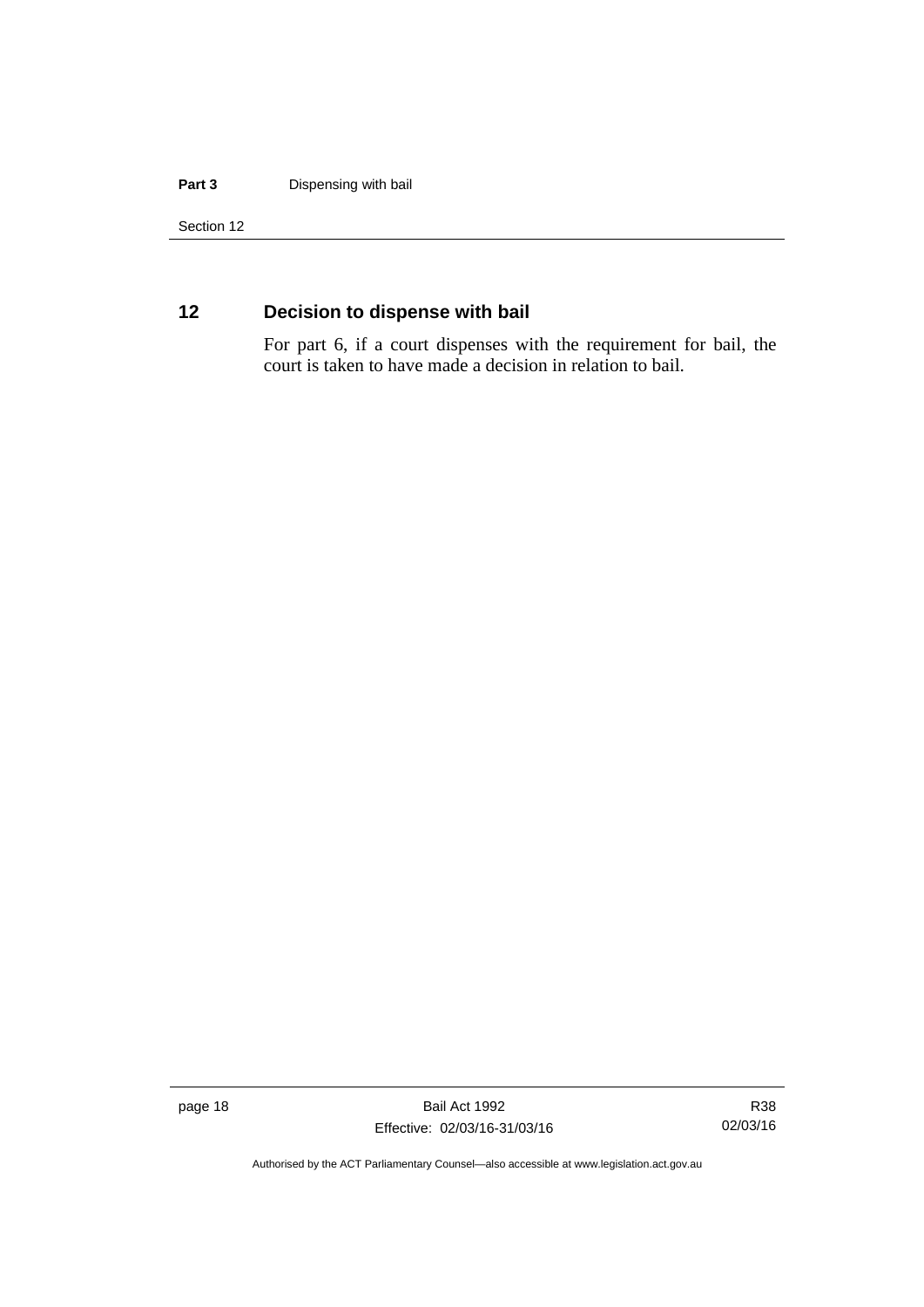# <span id="page-26-0"></span>**Part 4 Grant of bail**

#### <span id="page-26-1"></span>**12A Meaning of** *bail order* **and** *bail review application***—pt 4**

In this part:

*bail order*—see section 19(1).

*bail review application* means an application in relation to bail made under section 41 (Right of review of bail decisions).

#### <span id="page-26-2"></span>**12B When is a proceeding** *before the Supreme Court***?—pt 4**

For this part, a proceeding for an offence is *before the Supreme Court* if the court has jurisdiction in the proceeding because the accused person to whom the proceeding relates—

- (a) has been committed to the court for trial or sentence; or
- (b) is an accused in a prosecution on indictment instituted by the director of public prosecutions under the *[Director of Public](http://www.legislation.act.gov.au/a/1990-22)  [Prosecutions Act 1990](http://www.legislation.act.gov.au/a/1990-22)*, section 7; or
- (c) has lodged an appeal to the court against a conviction, order or sentence imposed on the person by the Magistrates Court.

#### <span id="page-26-3"></span>**13 Deciding bail after charge laid**

- $(1)$  If—
	- (a) a person who has been taken into custody by a police officer is charged with an offence but is not to be brought before a court immediately after being charged; or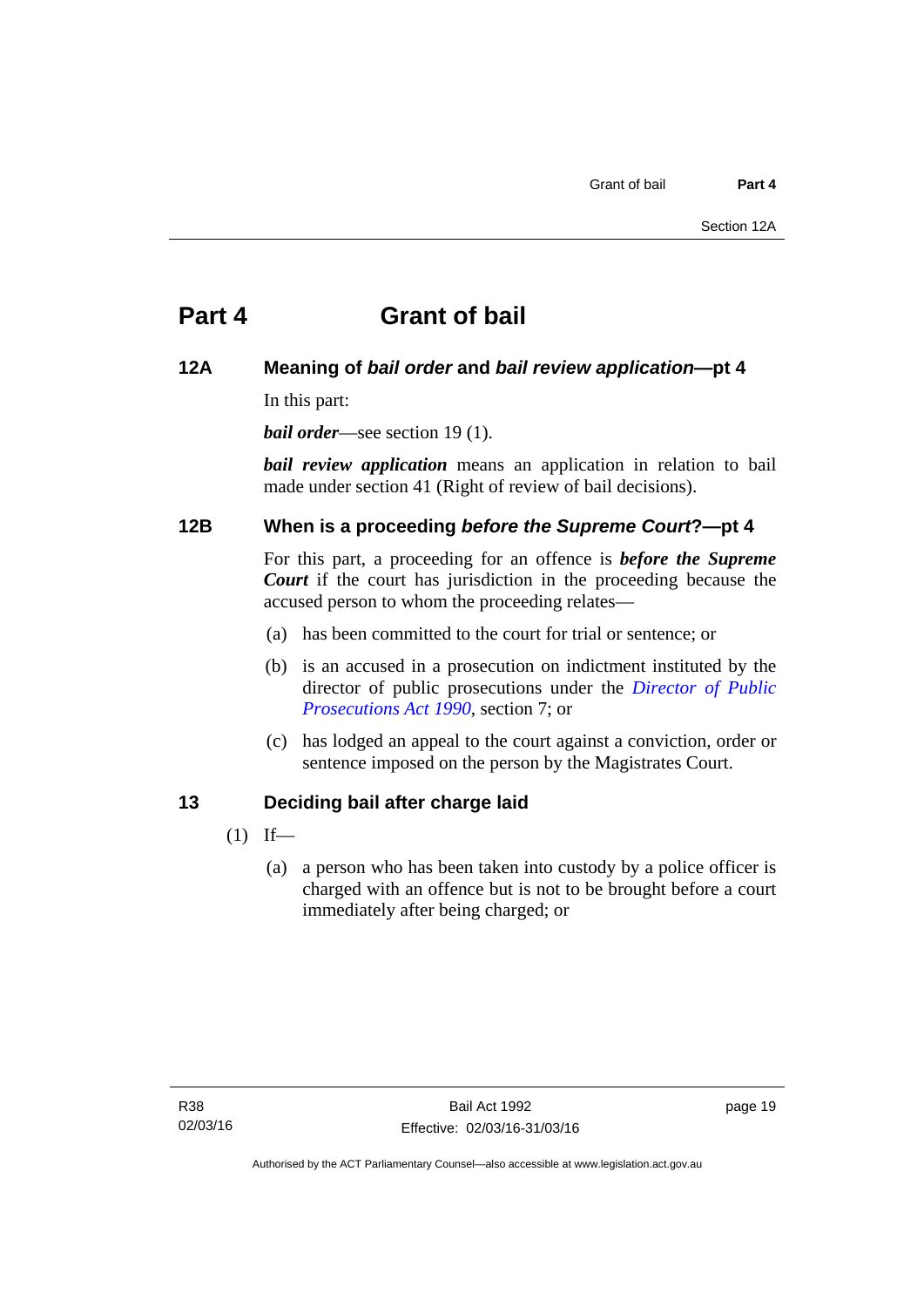Section 13

 (b) it is not practicable to bring immediately before a court a person arrested under a warrant (being a warrant which does not expressly preclude the granting of bail) issued under the *[Magistrates Court Act 1930](http://www.legislation.act.gov.au/a/1930-21)*, section 42 (2) (Issue of warrant and summons) in relation to an offence punishable by a fine or by imprisonment for a period not exceeding 2 years;

the police officer who charges or arrests the person—

- (c) must tell the person that the person may—
	- (i) apply for bail; and
	- (ii) communicate with a lawyer of the person's choice in relation to the making of an application for bail; and
	- (iii) if the person cannot speak or understand the English language—have recourse to the services of a competent interpreter; and
	- (iv) communicate with someone else of the person's choice who may reasonably be expected to assist the person in relation to the provision of bail; and

if the person asks for facilities to do so, must provide the person with reasonable facilities to enable the person to communicate with a lawyer, an interpreter or someone else; and

- (d) must tell the person about—
	- (i) the applicable bail criteria; and
	- (ii) the conditions subject to which the person may be released on bail; and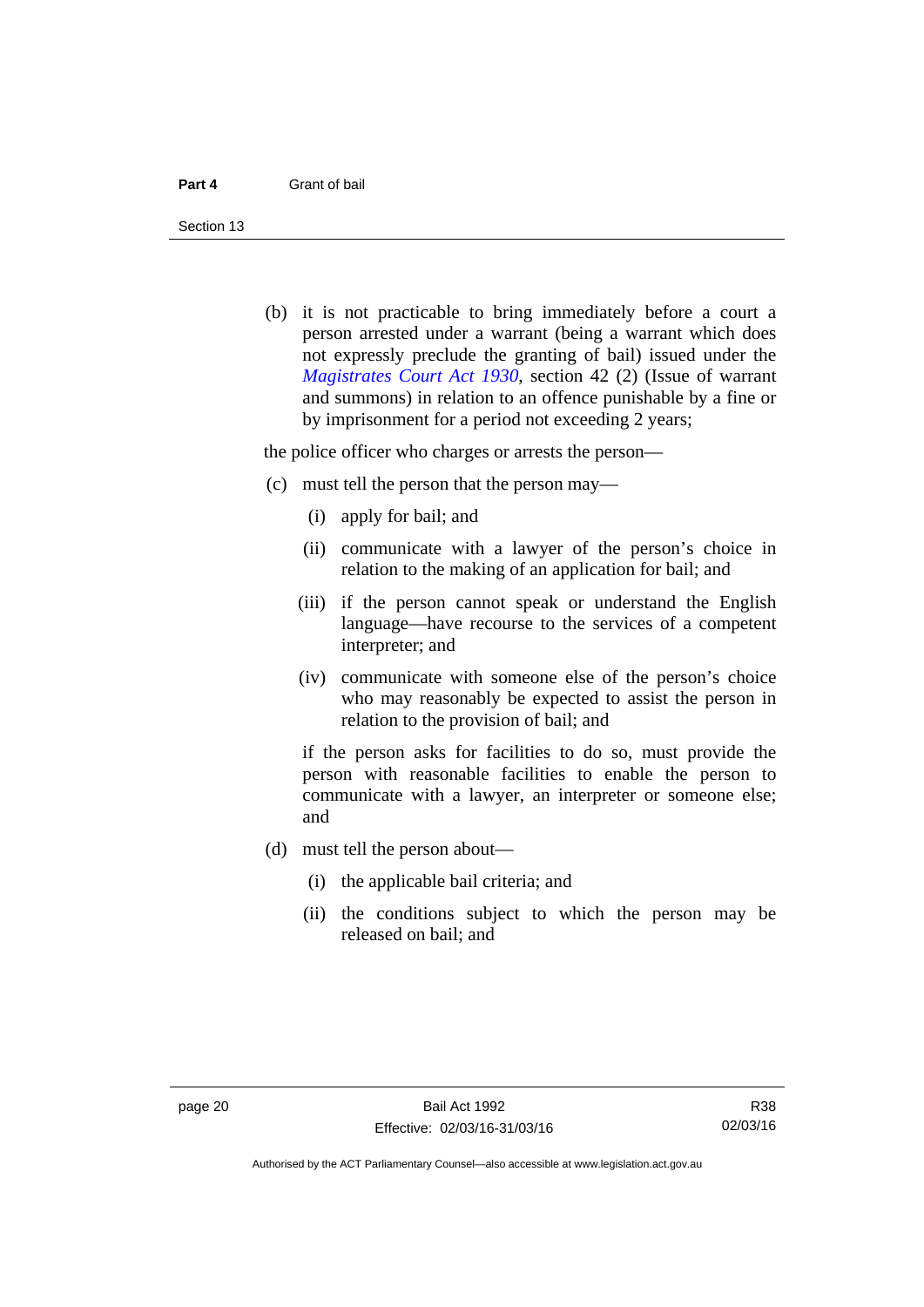- (e) if the person applies for bail—
	- (i) if the police officer is authorised to grant bail to the person—must consider whether the person should be granted bail; or
	- (ii) in any other case—must bring the person before an authorised officer.
- (2) If a person is brought before an authorised officer under subsection (1) (e) (ii), the authorised officer must consider whether the person should be granted bail.
- (3) If, before subsection (1) has been fully complied with in relation to an accused person, an authorised officer is satisfied that it is appropriate to release the person on bail subject only to the person giving an undertaking to appear, the authorised officer may so release the person.
- (4) A police officer who charges or arrests a person need not comply with subsection  $(1)$   $(c)$   $(ii)$ ,  $(iii)$  or  $(iv)$  if the police officer believes on reasonable grounds that non-compliance is necessary to prevent—
	- (a) the escape of an accomplice of the accused person; or
	- (b) the loss, destruction or falsification of evidence relating to the offence.
- (5) If a police officer who charges or arrests a person does not comply with subsection  $(1)$   $(c)$   $(ii)$ ,  $(iii)$  or  $(iv)$  for a reason mentioned in subsection (4), the police officer must record the reason.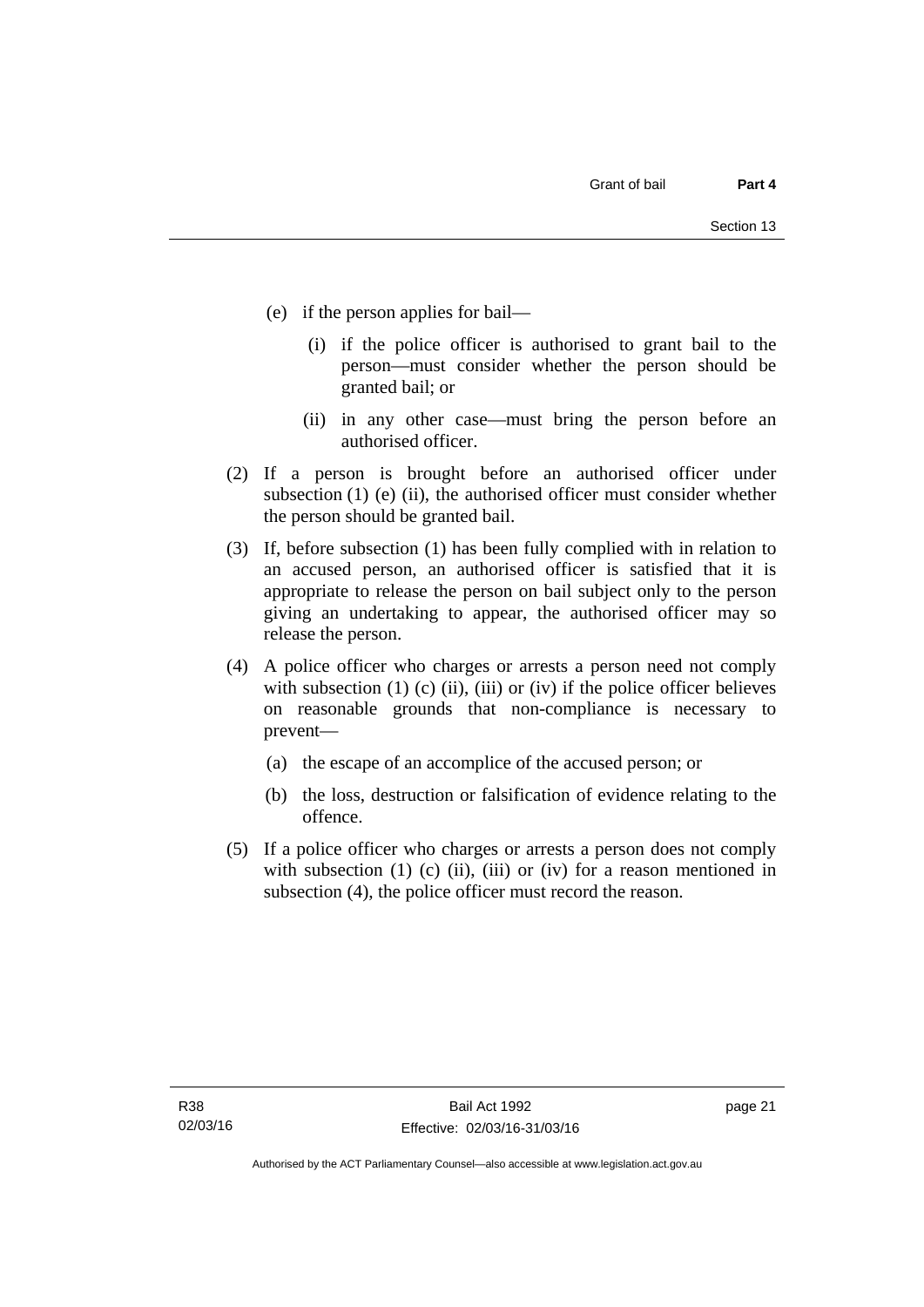#### <span id="page-29-0"></span>**14 Grant of bail by authorised officers**

- (1) Subject to subsection (2), an authorised officer may grant bail in accordance with this Act to an accused person who is present at a police station.
- (2) An authorised officer must not grant bail to a person accused of an offence if—
	- (a) a decision about bail in relation to the offence has been made by a court; or
	- (b) the offence is a domestic violence offence of murder.
	- *Note* A reference to an offence against a territory law includes a reference to a related ancillary offence, eg attempt (see [Legislation Act](http://www.legislation.act.gov.au/a/2001-14), s 189).

#### <span id="page-29-1"></span>**15 Deciding of questions of bail by authorised officers**

- (1) An authorised officer who is required to consider whether to grant bail to an accused person must as soon as reasonably practicable—
	- (a) give—
		- (i) the accused person or a lawyer representing the accused person; and
		- (ii) any police officer involved in the investigation of the offence with which the accused person is charged;

an opportunity to make submissions to the authorised officer about the conditions to which any grant of bail to the accused person should be made subject; and

 (b) having regard to those submissions, to the applicable bail criteria and to any other available information that the authorised officer considers relevant and reliable, decide whether the person should be granted bail.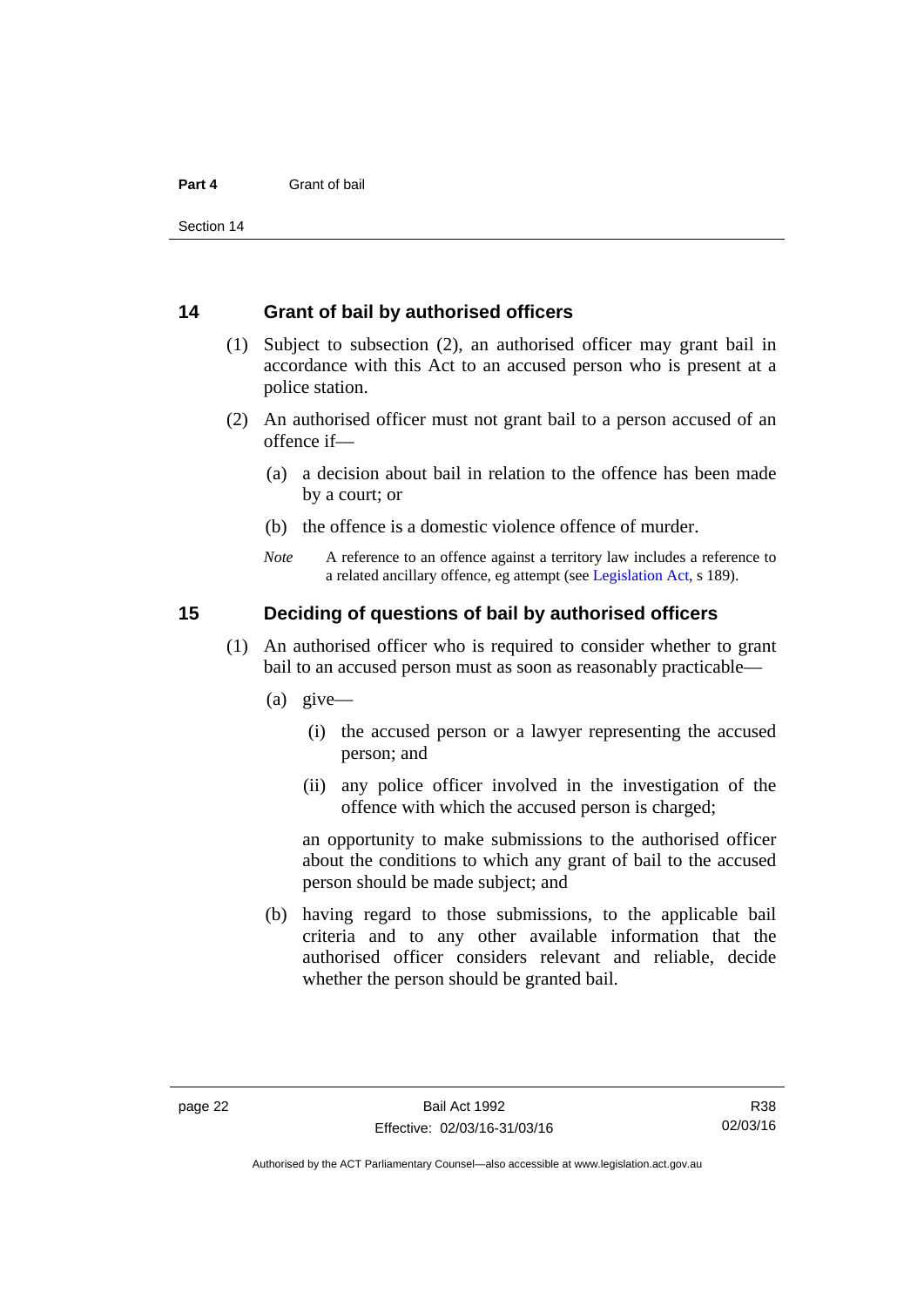- (2) If the authorised officer is satisfied, having regard to the applicable bail criteria, that—
	- (a) it is appropriate to release the person on the person giving an undertaking to appear; and
	- (b) it is not necessary to impose a bail condition;

the authorised officer must release the person on the person giving that undertaking.

- (3) If the authorised officer is satisfied, having regard to the applicable bail criteria, that it is not appropriate to grant bail to the accused person without imposing a condition, the authorised officer must, having regard to—
	- (a) the conditions that may be imposed in granting bail to a person; and
	- (b) the extent to which the imposition of 1 or more bail conditions would be appropriate having regard to the matters mentioned in whichever of section 9F (2), section 22 or section 23 applies to the making of a decision regarding the granting of bail to the accused person;

decide whether to grant bail to the accused person.

#### <span id="page-30-0"></span>**16 Notification of decision of authorised officer**

- (1) If an authorised officer decides—
	- (a) to refuse to grant bail to an accused person; or
	- (b) to grant bail to an accused person subject to 1 or more bail conditions;

the authorised officer must inform the accused person—

- (c) of his or her decision; and
- (d) the right of the accused person to request a review of the decision under section 38; and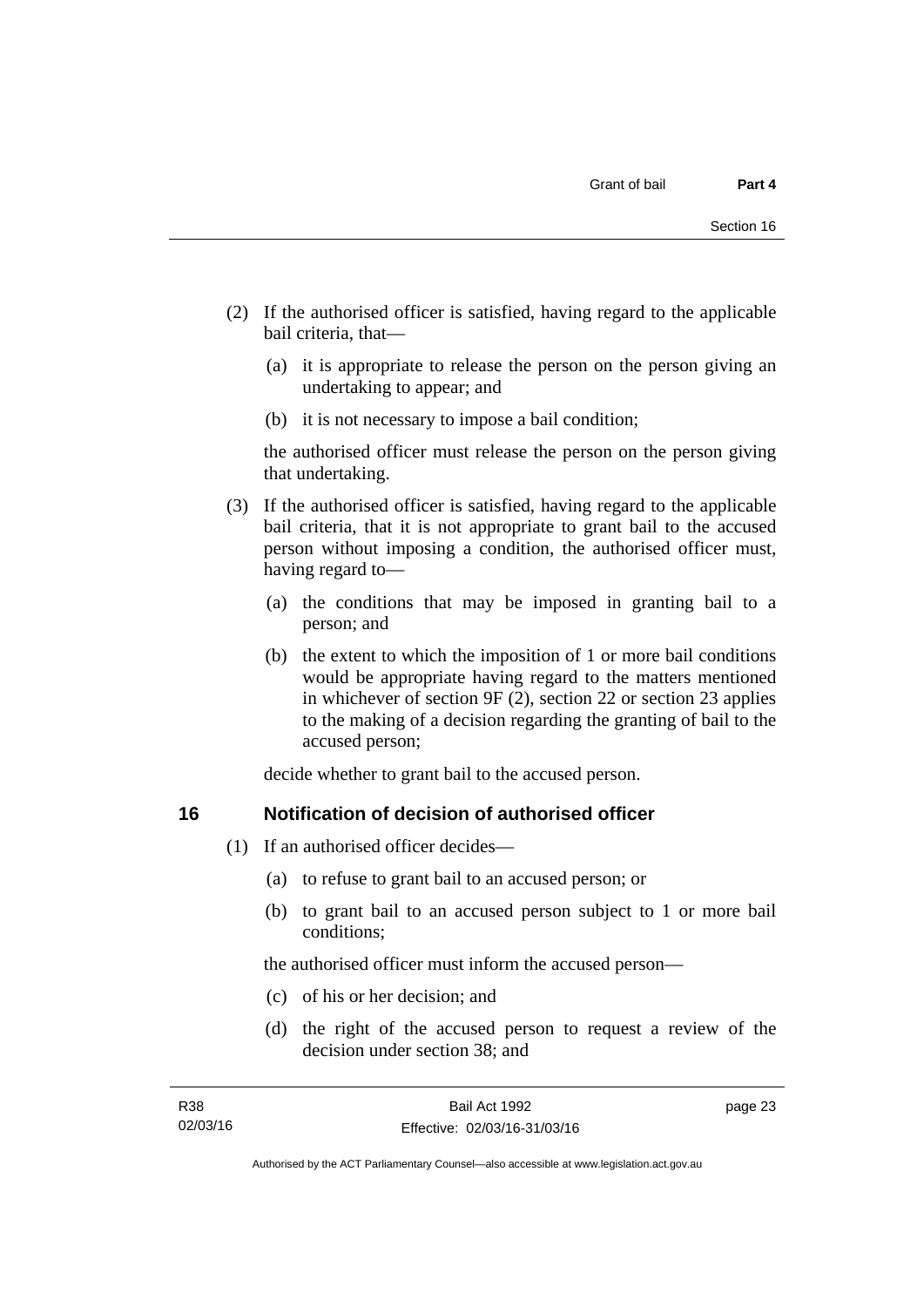- (e) if bail is refused—that the person is entitled to communicate with a lawyer; and
- (f) if the person would be granted bail subject to 1 or more bail conditions and that bail condition, or those bail conditions, are such that the person is unable or unwilling to comply, or to arrange for compliance, with them—that the person is entitled to communicate with a lawyer.
- (2) An authorised officer must, on being requested to do so by an accused person in relation to whom the authorised officer has made a decision of the kind referred to in subsection (1) (a) or (b), provide the person with reasonable facilities to communicate with a lawyer.
- (3) An authorised officer who refuses to grant bail to an accused person need not comply with subsection  $(1)$  (e) or  $(f)$  and subsection  $(2)$  if the authorised officer believes on reasonable grounds that non-compliance is necessary to prevent—
	- (a) the escape of an accomplice of the accused person; or
	- (b) the loss, destruction or falsification of evidence relating to the offence.
- (4) If an authorised officer does not comply with subsection (1) (e) or (f) and subsection (2) for a reason mentioned in subsection (3), the authorised officer must record the reason.
- (5) If an authorised officer decides to grant bail to an accused person in relation to a domestic violence offence, the officer must take reasonable steps to tell each protected person, as soon as practicable, about the decision and, if the accused person is granted bail subject to a bail condition, about the condition.
- (6) If an authorised officer decides not to grant bail to an accused person in relation to a domestic violence offence, the officer must tell each protected person about the decision.

R38 02/03/16

Authorised by the ACT Parliamentary Counsel—also accessible at www.legislation.act.gov.au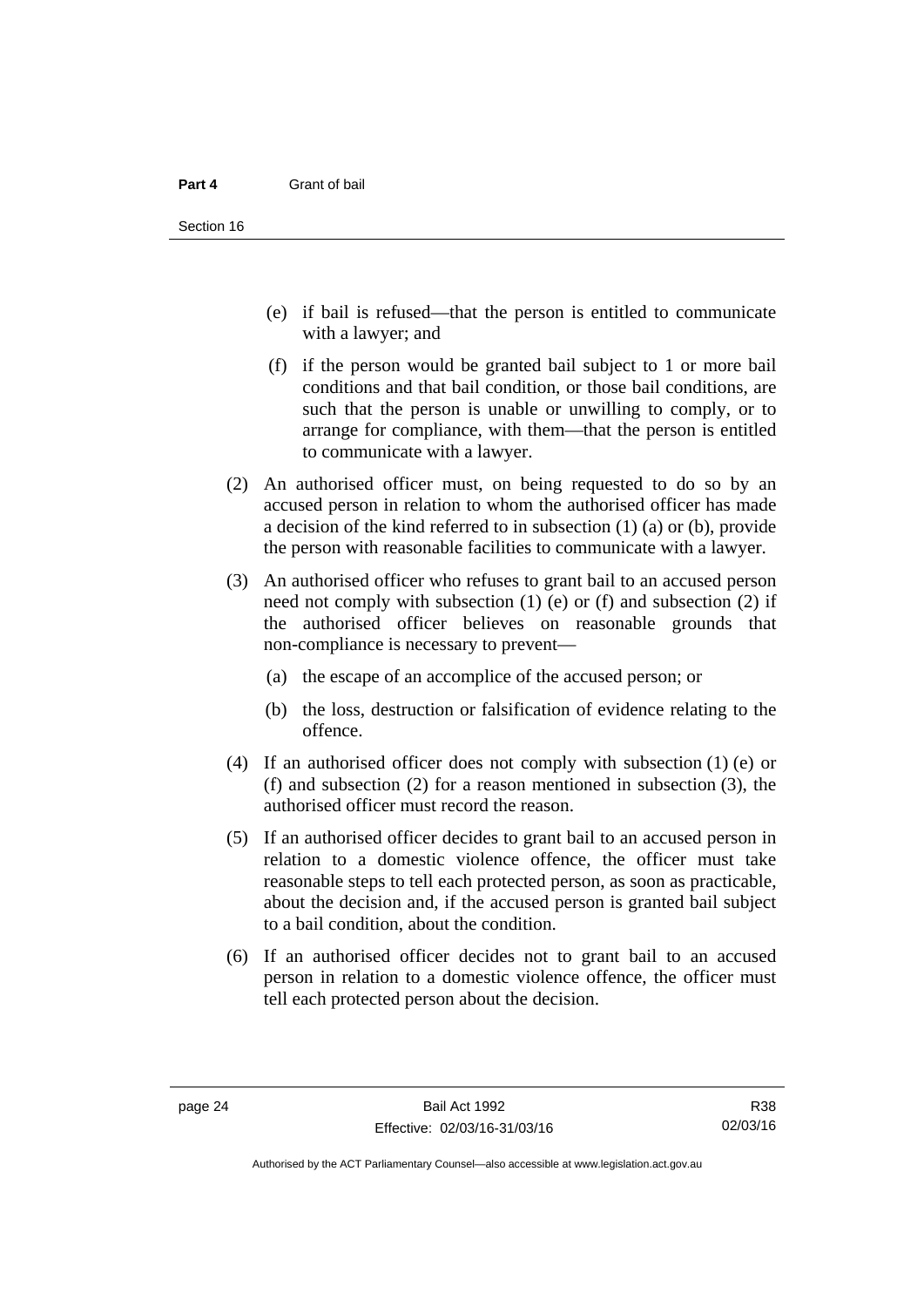#### (7) In this section:

*protected person*, in relation to a domestic violence offence, means—

- (a) if the conduct making up the offence was directed at a child—a person with parental responsibility for the child; or
- (b) if the conduct making up the offence was directed at someone else—the person at whom the conduct was directed.

#### <span id="page-32-0"></span>**17 Charged people in custody to be brought before court**

An accused person who—

- (a) has been taken into custody and charged with an offence; and
- (b) is refused bail by an authorised officer or is not released on bail granted by an authorised officer;

must be brought before a court as soon as practicable after the person has been taken into custody and, in any case, within 48 hours after having been taken into custody.

#### <span id="page-32-1"></span>**18 Facilities to be provided to accused people**

- (1) If an accused person in police custody is to be brought, for the first time in relation to the offence, before a court more than 4 hours after the person came into custody—
	- (a) the police officer for the time being in charge of the police station where the person is in custody; or
	- (b) if the person is not in custody at a police station—the police officer who has custody of the person;

must, if it is reasonably practicable to do so, provide the person with, and allow the person to use—

 (c) facilities to enable the accused person to wash, shower or bathe and (if appropriate) to shave; and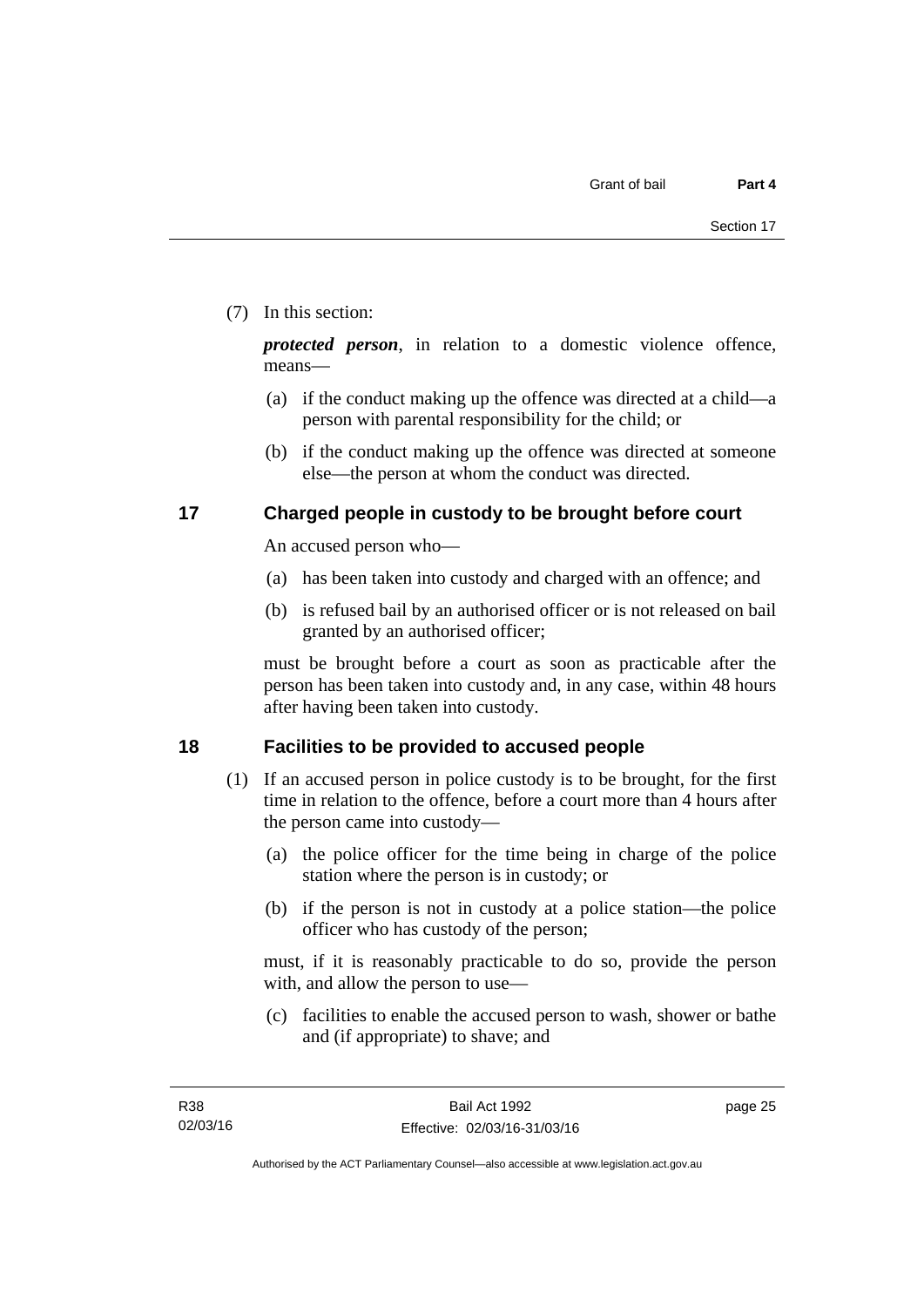- (d) facilities to enable the accused person to change his or her clothing.
- (2) Nothing in subsection (1) requires a police officer, the Territory or the Commonwealth to provide clothing for the accused person unless the clothing is brought to the police station or other place where the accused person is in custody by a member of the accused person's family or some other person.

#### <span id="page-33-0"></span>**19 Court bail—general**

- (1) A court may, in accordance with this part, make any of the following orders in relation to bail (a *bail order*):
	- (a) an order granting bail to an accused person who is being held in custody in relation to an offence with which the person has been charged;
	- (b) an order enlarging, varying or revoking bail granted to the person.
- (2) In deciding whether to make a bail order in relation to an accused person, a court may have regard to any information it considers relevant and reliable.
- (3) This Act does not limit the number of applications in relation to bail that an accused person may make to a court in accordance with this Act.
- (4) A court must deal with an application in relation to bail as soon as reasonably practicable.
- (5) However, a court may decide not to hear an application in relation to bail if the application is frivolous or vexatious.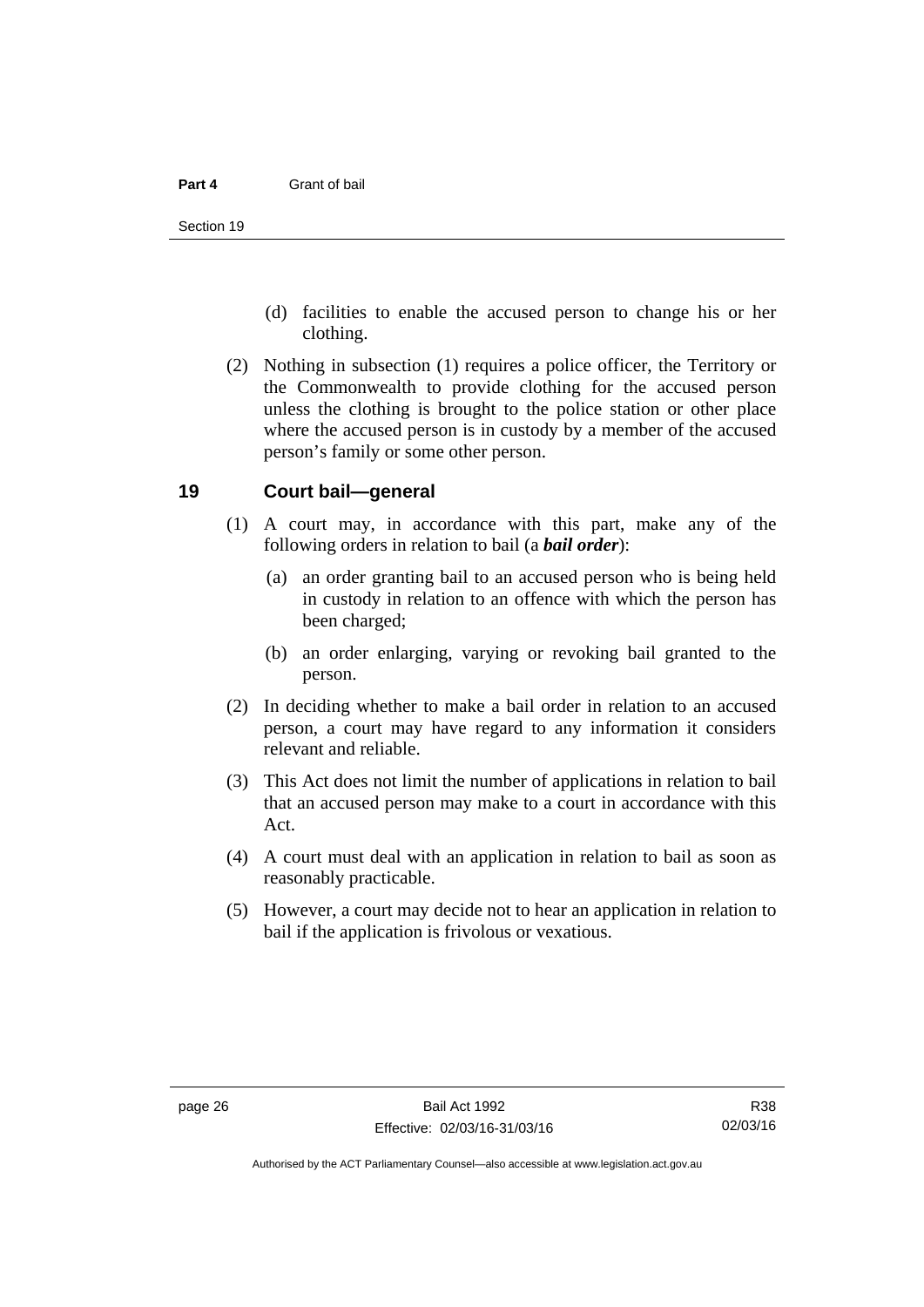#### <span id="page-34-0"></span>**20 Power in relation to bail—Magistrates Court**

- (1) The Magistrates Court has power to make a bail order in relation to an accused person only if a proceeding for an offence with which the person is charged—
	- (a) is, or is about to be brought, before the Magistrates Court; or
	- (b) is before the Supreme Court, and the following apply:
		- (i) the Magistrates Court or the Supreme Court has granted bail to the person in the proceeding;
		- (ii) the person is in custody because the person has been arrested under section 56A (Arrest without warrant of person on bail) and has not been brought before the Supreme Court in relation to the reason for the arrest;
		- (iii) the day on which the application for bail is made is not a Supreme Court sitting day, and is a day on which a magistrate is sitting in relation to another proceeding before the Magistrates Court.
- (2) In this section:

*Supreme Court sitting day* means a day other than a Saturday, a Sunday or a public holiday.

#### <span id="page-34-1"></span>**20A Repeat application for bail—Magistrates Court**

- (1) This section applies to an application for bail (other than a bail review application) by an accused person in a proceeding if—
	- (a) the proceeding is one in which the Magistrates Court has power to make a bail order under section 20 (1) (a); and
	- (b) the accused person has made 2 applications in the Magistrates Court for bail in the proceeding.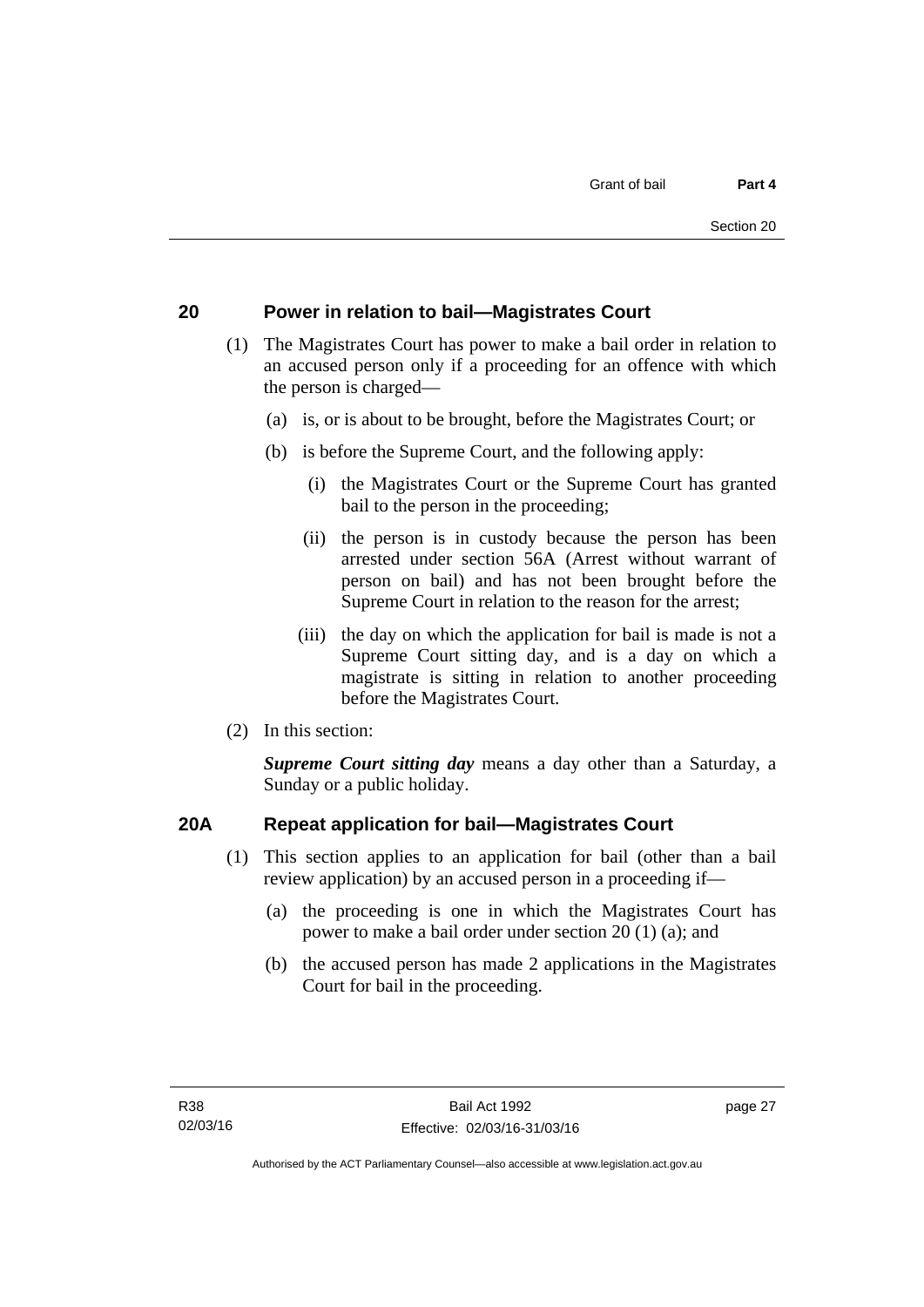- (2) The court may only consider a third or subsequent application for bail by the person in the proceeding if the court is satisfied—
	- (a) that since the last application for bail there has been a change in circumstances relevant to the granting of bail; or
	- (b) that there is fresh evidence or information of relevance to the granting of bail that was unavailable at the last application for bail.

#### <span id="page-35-0"></span>**20B Power in relation to bail—Supreme Court**

 The Supreme Court has power to make a bail order in relation to an accused person only if —

- (a) a proceeding for an offence with which the person is charged is before the Supreme Court; or
- (b) if the proceeding is not before the Supreme Court—section 43 (Power of Supreme Court to review—decision of authorised officer) or section 43A (Power of Supreme Court to review decision of Magistrates Court or Supreme Court) apply.

#### <span id="page-35-1"></span>**20C Repeat application for bail—Supreme Court**

- (1) This section applies to an application for bail (other than a bail review application) by an accused person in a proceeding if—
	- (a) the proceeding is one in which the Supreme Court has power to make a bail order under section 20B (a); and
	- (b) the accused person has—
		- (i) made 2 or more applications for bail in the Magistrates Court when the proceeding was before that court; or
		- (ii) if subparagraph (i) does not apply—made 1 application in the Supreme Court for bail in the proceeding.

Authorised by the ACT Parliamentary Counsel—also accessible at www.legislation.act.gov.au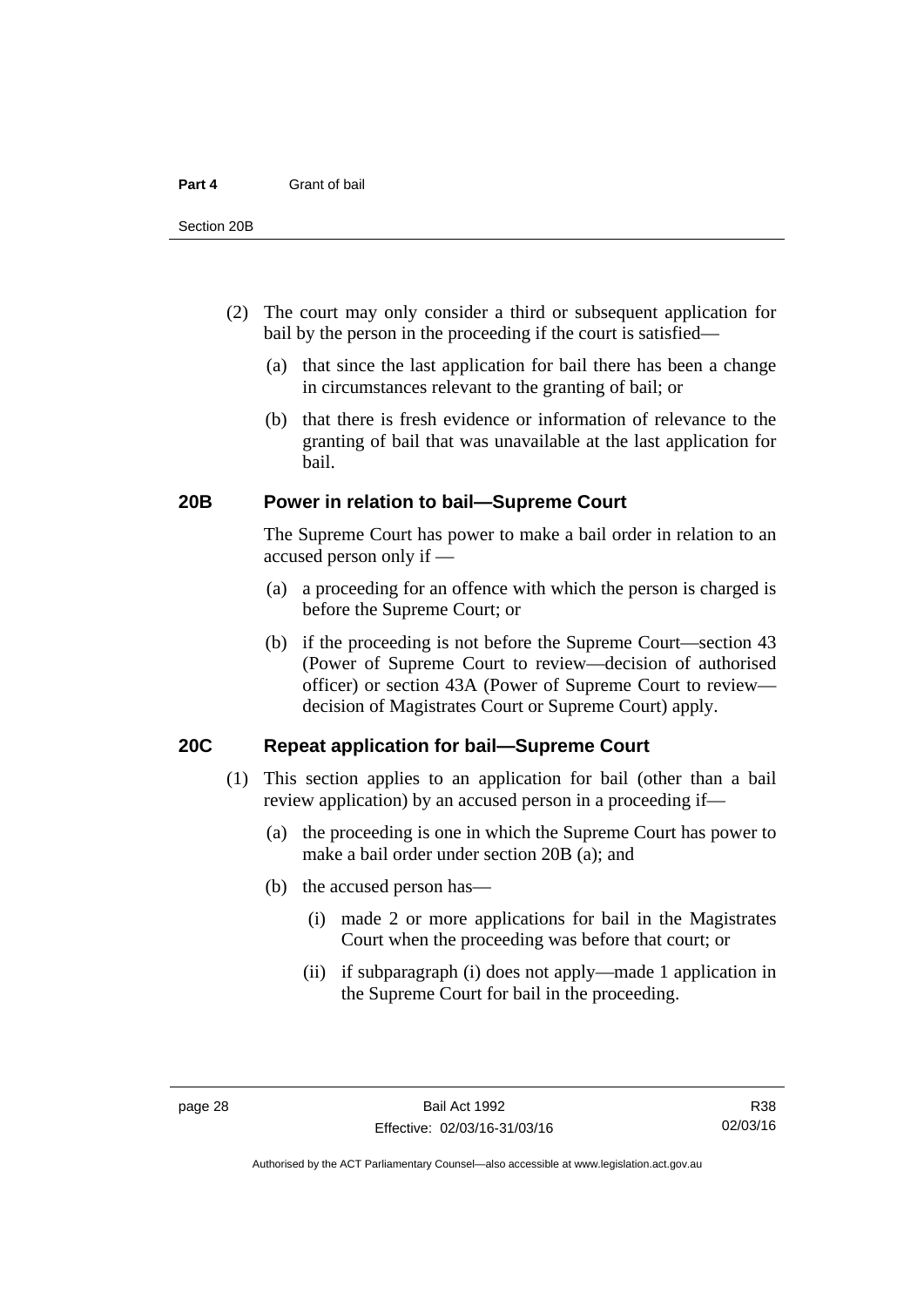- (2) The court may only consider a further application for bail (other than a bail review application) by the person in the proceeding if the court is satisfied—
	- (a) that since the last application for bail there has been a change in circumstances relevant to the granting of bail; or
	- (b) that there is fresh evidence or information of relevance to the granting of bail that was unavailable at the last application for bail.

#### **Examples**

- 1 An accused person has made only 1 application for bail in the Magistrates Court in a criminal proceeding. The person is committed for trial in the Supreme Court in relation to the proceeding. If the accused makes an application for bail in the Supreme Court in the proceeding, subsection (2) will not apply to the court's consideration of the application because the person did not make 2 or more applications for bail in the Magistrates Court when the proceeding was before that court.
- 2 An accused person has made 3 applications for bail in the Magistrates Court in a criminal proceeding. The person is committed for trial in the Supreme Court in relation to the proceeding. If the accused makes an application for bail in the Supreme Court in the proceeding, subsection (2) will apply to the court's consideration of the application.
- *Note* An example is part of the Act, is not exhaustive and may extend, but does not limit, the meaning of the provision in which it appears (see [Legislation Act,](http://www.legislation.act.gov.au/a/2001-14) s 126 and s 132).

#### **21 Bail in relation to several offences**

If an accused person has been charged with 2 or more offences for which bail may be granted and is being held in custody in relation to those offences—

 (a) a court or an authorised officer must, in considering whether to grant bail to the accused person, have regard to all the offences with which the person stands charged; and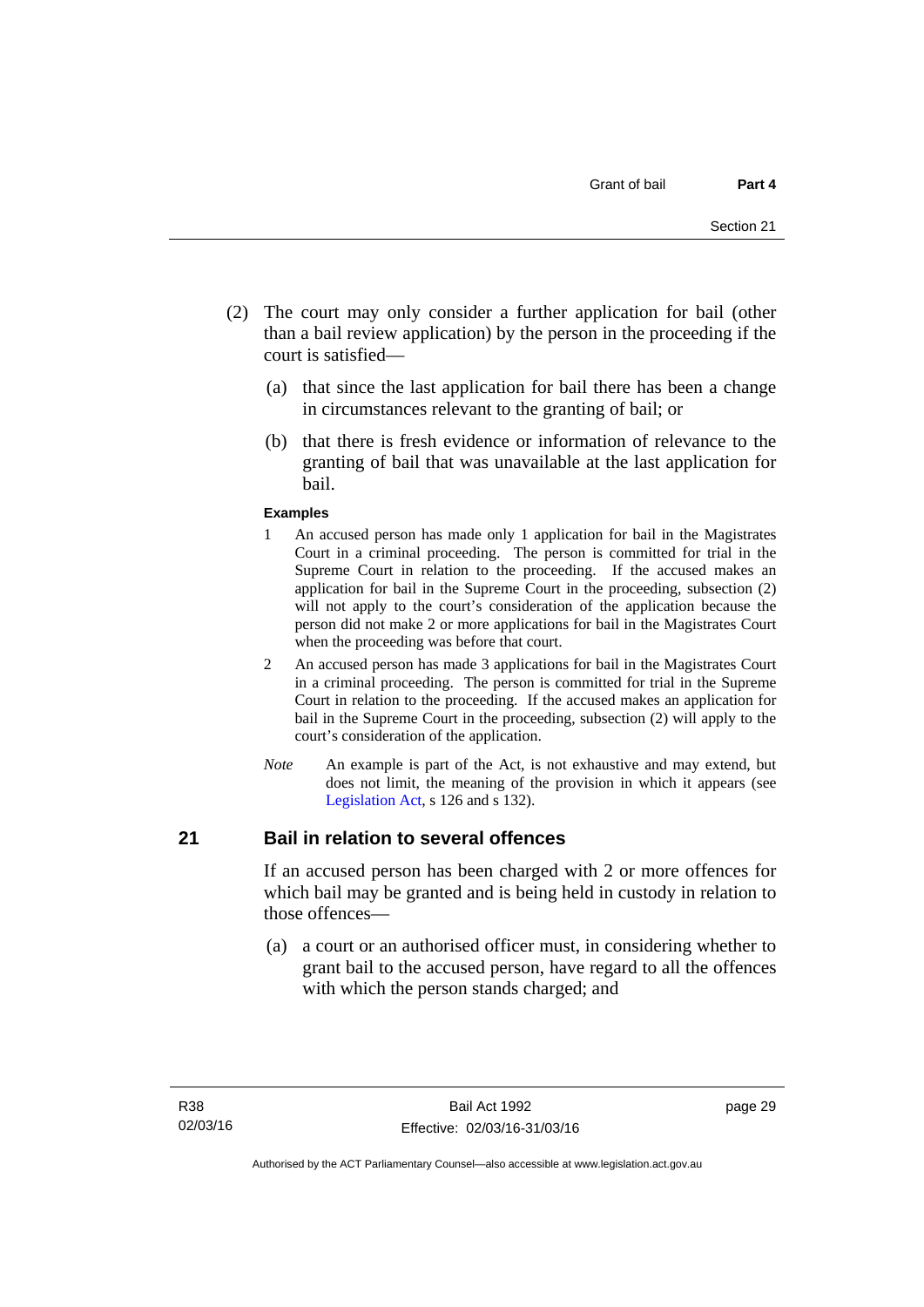- (b) if the court or authorised officer decides that the accused person should be granted bail—
	- (i) the accused person must be granted bail in relation to all the offences with which the person has been charged for which bail may be granted; and
	- (ii) the accused person need give only 1 undertaking to appear in relation to all the offences with which the person has been charged for which bail may be granted; and
	- (iii) if the accused person is granted bail subject to conditions—the conditions apply in relation to each offence with which the accused person is charged for which bail may be granted.

#### **22 Criteria for granting bail to adults**

- (1) In making a decision about the grant of bail to an adult in relation to an offence, a court or authorised officer must consider—
	- (a) the likelihood of the person appearing in court in relation to the offence; and
	- (b) the likelihood of the person, while released on bail—
		- (i) committing an offence; or
		- (ii) harassing or endangering the safety or welfare of anyone; or
		- (iii) interfering with evidence, intimidating a witness, or otherwise obstructing the course of justice, in relation to the person or anyone else; and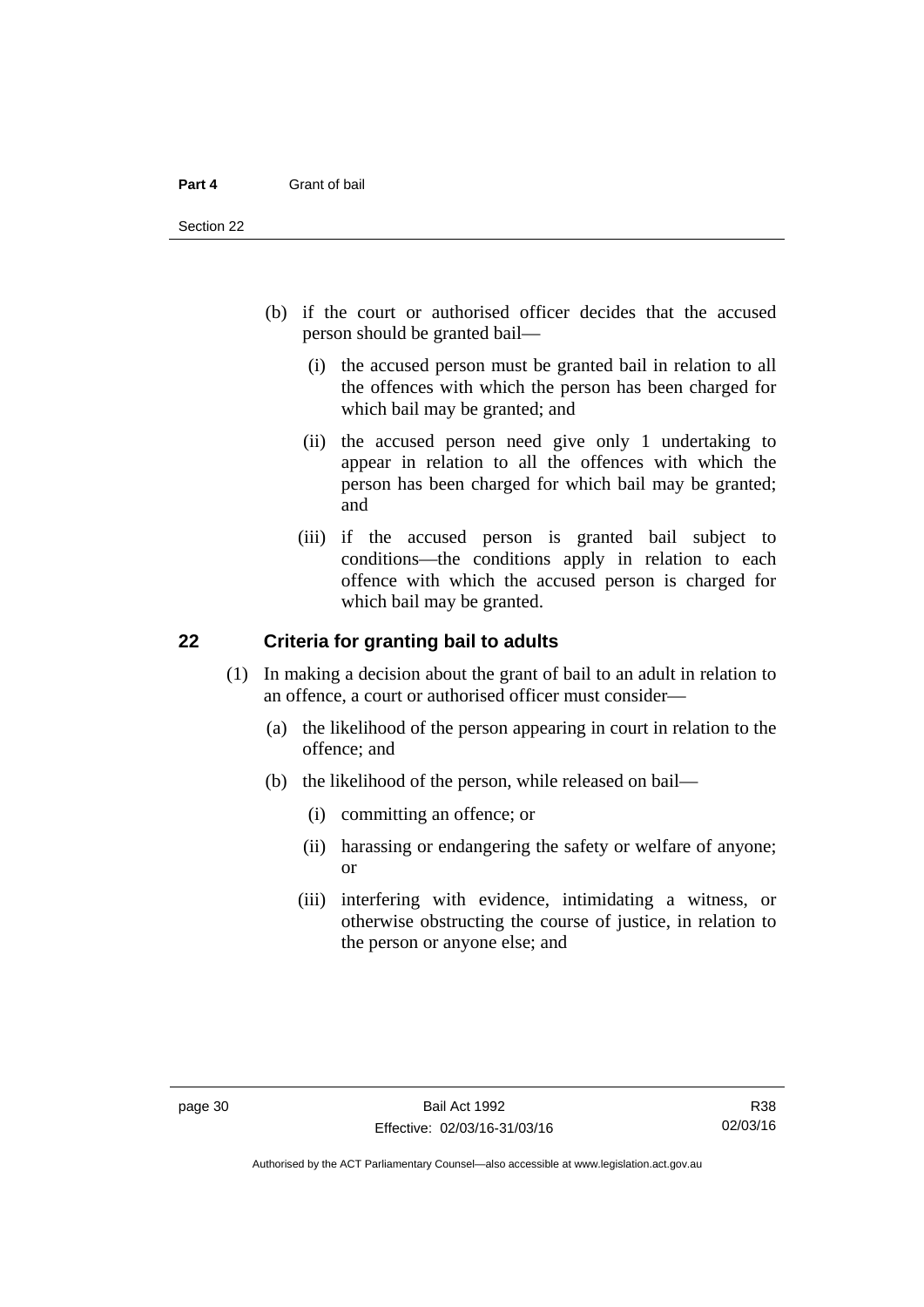(c) the interests of the person.

#### **Examples for par (c)**

- 1 the need of the person for physical protection
- 2 the period that the person may be held in custody if bail is refused and the conditions under which the person would be held
- *Note* An example is part of the Act, is not exhaustive and may extend, but does not limit, the meaning of the provision in which it appears (see [Legislation Act,](http://www.legislation.act.gov.au/a/2001-14) s 126 and s 132).
- (2) Also, if the person is convicted of an indictable offence, or the elements of an indictable offence are proven in relation to the person, but the person has not been sentenced, a court must consider the likelihood of the person being given a sentence of imprisonment.
- (3) In considering the matters mentioned in subsection (1) or (2), the court or authorised officer may have regard to any relevant matter, including—
	- (a) the nature and seriousness of the offence; or
	- (b) the person's character, background and community ties; or
	- (c) the likely effect of a refusal of bail on the person's family or dependants; or
	- (d) any previous grants of bail to the person; or
	- (e) the strength of the evidence against the person.

#### **Example**

In considering under subsection (1) the likelihood of the person appearing in court in relation to the offence, the court or authorised officer may have regard to whether the person failed to comply with a bail condition previously.

 (4) The reference in subsection (1) (b) (i) to an *offence* includes a reference to an offence against a law of the Commonwealth, a State or another Territory (including an external territory).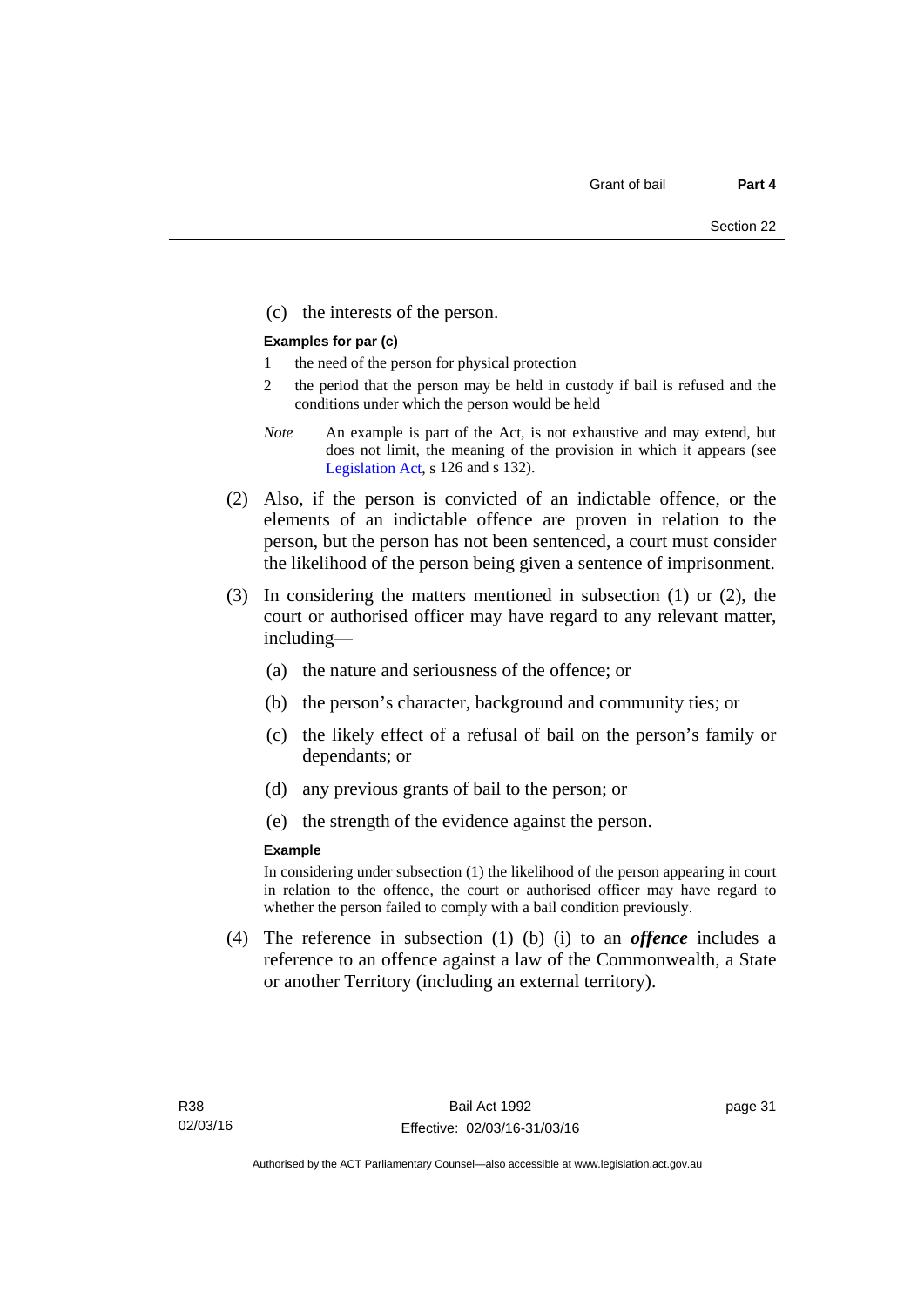#### **23 Criteria for granting bail to children**

- (1) In making a decision about the grant of bail to a child in relation to an offence, a court or authorised officer must consider—
	- (a) the matters mentioned in section 22 (1) (a) and (b), (2) and (3); and
	- (b) the principles in the *[Children and Young People Act 2008](http://www.legislation.act.gov.au/a/2008-19)*, section 94 (Youth justice principles); and
	- (c) if the decision is being made by a court and a report has been given to the court under the *[Court Procedures Act 2004](http://www.legislation.act.gov.au/a/2004-59)*, section 74D (Court may order report about young person) in relation to the child—the report.
- (2) In addition, the court or authorised officer must consider, as a primary consideration, the best interests of the child.

#### **23A Victim's concern about need for protection**

- (1) If a court is making a decision about the grant of bail to an accused person—
	- (a) the prosecutor must tell the court about any concern of which the prosecutor is aware expressed by a victim about the need for protection from violence or harassment by the accused person; and
	- (b) the court must receive any submission in relation to the concern and consider it in the context of the matter mentioned in section 22 (1) (b).
- (2) If an authorised officer who is making a decision about the grant of bail to an accused person is aware that a victim has expressed concern about the need for protection from violence or harassment by the accused person, the authorised officer must consider that concern in the context of the matters mentioned in section 9F (Domestic violence offence—bail by authorised officer) and section 22 (1) (b).

R38 02/03/16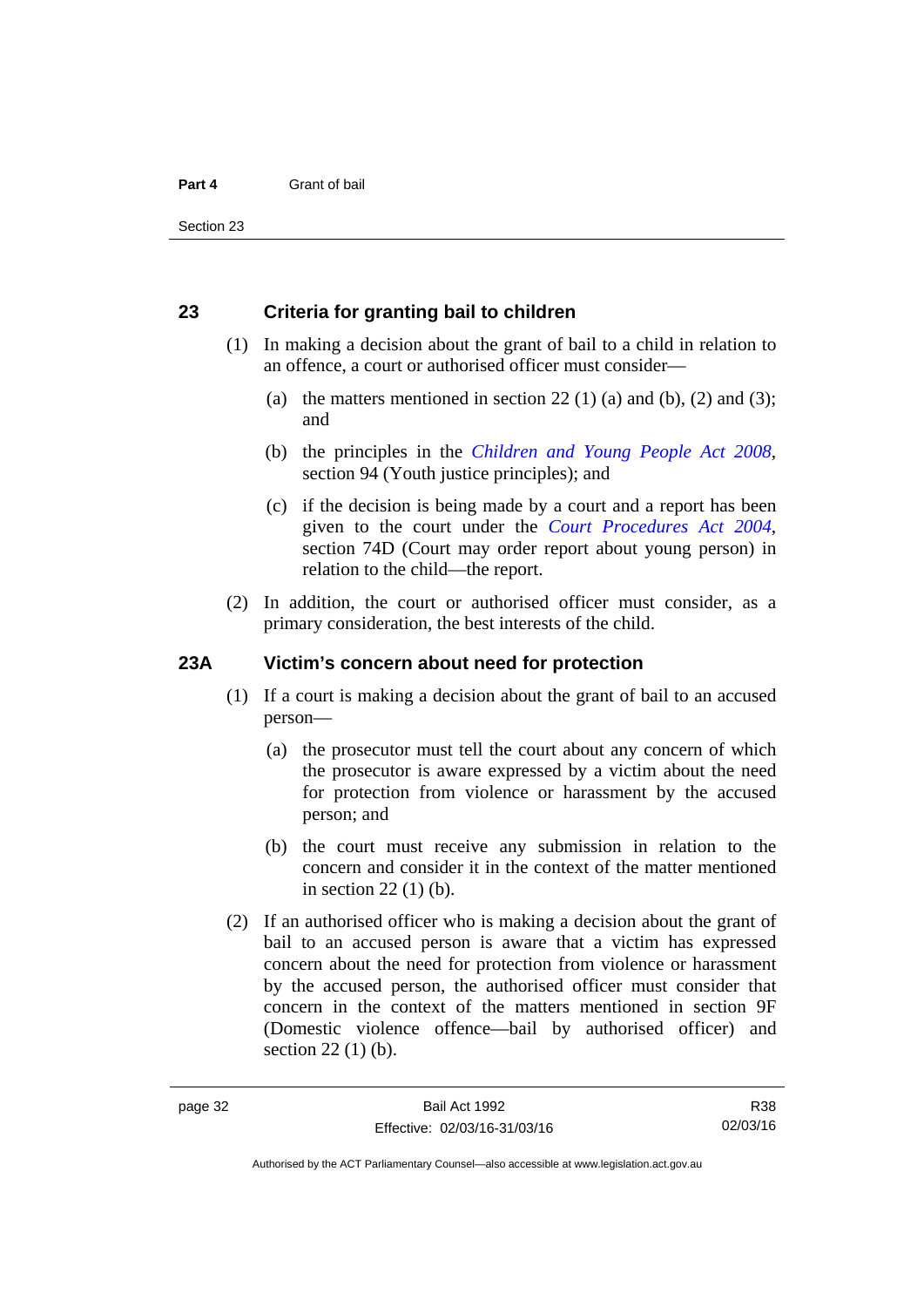# **Part 5 Bail conditions and undertakings to appear**

#### **24 Conditions of bail**

A court or an authorised officer may grant bail without imposing conditions or subject to bail conditions imposed—

- (a) for a court—by order; or
- (b) for an authorised officer—in writing.

#### **25 Conditions on which bail may be granted to adults**

- (1) The following conditions may be imposed on a grant of bail to an adult:
	- (a) conditions about the person's conduct while released on bail;
	- (b) a condition that the person, an acceptable person or each of a number of acceptable people—
		- (i) pays to the Territory a stated amount if the person fails to appear in court in accordance with his or her undertaking; or
		- (ii) gives acceptable security for the payment to the Territory of a stated amount if the person fails to appear in court in accordance with his or her undertaking;

*Note* For acceptable people and acceptable security, see s 32.

- (c) a condition that the person, an acceptable person or each of a number of acceptable people—
	- (i) deposits a stated amount with a court or authorised officer; and
	- (ii) forfeits the amount if the person fails to appear in court in accordance with his or her undertaking.

page 33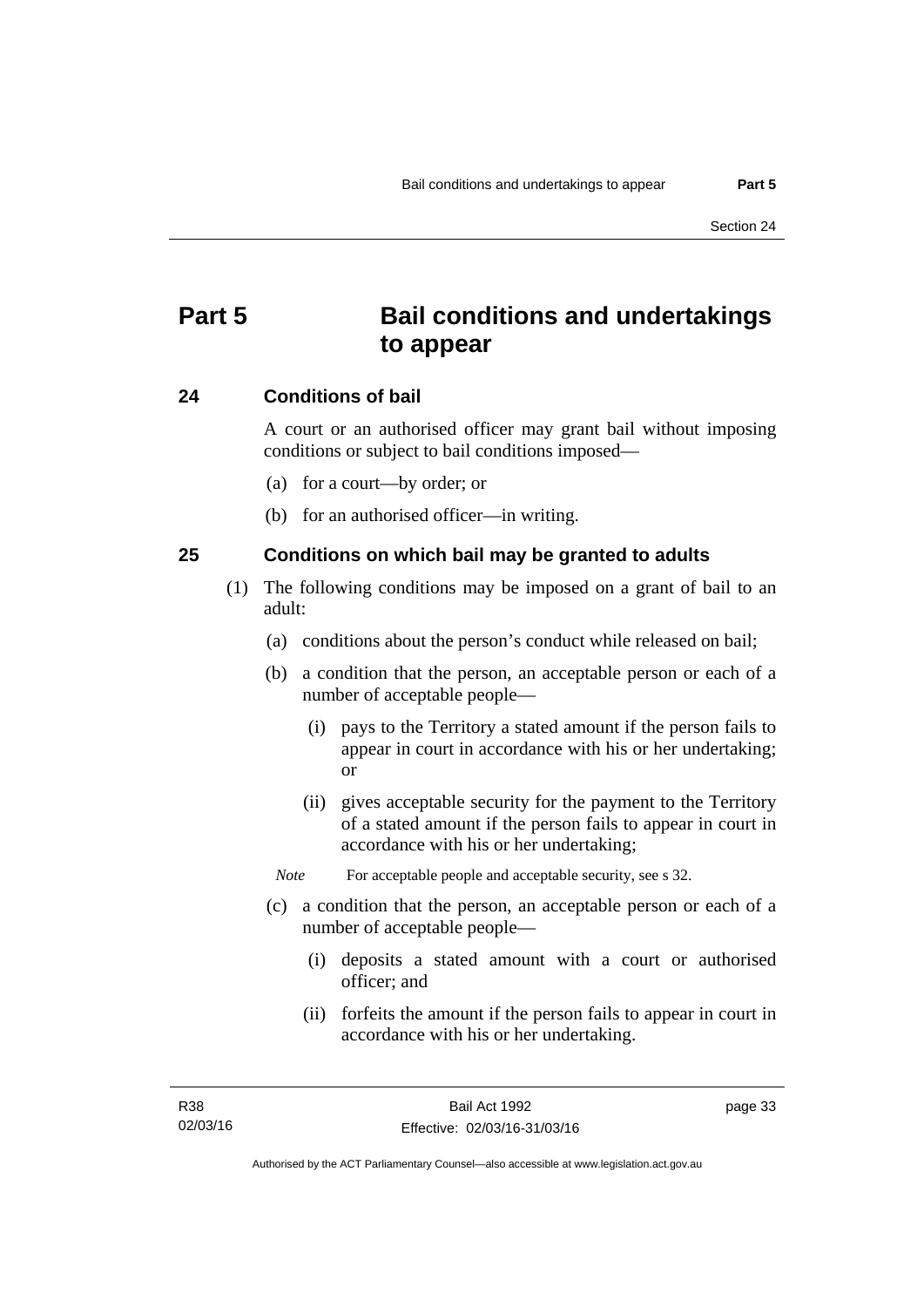Section 25

- (2) With the consent of a person who makes a deposit or gives security under subsection  $(1)$  (b)  $(ii)$  or  $(c)$ , it may be a condition of bail that the deposit or security continues to apply if bail is continued.
- (3) It must not be a condition of bail that a person gives consent under subsection (2).
- (4) Without limiting subsection (1) (a), the requirements that an accused person may be required to observe relating to his or her conduct while released on bail include—
	- (a) a requirement that the accused person report periodically, or at specified times, at a stated place; and
	- (b) a requirement that the accused person reside at a stated place; and
	- (c) a requirement that the person undergo psychiatric treatment or other medical treatment; and
	- (d) a requirement that the accused person participate in a program of personal development, training or rehabilitation; and
	- (e) a requirement that the person—
		- (i) accept supervision by the director-general; and
		- (ii) comply with any reasonable direction of the director-general; and

#### **Examples of directions**

- 1 a direction to attend a program
- 2 a direction to comply with a mental health assessment or treatment order made by the ACAT
- 3 a direction to attend drug or alcohol counselling
- *Note* An example is part of the Act, is not exhaustive and may extend, but does not limit, the meaning of the provision in which it appears (see [Legislation Act,](http://www.legislation.act.gov.au/a/2001-14) s 126 and s 132).

R38 02/03/16

Authorised by the ACT Parliamentary Counsel—also accessible at www.legislation.act.gov.au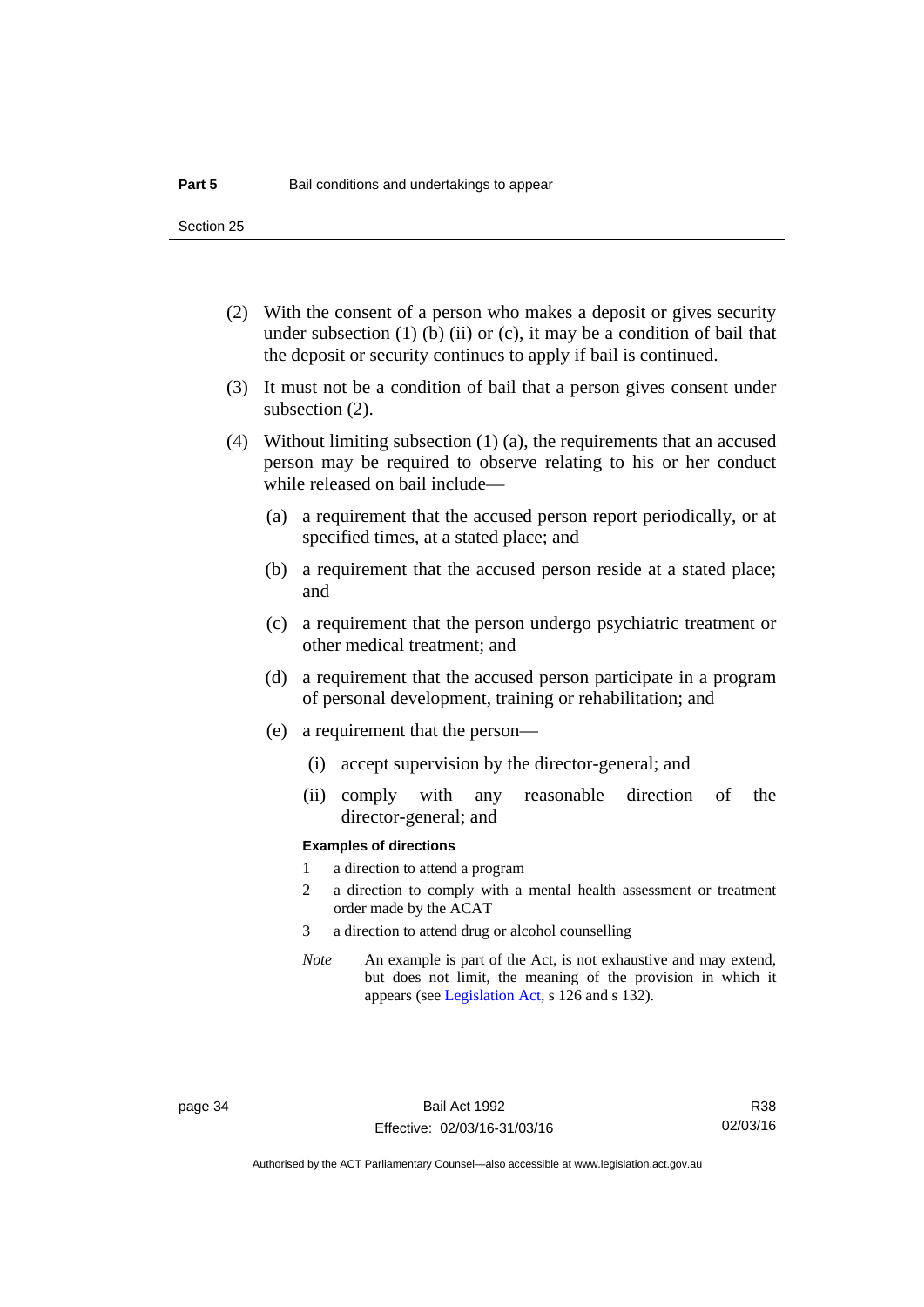- (f) for a person (the *accused person*) charged with a domestic violence offence—
	- (i) a requirement that the accused person not contact, harass, threaten or intimidate, or cause someone else to contact, harass, threaten or intimidate, a stated person; or
	- (ii) a requirement that the accused person not be on premises where a stated person lives or works; or
	- (iii) a requirement that the accused person not be on or near premises where a stated person is likely to be; or
	- (iv) a requirement that the accused person not be in a stated place; or
	- (v) a requirement that the accused person not be within a stated distance of a stated person; or
	- (vi) if the accused person lives with someone—a requirement that the accused person not enter or remain at the home if the accused person is under the influence of alcohol or another drug.
- (5) A court or an authorised officer must, in considering conditions for the release on bail of an accused person who is an adult, consider the conditions for the release of that person in the sequence in which they appear in subsection (1).
- (6) A court or an authorised officer, in granting bail to an accused person who is an adult—
	- (a) must not impose a condition mentioned in subsection (1) unless the court or authorised officer is of the opinion that the imposition of the condition is necessary to secure 1 or more of the following purposes:
		- (i) the attendance of the person before a court from time to time as required in relation to the offence in relation to which bail is being granted;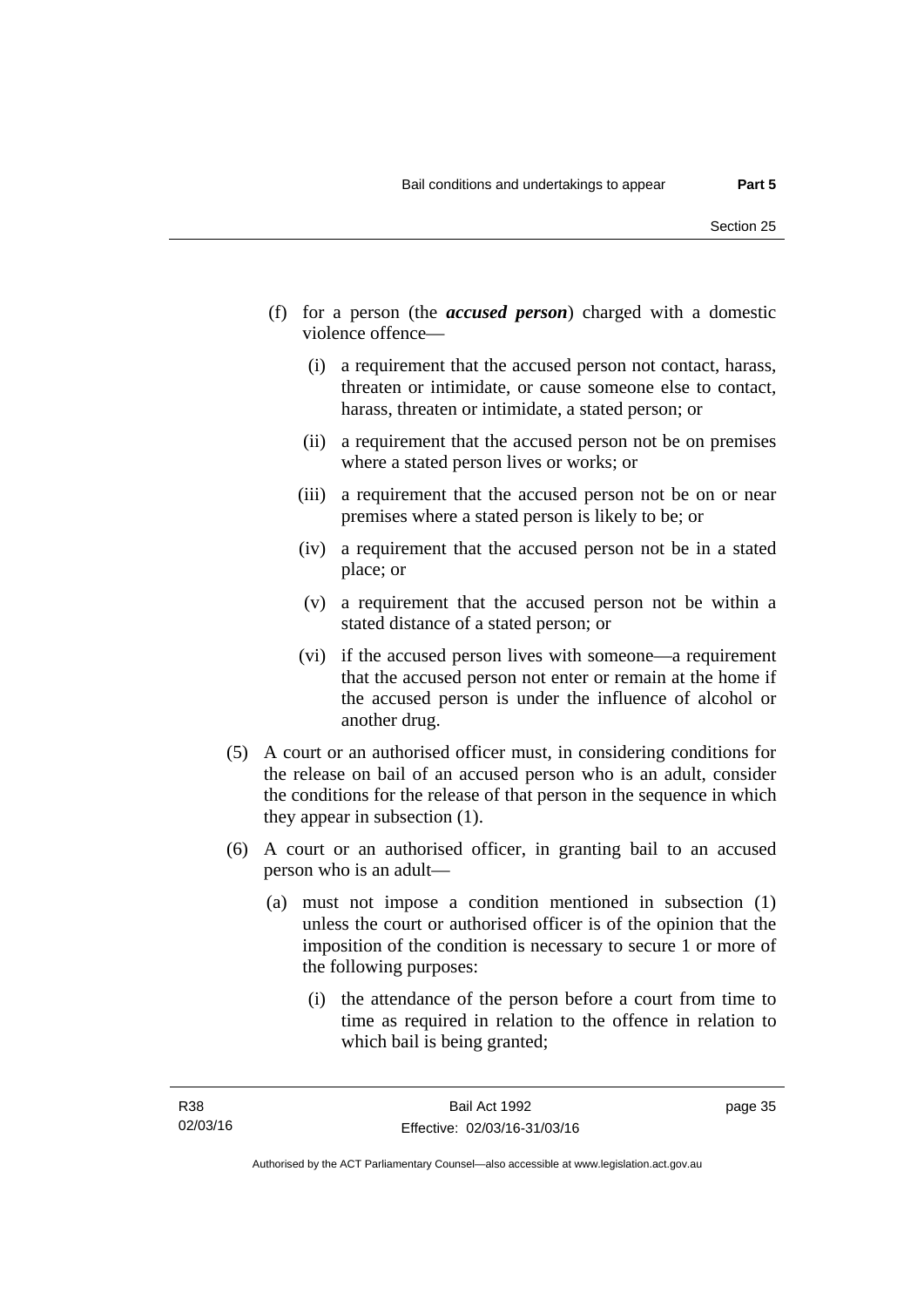- (ii) the protection from harm of the accused person or any other person;
- (iii) the prevention of the accused person from committing an offence while at liberty on bail;
- (iv) the prevention of the accused person from interfering with evidence, intimidating witnesses or otherwise obstructing the course of justice whether in relation to himself or herself or anyone else; and
- (b) must not, except at the request of the accused person, impose a condition, or a combination of conditions, that impose obligations that are more onerous than necessary to secure the purposes referred to in paragraph (a) for which the condition or combination of conditions is imposed.
- (7) A court or an authorised officer, in granting bail to an accused person on a condition referred to in subsection (1) (b) or (c) must not require the accused person to give an acceptable security for a stated sum, or to deposit a stated sum with the court or authorised officer, if the court or authorised officer has reasonable grounds for believing that the accused person does not have the means to provide such a security or make the deposit, as the case may be.
- (8) If a court or an authorised officer grants bail to an accused person on a condition mentioned in subsection (1) and the accused person satisfies the court or authorised officer that the person is unable to comply with that condition, the court or authorised officer must—
	- (a) refuse bail; or
	- (b) grant the accused person bail subject to such other condition mentioned in subsection (1) as the authorised officer or the court believes the accused person will be able to comply with and will secure the purposes mentioned in subsection (6) (a).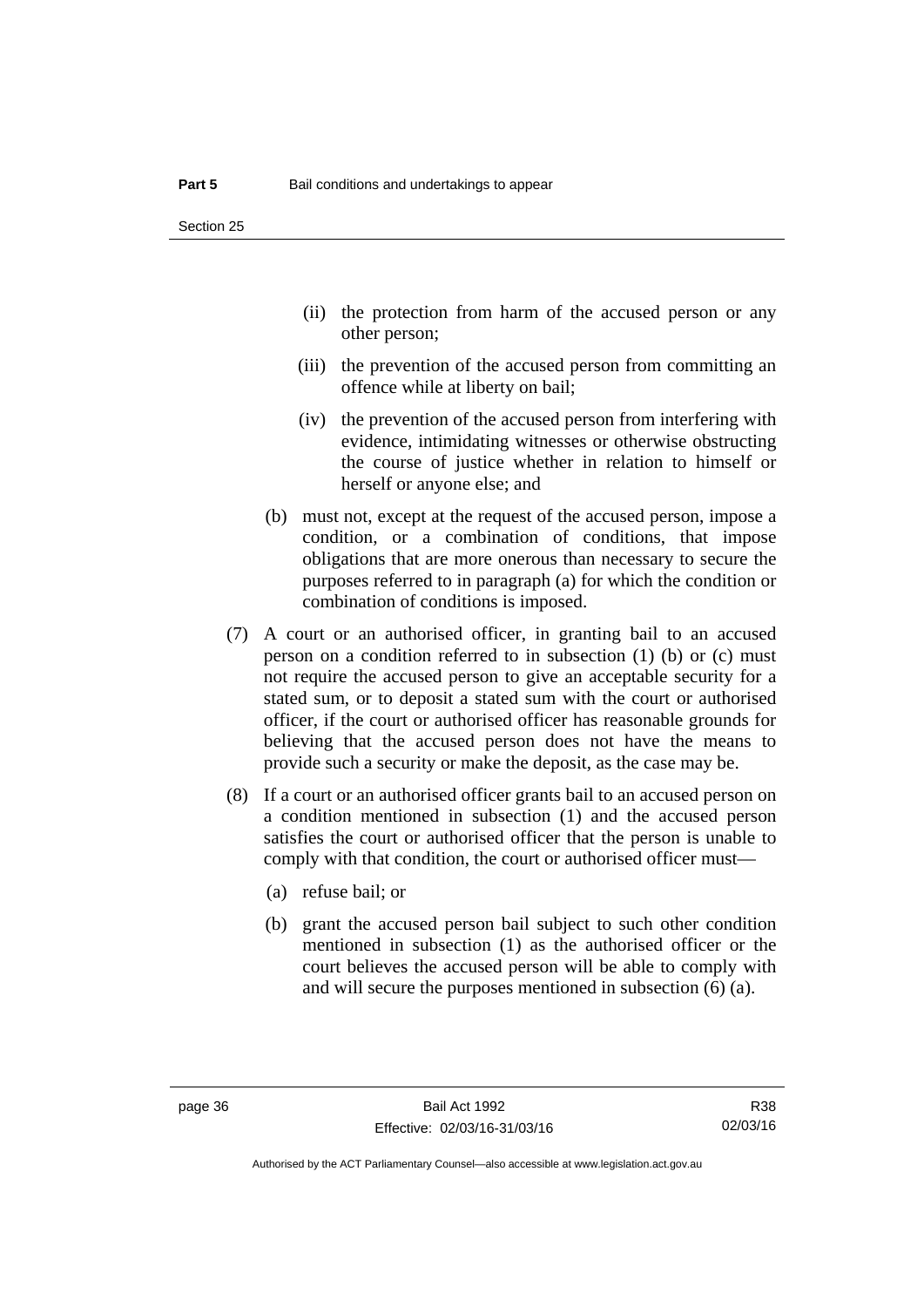(9) In this section:

#### *director-general* means—

- (a) if section 25A applies in relation to the accused person—the responsible director-general decided under that section; or
- (b) in any other case—the director-general responsible for this Act.

#### *premises* includes—

- (a) any land; and
- (b) any structure, building, vehicle, vessel or place (whether built on or not); and
- (c) any part of such a structure, building, vehicle, vessel or place.

#### **25A Supervision condition when offence committed as young person**

- (1) This section applies if—
	- (a) a condition is imposed on the grant of bail to an accused person under section 25 (4) (e); and
	- (b) the accused person is at least 18 years old but less than 21 years old; and
	- (c) the accused person was under 18 years old when the offence to which the grant of bail relates was committed.
- (2) The director-general responsible for this Act and the director-general responsible for the *[Children and Young People Act](http://www.legislation.act.gov.au/a/2008-19)  [2008](http://www.legislation.act.gov.au/a/2008-19)* must decide which of them is to be the responsible director-general for matters relating to the supervision of the accused person.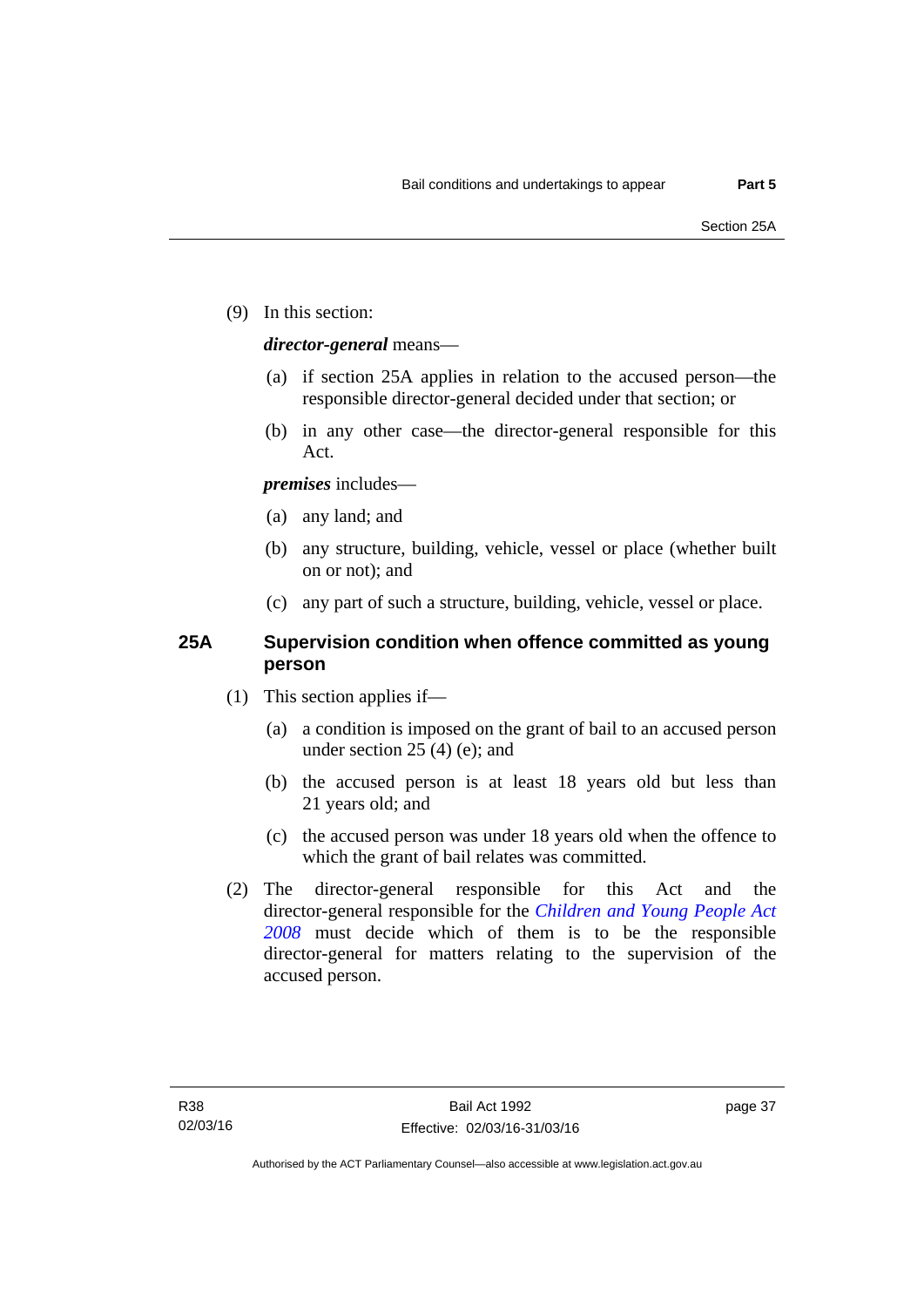- (3) If the responsible director-general for matters relating to the supervision of an accused person is the director-general responsible for the *[Children and Young People Act 2008](http://www.legislation.act.gov.au/a/2008-19)*, the accused person must be supervised as a person under 18 years old.
- (4) If the responsible director-general for matters relating to the supervision of an accused person is the director-general responsible for this Act, the accused person must be supervised as an adult.

#### **26 Conditions on which bail may be granted to children**

- (1) The following conditions may be imposed on the grant of bail to a child—
	- (a) the conditions mentioned in section 25 (1) (other than a requirement mentioned in section 25 (4) (e)); and
	- (b) any other conditions that the court or authorised officer considers appropriate—
		- (i) having regard to the principles in the *[Children and Young](http://www.legislation.act.gov.au/a/2008-19)  [People Act 2008](http://www.legislation.act.gov.au/a/2008-19)*, section 94; and
		- (ii) considering, as a primary consideration, the best interests of the child.
- (2) Without limiting section 25 (1), the requirements that a child may be required to comply with about his or her conduct while released on bail include a requirement that the child—
	- (a) accept supervision by the director-general under the *[Children](http://www.legislation.act.gov.au/a/2008-19)  [and Young People Act 2008](http://www.legislation.act.gov.au/a/2008-19)*; and
	- (b) comply with any reasonable direction of the director-general.

#### **Examples of directions**

- 1 a direction to attend a program
- 2 a direction to comply with a mental health assessment or treatment order made by the ACAT

R38 02/03/16

Authorised by the ACT Parliamentary Counsel—also accessible at www.legislation.act.gov.au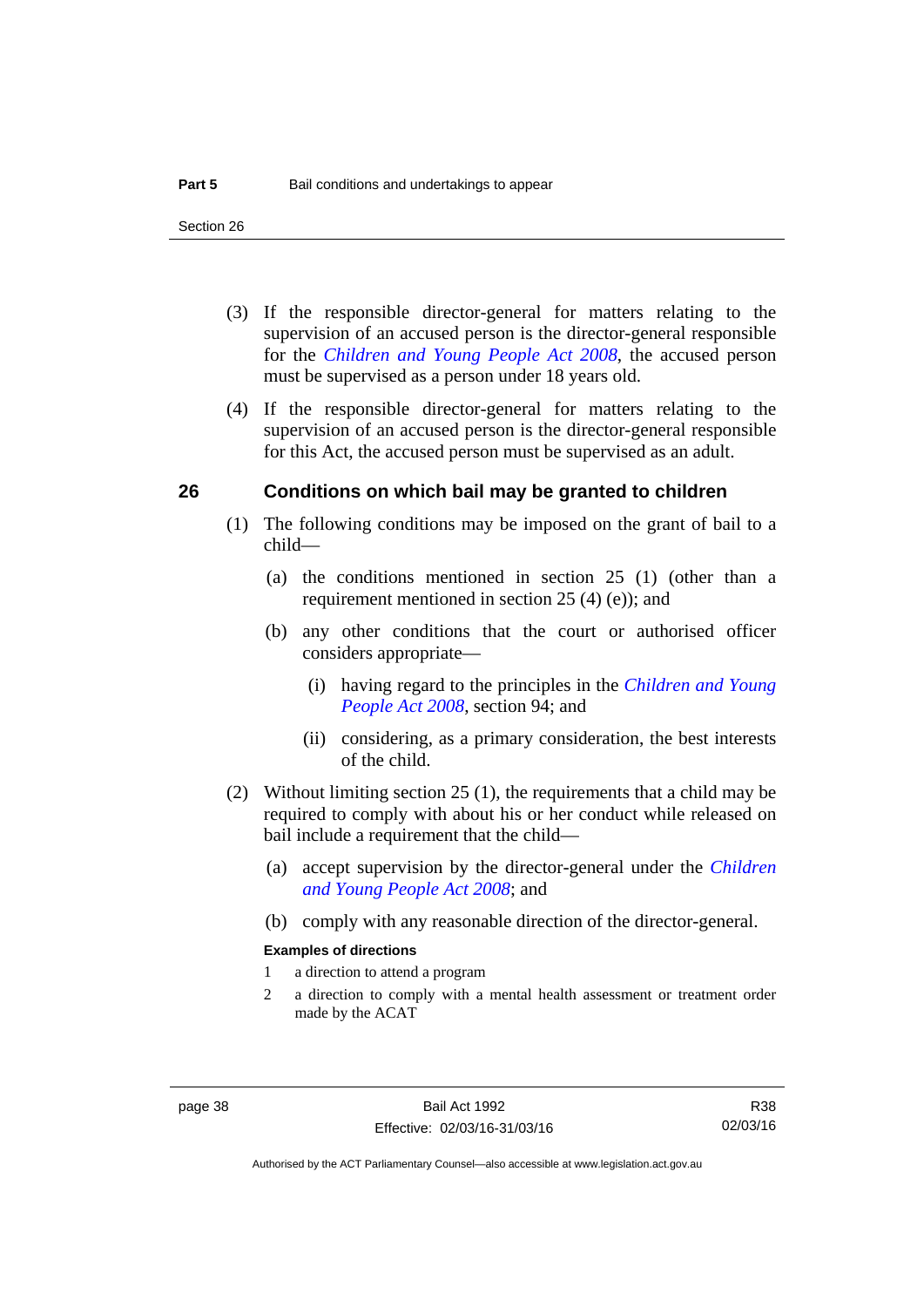- 3 a direction to attend drug or alcohol counselling.
- *Note* An example is part of the Act, is not exhaustive and may extend, but does not limit, the meaning of the provision in which it appears (see [Legislation Act,](http://www.legislation.act.gov.au/a/2001-14) s 126 and s 132).
- (3) A court or an authorised officer must, in considering the release on bail of an accused person who is a child, consider the conditions for the release of the person that are mentioned in section 25 (1) in the sequence in which they are mentioned in that subsection.
- (4) A court or an authorised officer, in granting bail to an accused person who is a child—
	- (a) may not impose a condition referred to in section 25 (1) unless the court or the authorised officer is of the opinion that the imposition of the condition is—
		- (i) necessary to secure 1 or more of the purposes mentioned in section 25 (6) (a) (i), (ii), (iii) and (iv) (the *relevant purposes*); or
		- (ii) in accordance with the principles under the *[Children and](http://www.legislation.act.gov.au/a/2008-19)  [Young People Act 2008](http://www.legislation.act.gov.au/a/2008-19)*, section 94 (Youth justice principles); and
	- (b) may not, except at the request of the accused person, impose a condition, or a combination of conditions, that puts a greater obligation on the accused than is—
		- (i) necessary to secure the relevant purposes; or
		- (ii) in accordance with the relevant principles.
- (5) Section 25 (7) applies in relation to a grant of bail under this section.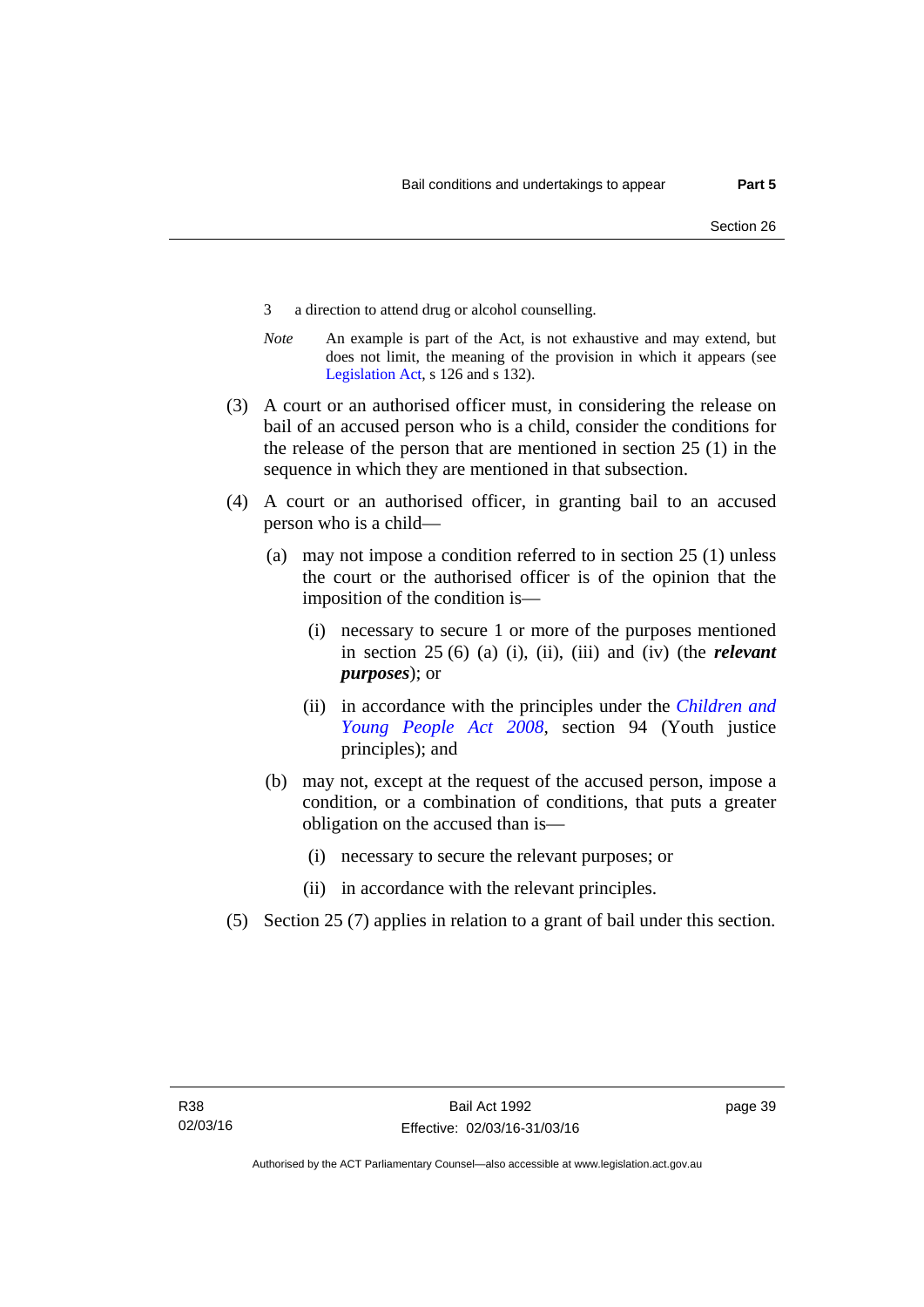Section 27

- (6) If a court or an authorised officer grants bail to an accused person who is a child on a condition referred to in section 25 (1) and the accused person satisfies the court or authorised officer that the person is unable to comply with that condition, the court or authorised officer must—
	- (a) refuse bail; or
	- (b) grant the accused person bail subject to the other conditions referred to in subsection (1) that the court or authorised officer believes the accused person will be able to comply with and will secure the purposes mentioned in subsection (4) (a) (i) and (ii).

#### **27 Recording of certain bail decisions**

- $(1)$  If—
	- (a) a judge or magistrate hears an application by an accused person for bail, or release from custody without bail; or
	- (b) an authorised officer is required to consider whether to grant bail to an accused person, or to release an accused person from custody without bail;

he or she must record, or cause to be recorded, his or her reasons for the decision.

 (2) If a judge, a magistrate or an authorised officer decides to grant bail to an accused person subject to a condition mentioned in section 25 (1) otherwise than in accordance with a request of an accused person that bail be granted on that condition, or on conditions that include that condition, the judge, magistrate or authorised officer must record, or cause to be recorded, his or her reasons for deciding—

R38 02/03/16

Authorised by the ACT Parliamentary Counsel—also accessible at www.legislation.act.gov.au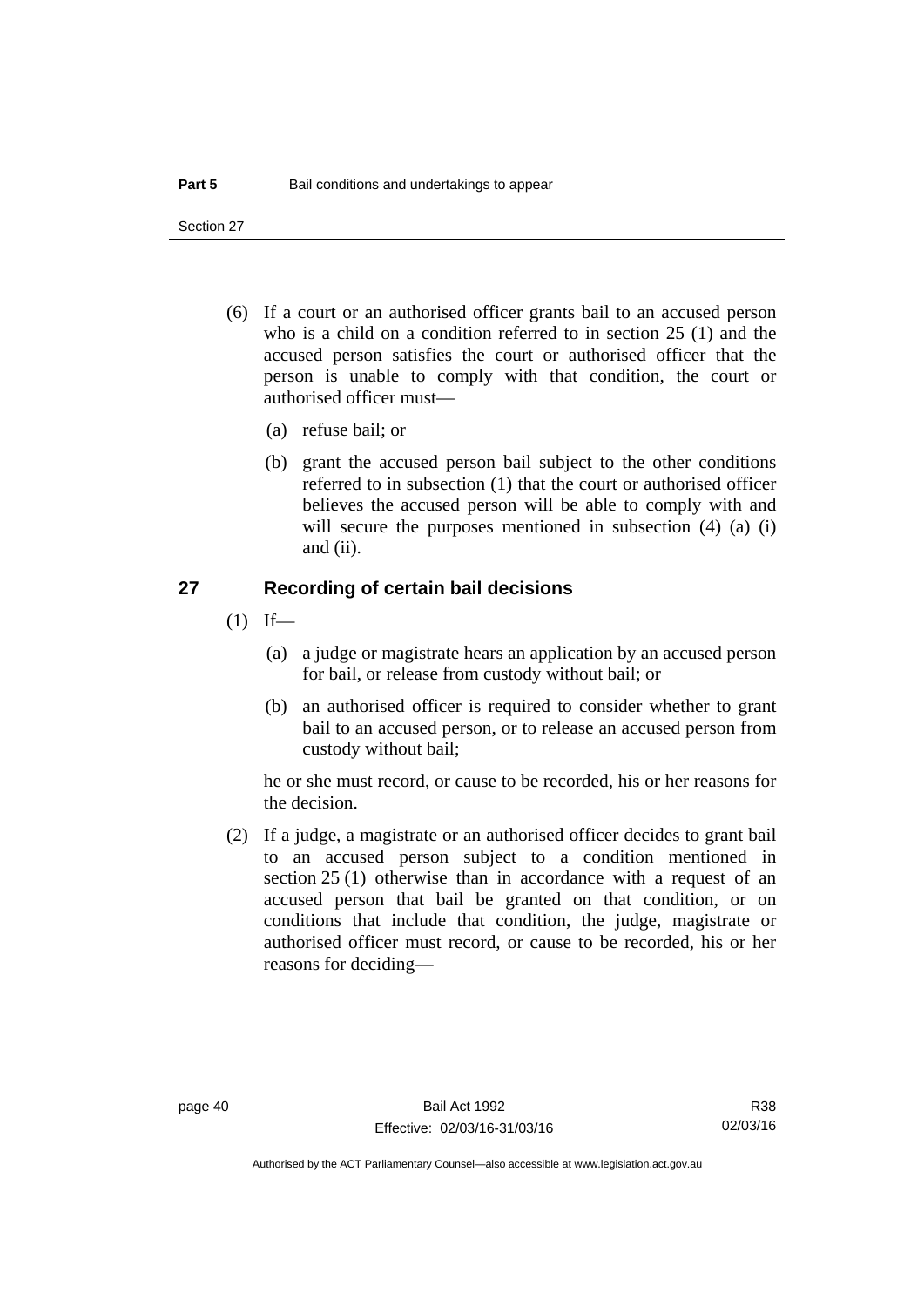- (a) that the imposition of a condition mentioned in that subsection was necessary to secure the purposes of whichever of section  $25(6)$  (a) and section  $26(4)$  (a) applies to the accused person; and
- (b) if the condition is a condition referred to in section 25 (1) (other than a condition mentioned in section  $25(1)(a)$ —that the imposition of a condition under the earlier paragraph or paragraphs of that subsection would be unlikely to secure the purposes of whichever of section 25 (6) (a) and section 26 (4) (a) applies to the accused person.

#### **28 Undertakings to appear**

- (1) A person may be released on bail only if the person gives a written undertaking—
	- (a) to appear before a stated court at the place, date and time—
		- (i) stated in the undertaking; or
		- (ii) notified to the person by a police officer; and
	- (b) to comply with the bail conditions (if any).
	- *Note* If a form is approved under s 58 for an undertaking, the form must be used.
- (2) For a continuation of bail, the person may undertake to appear at any time when, and at any place where, proceedings in relation to the offence with which the person has been charged may be continued.
- (3) An undertaking may be given in relation to more than 1 offence.
- (4) A court must accept an undertaking given under this section as proof of the matters stated in it if there is no evidence to the contrary.
- (5) Subsection (1) (a) does not apply to a person in relation to a breach of the peace or apprehended breach of the peace if no further appearance is required.

page 41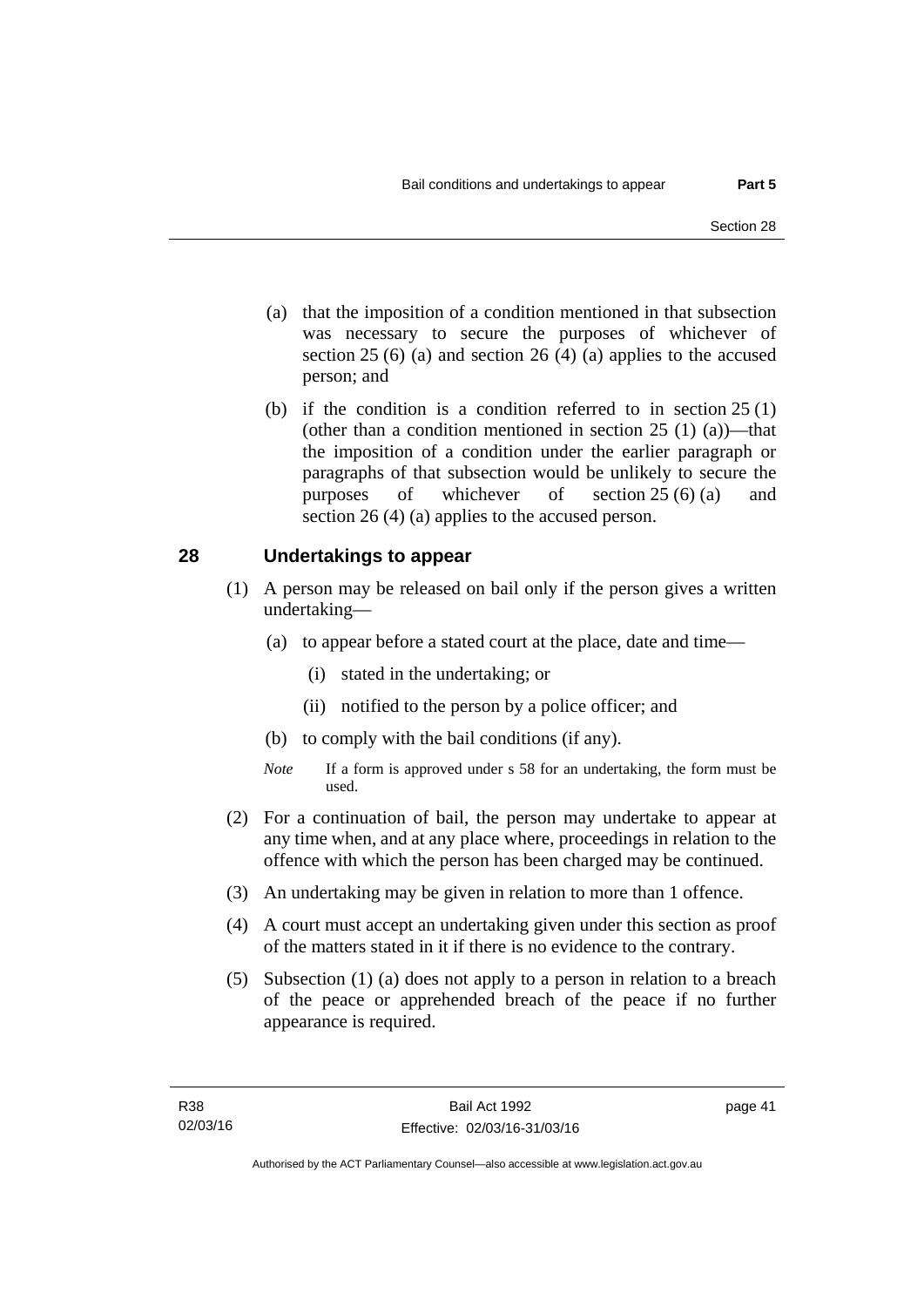#### **30 Accused person may be excused from attendance before court**

- (1) If a person has given an undertaking to appear before a court under section 28 (1), the court may, on application made by or on behalf of that person, by order excuse the person from attendance before the court to answer the charge in relation to which bail has been granted or for any other purpose in relation to the proceedings relating to the charge.
- (2) An order under subsection (1) may be made—
	- (a) whether or not any evidence has been given in the proceedings; and
	- (b) whether or not the applicant for the order is before the court or has attended before the court in relation to the proceedings.
- (3) A court must not make an order under subsection (1) unless it has been informed, by or on behalf of the applicant, that the applicant is represented by a lawyer for the purposes of the proceedings.
- (4) A court may, at any time during proceedings in relation to which an order has been made in relation to a person under subsection (1), direct the informant or the registrar of the court to serve the person in relation to whom the order has been made with a written notice requiring him or her to attend before the court, for the purposes of those proceedings, on a day and at a time and place stated by the court.
	- *Note 1* For how documents may be served, see the [Legislation Act,](http://www.legislation.act.gov.au/a/2001-14) pt 19.5.

*Note* 2 If a form is approved under s 58 for a notice, the form must be used.

 (5) If a person on whom a notice under subsection (4) has been served does not attend before the court in accordance with the requirements of the notice, the court may issue a warrant for the arrest of the person and for bringing the person before the court at the time and place specified in the warrant.

R38 02/03/16

Authorised by the ACT Parliamentary Counsel—also accessible at www.legislation.act.gov.au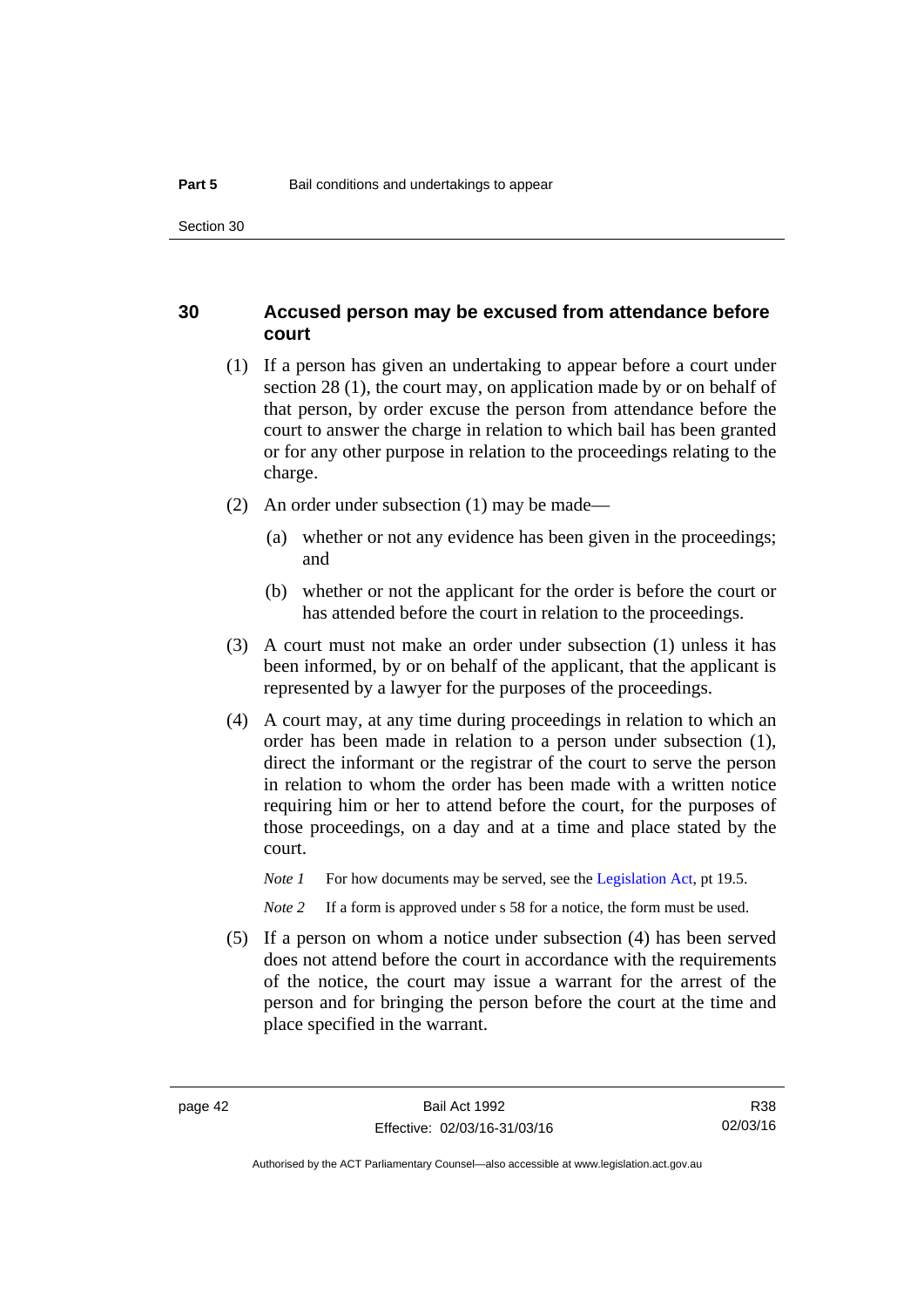- $(6)$  If—
	- (a) a person has been discharged from custody on bail; and
	- (b) an order is made under subsection (1) excusing the person from attendance before the court in accordance with his or her undertaking to appear; and
	- (c) the person does not appear before the court at the place, date and time required under that undertaking;

the person is not taken to have failed to comply with a condition of his or her bail only because the person did not so attend before the court and bail continues subject to any condition other than a condition requiring the person to attend before the court.

#### **31 Bail requirements**

- (1) An undertaking to appear may be given to—
	- (a) a court; or
	- (b) a registrar or deputy registrar; or
	- (c) an authorised officer; or
	- (d) for an accused person who is at a correctional centre or a NSW correctional centre—the person in charge of the centre.
- (2) An amount may be deposited, or security given, in accordance with a bail condition, to—
	- (a) a court; or
	- (b) registrar or deputy registrar; or
	- (c) an authorised officer.
- (3) In this section:

*deposit* includes a payment by cash or electronic funds transaction. *security* includes security given by way of bond or bank guarantee.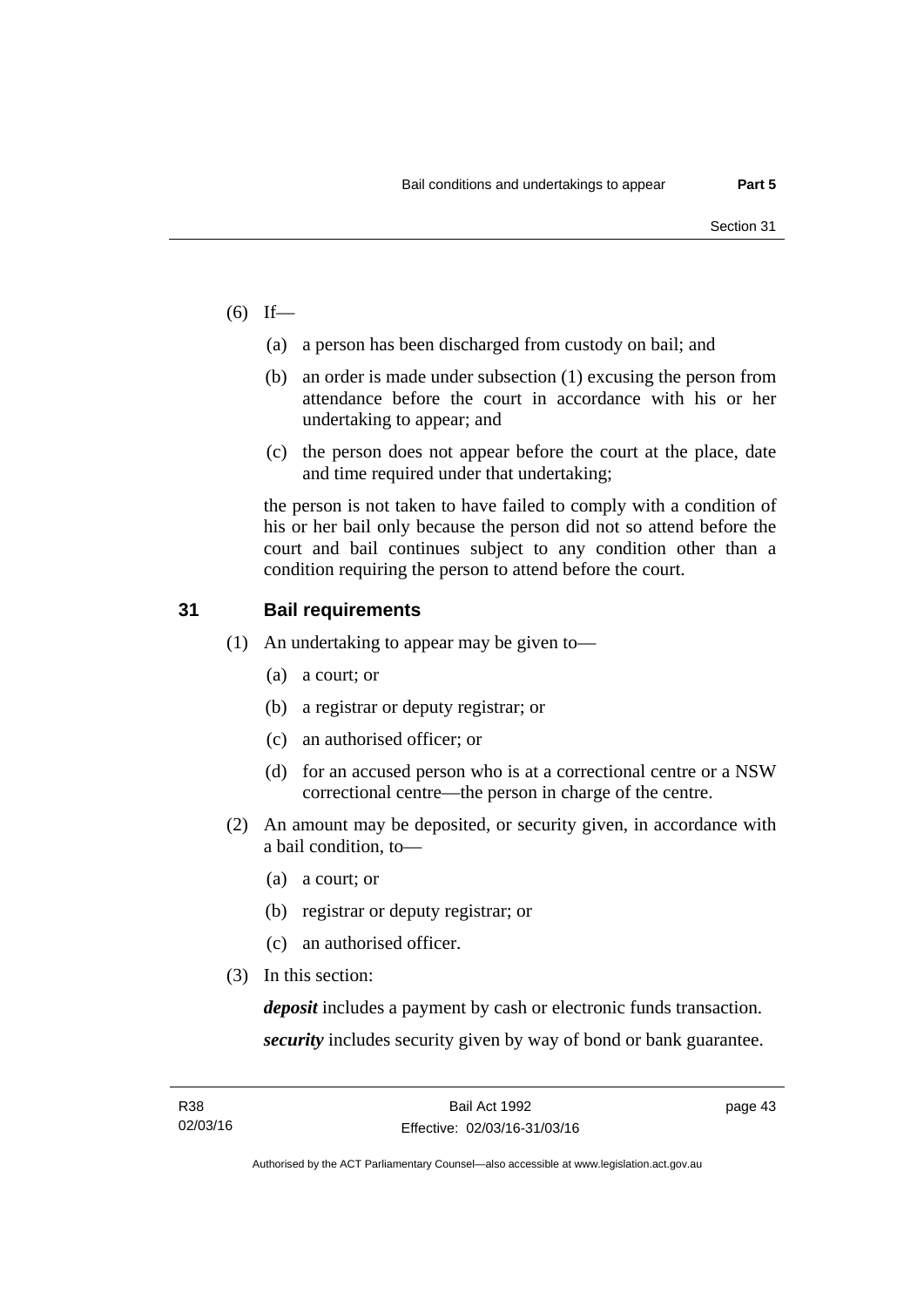Section 32

#### **32 Acceptable people and security for bail**

- (1) A court or authorised officer imposing a condition on bail may decide—
	- (a) the person, people or class of people who are acceptable people for a condition mentioned in section  $25(1)$  (b) or (c); and
	- (b) the number of people required for the condition; and
	- (c) the security acceptable for a condition mentioned in section 25 (1) (b) (ii).
- (2) If a decision has not been made when the undertaking to appear is given, the court or person to whom the undertaking to appear is given may decide.
- (3) Without limiting subsections (1) and (2), an acceptable person for a condition includes an entity prescribed by regulation for this subsection.

#### **33 Continuation of bail and undertakings**

- (1) If an accused person has given an undertaking to appear at a place, date and time at which proceedings in relation to the offence may be continued, whether on any adjournment, postponement or other deferment of the proceedings, or by way of committal, a court may continue the bail already granted in relation to the offence, whether or not the accused person is present in court.
- (2) If bail is continued under subsection (1), the undertaking to appear and the bail conditions continue to apply, except to the extent that the undertaking or condition otherwise provides or the court otherwise orders.
	- *Note* A court continuing bail must give notice of the continuation, bail conditions and place, date and time to which the proceedings are adjourned, postponed or deferred (see s 34 (4)).

R38 02/03/16

Authorised by the ACT Parliamentary Counsel—also accessible at www.legislation.act.gov.au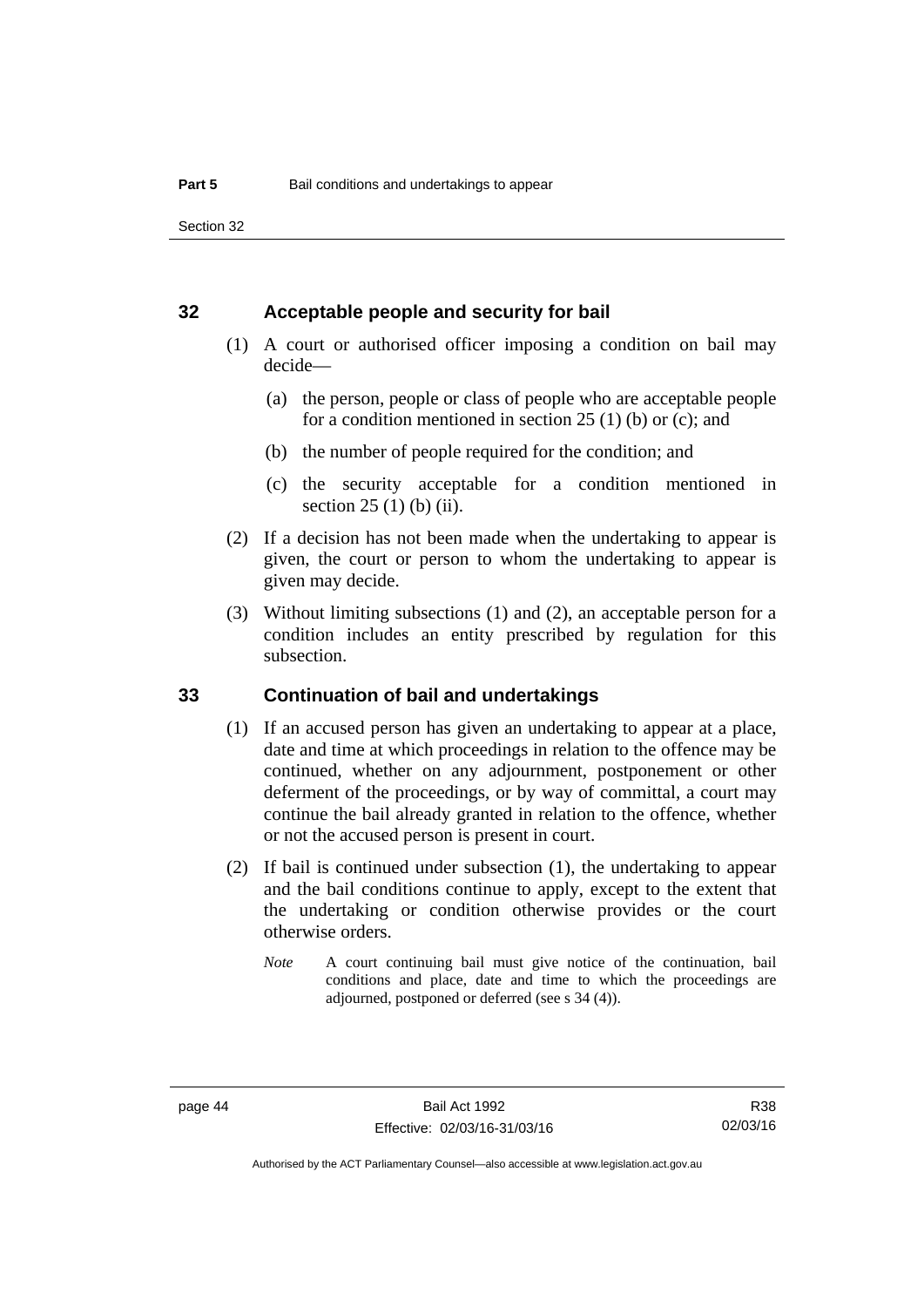- (3) If no direction is made by the court in relation to bail, whether or not the accused person appears in accordance with the undertaking—
	- (a) the court is taken to have continued bail; and
	- (b) the undertaking to appear and any bail conditions continue to apply.
- (4) If the hearing of a charge against an accused person is adjourned or postponed, the court may—
	- (a) continue the person's bail; or
	- (b) make another order about bail.
- (5) However, if a deposit has been made, or security given, by a surety in accordance with a bail condition, the court must not continue bail without the surety's consent unless it is a condition of bail that the deposit or security continues to apply if bail is continued.
- (6) If bail is continued—
	- (a) the undertaking to appear is taken to be an undertaking to appear at any time when, and at any place where, proceedings in relation to the offence with which the person has been charged may be continued; and
	- (b) any bail conditions continue to apply.
- (7) If an accused person has been released on bail and the court is satisfied that the accused person is because of illness or accident or other sufficient cause unable to appear personally before the court on the day when the person is required to appear, the court may, in the absence of the accused person, order the person to be further remanded to the place, date and time that the court considers appropriate and may order that the undertaking to appear given by the accused person and any agreement entered into under a condition of the grant of bail be continued so as to require the appearance of the accused person at every place, date and time to

page 45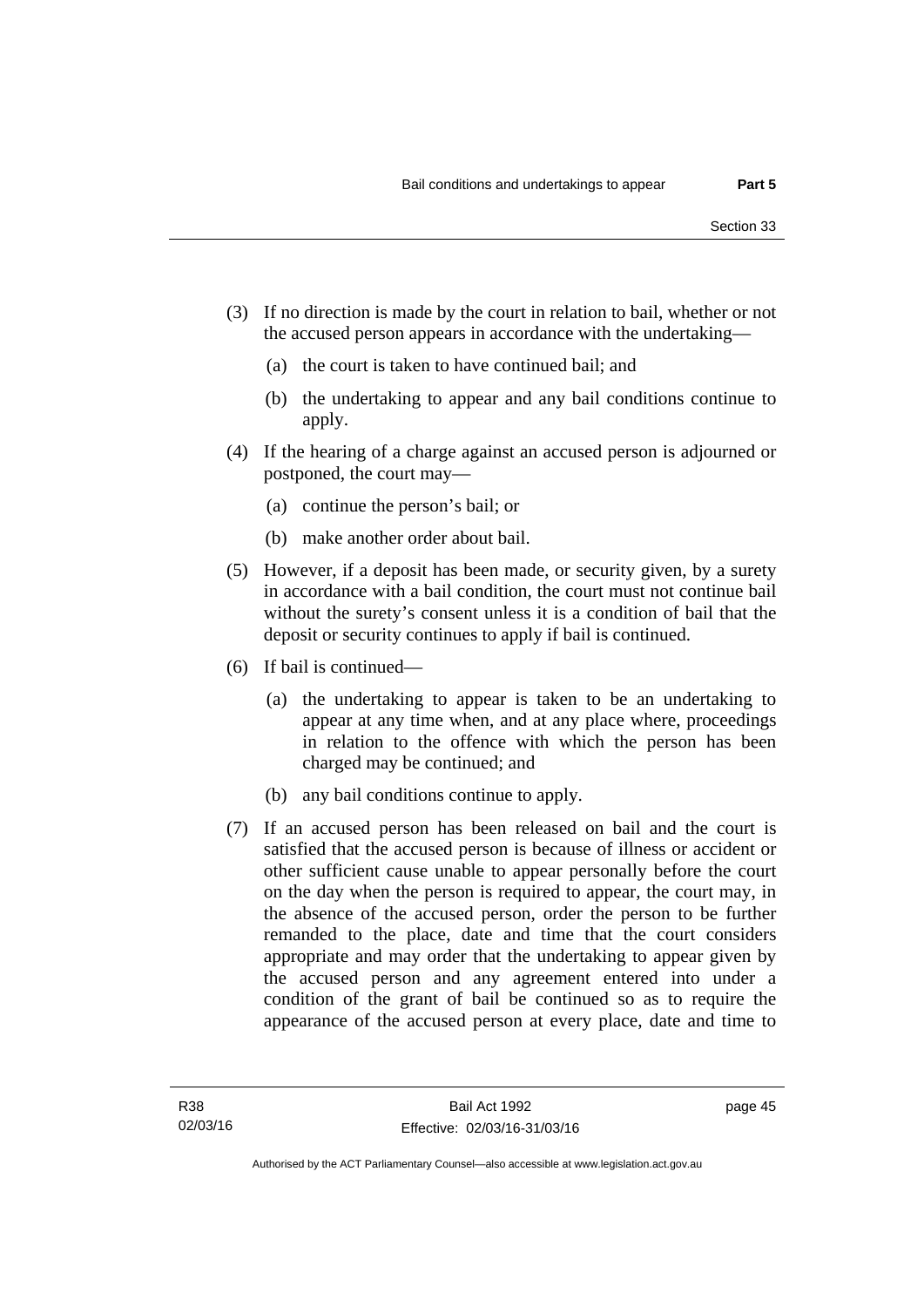Section 34

which the accused person is remanded or the hearing adjourned, postponed or otherwise deferred.

#### **34 Written notice of conditions of bail**

- (1) A court or authorised officer granting bail to an accused person—
	- (a) must give the accused person a written notice setting out—
		- (i) the person's obligations under the person's bail conditions; and
		- (ii) the consequences of any failure by the person to comply with the conditions; and
	- (b) must be satisfied, before releasing the accused person, that the person will comply with the conditions.
	- *Note* If a form is approved under s 58 for a notice under this section, the form must be used.
- (2) A court or authorised officer granting bail to an accused person with a surety for the accused person's appearance to answer the charges against the person —
	- (a) must give the surety written notice of—
		- (i) the accused person's obligations under the person's bail conditions; and
		- (ii) the consequences of any failure by the person to comply with the conditions; and
	- (b) must be satisfied, before releasing the accused person, that the surety understands—
		- (i) the nature and extent of the accused person's obligations under the person's bail conditions; and
		- (ii) the consequences of any failure by the person to comply with the conditions.

Authorised by the ACT Parliamentary Counsel—also accessible at www.legislation.act.gov.au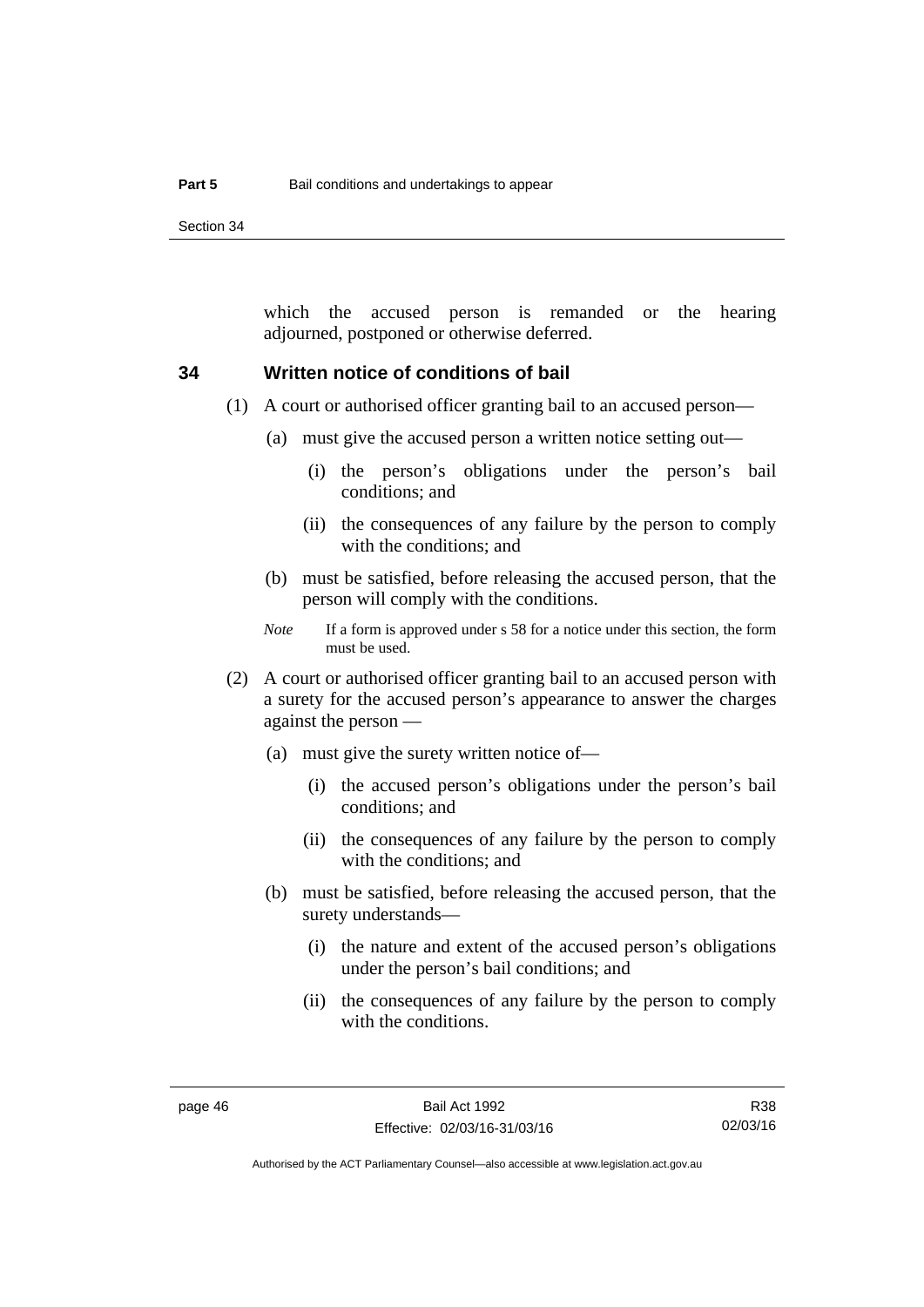- (3) If a bail condition is imposed or varied on a review under part 6 of a decision made in relation to bail, the court or authorised officer imposing or varying the condition—
	- (a) must give the accused person a written notice setting out—
		- (i) the person's obligations under the condition; and
		- (ii) the consequences of any failure by the person to comply with the condition; and
	- (b) must be satisfied that the accused person will comply with the condition; and
	- (c) if there is a surety for the appearance of the accused person to answer the charges against the accused person—
		- (i) must give the surety a written notice setting out—
			- (A) the accused person's obligations under the condition; and
			- (B) the consequences of any failure by the person to comply with the condition; and
		- (ii) must be satisfied that the surety understands—
			- (A) the nature and extent of the accused person's obligations under the condition; and
			- (B) the consequences of any failure by the person to comply with the condition.
- (4) A court continuing bail on an adjournment or a postponement of proceedings must immediately give, or cause to be given, to the accused person a written notice that—
	- (a) states that bail is continued until the hearing is resumed or stated; and
	- (b) states the conditions on which bail is presently allowed; and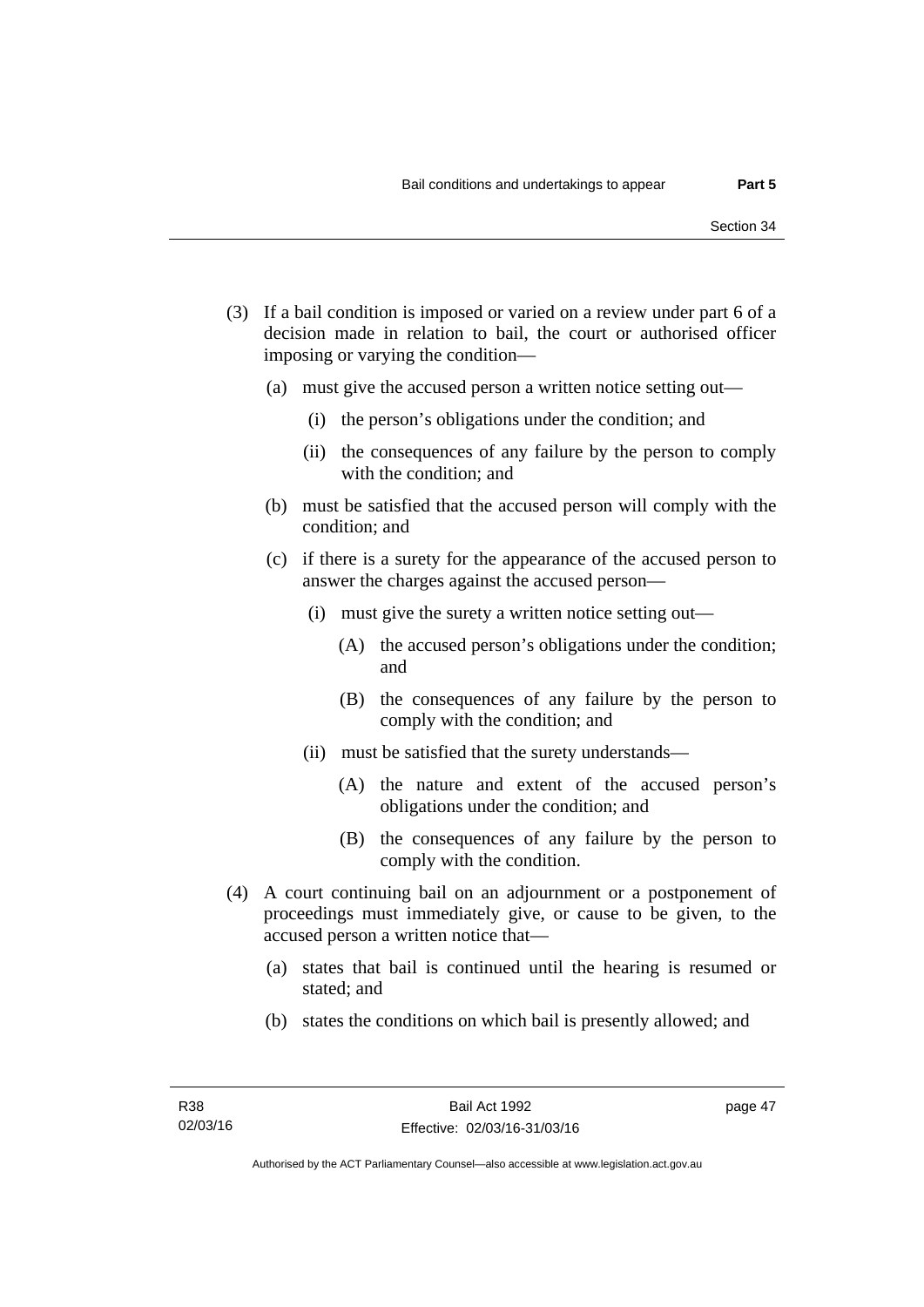Section 36

 (c) states the place, date and time to which the proceedings are adjourned or postponed or states that the proceedings are adjourned or postponed to a place, date and time that are from time to time stated in a notice given or sent to the accused person as prescribed by regulation.

#### **36 Discharge of surety**

- (1) A surety may, at any time apply to be discharged from his or her liability under a bail condition—
	- (a) if bail has been granted by a court—
		- (i) to the court that granted bail; or
		- (ii) to the court of appearance; or
	- (b) if bail has been granted by an authorised officer—to the court of appearance.
- (2) However, an application may not be made if the person granted bail has failed to comply with a bail condition or undertaking to appear.
- (3) If the person granted bail is not in custody or before the court when the application is made, the court must—
	- (a) issue a warrant to apprehend the person and bring the person before the court; or
	- (b) issue a summons for the person's appearance before the court.
- (4) On the person's appearance before the court, the court must, unless the court considers it would be unjust to do so—
	- (a) direct that the applicant be discharged from his or her liability; and
	- (b) release the security or deposit.
- (5) If the court discharges the applicant from liability, the court may—
	- (a) impose further bail conditions; and

R38 02/03/16

Authorised by the ACT Parliamentary Counsel—also accessible at www.legislation.act.gov.au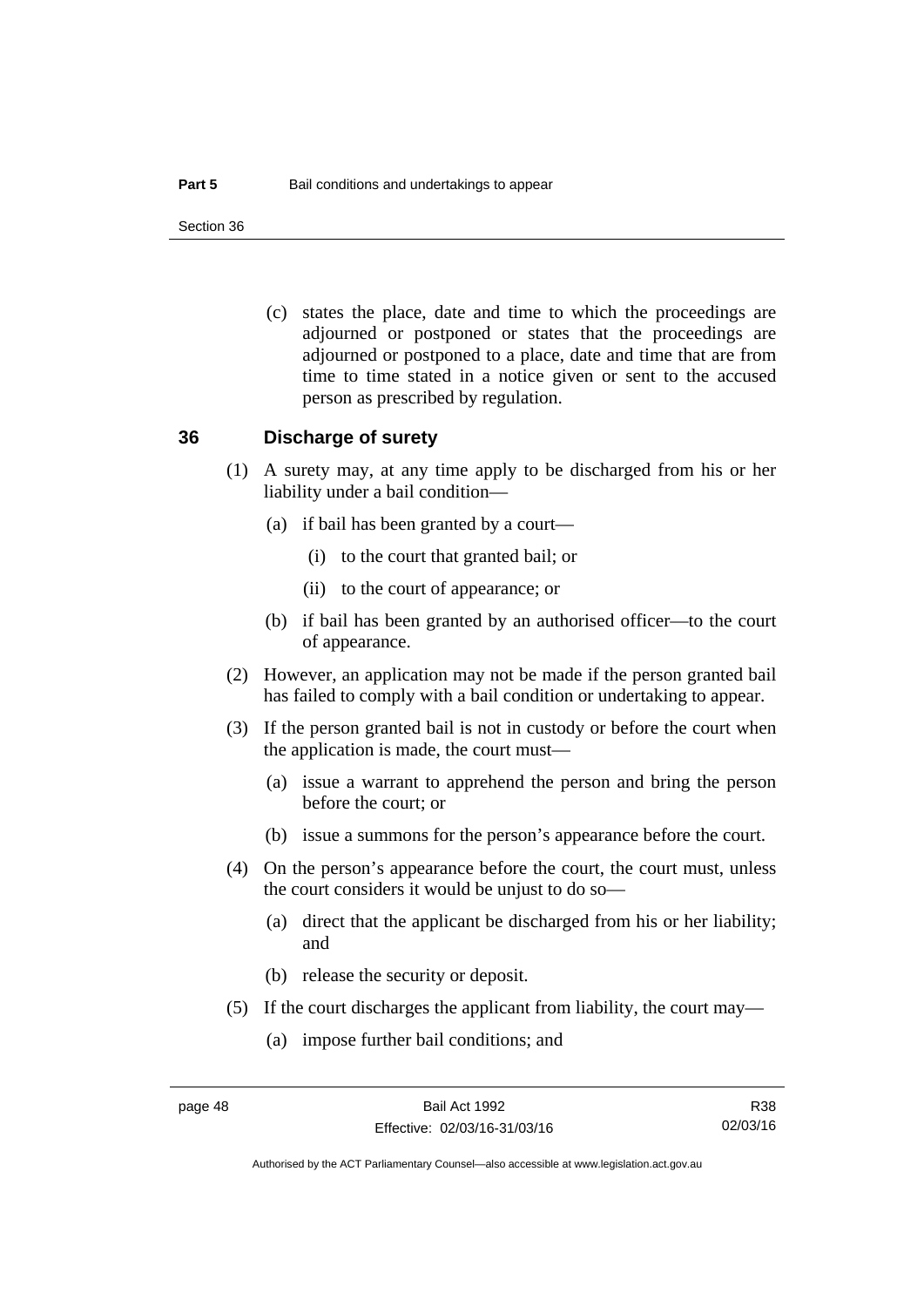- (b) remand the person granted bail into custody until the further conditions are satisfied.
- (6) In this section:

*court of appearance* means the court before which the accused person is required to appear in accordance with his or her undertaking to appear.

### **37 Payment of amounts to Territory**

- (1) This section applies if—
	- (a) a person granted bail fails to appear in court in accordance with his or her undertaking; and
	- (b) a bail condition mentioned in section 25 (1) (b) or (c) requires the person or someone else (the *person required to pay*) to pay, or forfeit, an amount to the Territory if the person fails to appear.
- (2) If the amount has been deposited in accordance with a condition mentioned in section 25 (1) (c), the amount is forfeited to the Territory.
- (3) If the amount has not been deposited, the court may order the person required to pay to pay the amount to the Territory.
- (4) Notice of the order must be given to the person required to pay as soon as practicable.

*Note* For how documents may be served, see the [Legislation Act,](http://www.legislation.act.gov.au/a/2001-14) pt 19.5.

- (5) If, after the end of 28 days after the day the notice is given, the amount has not been paid the amount may be recovered under the *[Crimes \(Sentence Administration\) Act 2005](http://www.legislation.act.gov.au/a/2005-59)*, chapter 6A (Court imposed fines) as if it were a fine within the meaning of that chapter.
- (6) Subsection (5) applies to an amount even if the amount exceeds \$50 000.

page 49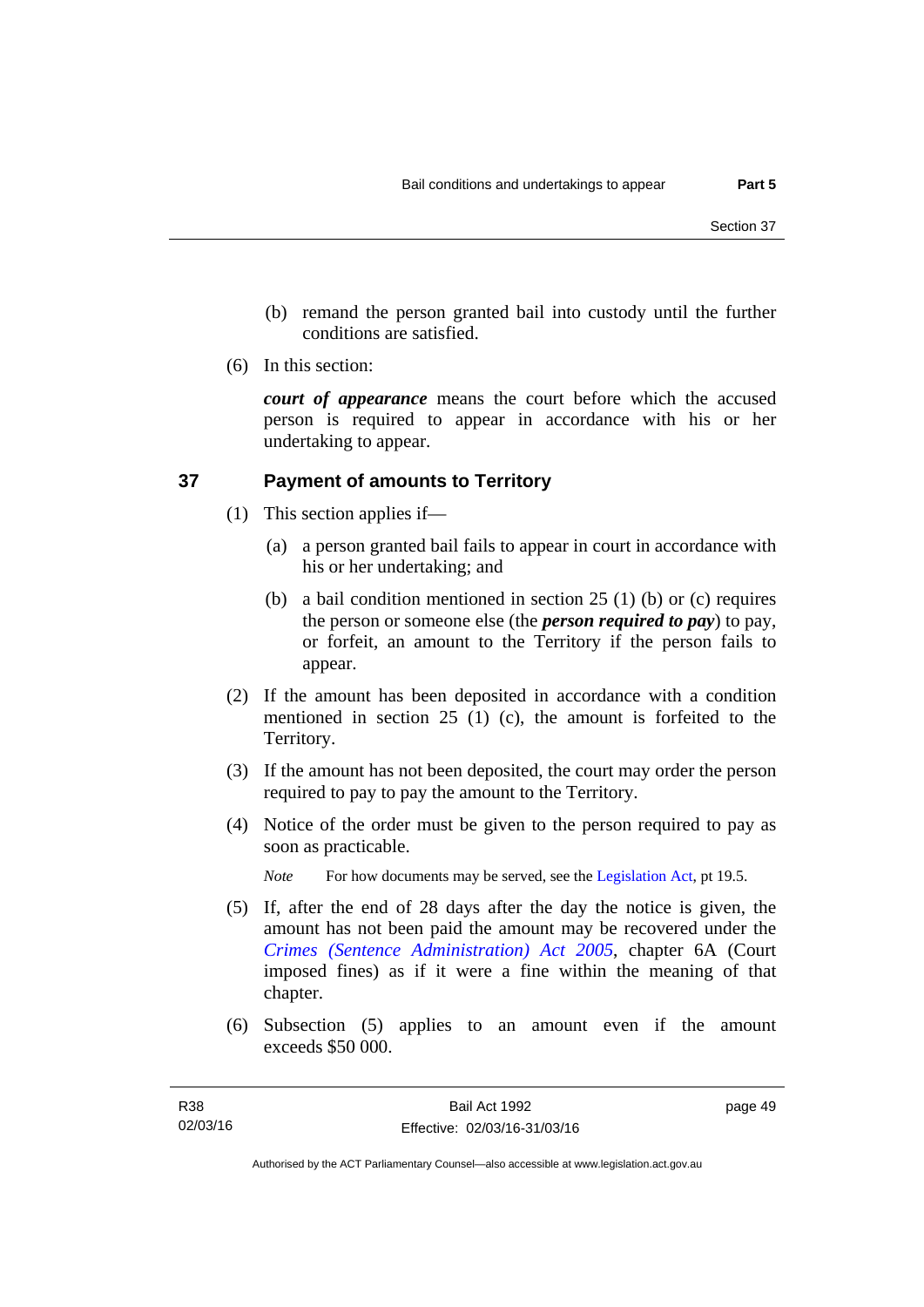# **Part 6 Review of bail decisions**

## **Division 6.1 Review of decisions by authorised officers**

### **38 Review by authorised officers**

- (1) If an authorised officer makes a decision under part 4 in relation to bail for an accused person that is—
	- (a) a decision to refuse to grant bail to the accused person; or
	- (b) a decision to grant bail to the accused person subject to 1 or more bail conditions;

the accused person may request a review of that decision by the authorised officer who made the decision or any other authorised officer.

 (2) If an application for a review of a bail decision is made to an authorised officer under subsection (1), the authorised officer must as soon as possible conduct a review of the decision.

#### **39 Exercise of power to review**

- (1) The power to review a decision under this division includes a power to confirm or vary a decision or to substitute another decision.
- (2) A decision as varied or substituted must be in conformity with this Act.
- (3) If, on a review of a decision under this division, the authorised officer varies the decision or substitutes another decision, section 27 applies in relation to the decision as varied or substituted as if the decision had been made by the authorised officer under part 4.
- (4) An authorised officer may refuse to entertain a request to review a decision under this division if the authorised officer is satisfied that the request is frivolous or vexatious.

R38 02/03/16

Authorised by the ACT Parliamentary Counsel—also accessible at www.legislation.act.gov.au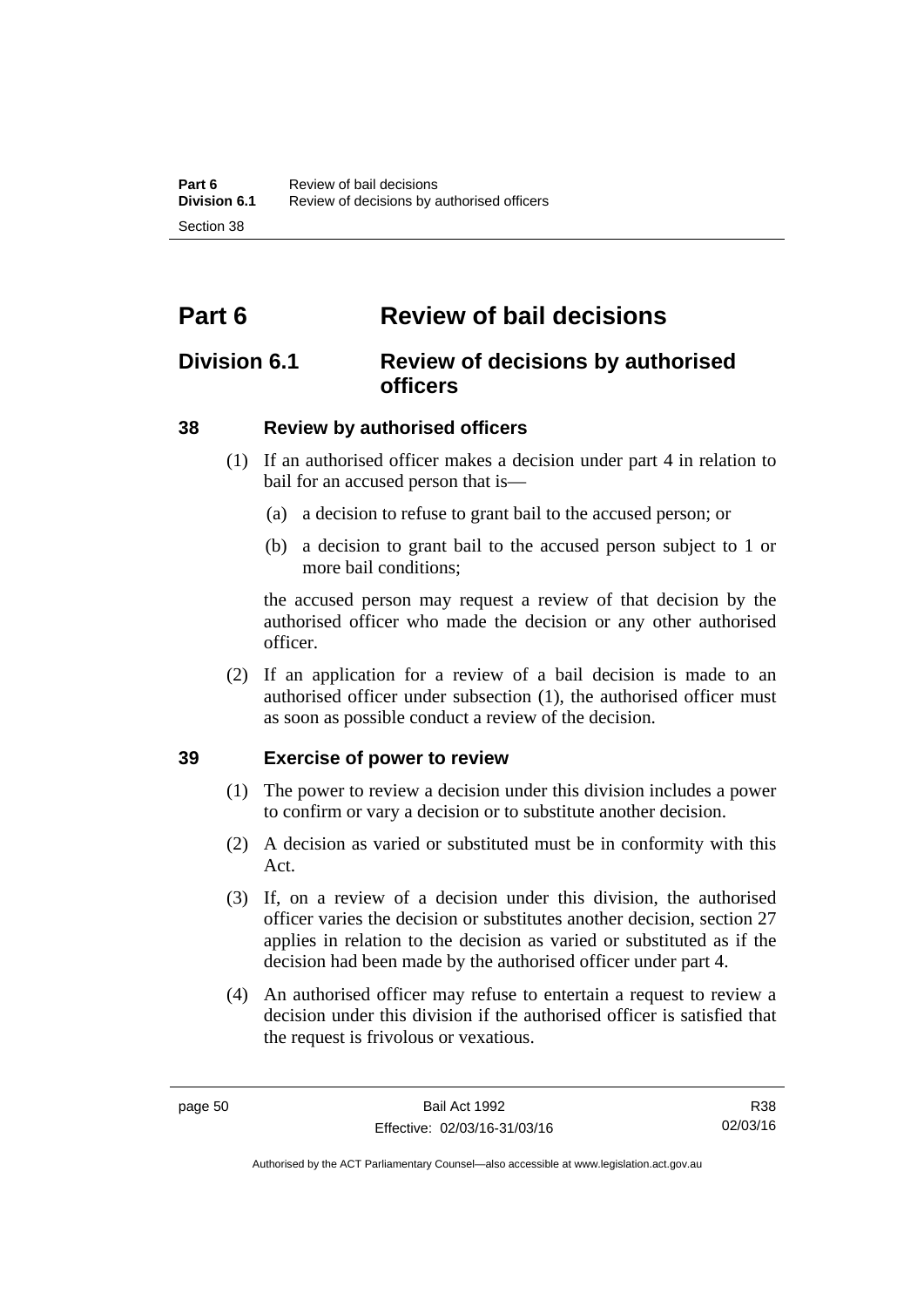- (5) A regulation may—
	- (a) prescribe the way of making a request for the review of a decision under this division; and
	- (b) prescribe procedures for the conduct of a review under this division; and
	- (c) limit the time within which, and the circumstances in which, an accused person may apply for a review of a decision under this division; and
	- (d) limit the number of applications that may be made for the review of a bail decision under this division.

#### **40 Limitation on power of authorised officer to review**

An authorised officer may not, under this division—

- (a) review a decision in circumstances if, had the decision not been made, the authorised officer would be prohibited from making a decision in relation to the grant of bail; or
- (b) review a decision that has been reviewed by a court.

## **Division 6.2 Review of decisions by courts**

#### **41 Right of review of bail decisions**

An accused person or the informant may apply under this division for review of any decision by a court or an authorised officer in relation to bail.

#### **41A Court may review on its own initiative**

 (1) A court that has made a decision in relation to bail may review the decision on its own initiative if the court considers it is in the interests of justice to do so.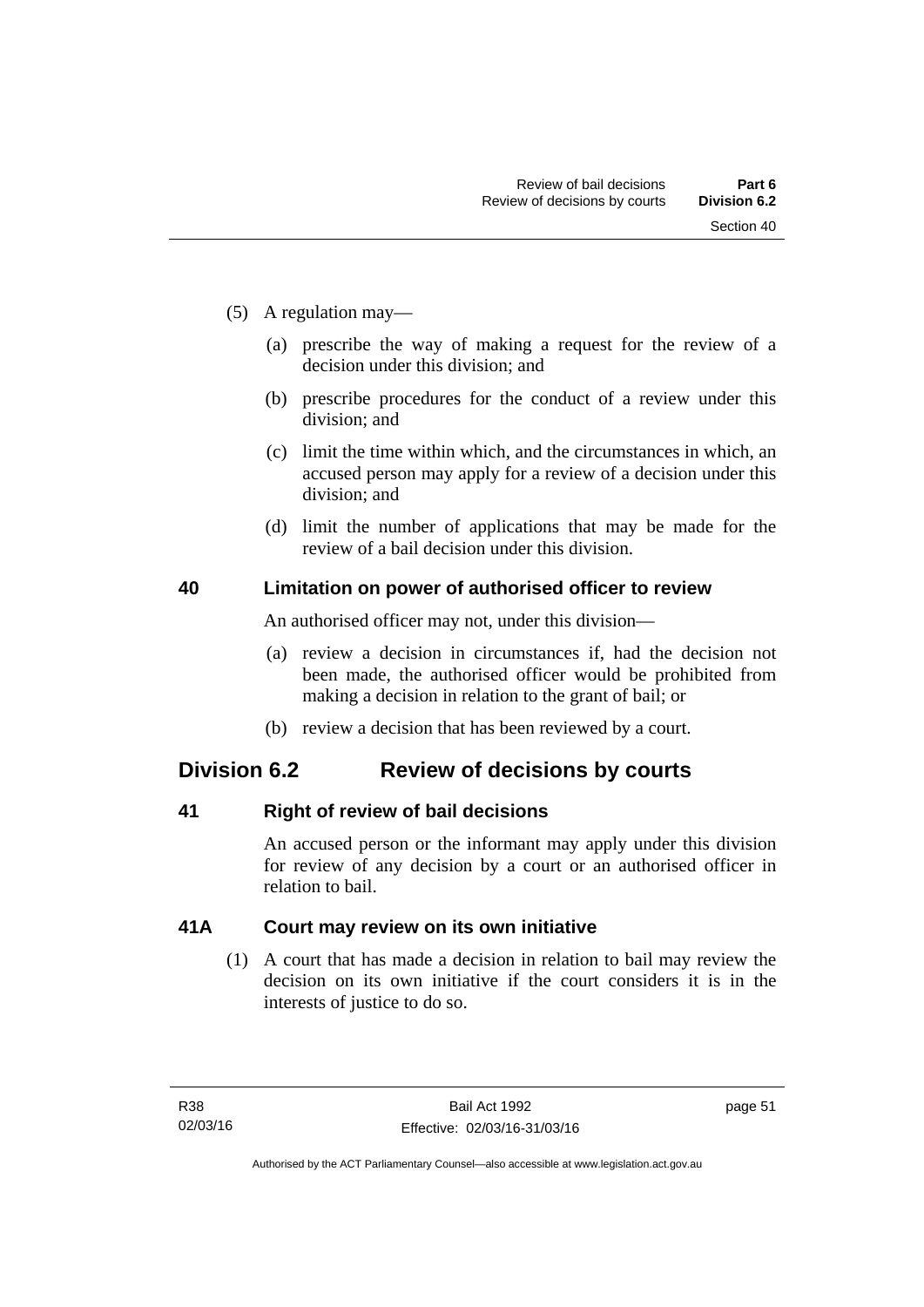(2) The court may issue a warrant for the arrest of the person and for bringing the person before the court at the time and place stated in the warrant.

#### **42 Power of Magistrates Court to review—decision of authorised officer**

- (1) The Magistrates Court may, on application under this division, review any decision of an authorised officer in relation to bail for an accused person, only if—
	- (a) the court has power to make a bail order under section 20 (1) (a) (Power in relation to bail—Magistrates Court); and
	- (b) the court is satisfied that the applicant has shown—
		- (i) a change in circumstances relevant to the granting of bail since the authorised officer's decision; or
		- (ii) the availability of fresh evidence or information relevant to the granting of bail to the accused person that was unavailable when the authorised officer made the decision.
- (2) The power of the Magistrates Court to review a decision under this section may be exercised whether or not any power to review the decision under section 38 (Review by authorised officers) has been exercised or been sought to be exercised.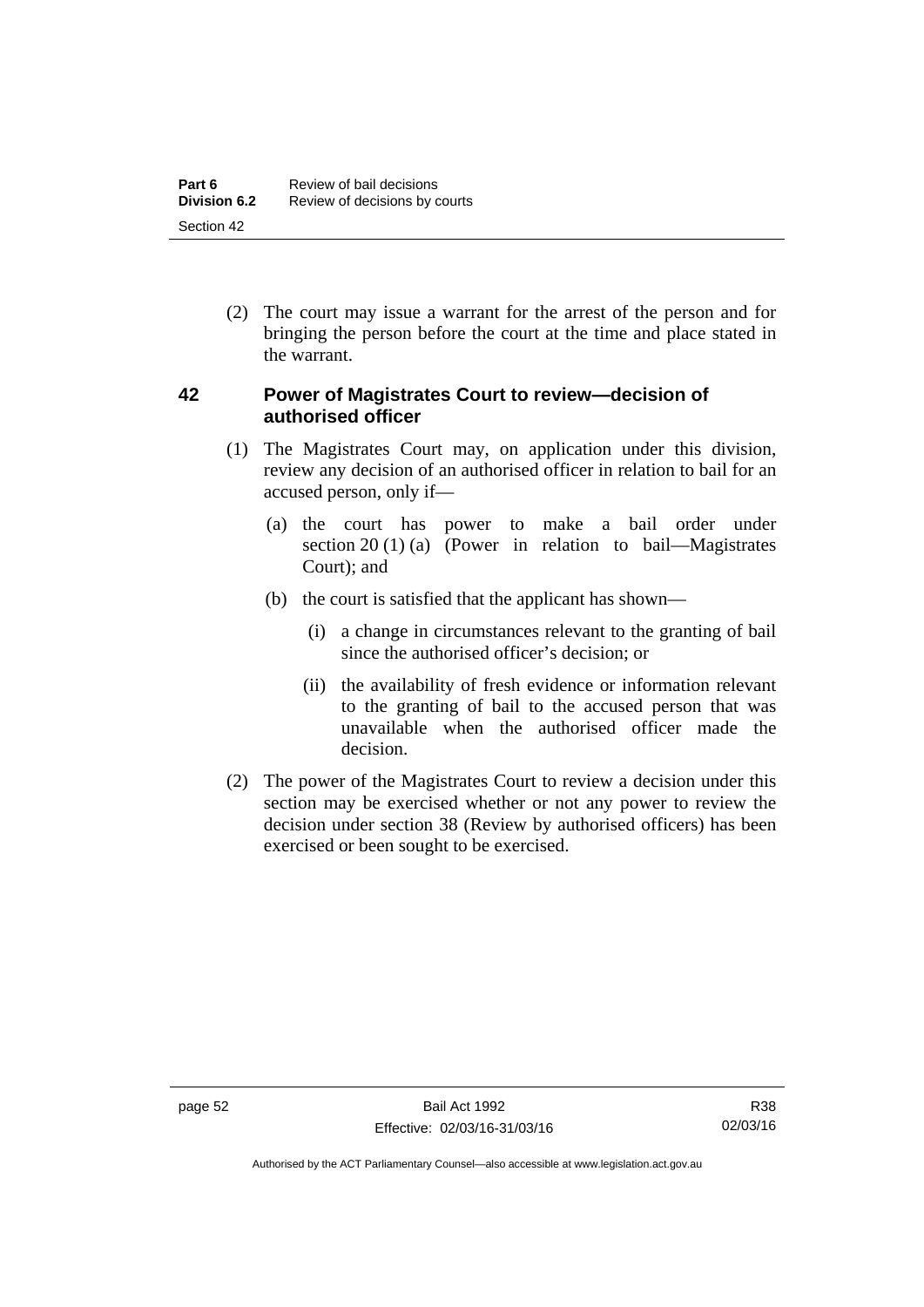## **42A Power of Magistrates Court to review—decision of Magistrates Court**

 The Magistrates Court may, on application under this division, review any decision of the court (however constituted) in relation to bail for an accused person, only if—

- (a) the court has power to make a bail order under section 20 (1) (a) (Power in relation to bail—Magistrates Court); and
- (b) the court is satisfied that the applicant has shown—
	- (i) a change in circumstances relevant to the granting of bail since the court's decision; or
	- (ii) the availability of fresh evidence or information relevant to the granting of bail to the accused person that was unavailable when the court made the decision; and
- (c) for an application made by the accused person—the person has made 2 applications for bail in the Magistrates Court in the proceeding to which the bail relates.

#### **43 Power of Supreme Court to review—decision of authorised officer**

- (1) This section applies if, in relation to a decision of an authorised officer in relation to bail for an accused person, the Magistrates Court—
	- (a) does not have power to hear an application for review of the decision; or
	- (b) has heard an application for review of the decision.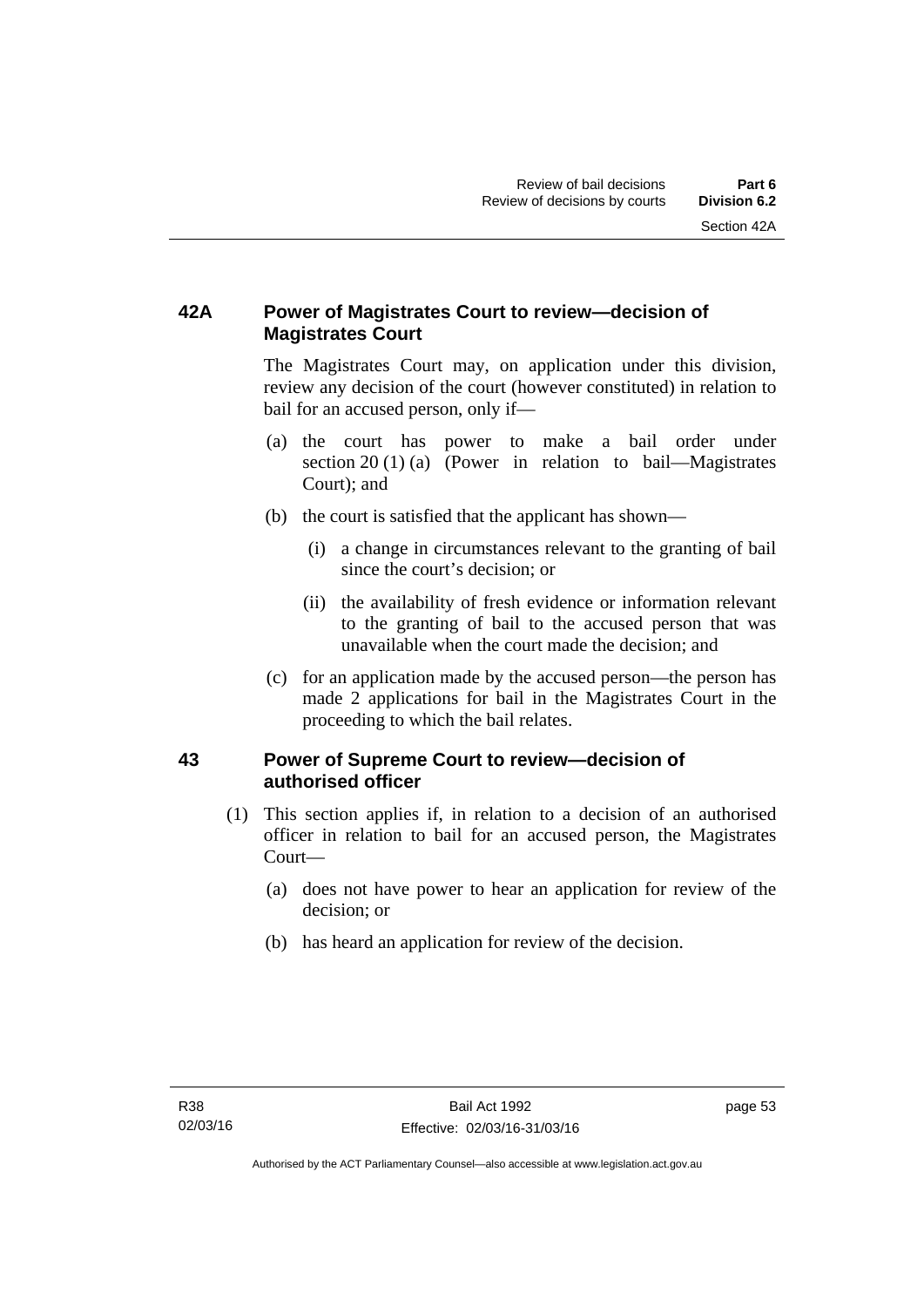- (2) The Supreme Court may, on application under this division, review the decision of the authorised officer, only if the court is satisfied that the applicant has shown—
	- (a) a change in circumstances relevant to the granting of bail since the authorised officer's decision; or
	- (b) the availability of fresh evidence or information relevant to the granting of bail to the accused person that was unavailable when the authorised officer made the decision.
- (3) The power of the Supreme Court to review a decision under this section may be exercised whether or not any power to review the decision under section 38 (Review by authorised officers) has been exercised or been sought to be exercised.

#### **43A Power of Supreme Court to review—decision of Magistrates Court or Supreme Court**

- (1) This section applies if a decision in relation to bail for an accused person has been made by—
	- (a) the Magistrates Court in accordance with section 42A (Power of Magistrates Court to review—decision of Magistrates Court); or
	- (b) the Supreme Court.
- (2) The Supreme Court may, on application under this division, review the decision of the court, only if the court is satisfied that the applicant has shown—
	- (a) a change in circumstances relevant to the granting of bail since the court's decision; or
	- (b) the availability of fresh evidence or information relevant to the granting of bail to the accused person that was unavailable when the court made the decision.

Authorised by the ACT Parliamentary Counsel—also accessible at www.legislation.act.gov.au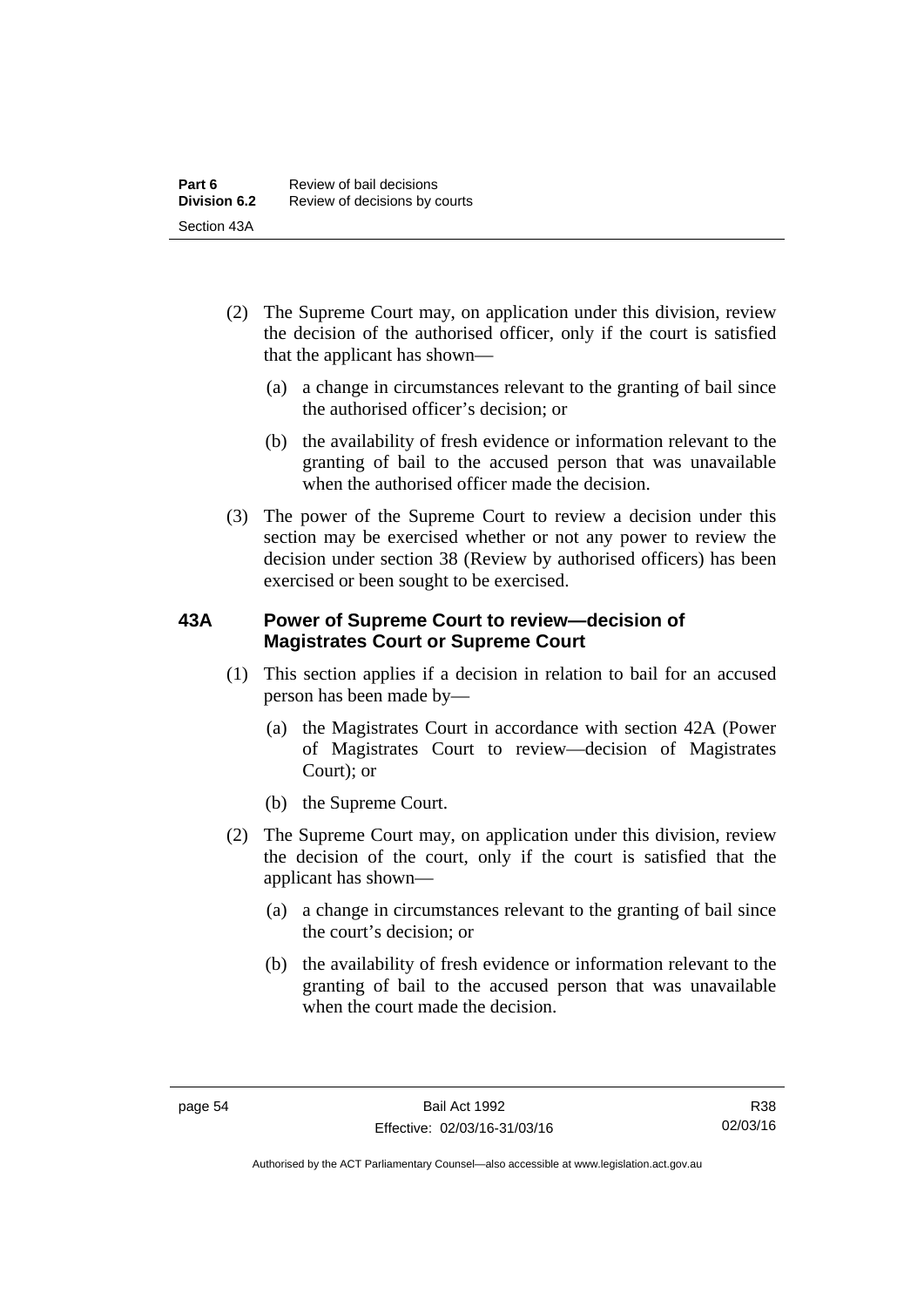#### **45 Exercise of power to review**

- (1) The power to review a decision under this division includes a power to confirm or vary the decision or to substitute another decision.
- (2) A decision as varied or substituted must be in conformity with this Act.
- (3) The review of a decision must be by way of rehearing and evidence or information in addition to, or in substitution for, the evidence or information given or obtained on the making of the decision may be given or obtained on the review.
- (4) If, on a review of a decision under this division the court varies the decision or substitutes another decision, section 27 applies in relation to the decision as varied or substituted as if that decision had been given by the court in relation to an application for bail.
- (5) If, on a review of a decision under this division, bail for an accused person is revoked, the court may, by warrant, commit the person into custody.
- (6) If, on a review of a decision under this division—
	- (a) bail is granted without any condition being imposed but the accused person has not given an undertaking to appear; or
	- (b) bail is granted subject to a condition;

the court may by warrant commit the person into custody until the person gives the undertaking to appear or satisfies the condition.

- (7) A court may refuse to entertain a request to review a decision under this division if the court is satisfied that the request is frivolous or vexatious.
- (8) A regulation may make provision in relation to—
	- (a) the way of making a request for the review of a decision under this division; and

page 55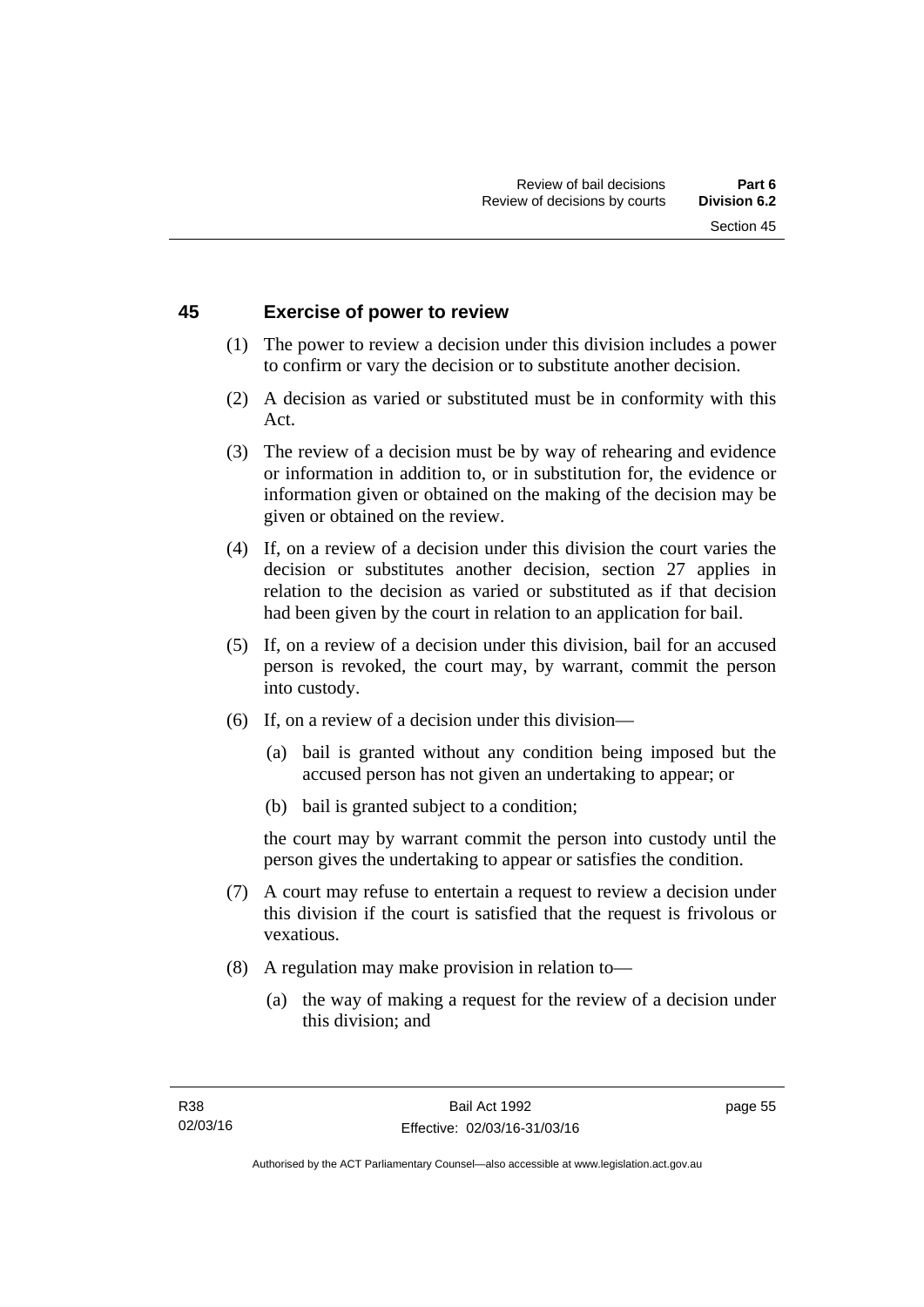(b) the giving or sending to people of notices relating to the proposed exercise of power to review a decision under this division.

#### **46 Review limited to bail conditions**

- (1) If an accused person has remained in custody after being granted bail by a court because any condition of the bail has not been complied with, the decision in relation to bail may be reviewed by the court that granted bail—
	- (a) at the request of the accused person; or
	- (b) at the request of a police officer; or
	- (c) on the court's own initiative.
- (2) A review under this section of a decision in relation to bail is limited to a review of the conditions on which bail has been granted.
- (3) A review requested under this section by a police officer must not be conducted unless the court is satisfied that the request was made—
	- (a) for the purpose of benefiting the accused person; and
	- (b) with the consent of the accused person.
- (4) On a review of a bail decision under this section, a court may—
	- (a) confirm the decision about the conditions of bail; or
	- (b) vary the decision by removing or imposing bail conditions; or
	- (c) grant bail without imposing any bail condition.
- (5) Notwithstanding section 43 or section 43A, the Supreme Court is empowered to conduct a review of a bail decision under this section only in relation to bail granted by the Supreme Court (however constituted).

Authorised by the ACT Parliamentary Counsel—also accessible at www.legislation.act.gov.au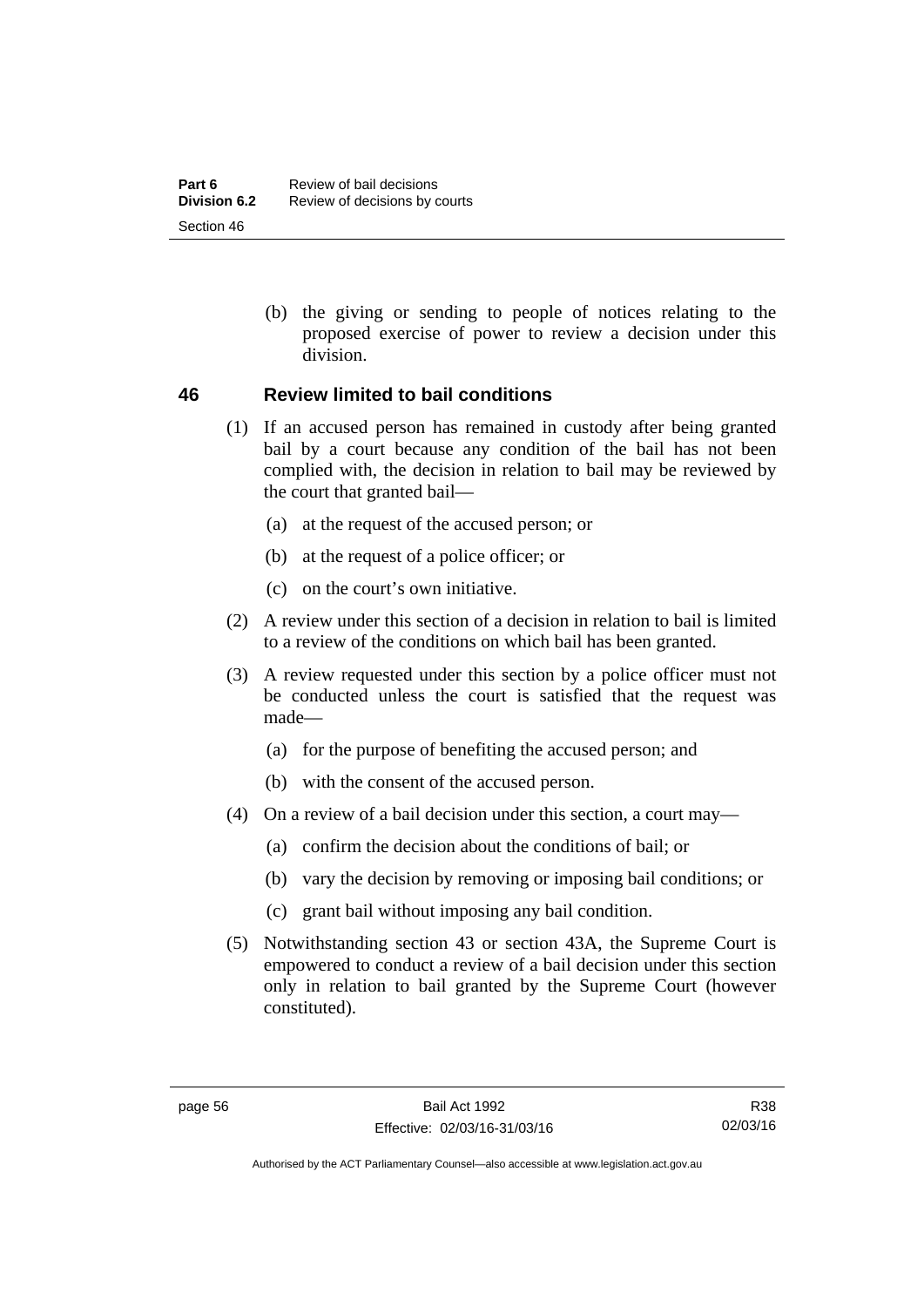# **Part 7 Miscellaneous**

#### **47 Giving information relating to bail**

 (1) If a person is charged by a police officer with an offence and the person charged is being held in custody in relation to the offence, the police officer must, as soon as is reasonably practicable after the person is charged, give to the person, by written notice, information relating to his or her entitlement to, or eligibility for, bail and to his or her entitlement to the review of decisions under this Act.

 (2) If an accused person is being held in custody in relation to an offence at the time of his or her first appearance in court in relation to that offence, the court must, during that appearance, or as soon as is reasonably practicable, give to the person, by written notice, information relating to his or her entitlement to, or eligibility for, bail.

#### **47A Notice to victim of bail decisions**

- (1) This section applies if—
	- (a) a court or authorised officer makes a decision about a grant of bail, or reviews a bail decision, in relation to a person; and
	- (b) the informant is aware that a victim has expressed concern about the need for protection from violence or harassment by the person.
- (2) The informant must tell a police officer assigned to liaise with victims of crime (a *victim liaison officer*) that the victim has expressed the concern.

*Note* If a form is approved under s 58 for a notice under this section, the form must be used.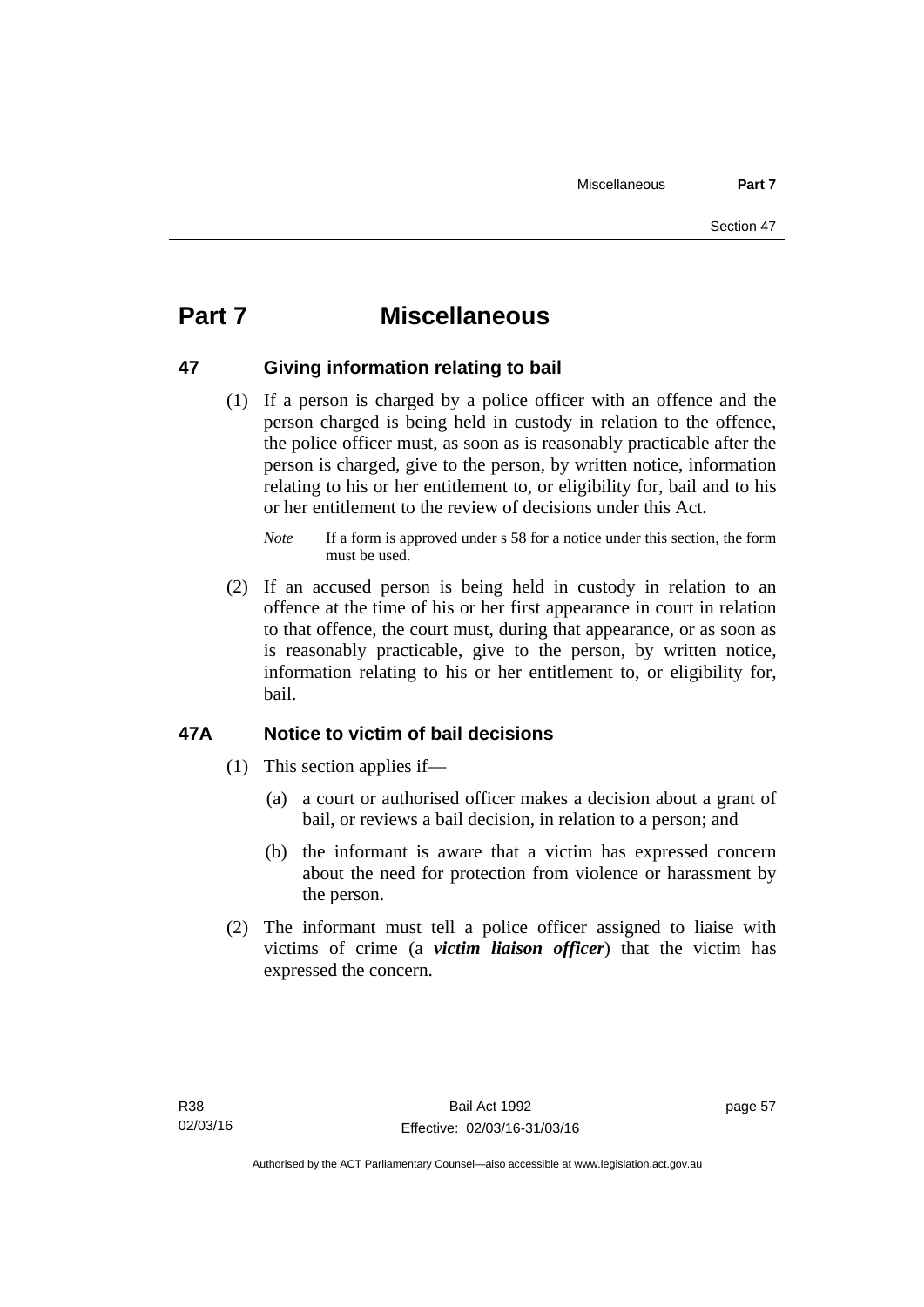#### **Part 7** Miscellaneous

Section 48

 (3) If a victim liaison officer is told about a victim's concern, the victim liaison officer must take all reasonable steps to tell the victim (or, if the victim is a child, a person who has parental responsibility for the child) about the bail decision as soon as practicable.

#### **48 Notification to court that bail condition not satisfied**

- (1) This section applies to a person who has been granted bail by a court but who has remained in custody since bail was granted because a condition of the bail has not been complied with.
- (2) The person in charge of the correctional centre or other place where the person is in custody must give the court written notice that the person remains in custody because of the failure to comply with a bail condition.

*Note* If a form is approved under s 58 for a notice, the form must be used.

- (3) The notice must be given to the court not later than 7 days after the day the person is received into custody.
- (4) To remove any doubt, the court to which a notice is given under subsection (2) may, on its own initiative, conduct a review under section 46 of the condition on which bail was granted.
- (5) A notice under this section is required to be given only once in relation to any particular grant of bail.
- (6) A regulation may prescribe information that is to be given to a court with a notice under this section.

#### **49 Failure to answer bail**

- (1) A person commits an offence if the person—
	- (a) gives an undertaking to appear before a court; and
	- (b) fails to carry out the undertaking.

Maximum penalty: 200 penalty units, imprisonment for 2 years or both.

Authorised by the ACT Parliamentary Counsel—also accessible at www.legislation.act.gov.au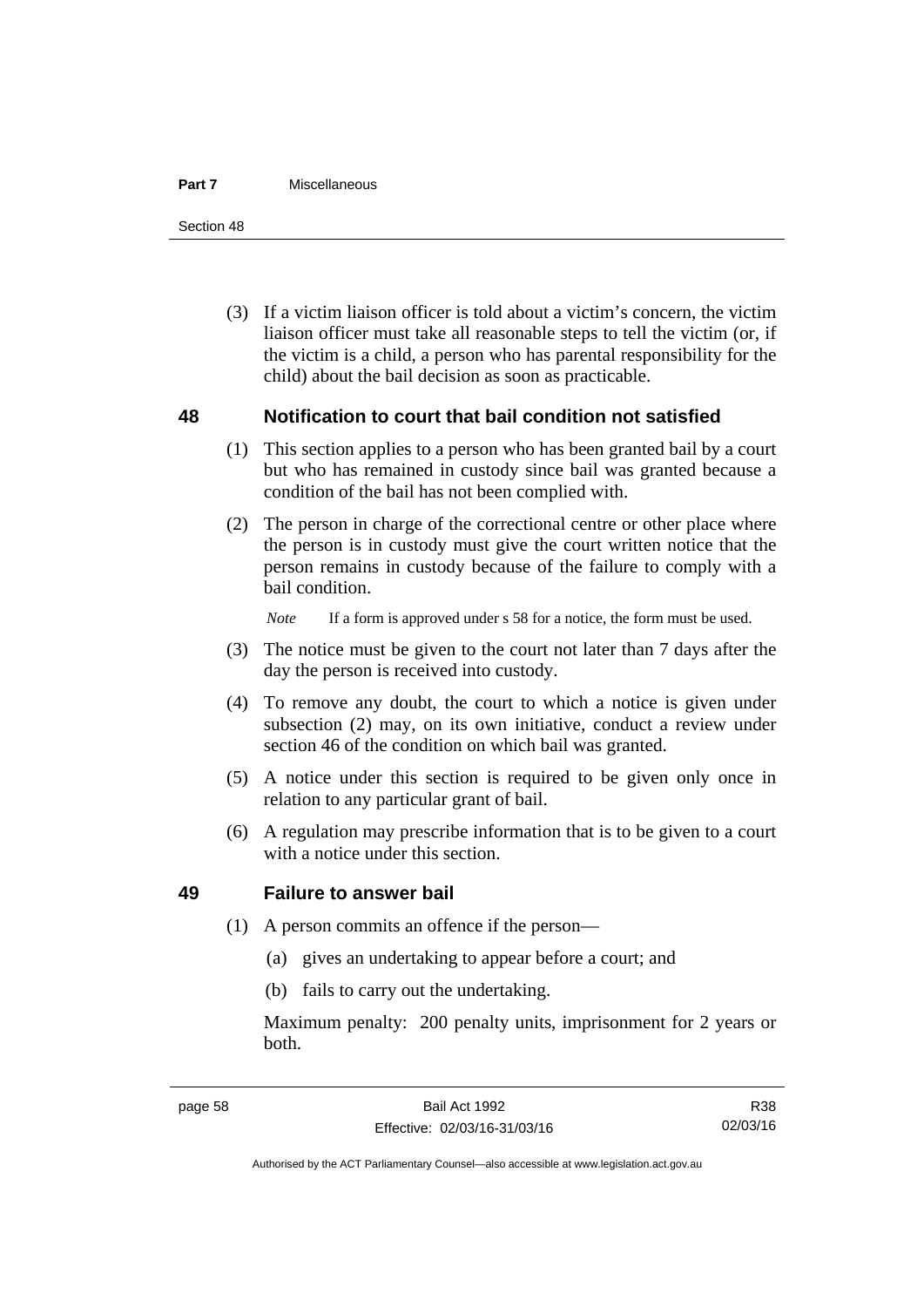- (2) The court may issue a warrant to arrest the person and to bring the person before the court.
- (3) Subsection (1) does not apply if the person has a reasonable excuse for failing to carry out the undertaking.

### **51 Indemnification of sureties**

(1) A person commits an offence if the person indemnifies, or agrees to indemnify, anyone else against a liability the other person incurs or may incur as surety for an accused person.

Maximum penalty: 200 penalty units, imprisonment for 2 years or both.

 (2) A person commits an offence if the person is indemnified, or agrees to be indemnified, by someone else against a liability the person incurs or may incur as surety for an accused person.

Maximum penalty: 200 penalty units, imprisonment for 2 years or both.

- (3) For this section, it does not matter whether—
	- (a) the agreement is for compensation in money or anything else; or
	- (b) the agreement is made before or after the person indemnified, or agreed to be indemnified, becomes a surety; or
	- (c) the person indemnified, or agreed to be indemnified, becomes a surety.

#### **52 Contravention of Act by police officers**

(1) If a police officer contravenes a provision of this Act that is applicable to him or her as a police officer or as an authorised officer, the contravention is not punishable as an offence unless a penalty is expressly provided by this Act in relation to the contravention.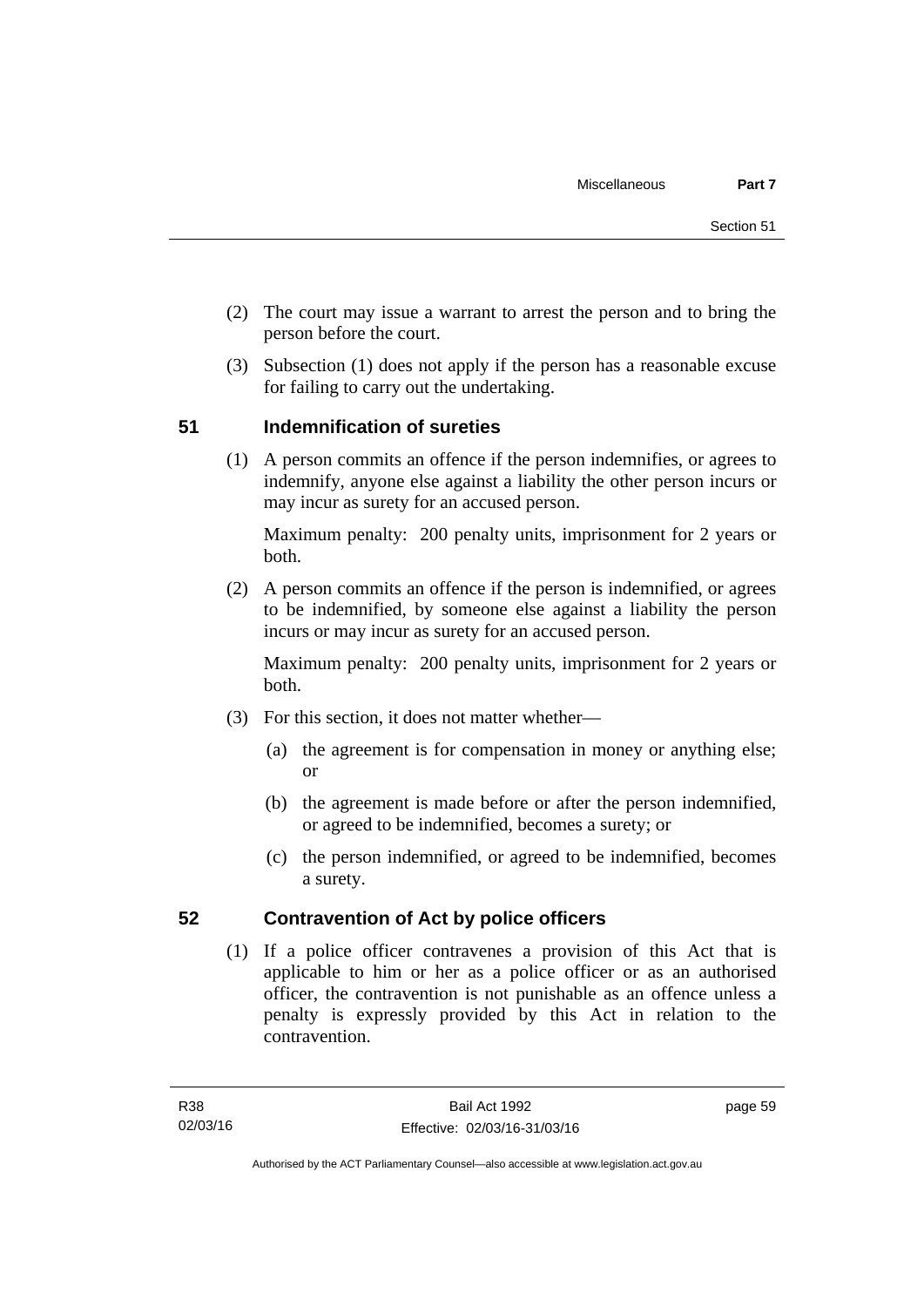- (2) Subsection (1) does not apply to prevent a contravention of a provision of this Act by a police officer from—
	- (a) being dealt with under the—
		- (i) *[Australian Federal Police Act 1979](http://www.comlaw.gov.au/Series/C2004A02068)* (Cwlth), part 5; or
		- (ii) *[Law Enforcement Integrity Commissioner Act 2006](http://www.comlaw.gov.au/Series/C2006A00085)* (Cwlth); or
		- (iii) *[Ombudsman Act 1976](http://www.comlaw.gov.au/Series/C2004A01611)* (Cwlth); or
	- (b) constituting grounds for the institution of civil proceedings.

#### **55 Civil standard of proof to apply for certain purposes**

If a court or an authorised officer, in making a decision in relation to bail (other than a decision in proceedings for an offence committed in relation to bail), is to be, or may be, satisfied as to any matter, it is sufficient if the court or authorised officer is satisfied on the balance of probabilities.

#### **56 No right of surety to arrest**

A surety for an accused person does not have the right to arrest the accused person because the surety is a surety for the accused person.

#### **56A Arrest without warrant of person on bail**

- (1) This section applies if a person has been granted bail in the ACT, a State or another Territory.
- (2) A police officer may arrest the person without warrant if the officer believes on reasonable grounds that the person—
	- (a) has failed to comply with a bail condition; or
	- (b) will not comply with a bail condition.
- (3) The police officer must bring the person before a court as soon as practicable.

Authorised by the ACT Parliamentary Counsel—also accessible at www.legislation.act.gov.au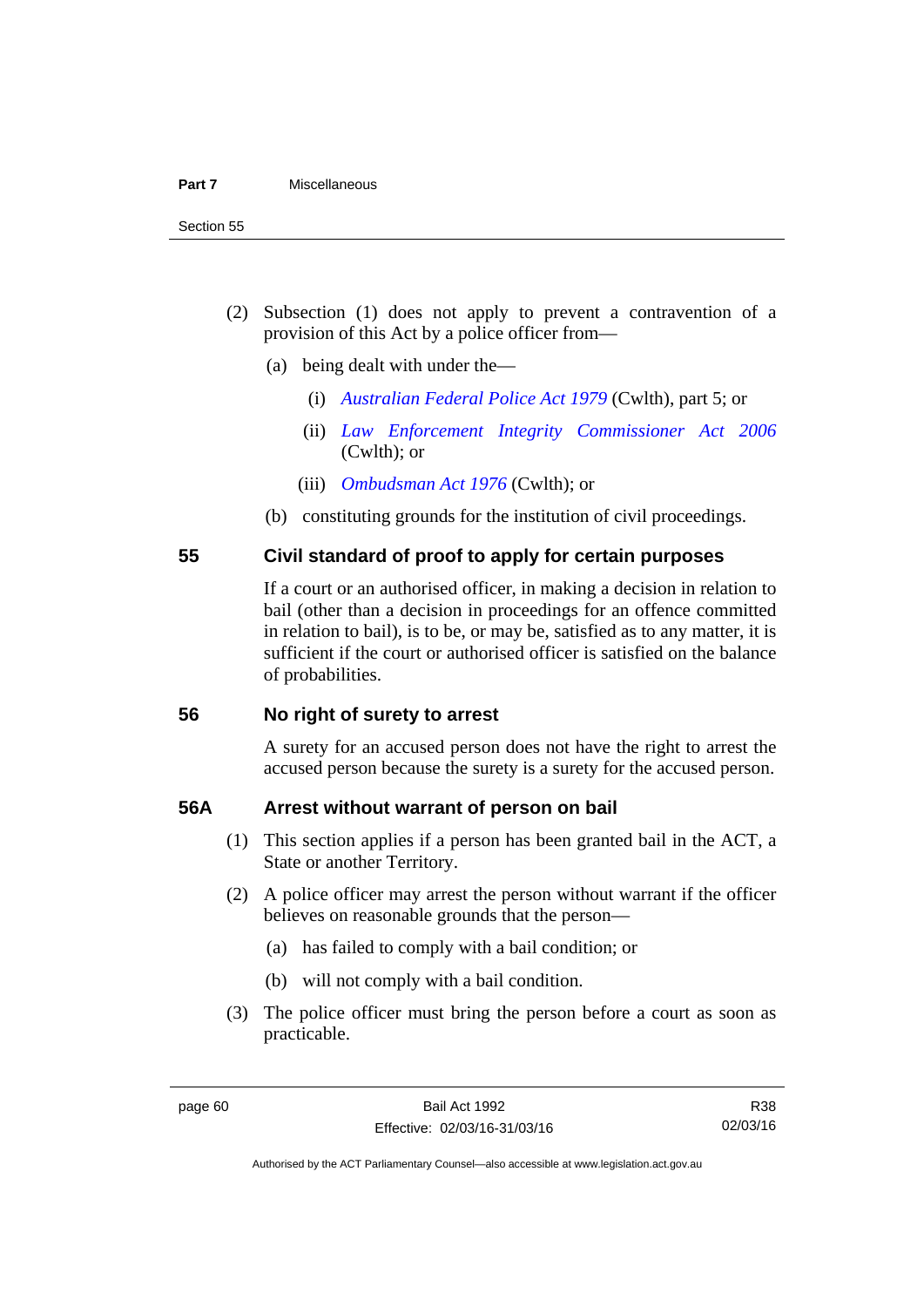- (4) The court may—
	- (a) for a person granted bail in the ACT—exercise the same powers in relation to bail as it has in relation to any other accused person in custody; or
	- (b) for a person granted bail in a State or another Territory—
		- (i) release the person unconditionally; or
		- (ii) grant the person bail subject to the conditions that the court considers appropriate; or
		- (iii) remand the person in custody for a reasonable time while a warrant for the person's arrest is obtained from the State or other Territory.
- (5) A release mentioned in subsection (4) (b) (i) does not affect the grant of bail in the State or other Territory.

#### **56B Arrest for breach of condition by person outside ACT**

- (1) This section applies if a police officer reasonably believes that—
	- (a) a person who has been granted bail in the ACT has failed to comply with a bail condition; and
	- (b) the person is in a State or another Territory.
- (2) An issuing officer may, on the information of a police officer—
	- (a) issue a warrant to arrest the person in the State or other Territory and bring the person before a court; or
	- (b) issue a summons for the person's appearance before a court.
- (3) In this section

*issuing officer*, for a warrant, means—

 (a) a judge, the registrar or a deputy registrar of the Supreme Court; or

page 61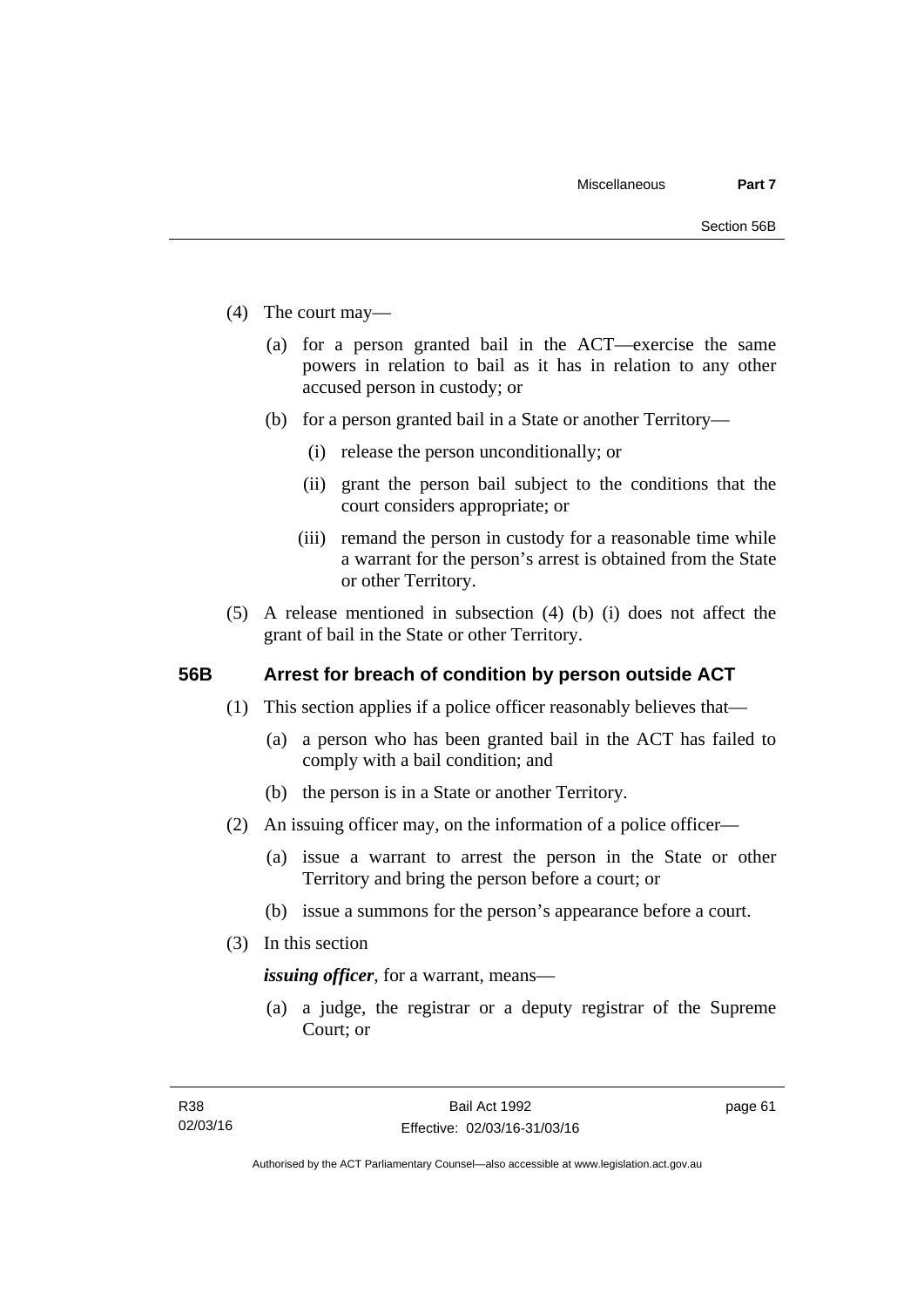#### **Part 7** Miscellaneous

Section 57

- (b) a magistrate; or
- (c) if authorised by the Chief Magistrate to issue a warrant—the registrar or deputy registrar of the Magistrates Court.

#### **57 Act to prevail**

- (1) Except if otherwise expressly provided by this Act, this Act applies in relation to the grant of bail to accused people to the exclusion of any other law in force immediately before the commencement of this Act so far as any other such law makes provision for or in relation to bail for accused people.
- (2) This Act does not affect the *[Bill of Rights 1688](http://www.legislation.act.gov.au/a/db_1792/default.asp)* 1 Will and Mary sess 2 c 2.

#### **57AA Abolition of inherent power of bail**

Any inherent power of the Supreme Court to grant bail is abolished.

#### **58 Approved forms**

- (1) The Minister may approve forms for this Act.
- (2) If the Minister approves a form for a particular purpose, the approved form must be used for that purpose.
- (3) A form approved for section 28 (1), 30 (4), 34, 47 or 48 (2) is a disallowable instrument.
	- *Note* A disallowable instrument must be notified, and presented to the Legislative Assembly, under the [Legislation Act.](http://www.legislation.act.gov.au/a/2001-14)
- (4) Any other approved form is a notifiable instrument.

*Note* A notifiable instrument must be notified under the [Legislation Act](http://www.legislation.act.gov.au/a/2001-14).

 (5) If there is no approved form for an instrument under this Act, the instrument must be in a form acceptable to the registrar.

R38 02/03/16

Authorised by the ACT Parliamentary Counsel—also accessible at www.legislation.act.gov.au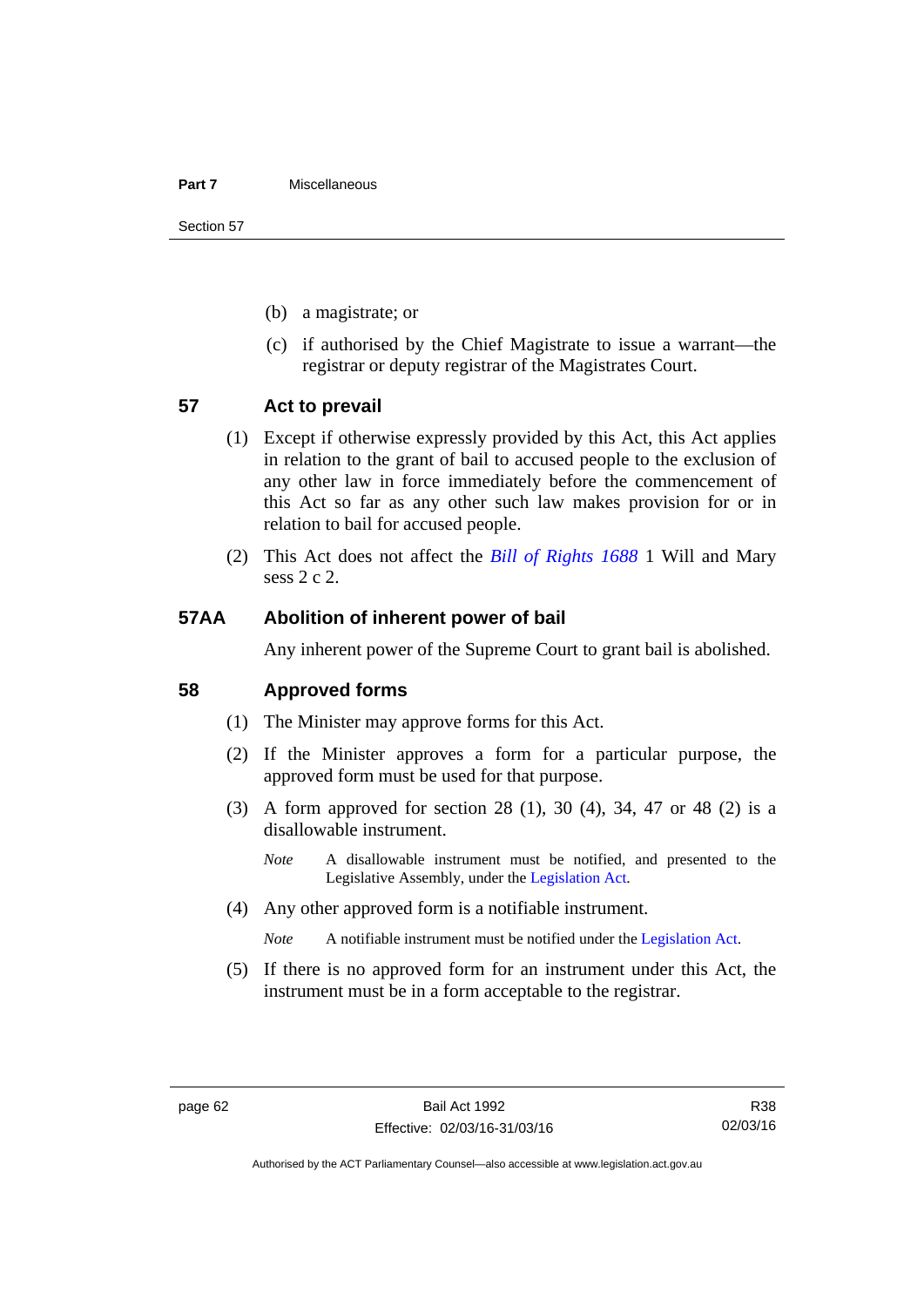#### **59 Regulation-making power**

- (1) The Executive may make regulations for this Act.
	- *Note* A regulation must be notified, and presented to the Legislative Assembly, under the [Legislation Act](http://www.legislation.act.gov.au/a/2001-14).
- (2) Without limiting subsection (1), a regulation may make provision in relation to the management (including the investment) of an amount deposited in accordance with a condition mentioned in section 25 (1) (c).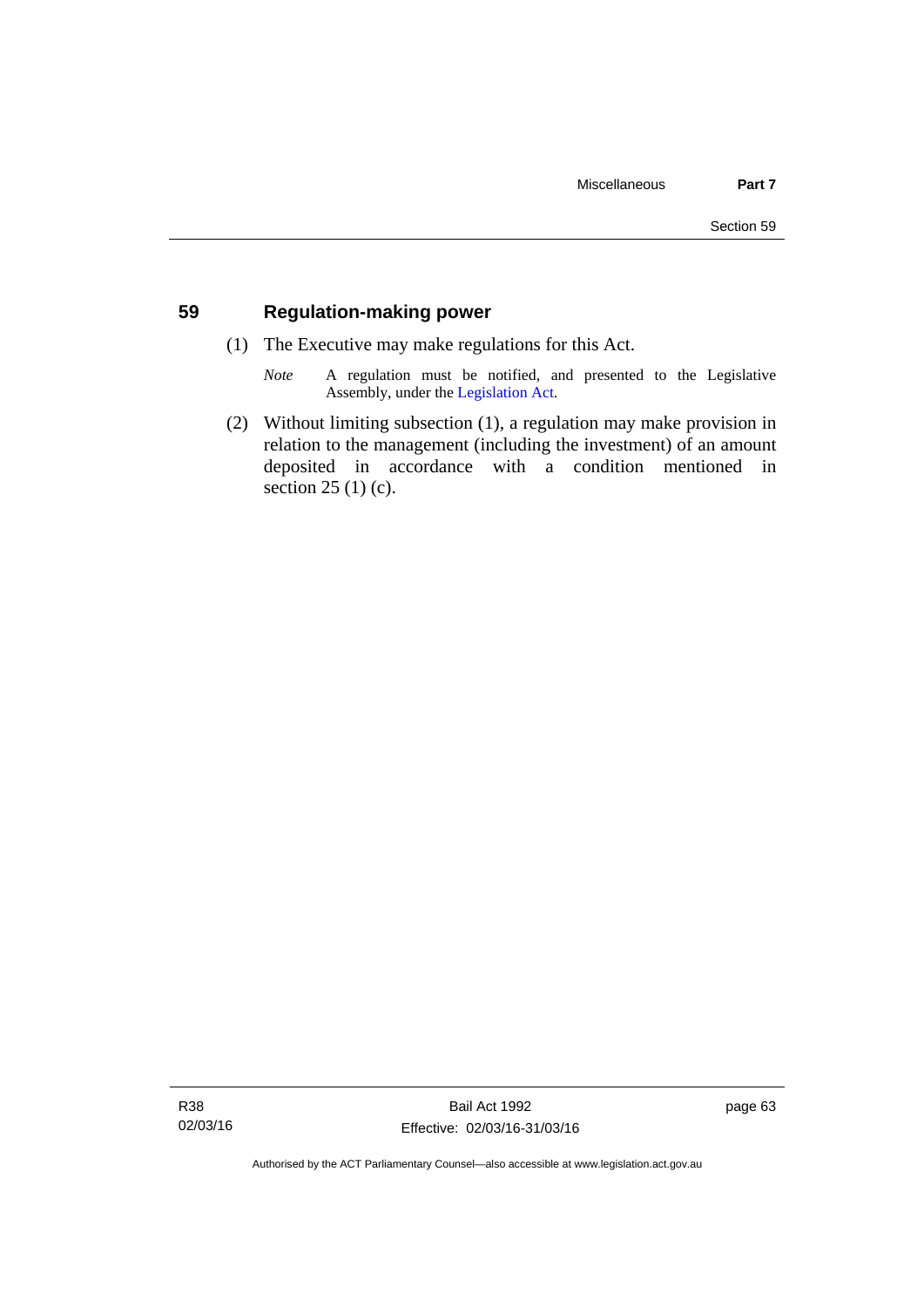# **Schedule 1 Offences to which presumption of bail does not apply**

(see s 9B (a))

## **Part 1.1 Offences against Crimes Act 1900**

| column 1<br>item      | column 2<br>provision | column 3<br>description of offence                         |
|-----------------------|-----------------------|------------------------------------------------------------|
|                       | 15                    | manslaughter                                               |
| $\mathcal{D}_{\cdot}$ | 19                    | intentionally inflicting grievous bodily harm              |
| 3                     | 49C                   | industrial manslaughter (employer offence)                 |
| 4                     | 49D                   | industrial manslaughter (senior officer offence)           |
| 5                     | 51                    | sexual assault in the first degree                         |
| 6                     | 52                    | sexual assault in the second degree                        |
|                       | 54                    | sexual intercourse without consent                         |
| 8                     | 55(1)                 | sexual intercourse with young person under<br>10 years old |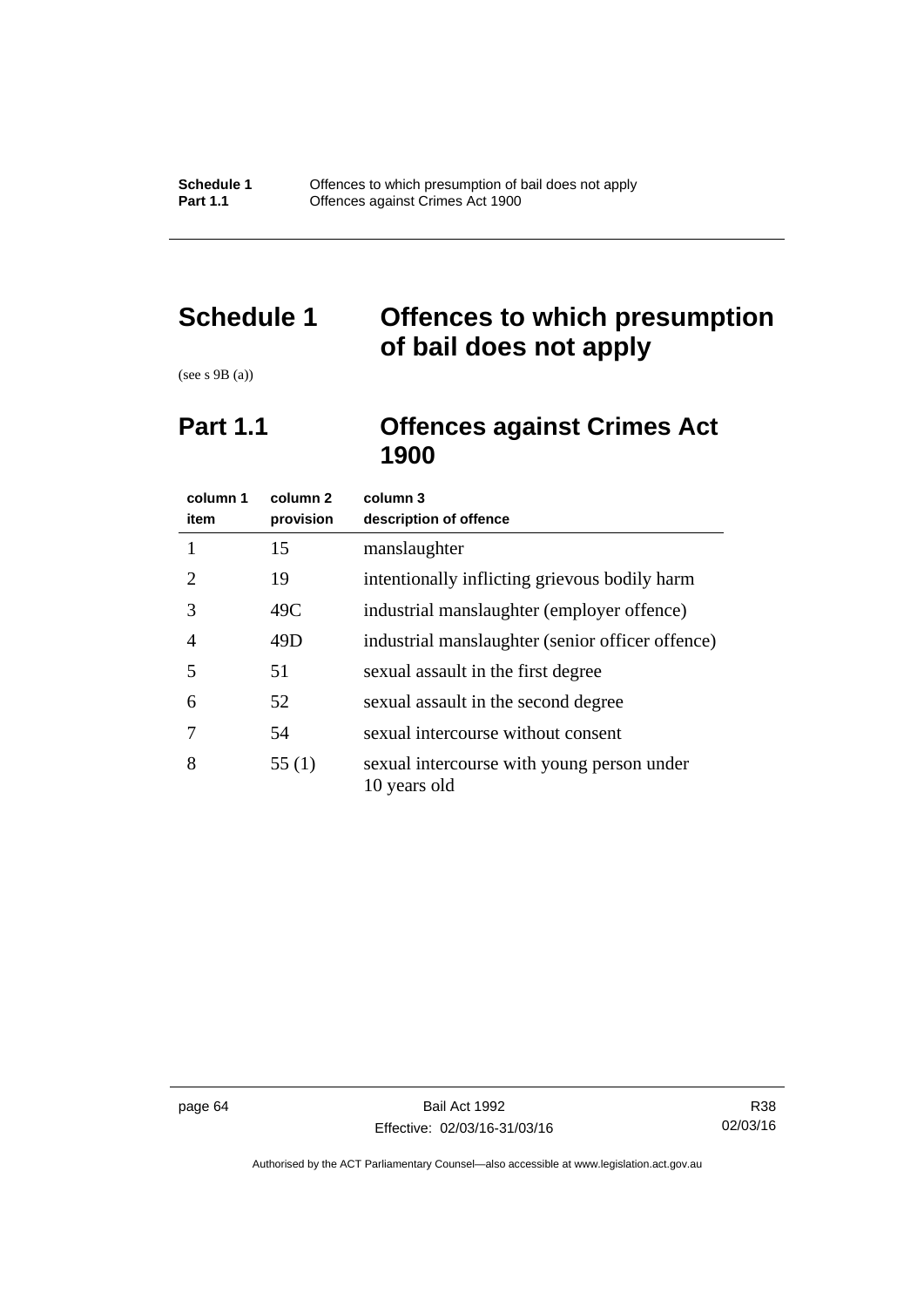# **Part 1.2 Offences against Criminal Code**

| column 1<br>item | column <sub>2</sub><br>provision | column 3<br>description of offence                                                                       |
|------------------|----------------------------------|----------------------------------------------------------------------------------------------------------|
| 1                | 310                              | aggravated robbery                                                                                       |
| $\overline{2}$   | 312                              | aggravated burglary                                                                                      |
| 3                | 603(3)                           | trafficking in commercial quantity of<br>controlled drug                                                 |
| 4                | 603(5)                           | trafficking in trafficable quantity of cannabis                                                          |
| 5                | 603(7)                           | trafficking in controlled drug other than<br>cannabis                                                    |
| 6                | 607(3)                           | manufacturing commercial quantity of<br>controlled drug for selling                                      |
| 7                | 607(5)                           | manufacturing controlled drug for selling                                                                |
| 8                | 610(1)                           | selling large commercial quantity of controlled<br>precursor for manufacture of controlled drug          |
| 9                | 610(3)                           | selling commercial quantity of controlled<br>precursor for manufacture of controlled drug                |
| 10               | 611(1)                           | manufacturing large commercial quantity of<br>controlled precursor for manufacture of<br>controlled drug |
| 11               | 611(3)                           | manufacturing large commercial quantity of<br>controlled precursor for selling                           |
| 12               | 611(5)                           | manufacturing commercial quantity of<br>controlled precursor for manufacture of<br>controlled drug       |
| 13               | 611(7)                           | manufacturing commercial quantity of<br>controlled precursor for selling                                 |
| 14               | 612(1)                           | possessing large commercial quantity of                                                                  |
|                  |                                  |                                                                                                          |

R38 02/03/16

Bail Act 1992 Effective: 02/03/16-31/03/16 page 65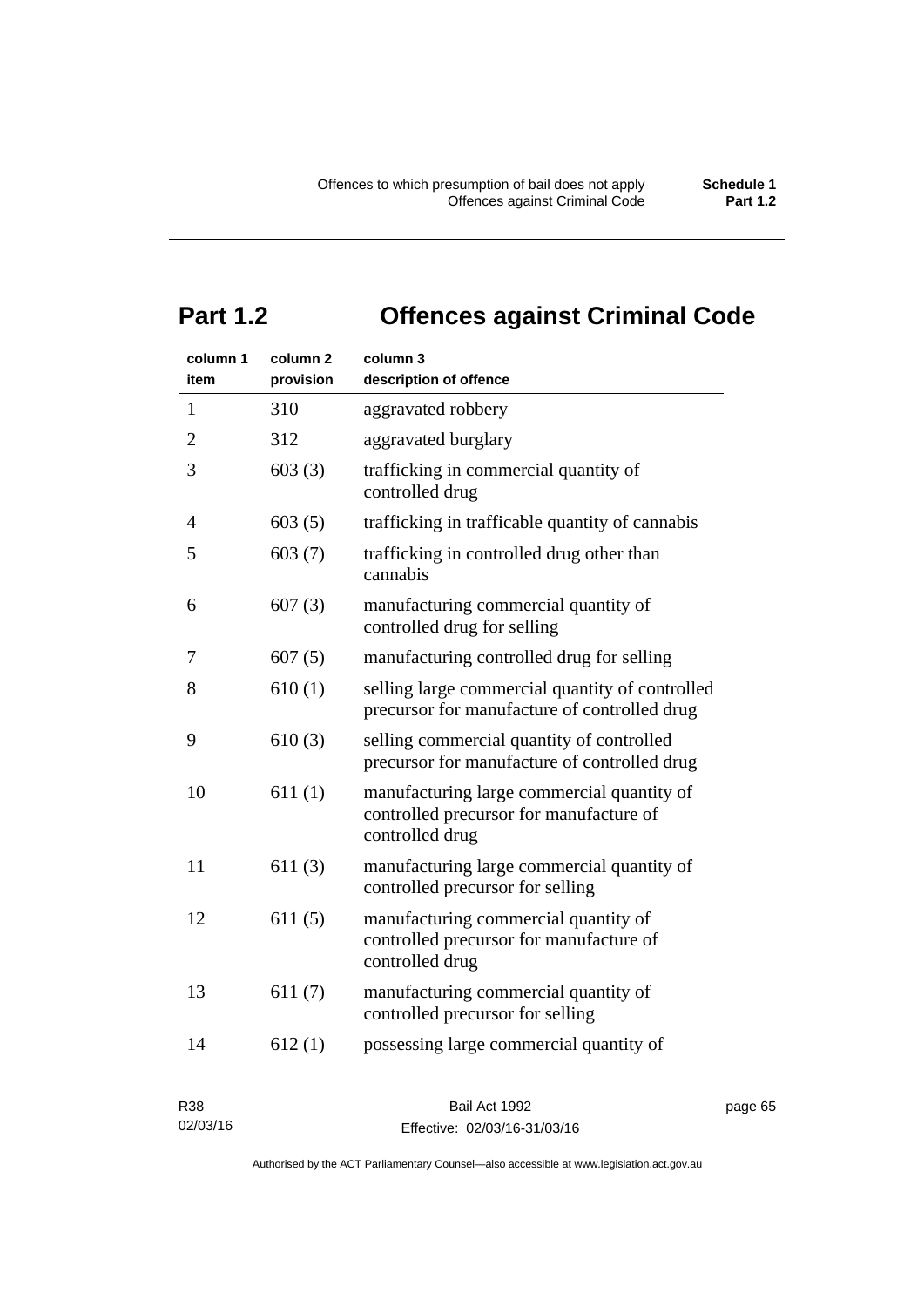#### **Schedule 1** Offences to which presumption of bail does not apply **Part 1.2 C** Offences against Criminal Code

| column 1<br>item | column 2<br>provision | column 3<br>description of offence                              |
|------------------|-----------------------|-----------------------------------------------------------------|
|                  |                       | controlled precursor                                            |
| 15               | 612(3)                | possessing commercial quantity of controlled<br>precursor       |
| 16               | 616(3)                | cultivating commercial quantity of controlled<br>plant          |
| 17               | 619(3)                | selling commercial quantity of controlled plant                 |
| 18               | 622(3)                | supplying etc controlled drug to child for<br>selling           |
| 19               | 624(4)                | procuring child to traffic in controlled drug                   |
| 20               | 625(1)                | supplying etc controlled drug (other than<br>cannabis) to child |
| 21               | 639                   | concealing etc property derived from drug<br>offence            |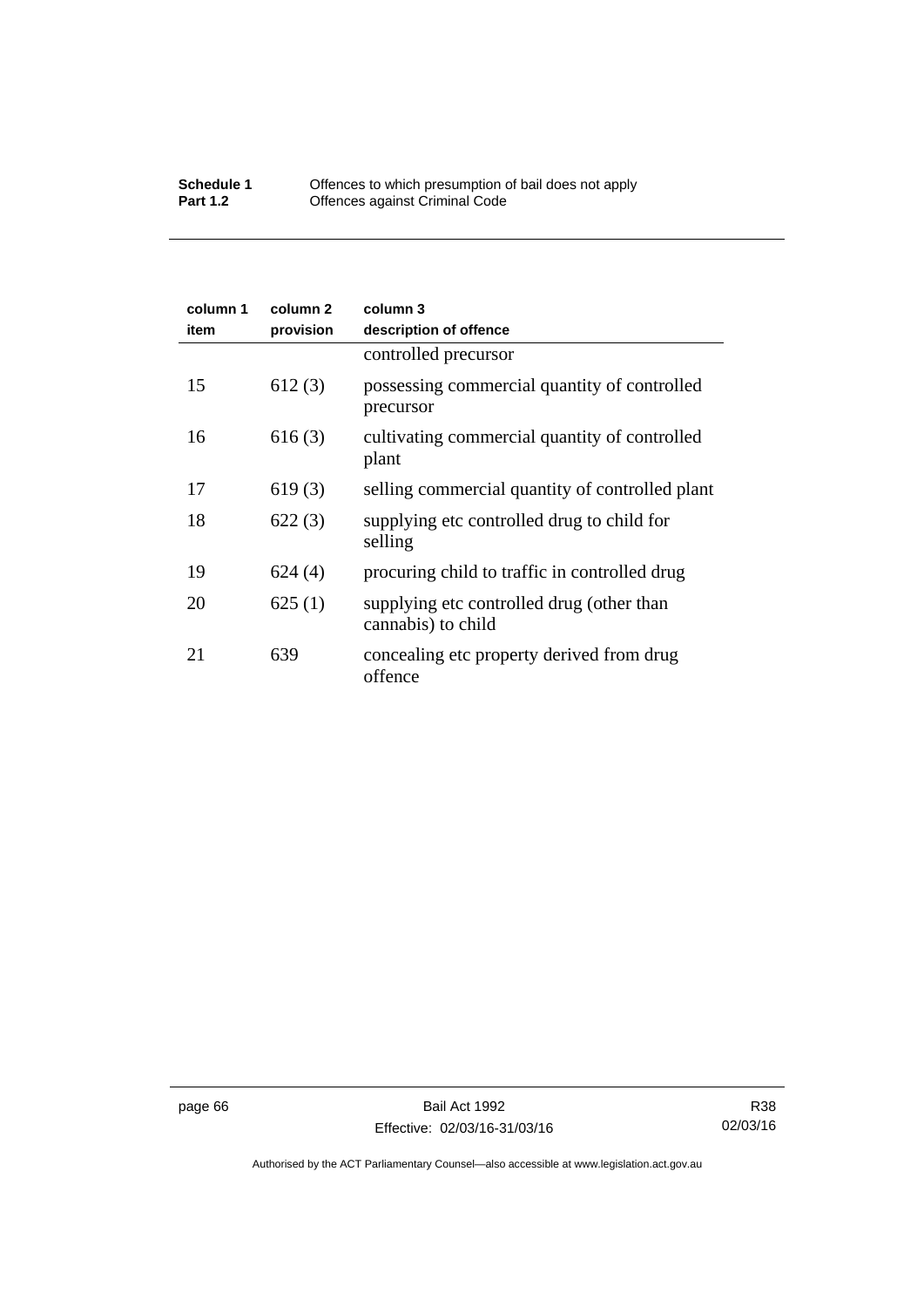# **Part 1.3 Offence against Drugs of Dependence Act 1989**

| column 1 | column 2  | column 3                                                          |
|----------|-----------|-------------------------------------------------------------------|
| item     | provision | description of offence                                            |
|          | 164       | sale, supply etc of drug of dependence or<br>prohibited substance |

R38 02/03/16 page 67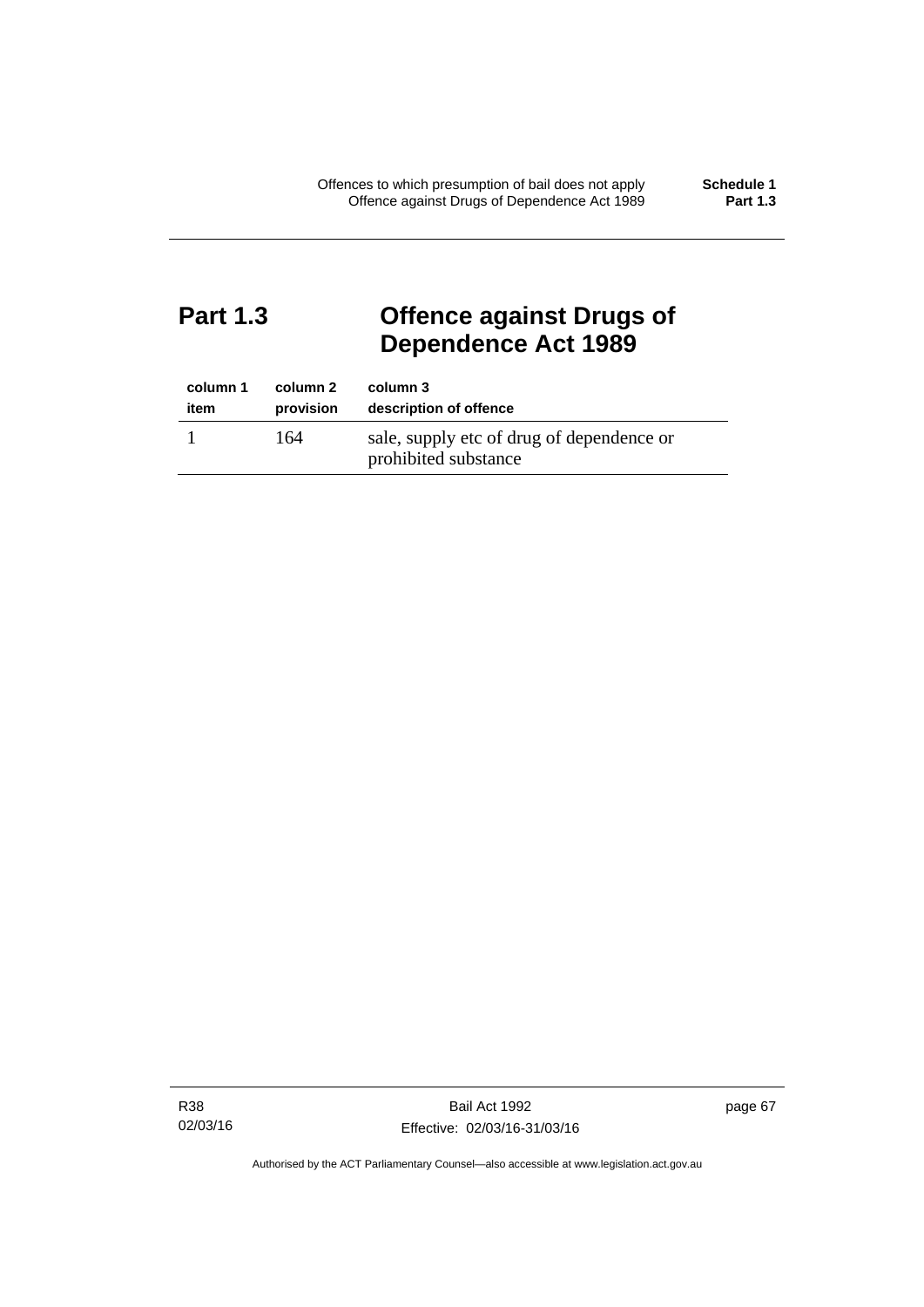# **Part 1.4 Offences against Medicines, Poisons and Therapeutic Goods Act 2008**

| column 1<br>item | column 2<br>provision | column 3<br>description of offence                            |
|------------------|-----------------------|---------------------------------------------------------------|
|                  | 26                    | supply of controlled medicine or prohibited<br>substance      |
|                  | 33                    | manufacture of controlled medicine or<br>prohibited substance |

page 68 Bail Act 1992 Effective: 02/03/16-31/03/16

R38 02/03/16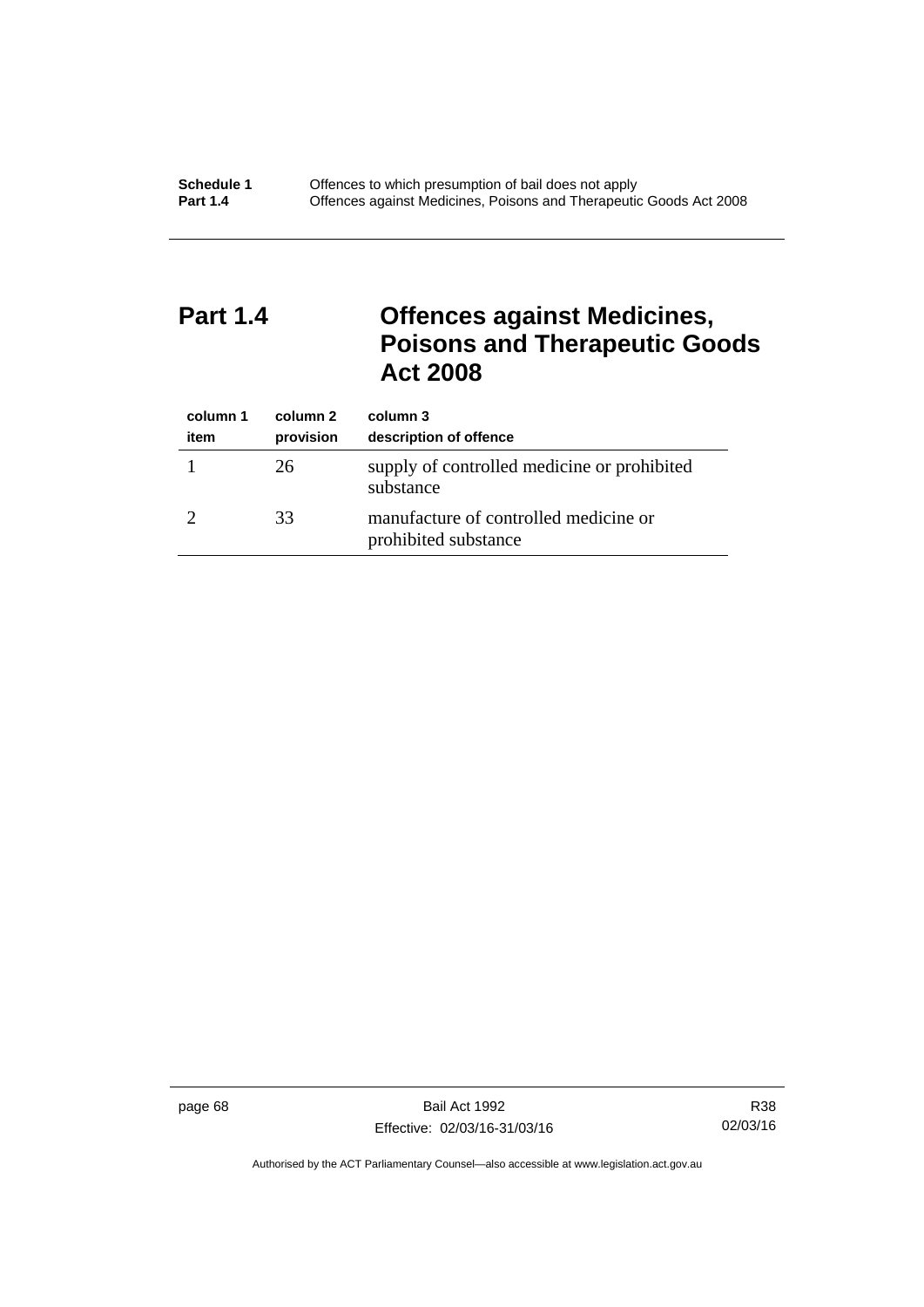# **Part 1.5 Offences against Customs Act 1901 (Cwlth)**

| column 1<br>item | column 2<br>provision | column 3<br>description of offence                               |
|------------------|-----------------------|------------------------------------------------------------------|
|                  | 231(1)                | assembly for unlawful purposes                                   |
|                  | 233AC                 | master allowing use of ship for smuggling etc.<br>narcotic goods |

R38 02/03/16 page 69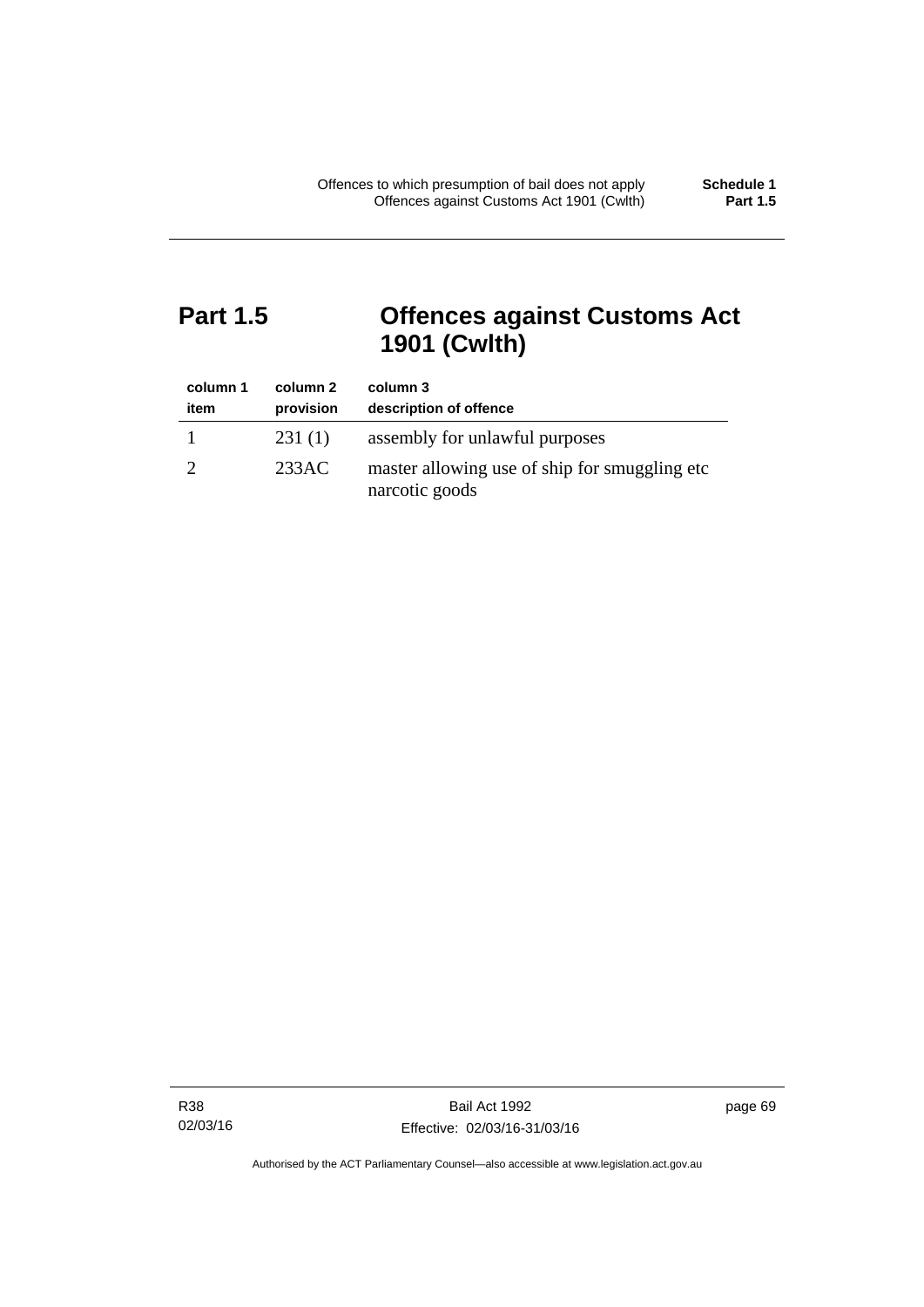# **Part 1.6 Offences against Criminal Code (Cwlth)**

| column 1<br>item | column <sub>2</sub><br>provision | column 3<br>description of offence                                                                                                                    |
|------------------|----------------------------------|-------------------------------------------------------------------------------------------------------------------------------------------------------|
| 1                | 307.1                            | importing and exporting commercial quantities of<br>border controlled drugs or border controlled plants                                               |
| 2                | 307.2                            | importing and exporting marketable quantities of<br>border controlled drugs or border controlled plants                                               |
| 3                | 307.3                            | importing and exporting border controlled drugs or<br>border controlled plants                                                                        |
| $\overline{4}$   | 307.5                            | possessing commercial quantities of unlawfully<br>imported border controlled drugs or border controlled<br>plants                                     |
| 5                | 307.6                            | possessing marketable quantities of unlawfully<br>imported border controlled drugs or border controlled<br>plants                                     |
| 6                | 307.8                            | possessing commercial quantities of border controlled<br>drugs or border controlled plants reasonably suspected<br>of having been unlawfully imported |
| 7                | 307.9                            | possessing marketable quantities of border controlled<br>drugs or border controlled plants reasonably suspected<br>of having been unlawfully imported |
| 8                | 307.11                           | importing and exporting commercial quantities of<br>border controlled precursors                                                                      |
| 9                | 307.12                           | importing and exporting marketable quantities of<br>border controlled precursors                                                                      |
| 10               | 307.13                           | importing and exporting border controlled precursors                                                                                                  |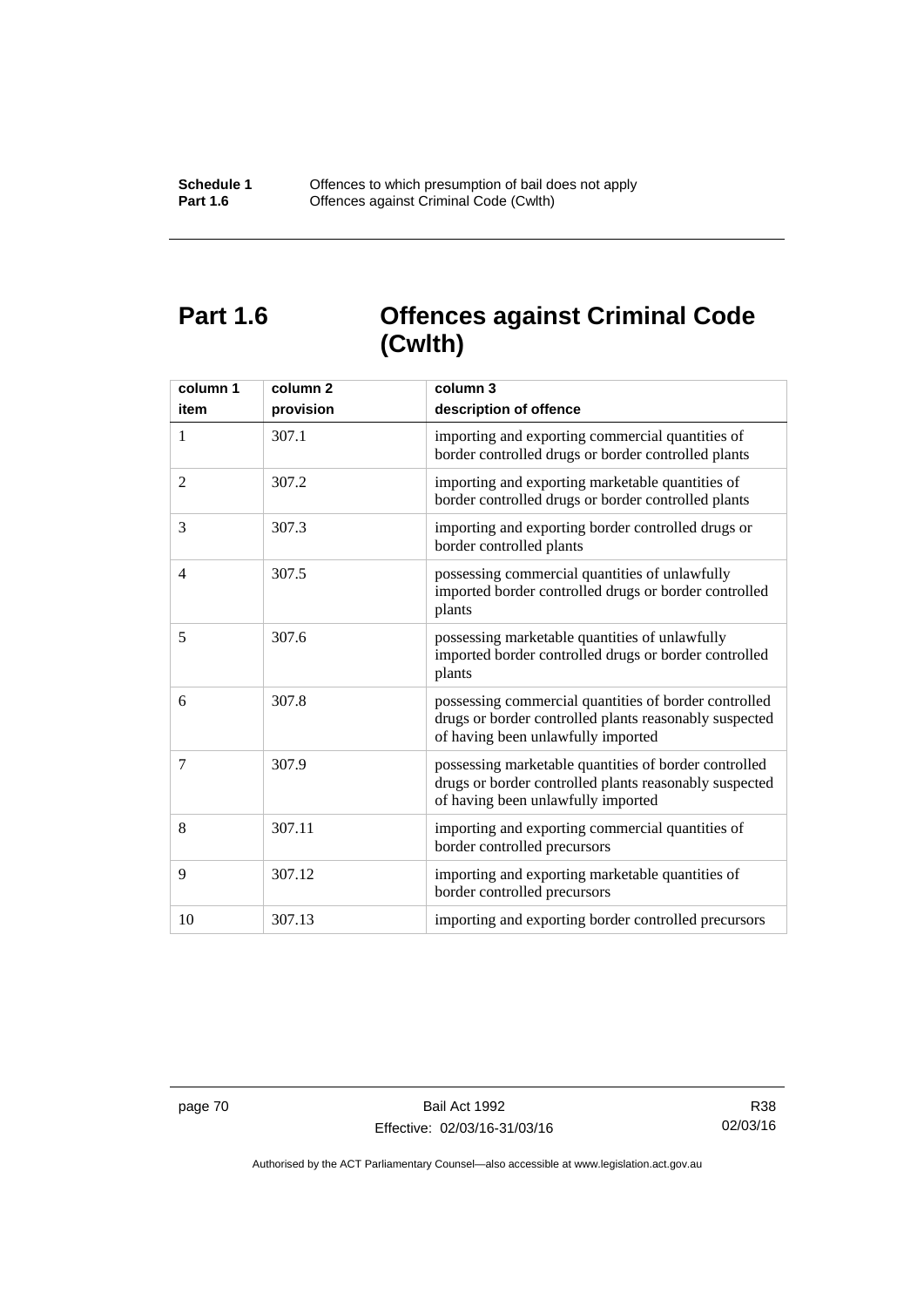# **Dictionary**

(see s 3)

*Note 1* The [Legislation Act](http://www.legislation.act.gov.au/a/2001-14) contains definitions and other provisions relevant to this Act.

*Note 2* For example, the [Legislation Act,](http://www.legislation.act.gov.au/a/2001-14) dict, pt 1, defines the following terms:

- $\bullet$  ACAT
- Act (see s 7)
- adult
- child
- Chief Magistrate
- chief police officer
- correctional centre
- director-general (see s 163)
- domestic partner (see s 169 (1))
- found guilty
- indictable offence (see s 190 (1))
- judge
- magistrate
- Magistrates Court
- penalty unit (see s 133)
- police officer
- public trustee
- State
- Supreme Court
- the Territory.

# *accused person* includes—

- (a) a person charged with, convicted of, or found guilty of, an offence; and
- (b) a person mentioned in section  $8(1)$  (c), (d) or (e); and
- (c) a person whose conviction for an offence is stayed; and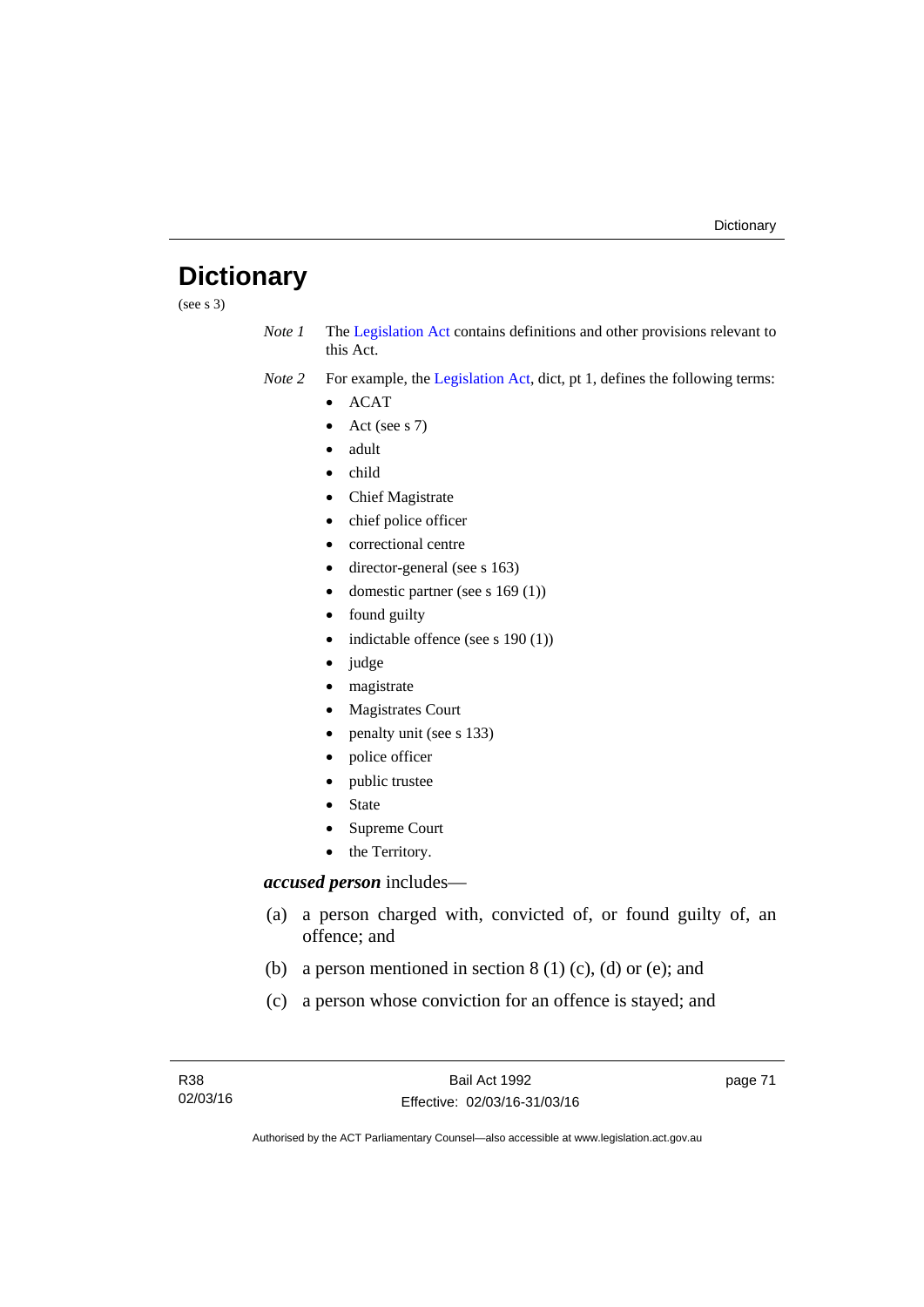- (d) a person subject to an order under the *[Crimes \(Sentencing\)](http://www.legislation.act.gov.au/a/2005-58)  [Act 2005](http://www.legislation.act.gov.au/a/2005-58)*, section 17 (Non-conviction orders—general); and
- (e) a person in relation to whom an appeal relating to an offence is pending; and
- (f) a person in relation to whom a new trial has been ordered to be held for an offence.

*appeal* includes an application for leave to appeal and an appeal proceeding.

*applicable bail criteria*, for a decision about bail, means criteria under any of the following provisions applying to the decision:

- (a) section 9D (Bail for serious offence committed while charge for another is pending or outstanding);
- (b) section 9F (Domestic violence offence—bail by authorised officer);
- (c) section 22 (Criteria for granting bail to adults);
- (d) section 23 (Criteria for granting bail to children).

### *authorised officer* means—

- (a) the chief police officer; or
- (b) a police officer exercising the functions of a superintendent or sergeant; or
- (c) another police officer authorised in writing by the chief police officer.

*bail* means an authorisation granted to a person under this Act to be at liberty.

*bail condition* means a condition on which bail is granted.

*bail order*, for part 4 (Grant of bail)—see section 19 (1).

*bail review application*, for part 4 (Grant of bail)—see section 12A.

R38 02/03/16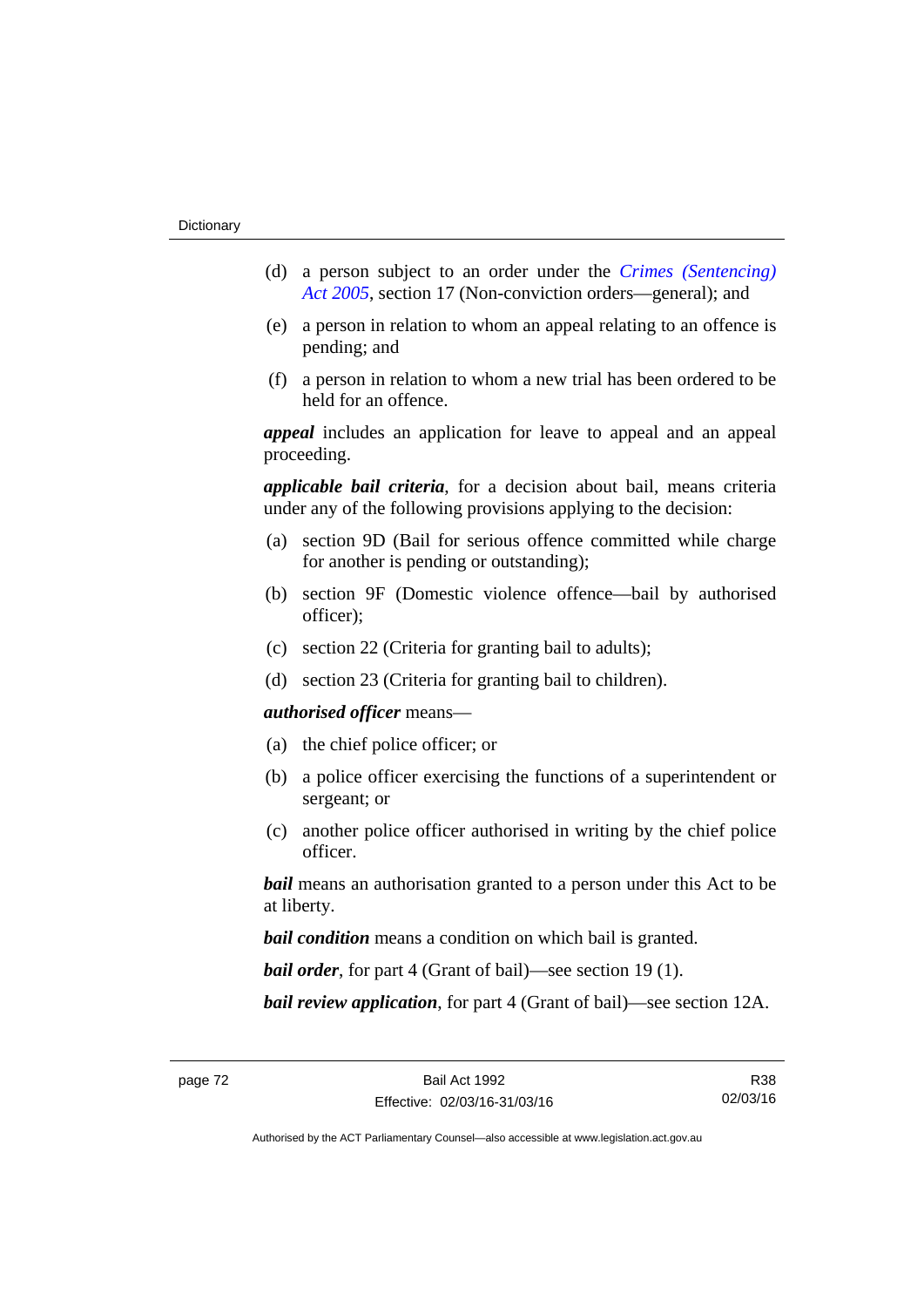*child*, of a person, includes a child—

- (a) who normally or regularly lives with the person; or
- (b) of whom the person is a guardian.

*court* means the Supreme Court or Magistrates Court.

*domestic violence offence—*an offence that a person is accused of committing is a *domestic violence offence* if the conduct making up the offence is domestic violence under the *[Domestic Violence and](http://www.legislation.act.gov.au/a/2008-46)  [Protection Orders Act 2008](http://www.legislation.act.gov.au/a/2008-46)*.

*grant*, in relation to bail (other than in section 22 (Criteria for granting bail to adults) or section 23 (Criteria for granting bail to children)), includes continue.

*offence* includes—

- (a) an alleged offence; and
- (b) except for section  $8(1)(a)$  and section  $9(1)$ 
	- (i) a breach of the peace or an apprehended breach of the peace; and
	- (ii) a breach of an obligation mentioned in section 8A (Entitlement to bail—breach of sentence obligations).

*parental responsibility*—a person has *parental responsibility* for a child or young person if the person has parental responsibility for the child or young person under the *[Children and Young People](http://www.legislation.act.gov.au/a/2008-19)  [Act 2008](http://www.legislation.act.gov.au/a/2008-19)*.

*Note* Parental responsibility is dealt with in the *[Children and Young People](http://www.legislation.act.gov.au/a/2008-19)  [Act 2008](http://www.legislation.act.gov.au/a/2008-19)*, div 1.3.2.

*surety*, in relation to an accused person, means a person other than the accused person who is subject to a liability under a bail condition mentioned in section 25 (1).

*undertaking to appear* means an undertaking given under section 28 (1).

page 73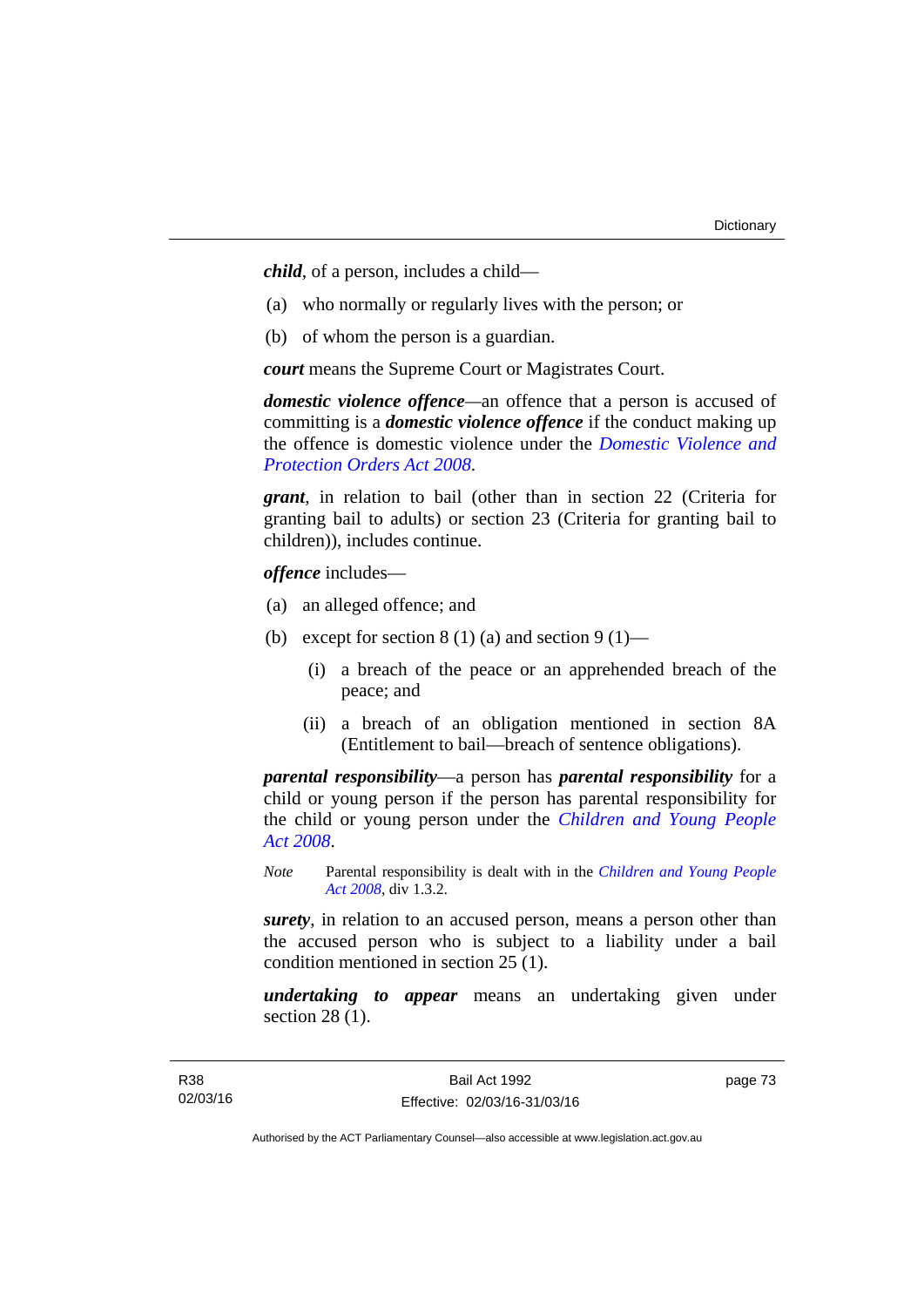*victim* in relation to an accused person, means—

- (a) a person (the *primary victim*) who suffers harm—
	- (i) in the course of, or because of, the commission of an offence of which the accused person is accused; or
	- (ii) in the course of assisting a police officer in the exercise of the officer's power to arrest the accused person or to take action to prevent the commission of an offence of which the accused person is accused; or
- (b) if a primary victim dies because of the commission of an offence of which the accused person is accused—anyone who was financially or psychologically dependent on the primary victim immediately before his or her death.

page 74 Bail Act 1992 Effective: 02/03/16-31/03/16

R38 02/03/16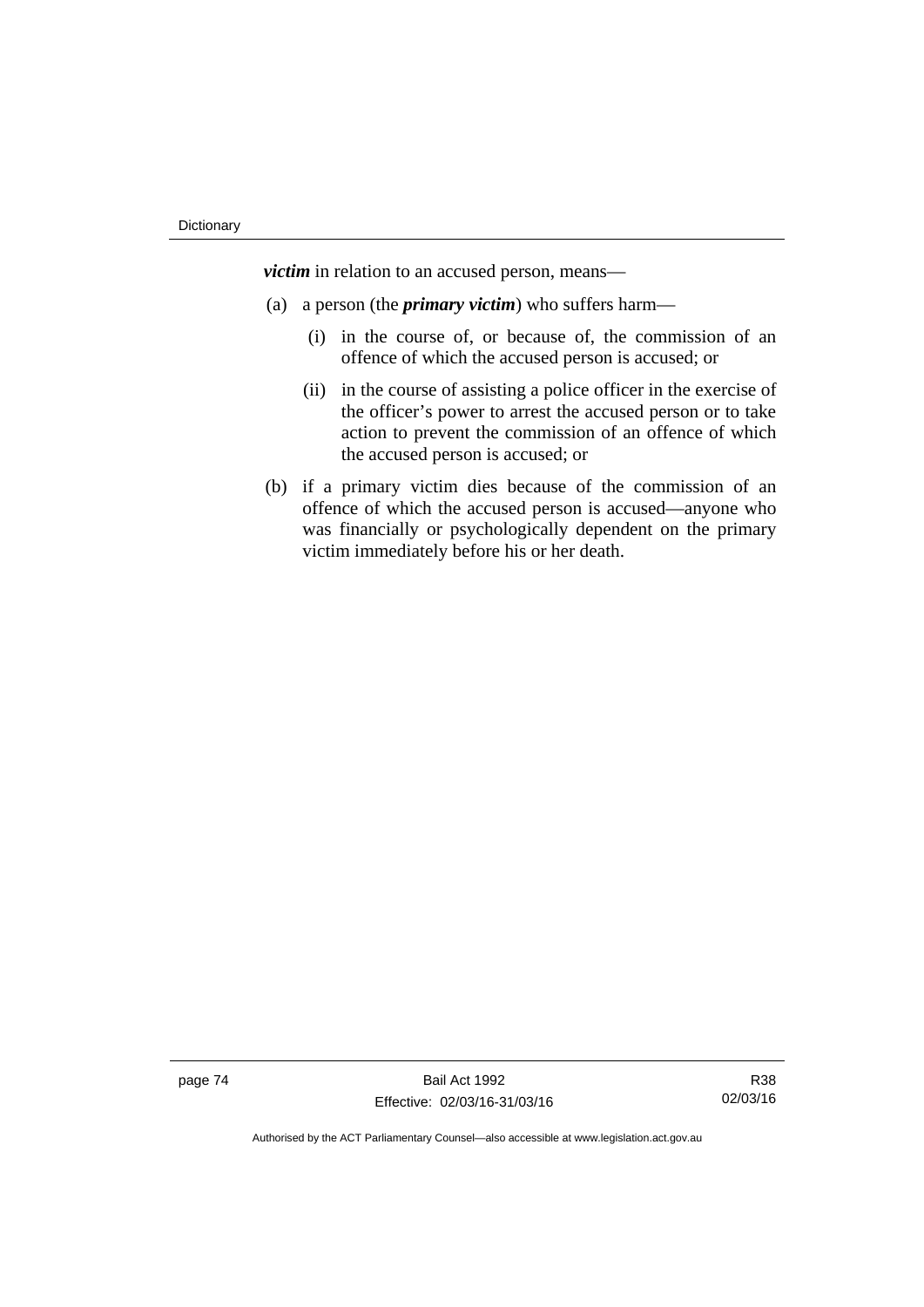# **Endnotes**

# **1 About the endnotes**

Amending and modifying laws are annotated in the legislation history and the amendment history. Current modifications are not included in the republished law but are set out in the endnotes.

Not all editorial amendments made under the *Legislation Act 2001*, part 11.3 are annotated in the amendment history. Full details of any amendments can be obtained from the Parliamentary Counsel's Office.

Uncommenced amending laws are not included in the republished law. The details of these laws are underlined in the legislation history. Uncommenced expiries are underlined in the legislation history and amendment history.

If all the provisions of the law have been renumbered, a table of renumbered provisions gives details of previous and current numbering.

The endnotes also include a table of earlier republications.

| $A = Act$                                    | $NI = Notifiable$ instrument                |
|----------------------------------------------|---------------------------------------------|
| $AF =$ Approved form                         | $o = order$                                 |
| $am = amended$                               | $om = omitted/repealed$                     |
| $amdt = amendment$                           | $ord = ordinance$                           |
| $AR = Assembly resolution$                   | $orig = original$                           |
| $ch = chapter$                               | par = paragraph/subparagraph                |
| $CN =$ Commencement notice                   | $pres = present$                            |
| $def = definition$                           | $prev = previous$                           |
| $DI = Disallowable instrument$               | $(\text{prev}) = \text{previously}$         |
| $dict = dictionary$                          | $pt = part$                                 |
| $disallowed = disallowed by the Legislative$ | $r = rule/subrule$                          |
| Assembly                                     | $reloc = relocated$                         |
| $div =$ division                             | $remum = renumbered$                        |
| $exp = expires/expired$                      | $R[X]$ = Republication No                   |
| $Gaz = gazette$                              | $RI = reissue$                              |
| $h dq =$ heading                             | $s = section/subsection$                    |
| $IA = Interpretation Act 1967$               | $sch = schedule$                            |
| ins = inserted/added                         | $sdiv = subdivision$                        |
| $LA =$ Legislation Act 2001                  | $SL = Subordinate$ law                      |
| $LR =$ legislation register                  | $sub =$ substituted                         |
| $LRA =$ Legislation (Republication) Act 1996 | $underlining = whole or part not commenced$ |
| $mod = modified/modification$                | or to be expired                            |
|                                              |                                             |

# **2 Abbreviation key**

R38 02/03/16

Bail Act 1992 Effective: 02/03/16-31/03/16 page 75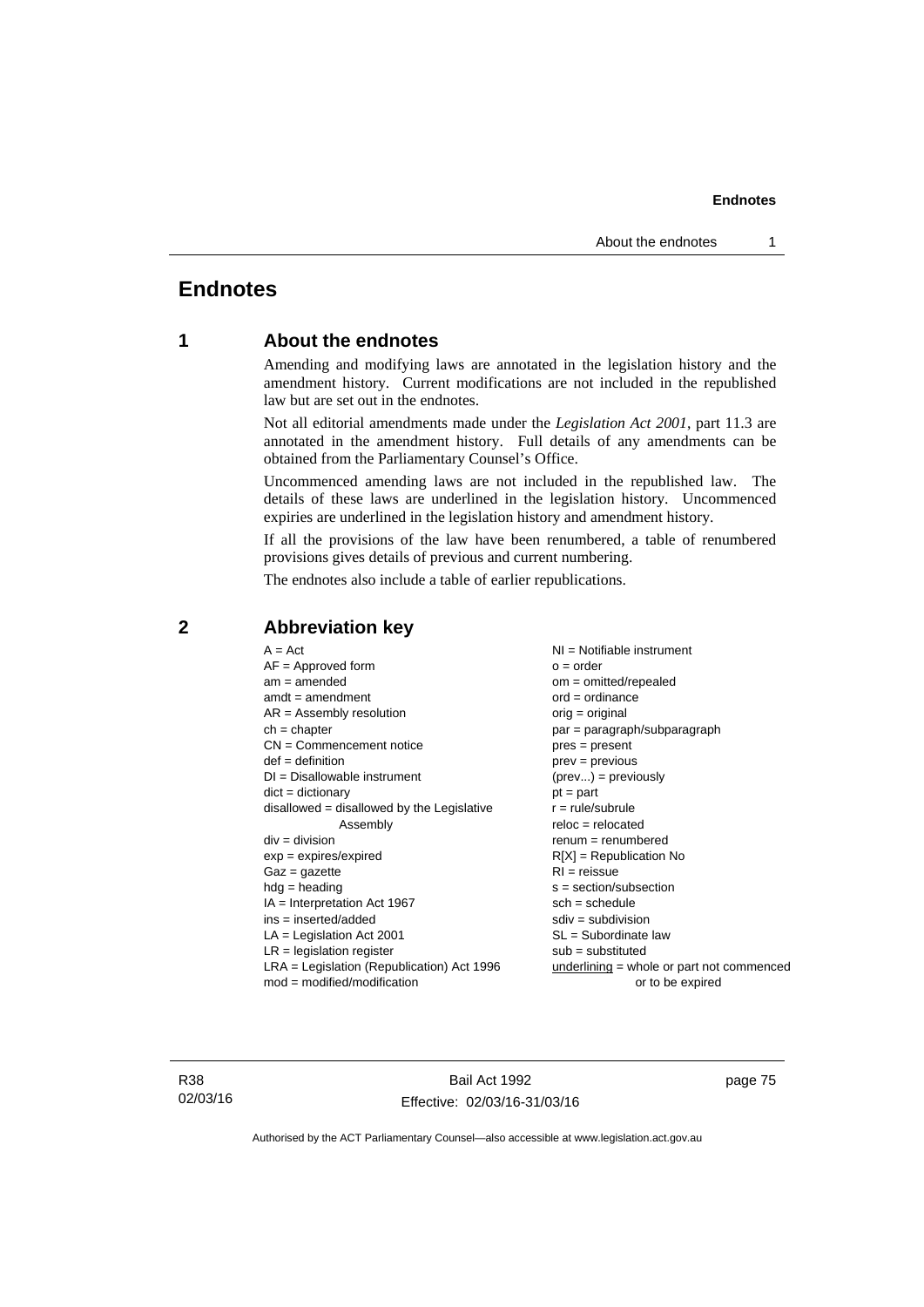| Legislation history<br>3 |  |
|--------------------------|--|
|--------------------------|--|

# **3 Legislation history**

#### **Bail Act 1992 A1992-8**

notified 28 May 1992 ([Gaz 1992 No S59](http://www.legislation.act.gov.au/gaz/1992-S59/default.asp)) s 1, s 2 commenced 28 May 1992 (s 2 (1)) remainder commenced 28 November 1992 (s 2(3))

as amended by

#### **[Bail \(Amendment\) Act 1992](http://www.legislation.act.gov.au/a/1992-75) A1992-75**

notified 18 December 1992 [\(Gaz 1992 No S233](http://www.legislation.act.gov.au/gaz/1992-S233/default.asp)) commenced 18 December 1992 (s 2)

#### **[Bail \(Amendment\) Act 1994](http://www.legislation.act.gov.au/a/1994-73) A1994-73**

notified 1 November 1994 ([Gaz 1994 No S229\)](http://www.legislation.act.gov.au/gaz/1994-S229/default.asp) ss 1-3 commenced 1 November 1994 (s 2 (1)) remainder commenced 1 May 1995 (s 2 (3))

#### **[Crimes \(Amendment\) Act \(No 2\) 1994](http://www.legislation.act.gov.au/a/1994-75) A1994-75 sch 3**

notified 23 November 1994 [\(Gaz 1994 No S247](http://www.legislation.act.gov.au/gaz/1994-S247/default.asp)) ss 1-3 commenced 23 November 1994 (s 2 (1)) sch 3 commenced 1 December 1994 ([Gaz 1994 No S270\)](http://www.legislation.act.gov.au/gaz/1994-S270/default.asp)

# **[Statute Law Revision \(Penalties\) Act 1994](http://www.legislation.act.gov.au/a/1994-81) A1994-81 sch**

notified 29 November 1994 [\(Gaz 1994 No S253](http://www.legislation.act.gov.au/gaz/1994-S253/default.asp)) s 1, s 2 commenced 29 November 1994 (s 2 (1)) sch commenced 29 November 1994 ([Gaz 1994 No S269\)](http://www.legislation.act.gov.au/gaz/1994-S269/default.asp)

#### **[Acts Revision \(Victims of Crime\) Act 1994](http://www.legislation.act.gov.au/a/1994-84) A1994-84 pt 2**

notified 15 December 1994 [\(Gaz 1994 No S280](http://www.legislation.act.gov.au/gaz/1994-S280/default.asp)) s 1, s 2 commenced 15 December 1994 (s 2 (1)) pt 2 commenced 15 June 1995 (s 2 (3))

#### **[Remand Centres \(Amendment\) Act \(No 2\) 1996](http://www.legislation.act.gov.au/a/1996-81) A1996-81 s 7**

notified 20 December 1996 [\(Gaz 1996 No S328](http://www.legislation.act.gov.au/gaz/1996-S328/default.asp)) ss 1-3 commenced 20 December 1996 (s 2 (1)) s 7 commenced 1 January 1997 (s 2 (2) and [Gaz 1996 No S353](http://www.legislation.act.gov.au/gaz/1996-S353/default.asp))

# **[Bail \(Amendment\) Act 1997](http://www.legislation.act.gov.au/a/1997-22) A1997-22**

notified 29 May 1997 ([Gaz 1997 No S136](http://www.legislation.act.gov.au/gaz/1997-S136/default.asp)) ss 1-3 commenced 29 May 1997 (s 2 (1)) remainder commenced 30 May 1997 (s 2 (2) and [Gaz 1997 No S149\)](http://www.legislation.act.gov.au/gaz/1997-S149/default.asp)

R38 02/03/16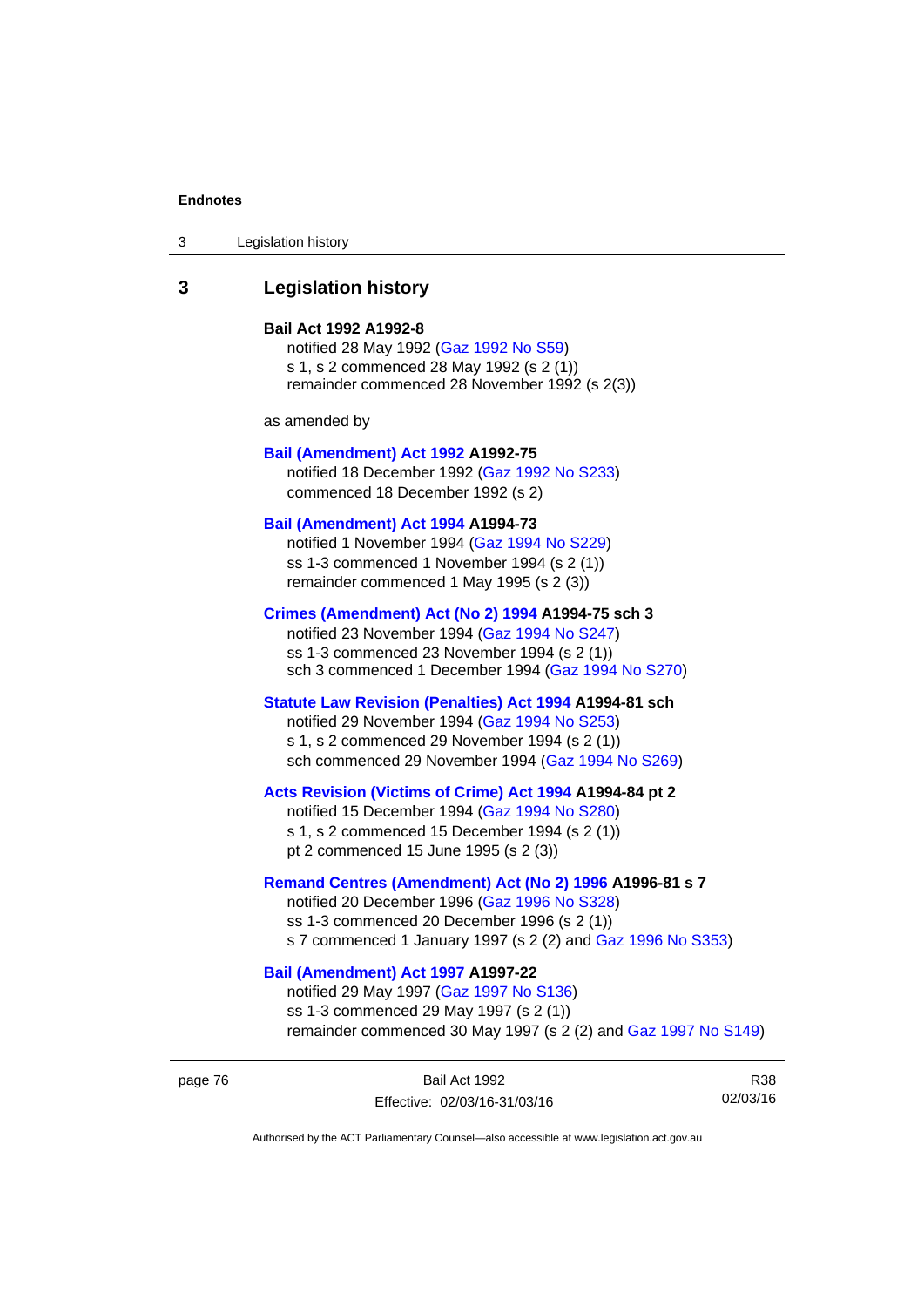# **[Legal Practitioners \(Consequential Amendments\) Act 1997](http://www.legislation.act.gov.au/a/1997-96) A1997-96 sch 1**

notified 1 December 1997 ([Gaz 1997 No S380\)](http://www.legislation.act.gov.au/gaz/1997-S380/default.asp) s 1, s 2 commenced 1 December 1997 (s 2 (1)) sch 1 commenced 1 June 1998 (s 2 (2))

# **[Bail \(Amendment\) Act 1998](http://www.legislation.act.gov.au/a/1998-39) A1998-39**

notified 14 October 1998 ([Gaz 1998 No 41](http://www.legislation.act.gov.au/gaz/1998-41/default.asp)) ss 1-3 commenced 14 October 1998 (s 2 (1)) remainder commenced 19 October 1998 ([Gaz 1998 No 41\)](http://www.legislation.act.gov.au/gaz/1998-41/default.asp)

#### **[Children and Young People \(Consequential Amendments\) Act 1999](http://www.legislation.act.gov.au/a/1999-64) A1999-64 sch 2**

notified 10 November 1999 [\(Gaz 1999 No 45](http://www.legislation.act.gov.au/gaz/1999-45/default.asp)) s 1, s 2 commenced 10 November 1999 (s 2 (1)) remainder commenced 10 May 2000 (s 2 (2))

#### **[Road Transport Legislation Amendment Act 1999](http://www.legislation.act.gov.au/a/1999-79) A1999-79**

notified 1 March 2000 [\(Gaz 1999 No S65\)](http://www.legislation.act.gov.au/gaz/1999-S65/default.asp) commenced 1 March 2000 (s 2 and [Gaz 2000 No S5](http://www.legislation.act.gov.au/gaz/2000-S5/default.asp))

## **[Bail Amendment Act 2001](http://www.legislation.act.gov.au/a/2001-25) A2001-25 pt 2**

notified 24 May 2001 ([Gaz 2001 No 21\)](http://www.legislation.act.gov.au/gaz/2001-21/default.asp) commenced 24 May 2001 (s 2)

# **[Legislation \(Consequential Amendments\) Act 2001](http://www.legislation.act.gov.au/a/2001-44) A2001-44 pt 30**

notified 26 July 2001 ([Gaz 2001 No 30\)](http://www.legislation.act.gov.au/gaz/2001-30/default.asp) s 1, s 2 commenced 26 July 2001 (IA s 10B) pt 30 commenced 12 September 2001 (s 2 and see [Gaz 2001 No S65](http://www.legislation.act.gov.au/gaz/2001-S65/default.asp))

#### **[Supreme Court Amendment Act 2001 \(No 2\)](http://www.legislation.act.gov.au/a/2001-54) A2001-54 sch 2 pt 2.2**

notified 15 August 2001 [\(Gaz 2001 No S57\)](http://www.legislation.act.gov.au/gaz/2001-S57/default.asp) commenced 15 August 2001 (s 2 (1))

#### **[Bail Amendment Act 2001 \(No 2\)](http://www.legislation.act.gov.au/a/2001-60) A2001-60**

notified 10 September 2001 [\(Gaz 2001 No S66\)](http://www.legislation.act.gov.au/gaz/2001-S66/default.asp) s 1, s 2 commenced 10 September 2001 (IA s 10B) remainder commenced 24 September 2001 (s 2)

R38 02/03/16

Bail Act 1992 Effective: 02/03/16-31/03/16 page 77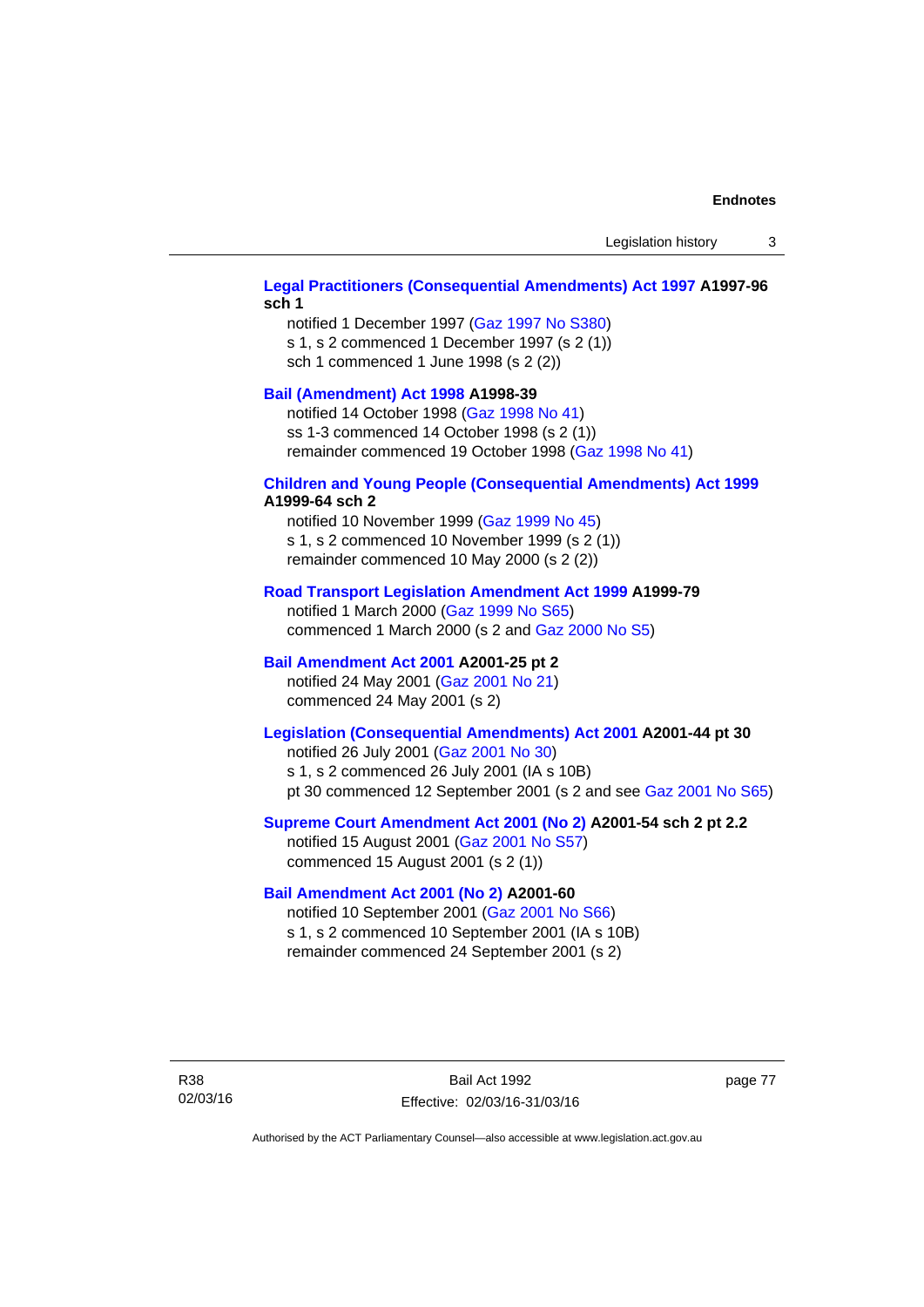3 Legislation history

### **[Protection Orders \(Consequential Amendments\) Act 2001](http://www.legislation.act.gov.au/a/2001-90) A2001-90 sch 1 pt 1**

notified LR 27 September 2001

s 1, s 2 commenced 27 September 2001 (LA s 75) sch 1 pt 1 commenced 27 March 2002 (s 2 and see the [Protection](http://www.legislation.act.gov.au/a/2001-89)  [Orders Act 2001,](http://www.legislation.act.gov.au/a/2001-89) s 3 and LA s 79)

### **[Legislation Amendment Act 2002](http://www.legislation.act.gov.au/a/2002-11) A2002-11 amdt 2.5, amdt 2.6**

notified LR 27 May 2002 s 1, s 2 commenced 27 May 2002 (LA s 75) amdt 2.5, amdt 2.6 commenced 28 May 2002 (s 2 (2))

# **[Criminal Code 2002](http://www.legislation.act.gov.au/a/2002-51) A2002-51 pt 1.1**

notified LR 20 December 2002 s 1, s 2 commenced 20 December 2002 (LA s 75) pt 1.1 commenced 1 January 2003 (s 2 (1))

#### **[Legislation \(Gay, Lesbian and Transgender\) Amendment Act 2003](http://www.legislation.act.gov.au/a/2003-14) A2003-14 sch 1 pt 1.2**

notified LR 27 March 2003 s 1, s 2 commenced 27 March 2003 (LA s 75) sch 1 pt 1.1 commenced 28 March 2003 (s 2)

#### **[Bail Amendment Act 2004](http://www.legislation.act.gov.au/a/2004-14) A2004-14**

notified LR 26 March 2004 s 1, s 2 commenced 26 March 2004 (LA s 75 (1)) s 44 commenced 26 June 2004 (s 2 (2) (a)) remainder commenced 26 June 2004 (s 2 (1))

# **[Criminal Code \(Theft, Fraud, Bribery and Related Offences\)](http://www.legislation.act.gov.au/a/2004-15)  [Amendment Act 2004](http://www.legislation.act.gov.au/a/2004-15) A2004-15 sch 3 pt 3.1**

notified LR 26 March 2004 s 1, s 2 commenced 26 March 2004 (LA s 75 (1)) sch 3 pt 3.1 commenced 26 June 2004 (s 2 (2) and see Bail [Amendment Act 2004](http://www.legislation.act.gov.au/a/2004-14) A2004-14 s 2)

#### **[Criminal Code \(Serious Drug Offences\) Amendment Act 2004](http://www.legislation.act.gov.au/a/2004-56) A2004-56 sch 1 pt 1.1**

notified LR 6 September 2004 s 1, s 2 commenced 6 September 2004 (LA s 75 (1)) sch 1 pt 1.1 commenced 6 March 2005 (s 2 and LA s 79)

page 78 Bail Act 1992 Effective: 02/03/16-31/03/16

R38 02/03/16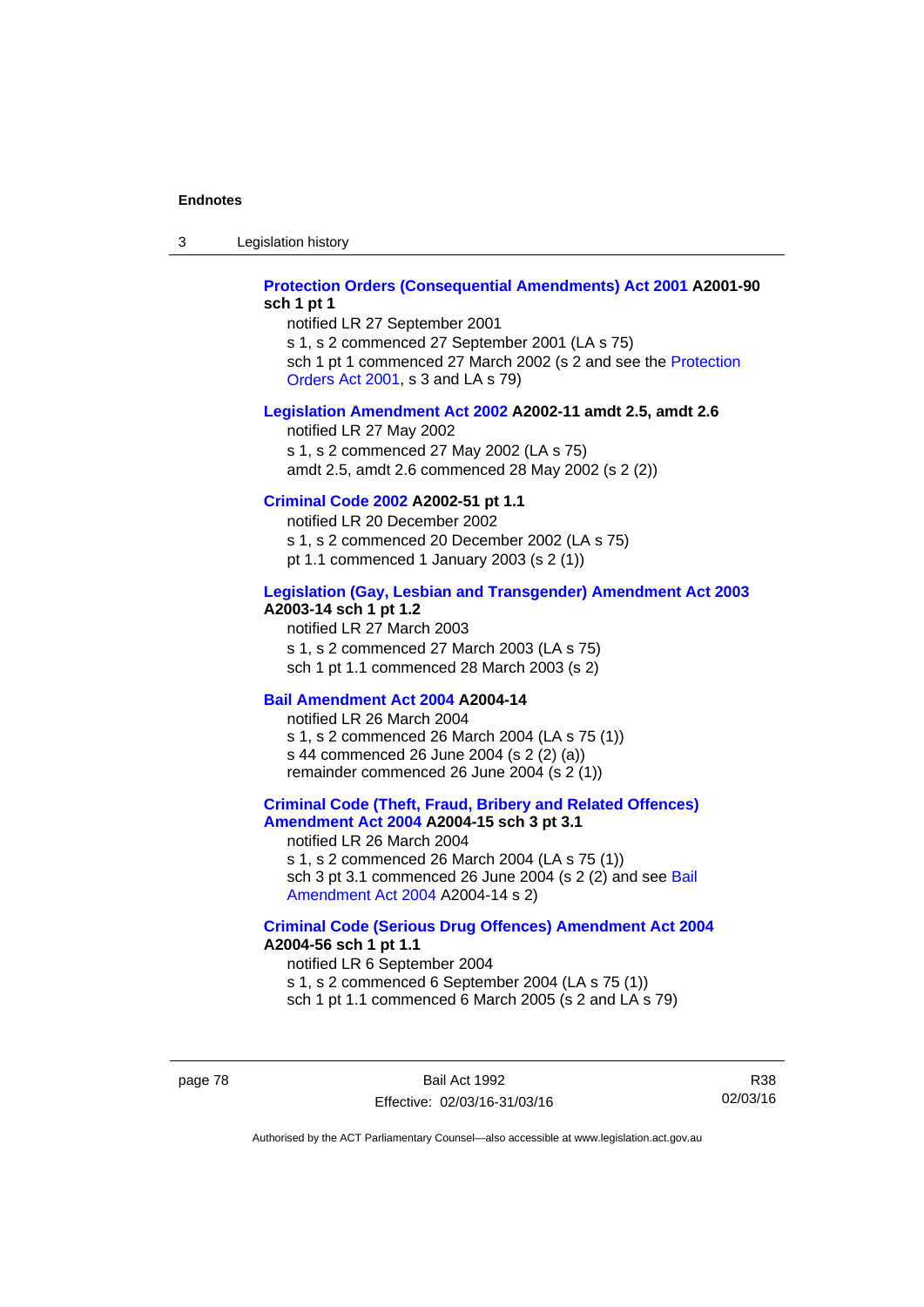# **[Court Procedures \(Consequential Amendments\) Act 2004](http://www.legislation.act.gov.au/a/2004-60) A2004-60 sch 1 pt 1.5**

notified LR 2 September 2004

s 1, s 2 commenced 2 September 2004 (LA s 75 (1)) sch 1 pt 1.5 commenced 10 January 2005 (s 2 and see [Court](http://www.legislation.act.gov.au/a/2004-59) 

[Procedures Act 2004](http://www.legislation.act.gov.au/a/2004-59) A2004-59, s 2 and [CN2004-29\)](http://www.legislation.act.gov.au/cn/2004-29/default.asp)

#### **[Justice and Community Safety Legislation Amendment Act 2005](http://www.legislation.act.gov.au/a/2005-5) A2005-5 pt 3**

notified LR 23 February 2005 s 1, s 2 commenced 23 February 2005 (LA s 75 (1)) pt 3 commenced 24 February 2005 (s 2 (2))

#### **[Domestic Violence and Protection Orders Amendment Act 2005](http://www.legislation.act.gov.au/a/2005-13) A2005-13 sch 1 pt 1.1**

notified LR 24 March 2005 s 1, s 2 commenced 24 March 2005 (LA s 75 (1)) sch 1 pt 1.1 commenced 25 March 2005 (s 2)

#### **[Statute Law Amendment Act 2005](http://www.legislation.act.gov.au/a/2005-20) A2005-20 sch 3 pt 3.4**

notified LR 12 May 2005 s 1, s 2 taken to have commenced 8 March 2005 (LA s 75 (2)) sch 3 pt 3.4 commenced 2 June 2005 (s 2 (1))

# **[Criminal Code Harmonisation Act 2005](http://www.legislation.act.gov.au/a/2005-54) A2005-54 sch 1 pt 1.7**

notified LR 27 October 2005 s 1, s 2 commenced 27 October 2005 (LA s 75 (1)) sch 1 pt 1.7 commenced 24 November 2005 (s 2)

# **[Sentencing Legislation Amendment Act 2006](http://www.legislation.act.gov.au/a/2006-23) A2006-23 sch 1 pt 1.2**

notified LR 18 May 2006 s 1, s 2 commenced 18 May 2006 (LA s 75 (1)) sch 1 pt 1.2 commenced 2 June 2006 (s 2 (1) and see [Crimes](http://www.legislation.act.gov.au/a/2005-59)  [\(Sentence Administration\) Act 2005](http://www.legislation.act.gov.au/a/2005-59) A2005-59 s 2, [Crimes](http://www.legislation.act.gov.au/a/2005-58)  [\(Sentencing\) Act 2005](http://www.legislation.act.gov.au/a/2005-58) A2005-58, s 2 and LA s 79)

#### **[Justice and Community Safety Legislation Amendment Act 2006](http://www.legislation.act.gov.au/a/2006-40) A2006-40 sch 2 pt 2.6**

notified LR 28 September 2006 s 1, s 2 commenced 28 September 2006 (LA s 75 (1)) sch 2 pt 2.6 commenced 29 September 2006 (s 2 (1))

R38 02/03/16 page 79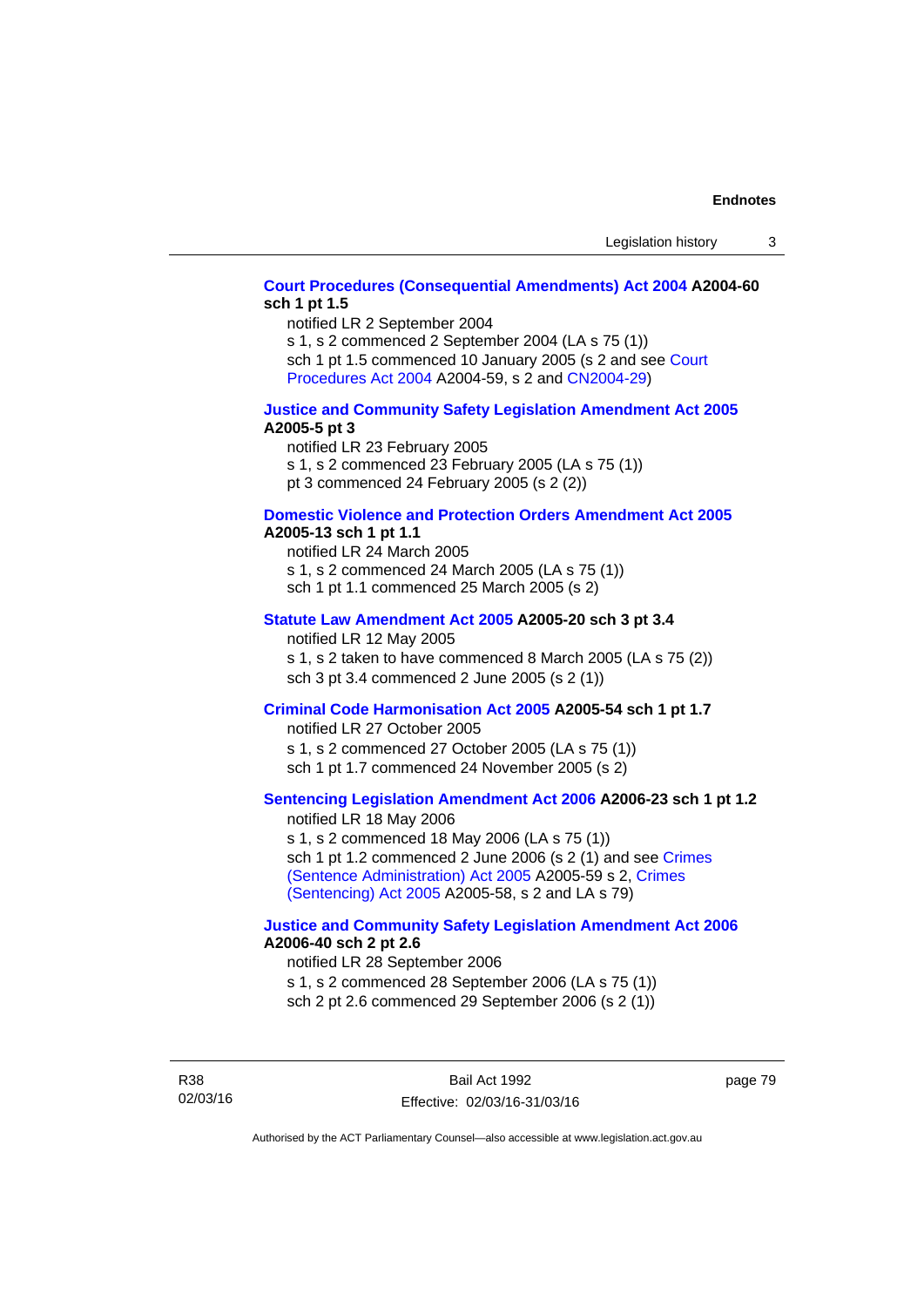| -3 | Legislation history |  |
|----|---------------------|--|
|----|---------------------|--|

#### **[Justice and Community Safety Legislation Amendment Act 2008](http://www.legislation.act.gov.au/a/2008-7) A2008-7 sch 1 pt 1.3**

notified LR 16 April 2008

- s 1, s 2 commenced 16 April 2008 (LA s 75 (1))
- sch 1 pt 1.3 commenced 7 May 2008 (s 2)

#### **[Children and Young People \(Consequential Amendments\) Act 2008](http://www.legislation.act.gov.au/a/2008-20) A2008-20 sch 2 pt 2.1, sch 3 pt 3.2, sch 4 pt 4.1**

notified LR 17 July 2008

s 1, s 2 commenced 17 July 2008 (LA s 75 (1))

s 3 commenced 18 July 2008 (s 2 (1))

sch 2 pt 2.1 commenced 9 September 2008 (s 2 (3) and see [Children](http://www.legislation.act.gov.au/a/2008-19)  [and Young People Act 2008](http://www.legislation.act.gov.au/a/2008-19) A2008-19, s 2 and [CN2008-13](http://www.legislation.act.gov.au/cn/2008-13/default.asp)) sch 3 pt 3.2 commenced 27 October 2008 (s 2 (4) and see [Children](http://www.legislation.act.gov.au/a/2008-19)  [and Young People Act 2008](http://www.legislation.act.gov.au/a/2008-19) A2008-19, s 2 and [CN2008-13](http://www.legislation.act.gov.au/cn/2008-13/default.asp)) sch 4 pt 4.1 commenced 27 February 2009 (s 2 (5) and see [Children](http://www.legislation.act.gov.au/a/2008-19)  [and Young People Act 2008](http://www.legislation.act.gov.au/a/2008-19) A2008-19, s 2 and [CN2008-17 \(](http://www.legislation.act.gov.au/cn/2008-17/default.asp)and see [CN2008-13](http://www.legislation.act.gov.au/cn/2008-13/default.asp)))

#### **[Medicines, Poisons and Therapeutic Goods Act 2008](http://www.legislation.act.gov.au/a/2008-26) A2008-26 sch 2 pt 2.2**

notified LR 14 August 2008 s 1, s 2 commenced 14 August 2008 (LA s 75 (1)) sch 2 pt 2.2 commenced 14 February 2009 (s 2 and LA s 79)

#### **[ACT Civil and Administrative Tribunal Legislation Amendment](http://www.legislation.act.gov.au/a/2008-36)  [Act 2008](http://www.legislation.act.gov.au/a/2008-36) A2008-36 sch 1 pt 1.6**

notified LR 4 September 2008

s 1, s 2 commenced 4 September 2008 (LA s 75 (1)) sch 1 pt 1.6 commenced 2 February 2009 (s 2 (1) and see ACT Civil [and Administrative Tribunal Act 2008](http://www.legislation.act.gov.au/a/2008-35) A2008-35, s 2 (1) and [CN2009-2](http://www.legislation.act.gov.au/cn/2009-2/default.asp))

### **[Domestic Violence and Protection Orders Act 2008](http://www.legislation.act.gov.au/a/2008-46) A2008-46 sch 3 pt 3.1**

notified LR 10 September 2008

s 1, s 2 commenced 10 September 2008 (LA s 75 (1))

sch 3 pt 3.1 commenced 30 March 2009 (s 2)

R38 02/03/16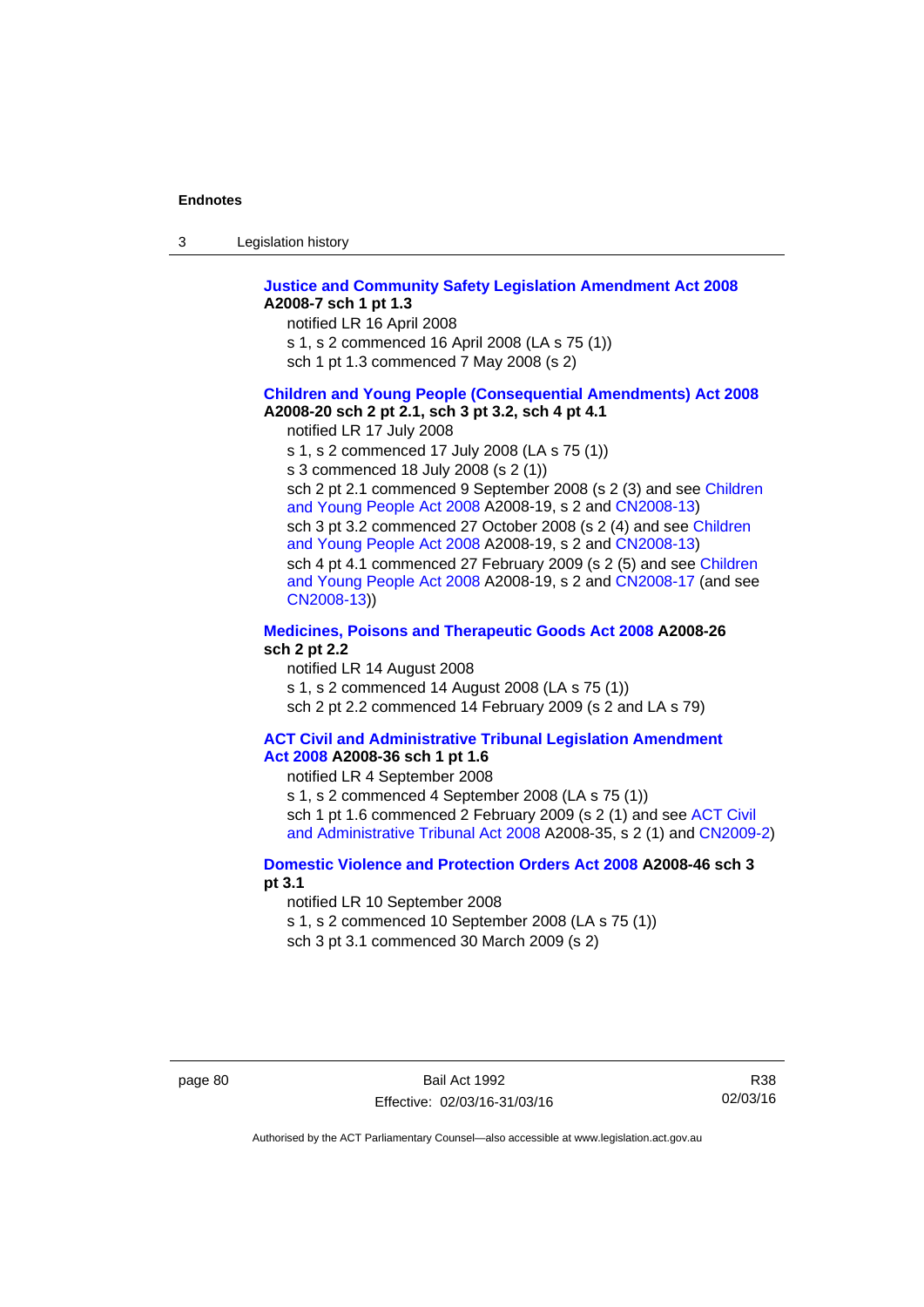# **[Justice and Community Safety Legislation Amendment](http://www.legislation.act.gov.au/a/2009-7)  [Act 2009](http://www.legislation.act.gov.au/a/2009-7) A2009-7 sch 1 pt 1.1**

notified LR 5 March 2009

s 1, s 2 commenced 5 March 2009 (LA s 75 (1)) sch 1 pt 1.1 commenced 30 March 2009 (s 2 (2) and see [Domestic](http://www.legislation.act.gov.au/a/2008-46)  [Violence and Protection Orders Act 2008](http://www.legislation.act.gov.au/a/2008-46) A2008-46 s 2)

#### **[Crimes Legislation Amendment Act 2009](http://www.legislation.act.gov.au/a/2009-24) A2009-24 sch 1 pt 1.1**

notified LR 3 September 2009 s 1, s 2 commenced 3 September 2009 (LA s 75 (1)) sch 1 pt 1.1 commenced 4 September 2009 (s 2)

# **[Crimes \(Sentence Administration\) Amendment Act 2010](http://www.legislation.act.gov.au/a/2010-21) A2010-21**

**sch 1 pt 1.1** 

notified LR 30 June 2010 s 1, s 2 commenced 30 June 2010 (LA s 75 (1)) sch 1 pt 1.1 commenced 1 July 2010 (s 2)

#### **[Bail Amendment Act 2011](http://www.legislation.act.gov.au/a/2011-2) A2011-2**

notified LR 22 February 2011 s 1, s 2 commenced 22 February 2011 (LA s 75 (1)) remainder commenced 16 May 2011 (s 2 and [CN2011-6](http://www.legislation.act.gov.au/cn/2011-6/default.asp))

#### **[Statute Law Amendment Act 2011](http://www.legislation.act.gov.au/a/2011-3) A2011-3 sch 3 pt 3.3**

notified LR 22 February 2011 s 1, s 2 commenced 22 February 2011 (LA s 75 (1)) sch 3 pt 3.3 commenced 1 March 2011 (s 2)

### **[Courts Legislation Amendment Act 2011](http://www.legislation.act.gov.au/a/2011-13) A2011-13 sch 1 pt 1.1**

notified LR 11 May 2011 s 1, s 2 commenced 11 May 2011 (LA s 75 (1)) sch 1 pt 1.1 commenced 25 July 2011 (s 2 and [CN2011-8\)](http://www.legislation.act.gov.au/cn/2011-8/default.asp)

#### **[Administrative \(One ACT Public Service Miscellaneous Amendments\)](http://www.legislation.act.gov.au/a/2011-22)  [Act 2011](http://www.legislation.act.gov.au/a/2011-22) A2011-22 sch 1 pt 1.16**

notified LR 30 June 2011 s 1, s 2 commenced 30 June 2011 (LA s 75 (1)) sch 1 pt 1.16 commenced 1 July 2011 (s 2 (1))

R38 02/03/16 page 81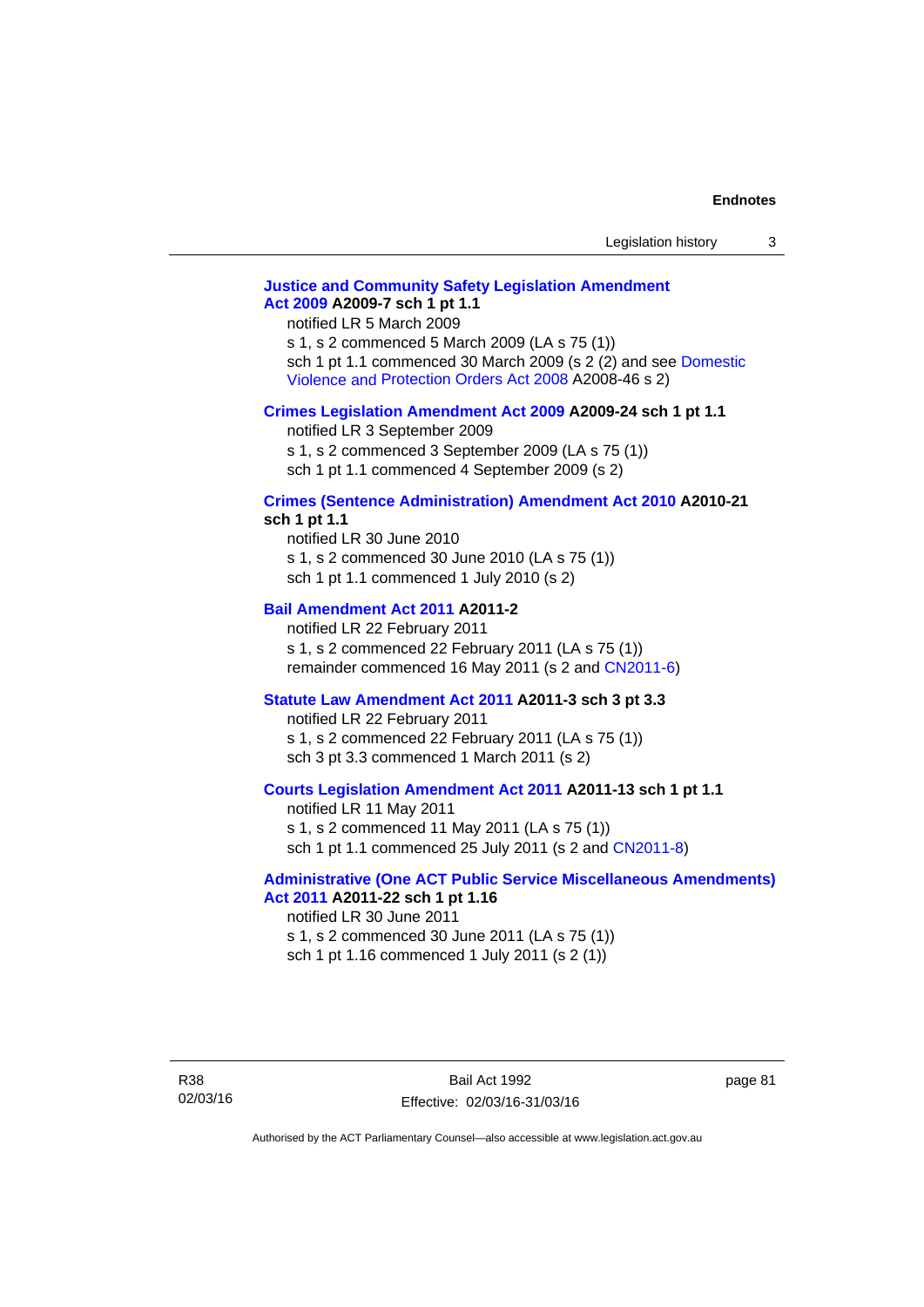| -3 | Legislation history |
|----|---------------------|
|----|---------------------|

# **[Crimes Legislation Amendment Act 2013 \(No 2\)](http://www.legislation.act.gov.au/a/2013-50) A2013-50 pt 2**

notified LR 9 December 2013

s 1, s 2 commenced 9 December 2013 (LA s 75) pt 2 commenced 10 December 2013 (s 2 (2))

#### **[Crimes Legislation Amendment Act 2015 \(No 2\)](http://www.legislation.act.gov.au/a/2015-36) A2015-36 pt 2**

notified LR 1 October 2015

s 1, s 2 commenced 1 October 2015 (LA s 75)

pt 2 commenced 2 October 2015 (s 2)

### **[Mental Health Act 2015](http://www.legislation.act.gov.au/a/2015-38) A2015-38 sch 2 pt 2.4 div 2.4.1**

notified LR 7 October 2015 s 1, s 2 commenced 7 October 2015 (LA s 75 (1)) sch 2 pt 2.4 div 2.4.1 commenced 1 March 2016 (s 2 (1) and see [Mental Health \(Treatment and Care\) Amendment Act 2014](http://www.legislation.act.gov.au/a/2014-51/default.asp) A2014-51, s 2 (as am by [A2015-38](http://www.legislation.act.gov.au/a/2015-38) amdt 2.54))

# **[Crimes \(Sentencing and Restorative Justice\) Amendment Act 2016](http://www.legislation.act.gov.au/a/2016-4/default.asp) A2016-4 sch 1 pt 1.2**

notified LR 24 February 2016 s 1, s 2 commenced 24 February 2016 (LA s 75 (1)) sch 1 pt 1.2 commenced 2 March 2016 (s 2 (1))

page 82 Bail Act 1992 Effective: 02/03/16-31/03/16

R38 02/03/16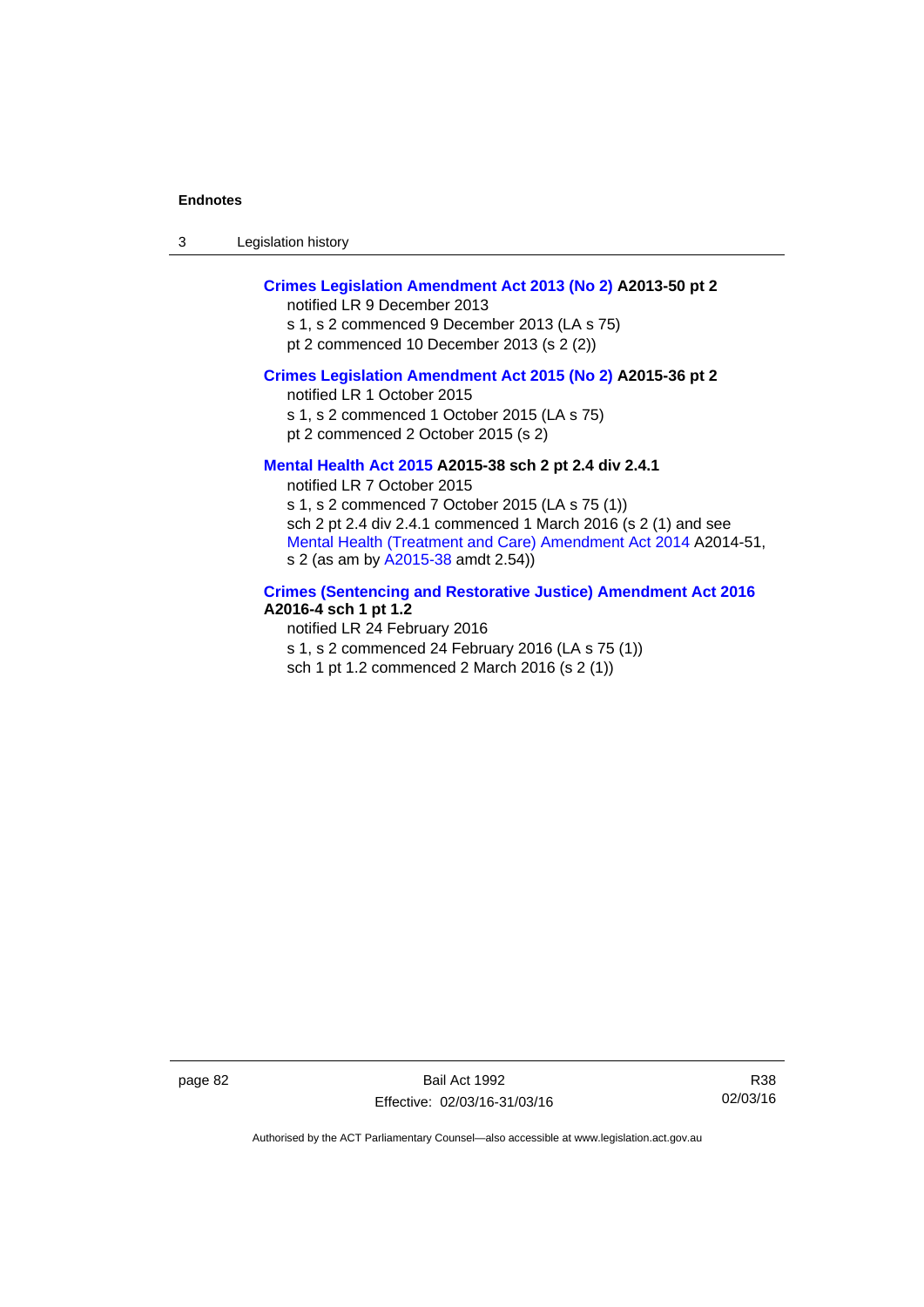# **4 Amendment history**

| <b>Name of Act</b> |                                                                                  |
|--------------------|----------------------------------------------------------------------------------|
| s 1                | sub A2004-14 amdt 1.1                                                            |
| <b>Dictionary</b>  |                                                                                  |
| s <sub>2</sub>     | om A2001-44 amdt 1.316                                                           |
|                    | ins A2004-14 amdt 1.1                                                            |
|                    | am A2005-13 amdt 1.1; A2006-23 amdt 1.4; A2015-38                                |
|                    | amdt 2.56                                                                        |
| <b>Notes</b>       |                                                                                  |
| s 3                | (prev s 3) am $A1994-73$ s 4; s (2) pars renum R6 LA;<br>A2004-14 s 4            |
|                    | def <i>appeal</i> om A2004-14 amdt 1.1                                           |
|                    | def <i>applicable bail criteria</i> ins A2001-25 s 4                             |
|                    | am A2001-60 s 4                                                                  |
|                    | om A2004-14 amdt 1.1                                                             |
|                    | def <i>authorised officer</i> sub A2001-25 s 5                                   |
|                    | om A2004-14 amdt 1.1                                                             |
|                    | def <i>bail</i> om A2004-14 amdt 1.1                                             |
|                    | def <b>bail condition</b> om A2004-14 amdt 1.1                                   |
|                    | def bail undertaking om A1994-73 s 4                                             |
|                    | def <i>child</i> sub A1997-22 s 4                                                |
|                    | om A2004-14 amdt 1.1                                                             |
|                    | def <i>clerk</i> om A2004-14 amdt 1.1                                            |
|                    | def <i>court</i> om A2004-14 amdt 1.1                                            |
|                    | def Crimes Act om R3 LRA                                                         |
|                    | def de facto spouse ins A1997-22 s 4                                             |
|                    | om A2003-14 amdt 1.4<br>def domestic violence offence sub A1997-22 s 4; A1998-39 |
|                    | s <sub>4</sub>                                                                   |
|                    | am A1999-79 sch 3                                                                |
|                    | sub A2001-90 amdt 1.1                                                            |
|                    | par (e) exp 27 March 2002 (see s 60)                                             |
|                    | am A2002-11 amdt 2.5; pars renum R7 LA (see A2002-11                             |
|                    | amdt 2.6); A2002-51 amdt 1.1                                                     |
|                    | om A2004-14 amdt 1.1                                                             |
|                    | def <i><b>harm</b></i> ins A1994-84 s 4                                          |
|                    | om A2004-14 amdt 1.1                                                             |
|                    | def <i>household member</i> ins A1997-22 s 4                                     |
|                    | om A2001-90 amdt 1.2                                                             |
|                    | def judge om A2004-14 amdt 1.1                                                   |
|                    | def <i>offence</i> sub A1994-73 s 4                                              |
|                    | om A2004-14 amdt 1.1                                                             |
|                    | def outstanding ins A2001-60 s 5                                                 |
|                    | om A2004-14 amdt 1.1                                                             |

Bail Act 1992 Effective: 02/03/16-31/03/16 page 83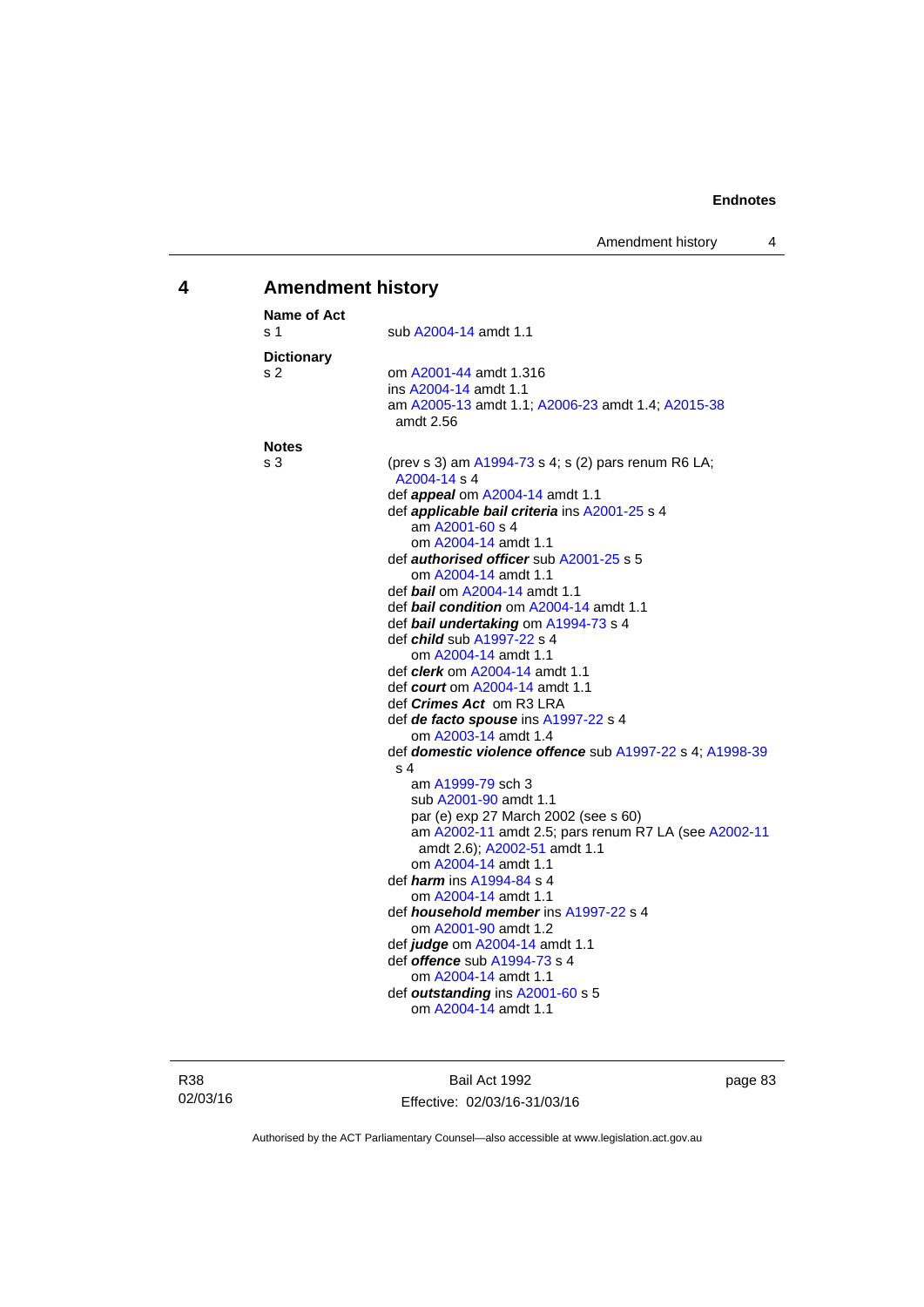4 Amendment history

```
 def pending ins A2001-60 s 5 
                     om A2004-14 amdt 1.1
                  def relative ins A1997-22 s 4 
                     sub A2001-90 amdt 1.3 
                     am A2003-14 amdt 1.5
                     om A2004-14 amdt 1.1
                  def relevant person ins A2001-90 amdt 1.4
                     am A2003-14 amdt 1.6, amdt 1.7 
                     om A2004-14 amdt 1.1
                  def remand centre om A2004-14 amdt 1.1
                  def serious offence ins A2001-25 s 6 
                     sub A2001-60 s 6 
                     om A2004-14 amdt 1.1
                  def spouse ins A1997-22 s 4 (b) 
                     om A2003-14 amdt 1.8
                  def undertaking to appear om A2004-14 amdt 1.1 
                  def victim ins A1994-84 s 4 
                     om A2004-14 amdt 1.1
                 pres s 3 sub A2004-14 amdt 1.1 
Offences against Act—application of Criminal Code etc 
s 3A ins A2005-54 amdt 1.44 
Act applies to children 
s 4 am R3 LRA
                  sub A2004-14 amdt 1.2 
Availability of bail 
                 A2004-14 s 5
When bail may be granted and rights following 
A2004-14 s 5
When may bail be granted? 
s 5 am A2001-25 s 7 
                  sub A2004-14 s 5 
Rights following grant of bail 
s 6 sub A2004-14 s 5 
Presumption for bail 
A2004-14 s 5
Div 2.2 subject to div 2.3 and div 2.4
s 7 am A1992-75 s 4; A1994-73 s 5; A1997-22 s 5; A1998-39 s 5; 
                  A2001-90 amdt 1.5 
                  sub A2004-14 s 5
```
page 84 Bail Act 1992 Effective: 02/03/16-31/03/16

R38 02/03/16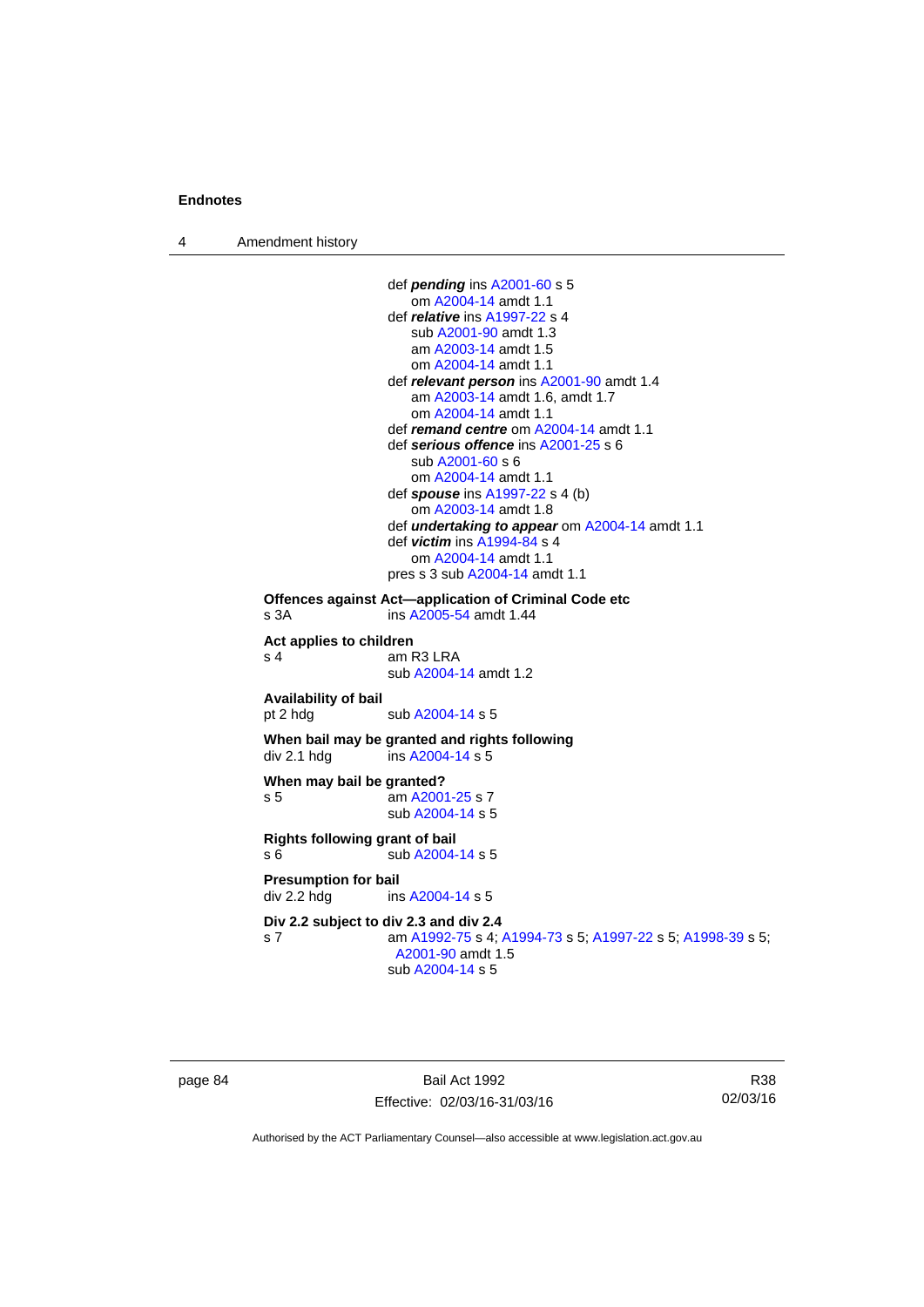|                | Bail following arrest for breach of peace                             |
|----------------|-----------------------------------------------------------------------|
| s 7A           | ins $A1994-73 s6$<br>sub A2001-90 amdt 1.6<br>om A2004-14 s 5         |
|                | Entitlement to bail-certain minor offences etc                        |
| s <sub>8</sub> | sub A1994-73 s 6                                                      |
|                | am A1997-22 s 6; A2001-25 s 8, s 9; A2001-60 s 7                      |
|                | sub A2001-90 amdt 1.6; A2004-14 s 5                                   |
|                | am A2006-40 amdt 2.59                                                 |
|                | Entitlement to bail-breach of sentence obligations                    |
| s 8A           | ins A1997-22 s 7                                                      |
|                | am A1998-39 s 6; A2001-25 s 1                                         |
|                | sub A2001-90 amdt 1.6; A2004-14 s 5; A2006-23 amdt 1.5                |
|                | (3)-(5) exp 2 June 2009 (s 8A (5) (LA s 88 declaration                |
|                | applies)); A2016-4 amdts 1.4-1.6                                      |
| hearings       | Entitlement to bail—custody relating to sentence administration board |

**hearings** ins [A2006-23](http://www.legislation.act.gov.au/a/2006-23) amdt 1.5

#### **Limitations on entitlement to bail**

| s 9 hdg | sub A2001-25 s 11                   |
|---------|-------------------------------------|
| s 9     | sub A2001-54 amdt 2.2; A2004-14 s 5 |

**Entitlement to bail—offences other than minor offences** 

| s 9A hda | sub A2001-60 s 8                                 |
|----------|--------------------------------------------------|
| s 9A     | ins A2001-25 s 12                                |
|          | am A2001-60 s 9, s 10                            |
|          | $(7)$ , $(8)$ exp 24 September 2003 $(s 9A (8))$ |
|          | sub A2004-14 s 5                                 |

**No presumption for bail<br>div 2.3 hdg ins A2** ins [A2004-14](http://www.legislation.act.gov.au/a/2004-14) s 5

#### **Div 2.2 not to apply to certain offences**

s 9B ins [A2004-14](http://www.legislation.act.gov.au/a/2004-14) s 5 am [A2005-13](http://www.legislation.act.gov.au/a/2005-13) amdt 1.2; [A2008-46](http://www.legislation.act.gov.au/a/2008-46) amdt 3.1

#### **Presumption against bail**  div 2.4 hdg ins [A2004-14](http://www.legislation.act.gov.au/a/2004-14) s 5

#### **Bail for murder and certain serious drug offences**

| s 9C hdg |  |
|----------|--|
| s 9C     |  |
|          |  |

sub [A2004-56](http://www.legislation.act.gov.au/a/2004-56) amdt 1.1 ins [A2004-14](http://www.legislation.act.gov.au/a/2004-14) s 5 am [A2004-56](http://www.legislation.act.gov.au/a/2004-56) amdt 1.2

R38 02/03/16

Bail Act 1992 Effective: 02/03/16-31/03/16 page 85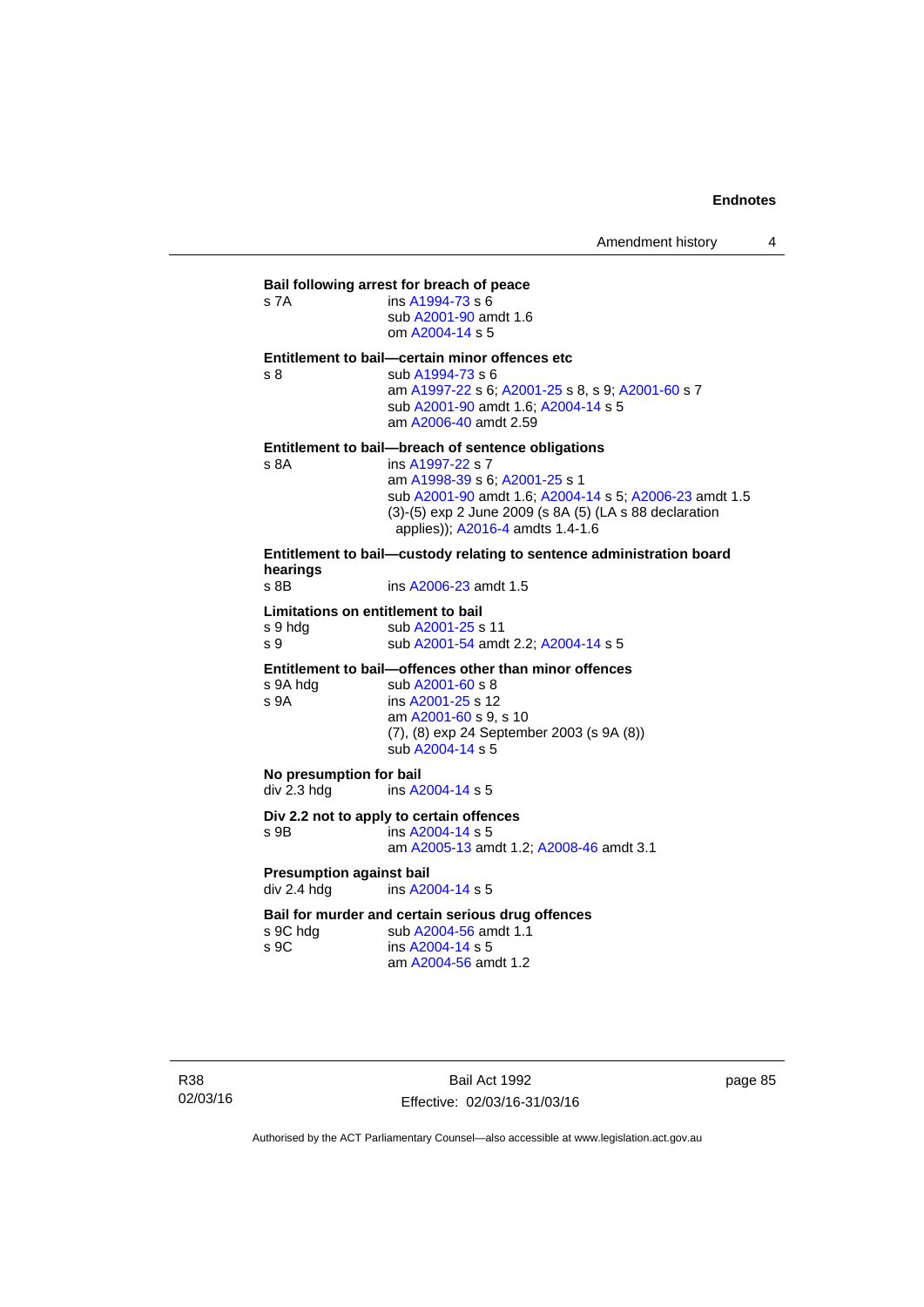4 Amendment history

**Bail for serious offence committed while charge for another pending or outstanding**  s 9D ins [A2004-14](http://www.legislation.act.gov.au/a/2004-14) s 5 am [A2004-15](http://www.legislation.act.gov.au/a/2004-15) amdt 3.1; [A2006-23](http://www.legislation.act.gov.au/a/2006-23) amdt 1.6; [A2008-20](http://www.legislation.act.gov.au/a/2008-20) amdt 4.1; [A2011-13](http://www.legislation.act.gov.au/a/2011-13) amdt 1.1 **Bail for person sentenced to imprisonment**  s 9E ins [A2004-14](http://www.legislation.act.gov.au/a/2004-14) s 5 **Domestic violence offence—bail by authorised officer**  s 9F ins [A2004-14](http://www.legislation.act.gov.au/a/2004-14) s 5 am [A2005-13](http://www.legislation.act.gov.au/a/2005-13) amdt 1.3; [A2008-46](http://www.legislation.act.gov.au/a/2008-46) amdt 3.2; [A2009-7](http://www.legislation.act.gov.au/a/2009-7) amdt 1.1 **Special or exceptional circumstances**  s 9G ins [A2004-14](http://www.legislation.act.gov.au/a/2004-14) s 5 am [A2004-15](http://www.legislation.act.gov.au/a/2004-15) amdt 3.2 **Dispensing with bail** s 10 am [A1994-73](http://www.legislation.act.gov.au/a/1994-73) s 7; [A2001-25](http://www.legislation.act.gov.au/a/2001-25) s 13; [A2001-60](http://www.legislation.act.gov.au/a/2001-60) s 11; [A2004-14](http://www.legislation.act.gov.au/a/2004-14) s 6 **Meaning of** *bail order* **and** *bail review application***—pt 4**  s 12A ins [A2011-2](http://www.legislation.act.gov.au/a/2011-2) s 4 **When is a proceeding** *before the Supreme Court***?—pt 4**  s 12B ins [A2011-2](http://www.legislation.act.gov.au/a/2011-2) s 4 **Applications for bail—repeat application provisions**  s 12C ins [A2011-2](http://www.legislation.act.gov.au/a/2011-2) s 4 exp 16 May 2014 (s 12C (2)) **Deciding bail after charge laid** s 13 am [A1994-73](http://www.legislation.act.gov.au/a/1994-73) s 8; [A1997-22](http://www.legislation.act.gov.au/a/1997-22) s 8; [A2001-25](http://www.legislation.act.gov.au/a/2001-25) s 14; [A2005-20](http://www.legislation.act.gov.au/a/2005-20) amdt 3.14; [A2011-3](http://www.legislation.act.gov.au/a/2011-3) amdts 3.25-3.34 **Grant of bail by authorised officers**  s 14 am [A2004-14](http://www.legislation.act.gov.au/a/2004-14) s 7 **Deciding of questions of bail by authorised officers** s 15 am [A1997-22](http://www.legislation.act.gov.au/a/1997-22) s 9; [A2001-25](http://www.legislation.act.gov.au/a/2001-25) s 15; [A2004-14](http://www.legislation.act.gov.au/a/2004-14) s 8; [A2011-3](http://www.legislation.act.gov.au/a/2011-3) amdt 3.35 **Notification of decision of authorised officer** s 16 am [A1994-73](http://www.legislation.act.gov.au/a/1994-73) s 9; [A1997-22](http://www.legislation.act.gov.au/a/1997-22) s 10; [A2001-90](http://www.legislation.act.gov.au/a/2001-90) amdt 1.7; ss renum R6 LA (see also [A2001-90](http://www.legislation.act.gov.au/a/2001-90) amdt 1.8); [A2005-13](http://www.legislation.act.gov.au/a/2005-13) amdt 1.4; [A2011-3](http://www.legislation.act.gov.au/a/2011-3) amdts 3.35-3.37 **Charged people in custody to be brought before court**  s 17 am [A2011-3](http://www.legislation.act.gov.au/a/2011-3) amdt 3.38 **Facilities to be provided to accused people**  s 18 am [A2011-3](http://www.legislation.act.gov.au/a/2011-3) amdt 3.39

page 86 Bail Act 1992 Effective: 02/03/16-31/03/16

R38 02/03/16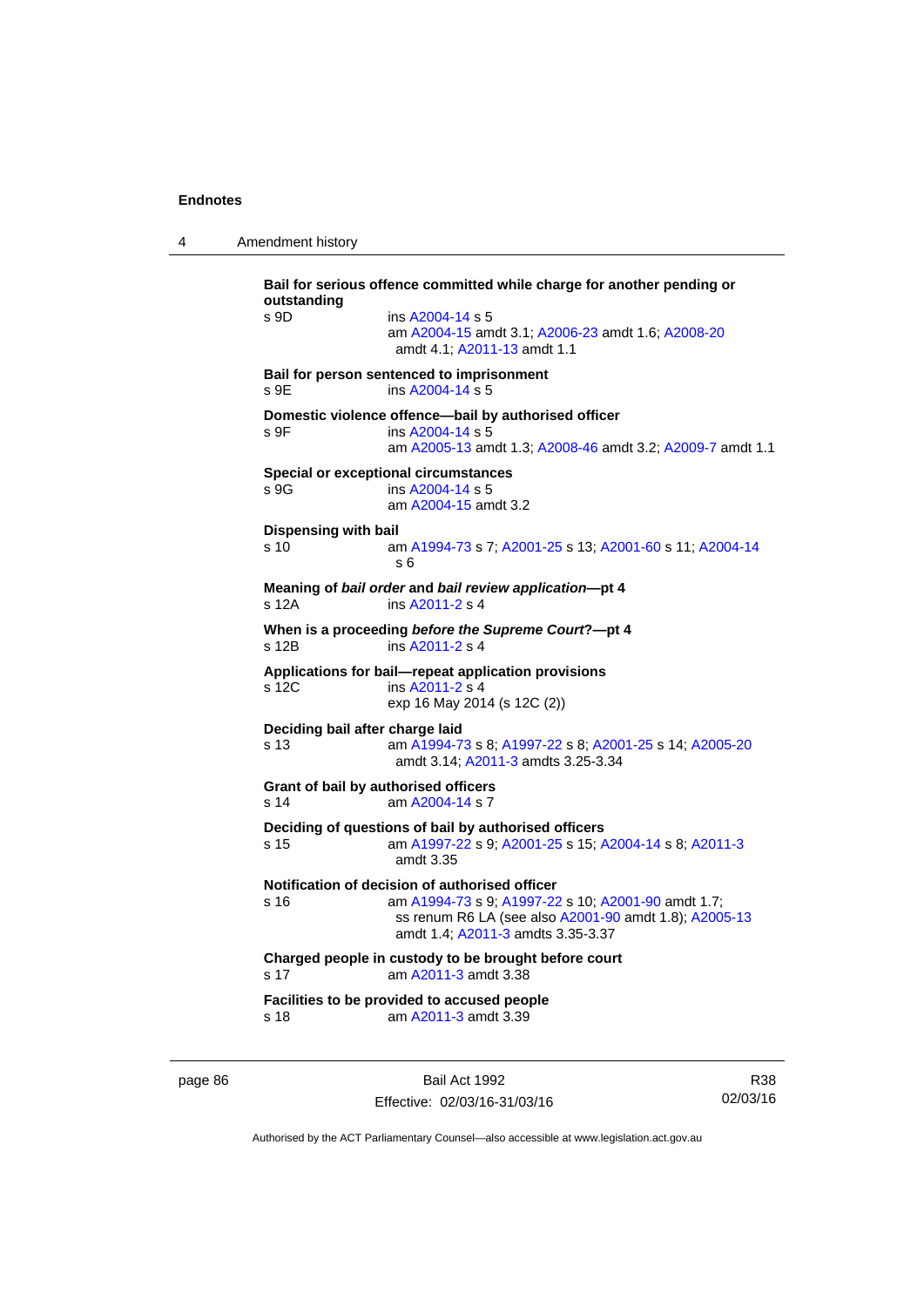Amendment history 4

**Court bail—general**  s 19 am [A1997-22](http://www.legislation.act.gov.au/a/1997-22) sch 2; am [A1997-96](http://www.legislation.act.gov.au/a/1997-96) sch 1; [A2004-14](http://www.legislation.act.gov.au/a/2004-14) s 9; [A2011-3](http://www.legislation.act.gov.au/a/2011-3) amdt 3.40 sub [A2011-2](http://www.legislation.act.gov.au/a/2011-2) s 5 **Power in relation to bail—Magistrates Court**  s 20 sub [A2004-14](http://www.legislation.act.gov.au/a/2004-14) s 10; [A2011-2](http://www.legislation.act.gov.au/a/2011-2) s 5 **Repeat application for bail—Magistrates Court**  s 20A ins [A2011-2](http://www.legislation.act.gov.au/a/2011-2) s 5 **Power in relation to bail—Supreme Court**  s 20B ins [A2011-2](http://www.legislation.act.gov.au/a/2011-2) s 5 **Repeat application for bail—Supreme Court**  s 20C ins [A2011-2](http://www.legislation.act.gov.au/a/2011-2) s 5 **Bail in relation to several offences** s 21 am [A1997-22](http://www.legislation.act.gov.au/a/1997-22) s 11 and sch 2; [A2011-3](http://www.legislation.act.gov.au/a/2011-3) amdt 3.41, amdt 3.42 **Criteria for granting bail to adults** s 22 am [A1994-84](http://www.legislation.act.gov.au/a/1994-84) s 5; [A1997-22](http://www.legislation.act.gov.au/a/1997-22) s 11 sub [A2004-14](http://www.legislation.act.gov.au/a/2004-14) s 11 **Criteria for granting bail to children** s 23 am [A1997-22](http://www.legislation.act.gov.au/a/1997-22) s 12; [A1999-64](http://www.legislation.act.gov.au/a/1999-64) sch 2 sub [A2004-14](http://www.legislation.act.gov.au/a/2004-14) s 11 am [A2008-20](http://www.legislation.act.gov.au/a/2008-20) amdt 2.1, amdt 4.2 **Victim's concern about need for protection** s 23A ins [A1994-84](http://www.legislation.act.gov.au/a/1994-84) s 6 am [A1997-22](http://www.legislation.act.gov.au/a/1997-22) s 13 sub [A2004-14](http://www.legislation.act.gov.au/a/2004-14) s 11 **Bail conditions and undertakings to appear** pt 5 hdg sub [A1994-73](http://www.legislation.act.gov.au/a/1994-73) s 10 **Conditions on which bail may be granted to adults** s 25 am [A1994-73](http://www.legislation.act.gov.au/a/1994-73) s 11; am [A1994-84](http://www.legislation.act.gov.au/a/1994-84) s 7; [A2001-44](http://www.legislation.act.gov.au/a/2001-44) amdt 1.317; [A2001-90](http://www.legislation.act.gov.au/a/2001-90) amdt 1.9; ss renum R6 LA; [A2004-14](http://www.legislation.act.gov.au/a/2004-14) s 12, s 13, s 15, s 16; pars renum R11 LA (see [A2004-14](http://www.legislation.act.gov.au/a/2004-14) s 14); ss renum R11 LA (see [A2004-14](http://www.legislation.act.gov.au/a/2004-14) s 17); [A2006-23](http://www.legislation.act.gov.au/a/2006-23) amdt 1.7; [A2008-36](http://www.legislation.act.gov.au/a/2008-36) amdt 1.58; [A2009-24](http://www.legislation.act.gov.au/a/2009-24) amdt 1.1; [A2011-3](http://www.legislation.act.gov.au/a/2011-3) amdt 3.43; [A2011-22](http://www.legislation.act.gov.au/a/2011-22) amdt 1.58, amdt 1.61 **Supervision condition when offence committed as young person**  s 25A ins [A2008-20](http://www.legislation.act.gov.au/a/2008-20) amdt 4.3 am [A2009-24](http://www.legislation.act.gov.au/a/2009-24) amdt 1.2; [A2011-22](http://www.legislation.act.gov.au/a/2011-22) amdt 1.61

R38 02/03/16

Bail Act 1992 Effective: 02/03/16-31/03/16 page 87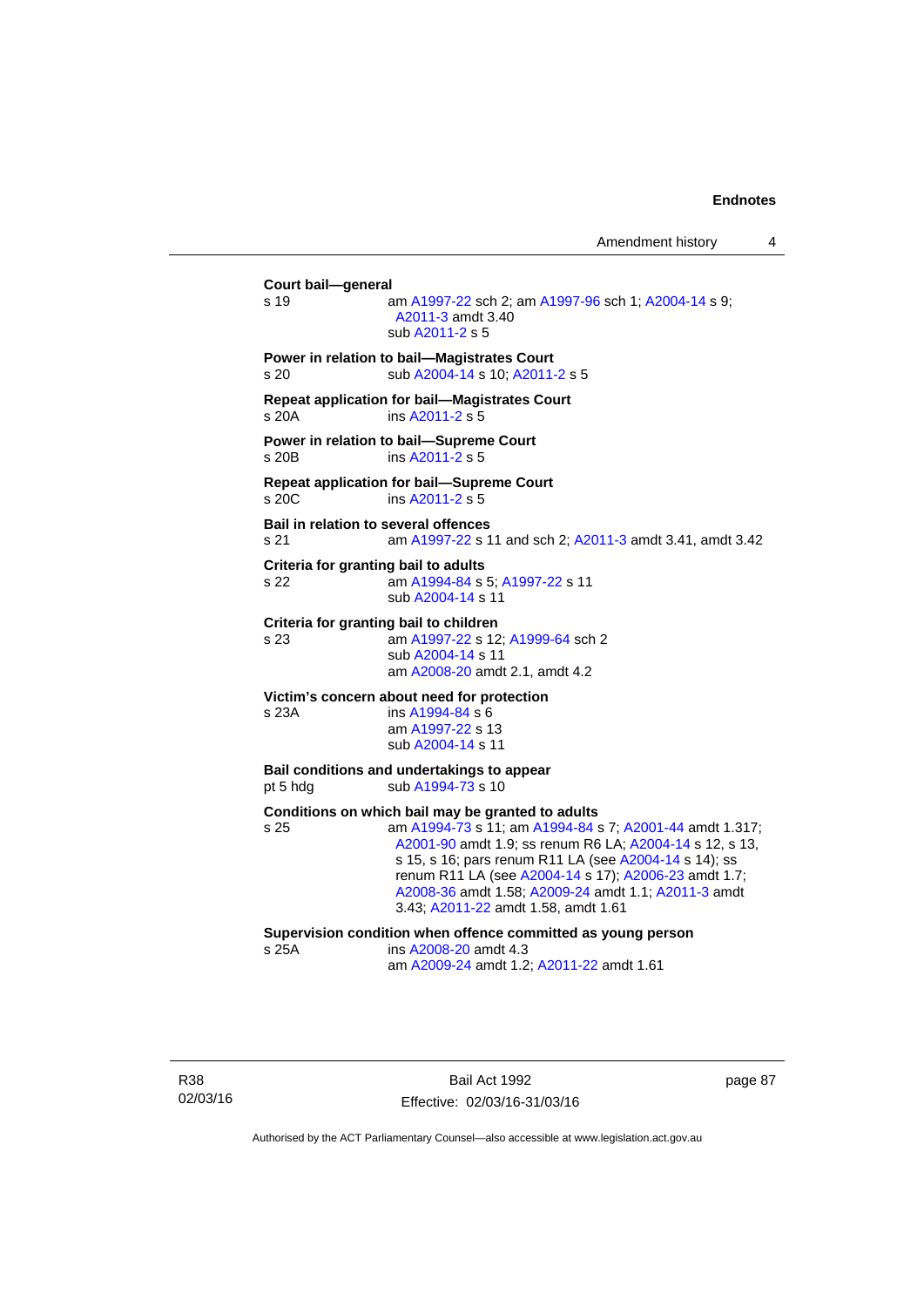page 88

4 Amendment history

| s 26                                           | Conditions on which bail may be granted to children<br>am A1999-64 sch 2; A2004-14 s 18, s 19; ss renum R11 LA<br>(see A2004-14 s 20); A2008-20 amdt 2.2, amdt 2.3,<br>amdt 4.4; A2008-36 amdt 1.58; A2011-3 amdt 3.43;<br>A2011-22 amdt 1.61 |                 |  |
|------------------------------------------------|-----------------------------------------------------------------------------------------------------------------------------------------------------------------------------------------------------------------------------------------------|-----------------|--|
| s 27                                           | Recording of certain bail decisions<br>am A1997-22 sch 2; A2011-3 amdt 3.43                                                                                                                                                                   |                 |  |
| Notice to victim of bail decisions<br>s 27A    | ins A1994-84 s 8<br>om A2004-14 s 21                                                                                                                                                                                                          |                 |  |
| <b>Undertakings to appear</b><br>s 28          | am A2001-44 amdt 1.318<br>sub A2004-14 s 22                                                                                                                                                                                                   |                 |  |
| s 29                                           | Undertakings in respect of more than 1 offence<br>om A1994-73 s 12                                                                                                                                                                            |                 |  |
| s 30                                           | Accused person may be excused from attendance before court<br>am A1997-96 sch 1; A2001-44 amdt 1.319; A2004-14 amdt<br>1.3, amdt 1.4; ss renum R11 LA (see A2004-14 amdt 1.5);<br>A2011-3 amdt 3.43, amdt 3.44                                |                 |  |
| <b>Bail requirements</b><br>s 31               | am A1994-73 s 13<br>sub A2004-14 s 23<br>am A2006-23 amdt 1.8; A2008-7 amdt 1.21                                                                                                                                                              |                 |  |
| s 32                                           | Acceptable people and security for bail<br>am A1994-73 s 14; ss renum R6 LA<br>sub A2004-14 s 23                                                                                                                                              |                 |  |
| s 33                                           | <b>Continuation of bail and undertakings</b><br>am A1994-73 s 15; A1997-22 sch 2; ss renum R6 LA;<br>A2004-14 s 24, s 25                                                                                                                      |                 |  |
| s 34                                           | Written notice of conditions of bail<br>am A1997-22 sch 2; A2001-44 amdt 1.320; A2011-3<br>amdt 3.45, amdt 3.46                                                                                                                               |                 |  |
| s 35                                           | Warning to person making acknowledgment<br>om A2004-14 s 26                                                                                                                                                                                   |                 |  |
| <b>Discharge of surety</b><br>s 36             | am A1994-73 s 16<br>sub A2004-14 s 27                                                                                                                                                                                                         |                 |  |
| <b>Payment of amounts to Territory</b><br>s 37 | sub A2004-14 s 28<br>am A2004-60 amdt 1.16; A2010-21 amdt 1.1, amdt 1.2                                                                                                                                                                       |                 |  |
|                                                | Bail Act 1992<br>Effective: 02/03/16-31/03/16                                                                                                                                                                                                 | R38<br>02/03/16 |  |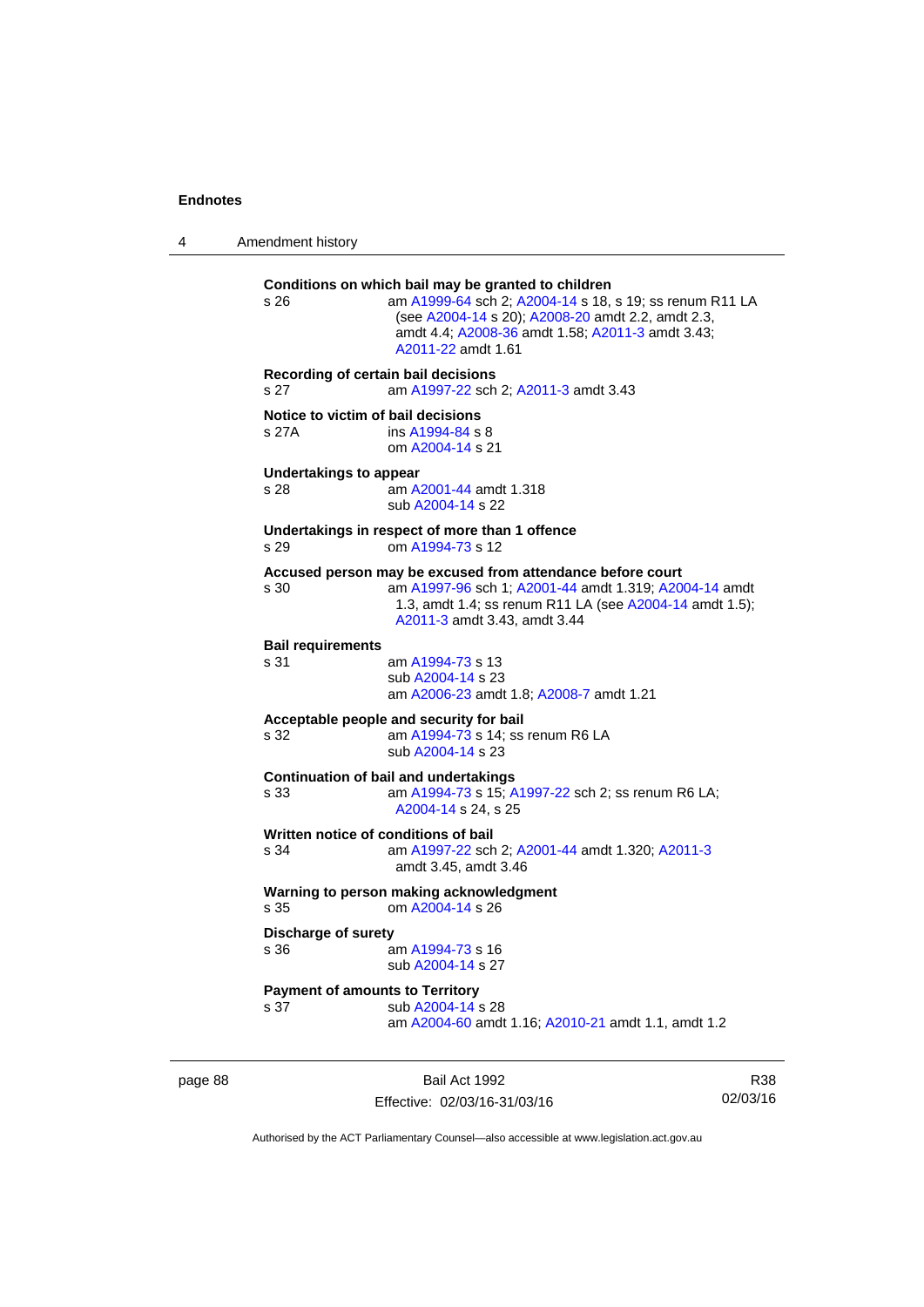```
Amendment history 4
```
**Review of decisions by authorised officers**  div 6.1 hdg (prev pt 6 div 1 hdg) renum R4 **Review by authorised officers** s 38 am [A1997-22](http://www.legislation.act.gov.au/a/1997-22) sch 2; [A2011-3](http://www.legislation.act.gov.au/a/2011-3) amdt 3.47 **Expiry—Motor Traffic Act reference**  s 39 renum as s 60 R5 LA **Review of decisions by courts**  div 6.2 hdg (prev pt 6 div 2 hdg) renum R4 LA **Court may review on its own initiative** s 41A **ins [A2004-14](http://www.legislation.act.gov.au/a/2004-14) s 29 Power of Magistrates Court to review—decision of authorised officer**  s 42 sub [A2004-14](http://www.legislation.act.gov.au/a/2004-14) s 30; [A2005-5](http://www.legislation.act.gov.au/a/2005-5) s 6; [A2011-2](http://www.legislation.act.gov.au/a/2011-2) s 6 **Power of Magistrates Court to review—decision of Magistrates Court**  s 42A ins [A2011-2](http://www.legislation.act.gov.au/a/2011-2) s 6 **Power of Supreme Court to review—decision of authorised officer**  s 43 am [A2004-14](http://www.legislation.act.gov.au/a/2004-14) s 31, s 32; ss renum R11 LA; [A2005-5](http://www.legislation.act.gov.au/a/2005-5) s 8 (and see s 7) sub [A2011-2](http://www.legislation.act.gov.au/a/2011-2) s 6 **Power of Supreme Court to review—decision of Magistrates Court or Supreme Court**  s 43A ins [A2011-2](http://www.legislation.act.gov.au/a/2011-2) s 6 **General limitation on power of court to review** s 44 om [A2004-14](http://www.legislation.act.gov.au/a/2004-14) s 33 **Exercise of power to review**  s 45 am [A2011-3](http://www.legislation.act.gov.au/a/2011-3) amdt 3.47 **Miscellaneous**   $div 6.3$  hdg orig pt 6 div 3 hdg ins  $A1994-84$  s 9 (prev pt 6 div 3 hdg) renum R4 LA om [A2004-14](http://www.legislation.act.gov.au/a/2004-14) s 34 **Review limited to bail conditions**  s 46 am [A2011-3](http://www.legislation.act.gov.au/a/2011-3) amdt 3.47; [A2011-2](http://www.legislation.act.gov.au/a/2011-2) s 7 **Notice to victim of bail decisions** s 46A ins [A1994-84](http://www.legislation.act.gov.au/a/1994-84) s 9 om [A2004-14](http://www.legislation.act.gov.au/a/2004-14) s 34 **Giving information relating to bail** s 47 am [A1994-73](http://www.legislation.act.gov.au/a/1994-73) s 17; [A2001-44](http://www.legislation.act.gov.au/a/2001-44) amdt 1.321; [A2011-3](http://www.legislation.act.gov.au/a/2011-3) amdt 3.47 **Notice to victim of bail decisions** s 47A ins [A2004-14](http://www.legislation.act.gov.au/a/2004-14) s 35; ss renum R11 LA am [A2005-13](http://www.legislation.act.gov.au/a/2005-13) amdt 1.5

R38 02/03/16

Bail Act 1992 Effective: 02/03/16-31/03/16 page 89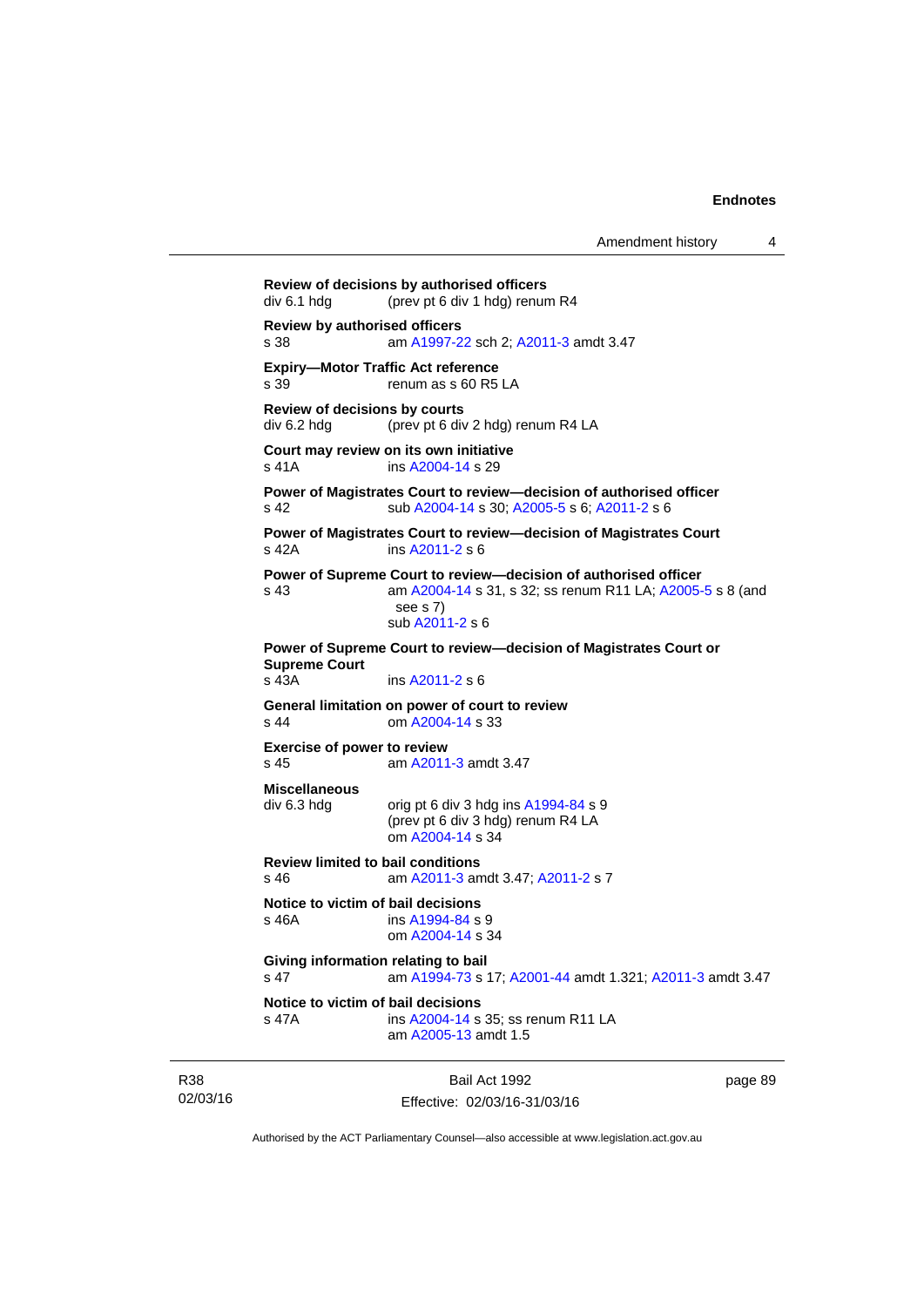| 4 | Amendment history |
|---|-------------------|
|---|-------------------|

```
Notification to court that bail condition not satisfied<br>s 48 am A1994-73 s 18: A2001-44 amdt
                 A1994-73A2001-44 A2006-23 amdt 1.9
Failure to answer bail
s 49 am A1994-73 s 19; A1994-81 sch 
                 sub A2001-25 s 16; A2005-54 amdt 1.45
False statements in acknowledgments
s 50 am A1994-81 sch 
                 om A2004-14 s 36 
Indemnification of sureties
 A1994-81 sch
                 sub A2005-54 amdt 1.46 
Contravention of Act by police officers 
s 52 am A2013-50 s 4 
Apprehension of person admitted to bail
s 53 om A1994-75 sch 3 
Power of court where person apprehended
s 54 om A1994-75 sch 3 
No right of surety to arrest
s 56 am A1994-73 s 20 
                 sub A2004-14 s 37 
Arrest without warrant of person on bail
s 56A ins A2004-14 s 28 
Arrest for breach of condition by person outside ACT
s 56B ins A2004-14 s 28 
Act to prevail 
s 57 am A2004-14 amdt 1.6, amdt 1.7 
Abolition of inherent power of bail
s 57AA  A1996-81 s 7
Form of certain instruments
s 57A ins A1994-73 s 21 
                 om A2001-44 amdt 1.323
Approved forms 
s 58 sub A2001-44 amdt 1.323 
                 am A2004-14 s 39; A2011-3 amdt 3.48 
Regulation-making power 
                A2001-44 amdt 1.323
                 am A2004-14 s 40, s 41
```
page 90 Bail Act 1992 Effective: 02/03/16-31/03/16

R38 02/03/16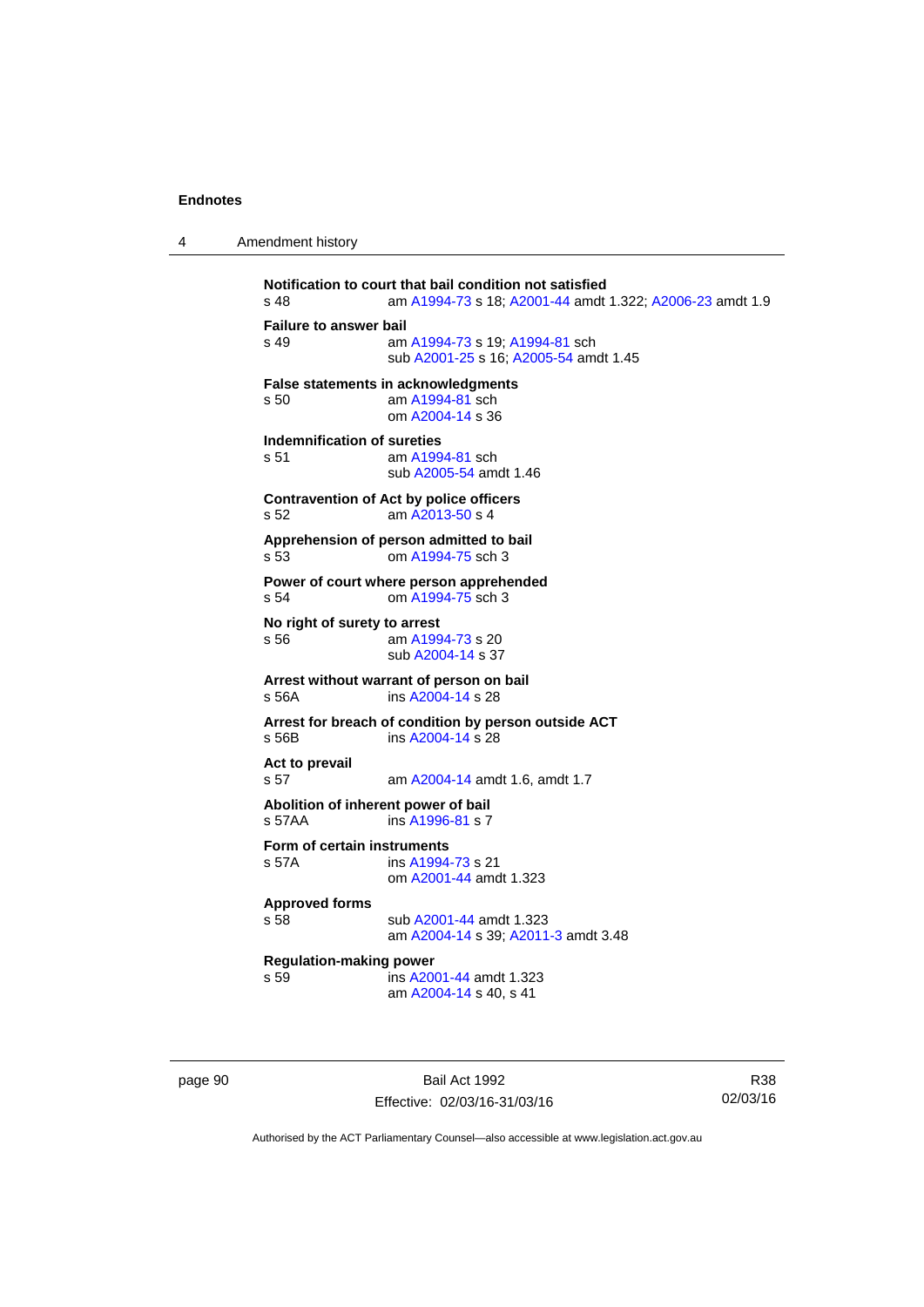| <b>Transitional</b><br>pt 8 hdg | ins A1999-79 sch 3<br>om R6 LA                                                                                                                                                                                                                                                                                                                                                                                                                                                                                                                                                                                                                                                                                                                                                                                                                                                                                                                                                                                    |
|---------------------------------|-------------------------------------------------------------------------------------------------------------------------------------------------------------------------------------------------------------------------------------------------------------------------------------------------------------------------------------------------------------------------------------------------------------------------------------------------------------------------------------------------------------------------------------------------------------------------------------------------------------------------------------------------------------------------------------------------------------------------------------------------------------------------------------------------------------------------------------------------------------------------------------------------------------------------------------------------------------------------------------------------------------------|
| s 60                            | <b>Expiry-Motor Traffic Act reference</b><br>(prev s 39) ins A1999-79 sch 3<br>sub A2001-90 amdt 1.10 as s 59<br>renum R5 LA<br>exp 27 March 2002 (see s 60)                                                                                                                                                                                                                                                                                                                                                                                                                                                                                                                                                                                                                                                                                                                                                                                                                                                      |
| sch 1                           | Domestic violence offences against the Crimes Act 1900<br>ins A1997-22 s 14<br>am A1998-39 s 7<br>sub A2001-90 amdt 1.11<br>am A2002-51 amdt 1.2<br>sub A2004-14 s 43<br>am A2004-14 s 44; A2004-15 amdt 3.3, amdt 3.4; pts renum<br>R11 LA (see A2004-15 amdt 3.5); items renum R11 LA;<br>A2004-56 amdt 1.3, amdt 1.4; items renum R14 LA;<br>A2008-26 amdt 2.2; pts renum A2008-26 amdt 2.3; A2015-36<br>s 4, s 5                                                                                                                                                                                                                                                                                                                                                                                                                                                                                                                                                                                              |
| <b>Dictionary</b><br>dict       | ins A2004-14 amdt 1.8                                                                                                                                                                                                                                                                                                                                                                                                                                                                                                                                                                                                                                                                                                                                                                                                                                                                                                                                                                                             |
|                                 | am A2006-23 amdts 1.10-1.12; A2008-36 amdt 1.59,<br>amdt 1.60; A2011-22 amdt 1.59, amdt 1.60<br>def accused person ins A2004-14 s 42<br>am A2006-23 amdt 1.13<br>def appeal ins A2004-14 amdt 1.8<br>def <i>applicable bail criteria</i> ins A2004-14 amdt 1.8<br>def authorised officer ins A2004-14 amdt 1.8<br>def bail ins A2004-14 amdt 1.8<br>def bail condition ins A2004-14 amdt 1.8<br>def <i>bail order</i> ins A2011-2 s 8<br>def bail review application ins A2011-2 s 8<br>def <i>child</i> ins A2004-14 amdt 1.8<br>def <i>court</i> ins A2004-14 amdt 1.8<br>def domestic violence offence ins A2004-14 amdt 1.8<br>sub A2005-13 amdt 1.6<br>am A2008-46 amdt 3.3<br>def <i>grant</i> ins A2004-14 amdt 1.8<br>def <i>offence</i> ins A2004-14 amdt 1.8<br>am A2006-23 amdt 1.14<br>def <b>parental responsibility</b> ins A2005-13 amdt 1.7<br>sub A2006-23 amdt 1.15; A2008-20 amdt 3.3<br>def relevant person ins A2004-14 amdt 1.8<br>om A2005-13 amdt 1.8<br>def surety ins A2004-14 amdt 1.8 |

R38 02/03/16

Bail Act 1992 Effective: 02/03/16-31/03/16 page 91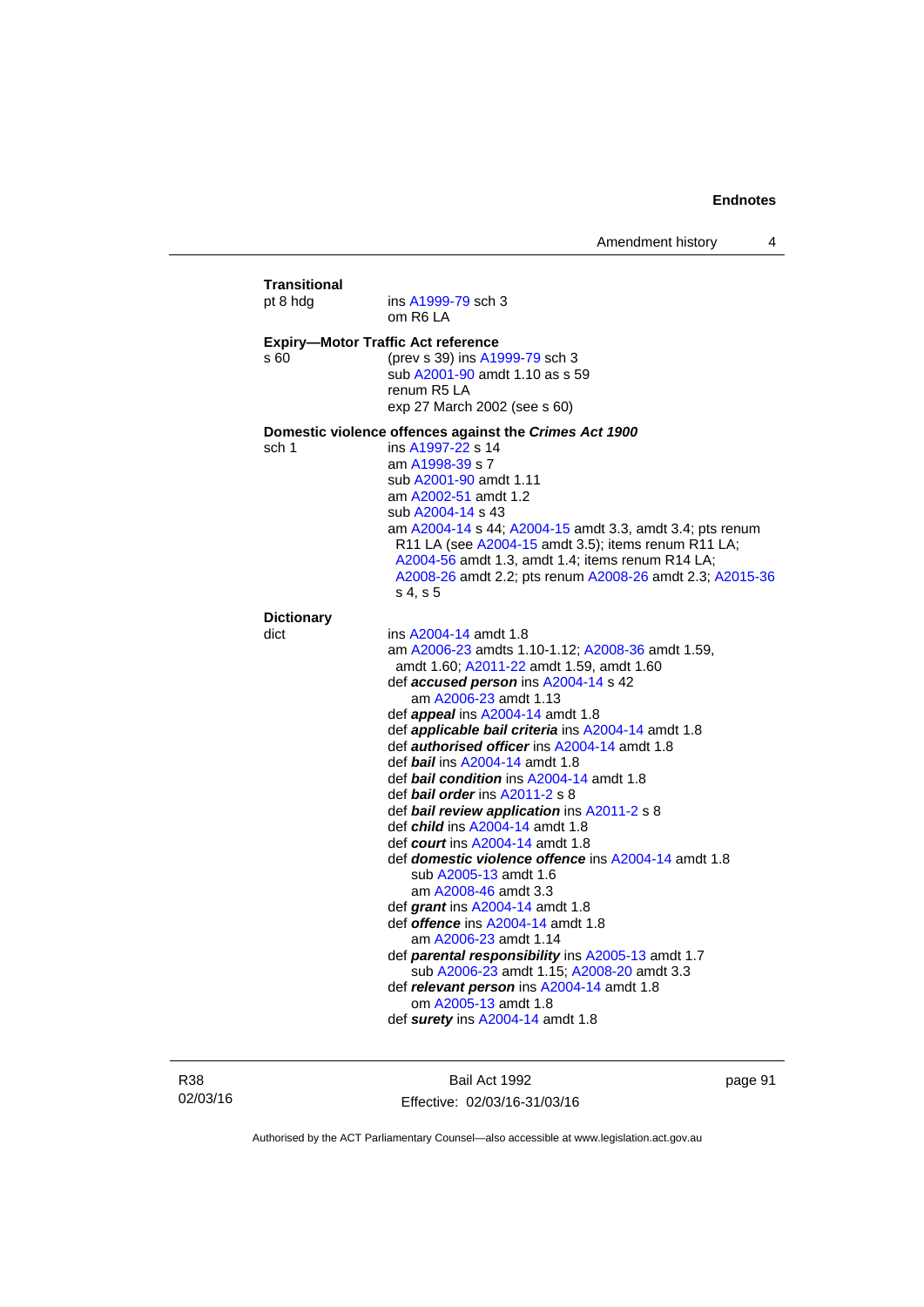4 Amendment history

 def *undertaking to appear* ins [A2004-14](http://www.legislation.act.gov.au/a/2004-14) amdt 1.8 def *victim* ins [A2004-14](http://www.legislation.act.gov.au/a/2004-14) amdt 1.8

page 92 Bail Act 1992 Effective: 02/03/16-31/03/16

R38 02/03/16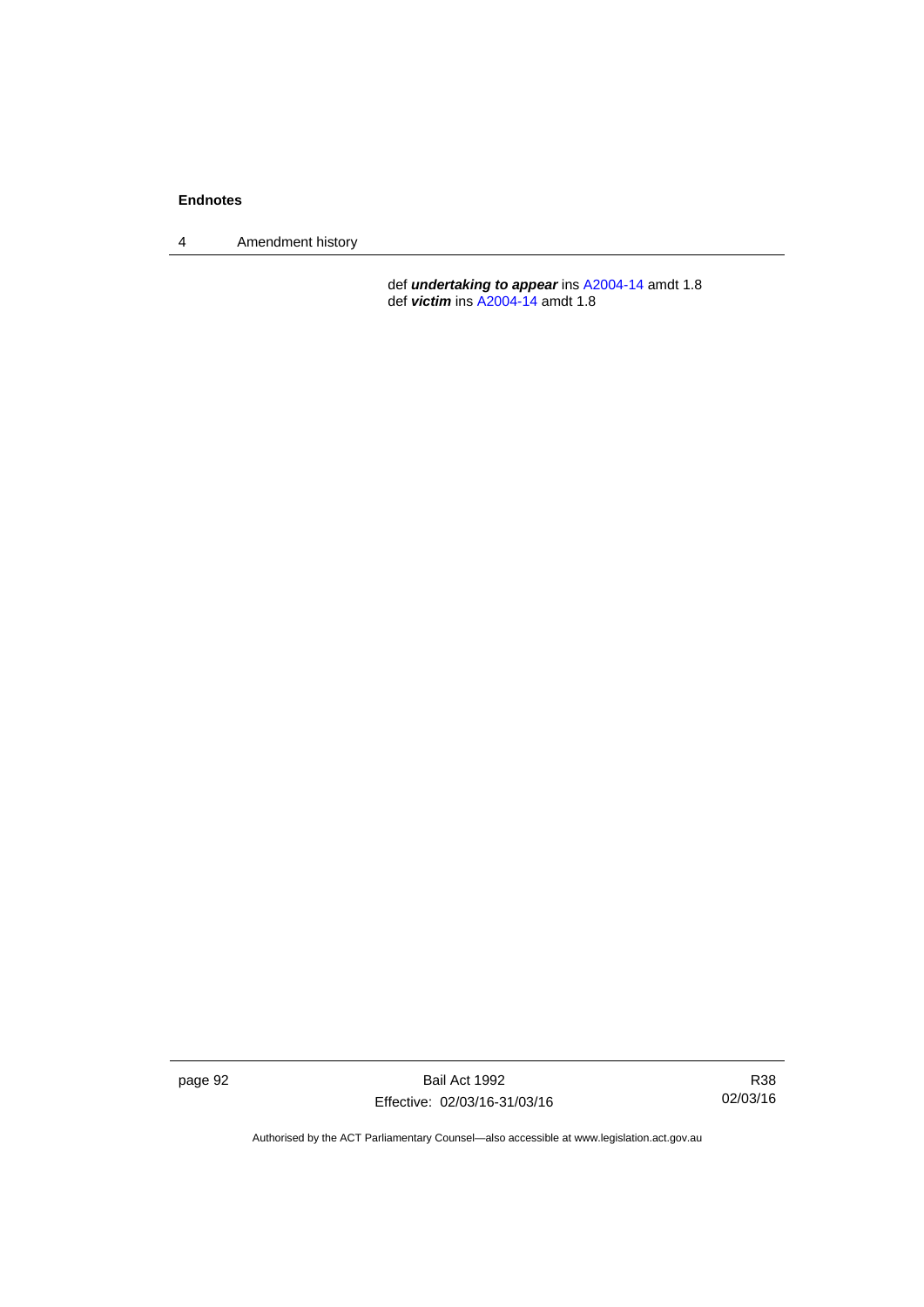# **5 Earlier republications**

Some earlier republications were not numbered. The number in column 1 refers to the publication order.

Since 12 September 2001 every authorised republication has been published in electronic pdf format on the ACT legislation register. A selection of authorised republications have also been published in printed format. These republications are marked with an asterisk (\*) in column 1. Electronic and printed versions of an authorised republication are identical.

| <b>Republication No</b> | <b>Amendments to</b> | <b>Republication date</b> |
|-------------------------|----------------------|---------------------------|
| 1                       | A1994-84             | 29 February 1996          |
| 2                       | A1996-81             | 1 January 1997            |
| 3                       | A1998-39             | 31 January 1999           |
| 4                       | A2001-54             | 12 September 2001         |
| 5                       | A2001-90             | 12 October 2001           |
| 6                       | A2001-90             | 27 March 2002             |
| $7^*$                   | A2002-11             | 28 May 2002               |
| 8                       | A2002-51             | 1 January 2003            |
| 9                       | A2003-14             | 28 March 2003             |
| 10                      | A2003-14             | 25 September 2003         |
| 11                      | A2004-15             | 26 June 2004              |
| 12                      | A2004-60             | 10 January 2005           |
| 13                      | A2005-5              | 24 February 2005          |
| 14                      | A2005-5              | 6 March 2005              |
| 15                      | A2005-13             | 25 March 2005             |
| $16*$                   | A2005-20             | 2 June 2005               |
| 17                      | A2005-54             | 24 November 2005          |
| 18                      | A2006-23             | 2 June 2006               |
| 19                      | A2006-40             | 29 September 2006         |
| 20                      | A2008-7              | 7 May 2008                |
| 21                      | A2008-36             | 9 September 2008          |
| 22                      | A2008-46             | 27 October 2008           |
|                         |                      |                           |

Bail Act 1992 Effective: 02/03/16-31/03/16 page 93